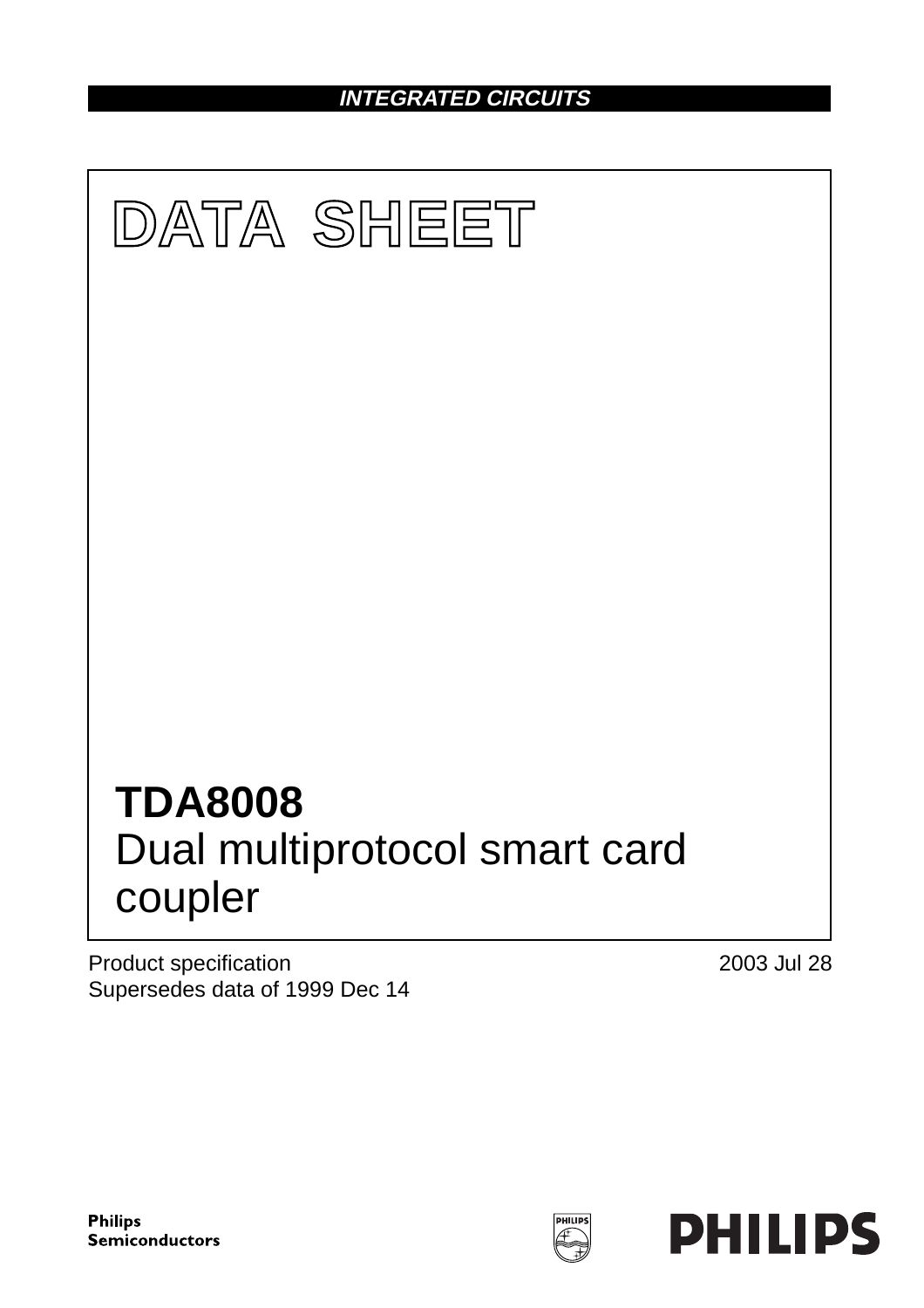# **CONTENTS**

| 1      | <b>FEATURES</b>                        |
|--------|----------------------------------------|
| 2      | <b>APPLICATIONS</b>                    |
| 3      | <b>GENERAL DESCRIPTION</b>             |
| 4      | ORDERING INFORMATION                   |
| 5      | QUICK REFERENCE DATA                   |
| 6      | <b>BLOCK DIAGRAM</b>                   |
| 7      | <b>PINNING</b>                         |
| 8      | <b>FUNCTIONAL DESCRIPTION</b>          |
| 8.1    | ISO 7816 UART and associated logic     |
| 8.1.1  | Interface control                      |
| 8.1.2  | Control registers                      |
| 8.1.3  | General registers                      |
| 8.1.4  | ISO 7816 UART registers                |
| 8.1.5  | Card registers                         |
| 8.2    | Supply and reset                       |
| 8.3    | Step-up converter                      |
| 8.4    | ISO 7816 security                      |
| 8.5    | Power reduction modes                  |
| 8.6    | Protection and limitation              |
| 8.7    | Activation sequence                    |
| 8.8    | Deactivation sequence                  |
| 8.9    | Embedded microcontroller               |
| 8.9.1  | Port characteristics                   |
| 8.9.2  | Oscillator characteristics             |
| 8.9.3  | Reset                                  |
| 8.9.4  | Low power modes                        |
| 8.9.5  | Low power EPROM programming            |
| 8.9.6  | Power-off flag                         |
| 8.9.7  | Programmable clock-out                 |
| 8.9.8  | Timer 2 operation                      |
| 8.9.9  | <b>Enhanced UART</b>                   |
| 8.9.10 | Interrupt priority structure           |
| 8.9.11 | Reduced EMI mode                       |
| 8.9.12 | Dual DPTR                              |
| 8.9.13 | Expanded data RAM addressing           |
| 8.9.14 | <b>EPROM</b> characteristics           |
| 8.9.15 | ROM code submission for 16 kbyte EPROM |

| 9    | <b>LIMITING VALUES</b>                                                            |
|------|-----------------------------------------------------------------------------------|
| 10   | THERMAL CHARACTERISTICS                                                           |
| 11   | <b>HANDLING</b>                                                                   |
| 12   | <b>CHARACTERISTICS</b>                                                            |
| 13   | <b>APPLICATION INFORMATION</b>                                                    |
| 14   | <b>PACKAGE OUTLINE</b>                                                            |
| 15   | <b>SOLDERING</b>                                                                  |
| 15.1 | Introduction to soldering surface mount<br>packages                               |
| 15.2 | Reflow soldering                                                                  |
| 15.3 | Wave soldering                                                                    |
| 15.4 | Manual soldering                                                                  |
| 15.5 | Suitability of surface mount IC packages for<br>wave and reflow soldering methods |
| 16   | DATA SHEET STATUS                                                                 |
| 17   | <b>DEFINITIONS</b>                                                                |
| 18   | <b>DISCLAIMERS</b>                                                                |
|      |                                                                                   |
|      |                                                                                   |

device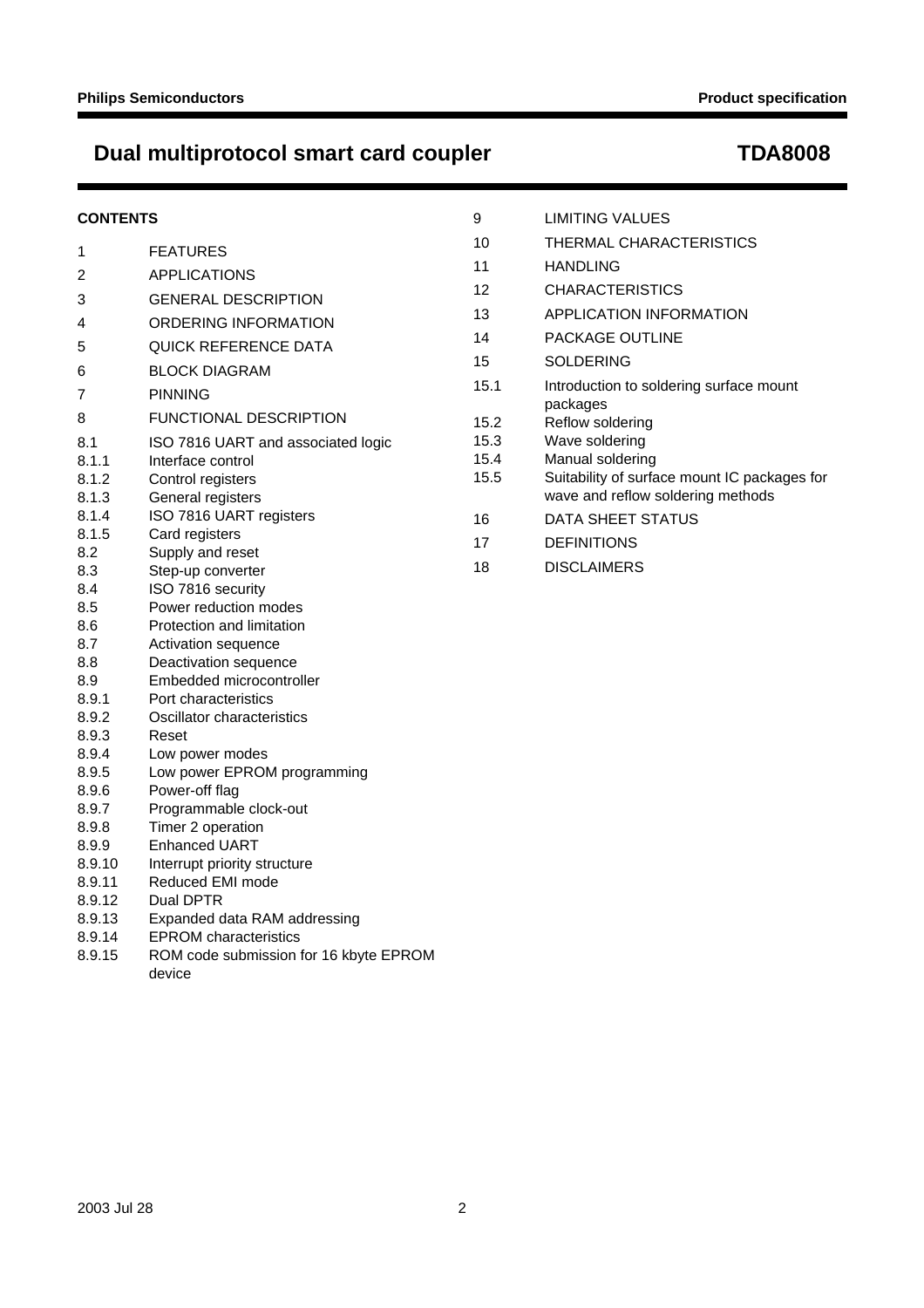# **1 FEATURES**

- 8xC51 core with 16 kbyte EPROM (OTP); 256 byte RAM; 512 byte AUXRAM; Timers 0, 1 and 2; enhanced UART
- Specific ISO 7816 UART; accessible with MOVX instructions for automatic convention processing; variable baud rate through frequency or division ratio programming, error management at character level for  $T = 0$  protocol; extra guard time register
- FIFO register for 1 to 8 characters in reception mode
- Parity error counter in reception mode; also in transmission mode with automatic re-transmission
- Dual  $V_{CC}$  generation with controlled rise and fall times
	- $-5V \pm 5%$ , 65 mA (max.) or
	- $-3$  V  $\pm$  8%, 50 mA (max.) or
	- $-1.8$  V  $\pm$  10%, 30 mA (max.)
- Dual cards clock generation (up to 10 MHz) with three-times synchronous frequency doubling  $(f_{\text{XTAL}})$ ,  $1/2$ f $_{\text{YTA}}$ ,  $1/4$ f $_{\text{YTA}}$  and  $1/8$ f $_{\text{YTA}}$ )
- Cards clock STOP HIGH or STOP LOW or 1.25 MHz (from an integrated oscillator) for cards power reduction mode
- Automatic activation and deactivation sequences through independent sequencers
- Supports the asynchronous protocols  $T = 0$  and  $T = 1$  in accordance with ISO 7816 and EMV 3.1.1
- Versatile 24-bit time-out counter for Answer To Reset (ATR) and waiting time processing
- Specific Elementary Time Unit (ETU) counter for Block Guard Time (BGT); 22 in  $T = 1$  and 16 in  $T = 0$
- Supports synchronous cards
- Current limitations in the event of a short-circuit on pins I/O1, I/O2,  $V_{CC1}$ ,  $V_{CC2}$ , RST1 or RST2)
- Special circuitry for killing spikes during power-on or power-off
- Supply supervisor for power-on and power-off reset
- Step-up converter (supply voltage from 2.7 V to 6 V at 16 MHz), doubler, tripler or follower according to  $V_{CC}$ and V<sub>DD</sub>
- Additional input/output (pin I/OAUX) allowing the use of the ISO 7816 UART for an external card interface
- Additional interrupt input (pin INTAUX) allowing detection of level toggling on an external signal
- Fast and efficient swapping between the three cards due to separate buffering of parameters for each card
- Chip select input allowing use of several devices in parallel and memory space paging
- Enhanced ESD protection on card side: 6 kV (min.)
- Software library for easy integration within the application
- Power-down mode for reduced current consumption when there is no activity.

# **2 APPLICATIONS**

• Multiple smart card readers for multi protocol applications, for example, EMV Banking, digital pay TV and access control.

# **3 GENERAL DESCRIPTION**

The TDA8008 is a complete, single-chip, cost-efficient dual smart card coupler.

Designed to be used as the kernel of a multiple card reader, it takes care of all ISO 7816, EMV 3.1.1 and GSM11-11 requirements. The integrated ISO 7816 UART and the time-out counters allow easy use with no real time constraints, even at high baud rates.

Due to the chip-select and external I/O and interrupt features, the TDA8008 greatly simplifies the realization of a reader for any number of cards. It gives the cards and the application a very high level of security through special hardware protection against ESD, short-circuiting, power failure and overheating.

The integrated step-up converter allows operation within a supply voltage range of 2.7 to 6 V at  $f_{\text{XTAL}} = 16 \text{ MHz}$ .

A software library has been developed, taking care of all actions required for  $T = 0$ ,  $T = 1$  and synchronous protocols.

# **4 ORDERING INFORMATION**

| <b>TYPE</b><br><b>NUMBER</b> |             | <b>PACKAGE</b>                                                                       |                |  |  |  |
|------------------------------|-------------|--------------------------------------------------------------------------------------|----------------|--|--|--|
|                              | <b>NAME</b> | <b>DESCRIPTION</b>                                                                   | <b>VERSION</b> |  |  |  |
| TDA8008HLC2                  | LOFP80      | plastic low profile quad flat package; 80 leads; body 12 $\times$ 12 $\times$ 1.4 mm | SOT315-1       |  |  |  |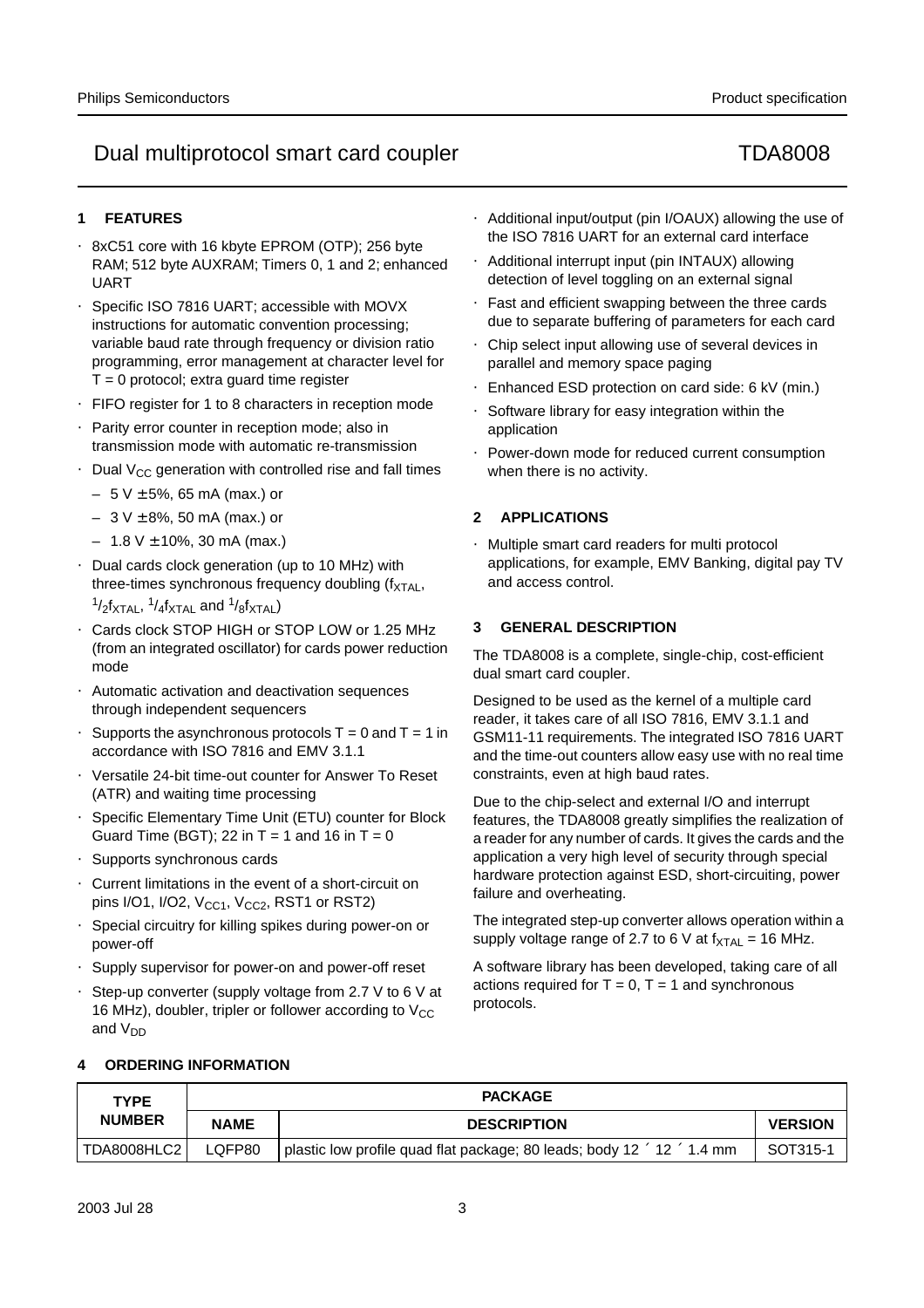# **5 QUICK REFERENCE DATA**

| <b>SYMBOL</b>               | <b>PARAMETER</b>                                      | <b>CONDITIONS</b>                                                                                              | MIN.                     | TYP.                     | MAX.                     | <b>UNIT</b> |
|-----------------------------|-------------------------------------------------------|----------------------------------------------------------------------------------------------------------------|--------------------------|--------------------------|--------------------------|-------------|
| V <sub>DD</sub>             | supply voltage                                        | $V_{\text{DDD}} = V_{\text{DDR}} = V_{\text{DDP}}$                                                             | 2.7                      | $\overline{\phantom{0}}$ | 6.0                      | $\vee$      |
| $I_{DD(pd)}$                | supply current in Power-down<br>mode                  | $V_{DD}$ = 3.3 V; both cards inactive;<br>XTAL oscillator stopped; note 1                                      | $\equiv$                 | $\equiv$                 | 500                      | $\mu$ A     |
| $I_{DD(sm)}$                | supply current in Sleep mode                          | $V_{DD}$ = 3.3 V; both cards powered;<br>clock stopped; note 1                                                 | $\overline{\phantom{0}}$ | $\overline{\phantom{0}}$ | 6                        | mA          |
| DD(oper)                    | supply current in operating mode                      | $V_{DD} = 3.3 V$ ; $f_{XTAL1} = 20 MHz$ ;<br>$V_{CC1} = V_{CC2} = 5 V;$<br>$I_{CC1} + I_{CC2} = 80$ mA; note 1 | $\overline{\phantom{0}}$ | $\overline{\phantom{0}}$ | 300                      | mA          |
| $V_{CC}$                    | card supply output voltage                            | 5 V card                                                                                                       |                          |                          |                          |             |
|                             |                                                       | including static loads                                                                                         | 4.75                     | 5.0                      | 5.25                     | V           |
|                             |                                                       | with 40 nC dynamic loads;<br>200 nF capacitor                                                                  | 4.6                      |                          | 5.4                      | $\vee$      |
|                             |                                                       | 3 V card                                                                                                       |                          |                          |                          |             |
|                             |                                                       | including static loads                                                                                         | 2.78                     | 3.0                      | 3.22                     | $\vee$      |
|                             |                                                       | with 24 nC dynamic loads;<br>200 nF capacitor                                                                  | 2.75                     | $\qquad \qquad -$        | 3.25                     | V           |
|                             |                                                       | 1.8 V card                                                                                                     |                          |                          |                          |             |
|                             |                                                       | including static loads                                                                                         | 1.65                     | 1.8                      | 1.95                     | V           |
|                             |                                                       | with 12 nC dynamic loads;<br>200 nF capacitor                                                                  | 1.62                     |                          | 1.98                     | V           |
| $I_{\rm CC}$                | card supply output current                            | 5 V card; operating                                                                                            | $\overline{\phantom{0}}$ | $\overline{\phantom{0}}$ | 65                       | mA          |
|                             |                                                       | 3 V card; operating                                                                                            | $\equiv$                 | $\overline{a}$           | 50                       | mA          |
|                             |                                                       | 1.8 V card; operating                                                                                          | $\qquad \qquad -$        | $\overline{\phantom{0}}$ | 30                       | mA          |
| $I_{CC1} + I_{CC2}$         | sum of currents for both cards                        |                                                                                                                | $\overline{\phantom{0}}$ | $\overline{a}$           | 80                       | mA          |
| ICC(sd)                     | shutdown and limitation current<br>at V <sub>CC</sub> |                                                                                                                | $\overline{\phantom{0}}$ | 100                      | $\overline{\phantom{0}}$ | mA          |
| <b>SR</b>                   | slew rate on V <sub>CC</sub>                          | voltage moving up or down;<br>capacitance = $300$ nF (max.)                                                    | 0.05                     | 0.16                     | 0.22                     | $V/\mu s$   |
| $\mathsf{t}_{\mathsf{act}}$ | duration of activation sequence                       |                                                                                                                | $\equiv$                 | $\equiv$                 | 130                      | $\mu s$     |
| $t_{\rm deact}$             | duration of deactivation sequence                     |                                                                                                                | $\equiv$                 |                          | 100                      | $\mu s$     |
| $f_{\text{XTAL}}$           | crystal frequency                                     |                                                                                                                | $\overline{\mathbf{4}}$  | $\overline{\phantom{0}}$ | 20                       | <b>MHz</b>  |
| $f_{\mathsf{EXT}}$          | external frequency applied on<br>pin XTAL1            |                                                                                                                | 0                        | $\overline{\phantom{0}}$ | 20                       | <b>MHz</b>  |
| $T_{\mathsf{amb}}$          | ambient temperature                                   |                                                                                                                | $-30$                    | $\overline{\phantom{0}}$ | $+85$                    | $\circ$ C   |

# **Note**

1. Includes currents at pins  $V_{\text{DDD}}$ ,  $V_{\text{DDA}}$  and  $V_{\text{DDP}}$ .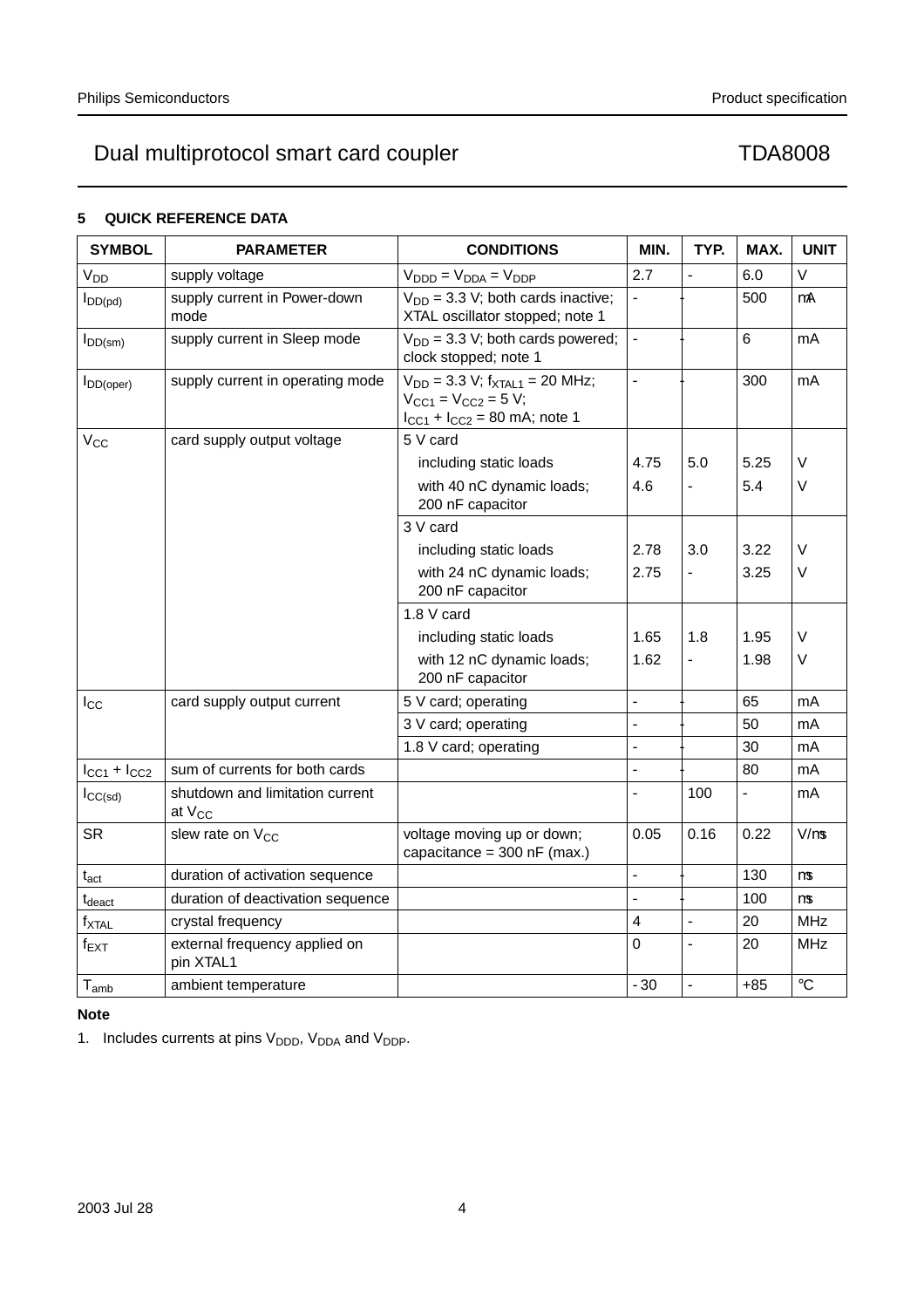# **6 BLOCK DIAGRAM**

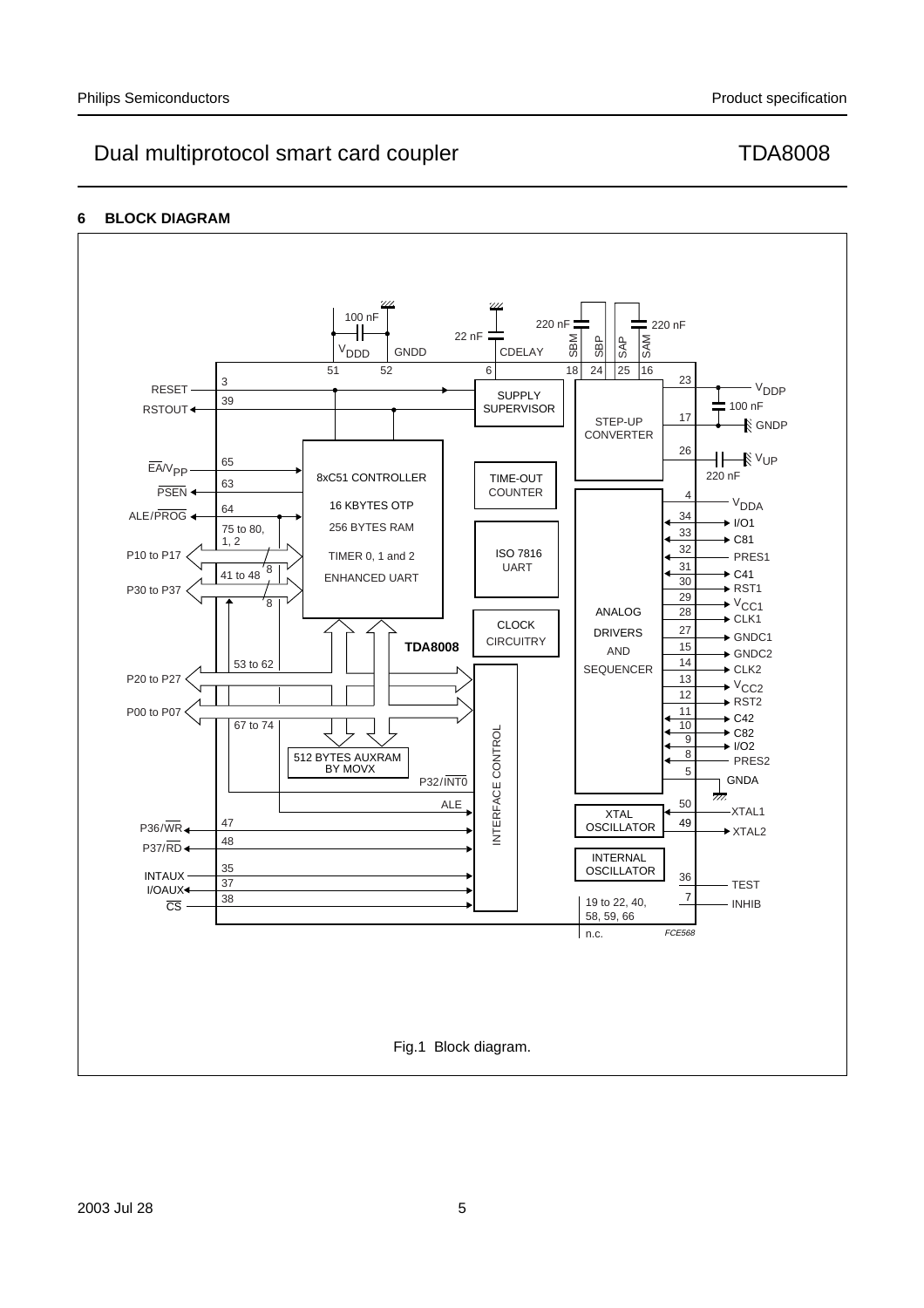# **7 PINNING**

| <b>SYMBOL</b>    | <b>PIN</b>       | <b>DESCRIPTION</b>                                                                                                                                                                                                                                              |
|------------------|------------------|-----------------------------------------------------------------------------------------------------------------------------------------------------------------------------------------------------------------------------------------------------------------|
| P <sub>16</sub>  | 1                | 8xC51 general purpose I/O port                                                                                                                                                                                                                                  |
| P17              | $\overline{2}$   | 8xC51 general purpose I/O port                                                                                                                                                                                                                                  |
| <b>RESET</b>     | 3                | reset input; a HIGH-level sustained on this pin for two machine cycles while the oscillator is<br>running resets the device; the Power-on reset is derived from an internal diffused resistor to<br>GNDD coupled with an external capacitor to V <sub>DDD</sub> |
| V <sub>DDA</sub> | 4                | analog power supply voltage                                                                                                                                                                                                                                     |
| <b>GNDA</b>      | 5                | analog ground                                                                                                                                                                                                                                                   |
| <b>CDELAY</b>    | 6                | pin for an external delay capacitor                                                                                                                                                                                                                             |
| <b>INHIB</b>     | $\overline{7}$   | test pin; leave open-circuit in the application                                                                                                                                                                                                                 |
| PRES2            | 8                | card 2 presence contact input; active HIGH                                                                                                                                                                                                                      |
| I/O2             | $\boldsymbol{9}$ | data line to/from card 2 for ISO C7 contact                                                                                                                                                                                                                     |
| C82              | 10               | auxiliary I/O for ISO C8 contact for card 2 (for example, for synchronous cards)                                                                                                                                                                                |
| C42              | 11               | auxiliary I/O for ISO C4 contact for card 2 (for example, for synchronous cards)                                                                                                                                                                                |
| RST <sub>2</sub> | 12               | reset output to card 2 for ISO C2 contact                                                                                                                                                                                                                       |
| V <sub>CC2</sub> | 13               | card 2 supply voltage output for ISO C1 contact (connect two low ESR 100 nF capacitors<br>between V <sub>CC2</sub> and GNDC2)                                                                                                                                   |
| CLK <sub>2</sub> | 14               | clock output to card 2 for ISO C3 contact                                                                                                                                                                                                                       |
| GNDC2            | 15               | ground connection for card 2 (connect to system ground)                                                                                                                                                                                                         |
| SAM              | 16               | contact 2 for the step-up converter (connect a low ESR 220 nF capacitor between pin SAP<br>and pin SAM)                                                                                                                                                         |
| <b>GNDP</b>      | 17               | ground connection for the step-up converter                                                                                                                                                                                                                     |
| <b>SBM</b>       | 18               | contact 4 for the step-up converter (connect a low ESR 220 nF capacitor between pin SBP<br>and pin SBM)                                                                                                                                                         |
| n.c.             | 19 to 22         | not connected                                                                                                                                                                                                                                                   |
| V <sub>DDP</sub> | 23               | positive supply voltage for the step-up converter                                                                                                                                                                                                               |
| <b>SBP</b>       | 24               | contact 3 for the step-up converter (connect a low ESR 220 nF capacitor between pin SBP<br>and pin SBM)                                                                                                                                                         |
| SAP              | 25               | contact 1 for the step-up converter (connect a low ESR 220 nF capacitor between pin SAP<br>and pin SAM)                                                                                                                                                         |
| $V_{UP}$         | 26               | output of the step-up converter (connect a low ESR 220 nF capacitor between pin $V_{UP}$ and<br>GNDP)                                                                                                                                                           |
| GNDC1            | 27               | ground connection for card 1 (connect to system ground)                                                                                                                                                                                                         |
| CLK1             | 28               | clock output to card 1 for ISO C3 contact                                                                                                                                                                                                                       |
| V <sub>CC1</sub> | 29               | card 1 supply output voltage for ISO C1 contact (connect two low ESR 100 nF capacitors<br>between V <sub>CC1</sub> and GNDC1)                                                                                                                                   |
| RST <sub>1</sub> | 30               | reset output to card 1 for ISO C2 contact                                                                                                                                                                                                                       |
| C41              | 31               | auxiliary I/O for ISO C4 contact for card 1 (for example, for synchronous cards)                                                                                                                                                                                |
| PRES1            | 32               | card 1 presence contact input; active HIGH                                                                                                                                                                                                                      |
| C81              | 33               | auxiliary I/O for ISO C8 contact for card 1 (for example, for synchronous cards)                                                                                                                                                                                |
| I/O1             | 34               | data line to/from card 1 for ISO C7 contact                                                                                                                                                                                                                     |
| <b>INTAUX</b>    | 35               | auxiliary interrupt input                                                                                                                                                                                                                                       |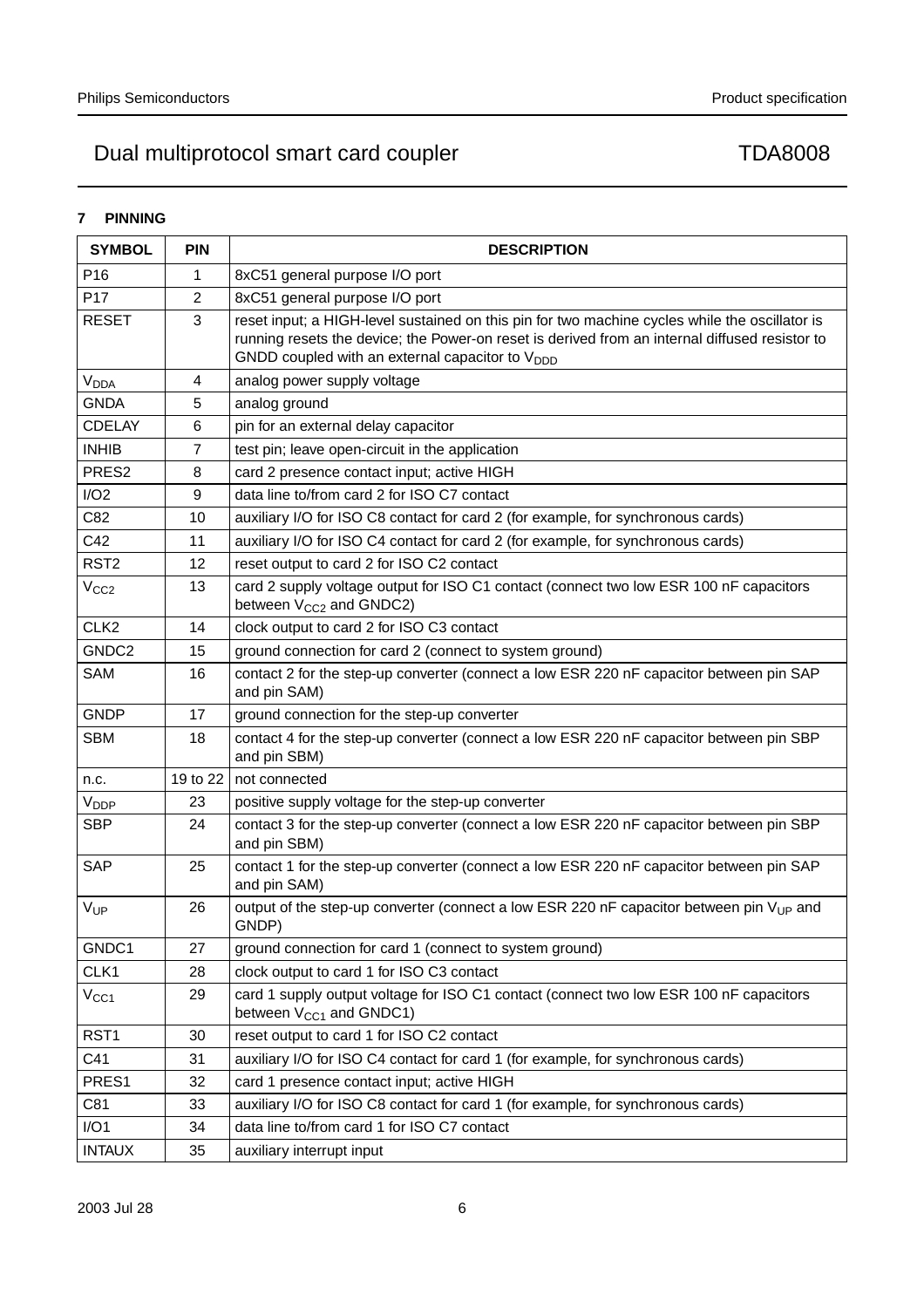| <b>SYMBOL</b>          | <b>PIN</b> |                                                                                                                                                                                                                                                                                                                                                                                                                                                                                                                                                                                                          |
|------------------------|------------|----------------------------------------------------------------------------------------------------------------------------------------------------------------------------------------------------------------------------------------------------------------------------------------------------------------------------------------------------------------------------------------------------------------------------------------------------------------------------------------------------------------------------------------------------------------------------------------------------------|
|                        |            | <b>DESCRIPTION</b>                                                                                                                                                                                                                                                                                                                                                                                                                                                                                                                                                                                       |
| TEST                   | 36         | test pin; leave open-circuit in the application                                                                                                                                                                                                                                                                                                                                                                                                                                                                                                                                                          |
| I/OAUX                 | 37         | input or output for an I/O line from an auxiliary smart card interface                                                                                                                                                                                                                                                                                                                                                                                                                                                                                                                                   |
| $\overline{\text{CS}}$ | 38         | chip select input; active LOW                                                                                                                                                                                                                                                                                                                                                                                                                                                                                                                                                                            |
| <b>RSTOUT</b>          | 39         | open-drain output for resetting external chips                                                                                                                                                                                                                                                                                                                                                                                                                                                                                                                                                           |
| n.c.                   | 40         | not connected                                                                                                                                                                                                                                                                                                                                                                                                                                                                                                                                                                                            |
| P30/RXD                | 41         | 8xC51 general purpose I/O port/serial input port                                                                                                                                                                                                                                                                                                                                                                                                                                                                                                                                                         |
| P31/TXD                | 42         | 8xC51 general purpose I/O port/serial output port                                                                                                                                                                                                                                                                                                                                                                                                                                                                                                                                                        |
| $P32/\overline{INT0}$  | 43         | 8xC51 general purpose I/O port/external interrupt 0                                                                                                                                                                                                                                                                                                                                                                                                                                                                                                                                                      |
| <b>P33/INT1</b>        | 44         | 8xC51 general purpose I/O port/external interrupt 1                                                                                                                                                                                                                                                                                                                                                                                                                                                                                                                                                      |
| P34/T0                 | 45         | 8xC51 general purpose I/O port/Timer 0 external input                                                                                                                                                                                                                                                                                                                                                                                                                                                                                                                                                    |
| P35/T1                 | 46         | 8xC51 general purpose I/O port/Timer 1 external input                                                                                                                                                                                                                                                                                                                                                                                                                                                                                                                                                    |
| $P36/\overline{WR}$    | 47         | 8xC51 general purpose I/O port/external data memory write strobe                                                                                                                                                                                                                                                                                                                                                                                                                                                                                                                                         |
| P37/RD                 | 48         | 8xC51 general purpose I/O port/external data memory read strobe                                                                                                                                                                                                                                                                                                                                                                                                                                                                                                                                          |
| XTAL <sub>2</sub>      | 49         | connection pin for an external crystal (output from the inverting oscillator amplifier)                                                                                                                                                                                                                                                                                                                                                                                                                                                                                                                  |
| XTAL1                  | 50         | connection pin for an external crystal, or input for an external clock signal (input to the<br>inverting oscillator amplifier and to the internal clock generator circuits)                                                                                                                                                                                                                                                                                                                                                                                                                              |
| V <sub>DDD</sub>       | 51         | digital power supply voltage                                                                                                                                                                                                                                                                                                                                                                                                                                                                                                                                                                             |
| <b>GNDD</b>            | 52         | digital ground                                                                                                                                                                                                                                                                                                                                                                                                                                                                                                                                                                                           |
| P20/A8                 | 53         | 8xC51 general purpose I/O port/address 8                                                                                                                                                                                                                                                                                                                                                                                                                                                                                                                                                                 |
| P21/A9                 | 54         | 8xC51 general purpose I/O port/address 9                                                                                                                                                                                                                                                                                                                                                                                                                                                                                                                                                                 |
| P22/A10                | 55         | 8xC51 general purpose I/O port/address 10                                                                                                                                                                                                                                                                                                                                                                                                                                                                                                                                                                |
| P23/A11                | 56         | 8xC51 general purpose I/O port/address 11                                                                                                                                                                                                                                                                                                                                                                                                                                                                                                                                                                |
| P24/A12                | 57         | 8xC51 general purpose I/O port/address 12                                                                                                                                                                                                                                                                                                                                                                                                                                                                                                                                                                |
| n.c.                   | 58, 59     | not connected                                                                                                                                                                                                                                                                                                                                                                                                                                                                                                                                                                                            |
| P25/A13                | 60         | 8xC51 general purpose I/O port/address 13                                                                                                                                                                                                                                                                                                                                                                                                                                                                                                                                                                |
| P26/A14                | 61         | 8xC51 general purpose I/O port/address 14                                                                                                                                                                                                                                                                                                                                                                                                                                                                                                                                                                |
| P27/A15                | 62         | 8xC51 general purpose I/O port/address 15                                                                                                                                                                                                                                                                                                                                                                                                                                                                                                                                                                |
| <b>PSEN</b>            | 63         | program store enable output: the read strobe to external program memory; when executing<br>code from the external program memory, PSEN is activated twice each machine cycle, except<br>that two PSEN activations are skipped during each access to external data memory; PSEN is<br>not activated during fetches from internal program memory                                                                                                                                                                                                                                                           |
| ALE/PROG               | 64         | address latch enable/program pulse: output pulse for latching the lower byte of the address<br>during an access to external memory; in normal operation, ALE is emitted at a constant rate of<br>$\frac{1}{6}$ the oscillator frequency and can be used for external timing or clocking; one ALE pulse is<br>skipped during each access to external data memory; this pin is also the program pulse input<br>(PROG) during EPROM programming; ALE can be disabled by setting auxiliary special<br>function register AUXR bit AO; with this bit set, ALE will be active only during a MOVX<br>instruction |
| $EAVV_{PP}$            | 65         | external access enable/programming supply voltage input: must be held LOW externally to<br>enable the device to fetch code from external program memory locations starting with 0000H;<br>if $\overline{\textsf{EA}}$ is held HIGH, the device executes from internal program memory unless the program<br>counter contains an address greater than 3FFFH (16 kbytes boundary); this pin also receives<br>the 12.75 V programming supply voltage ( $V_{PP}$ ) during EPROM programming; if security bit 1 is<br>programmed, $\overline{EA}$ will be latched internally on reset                          |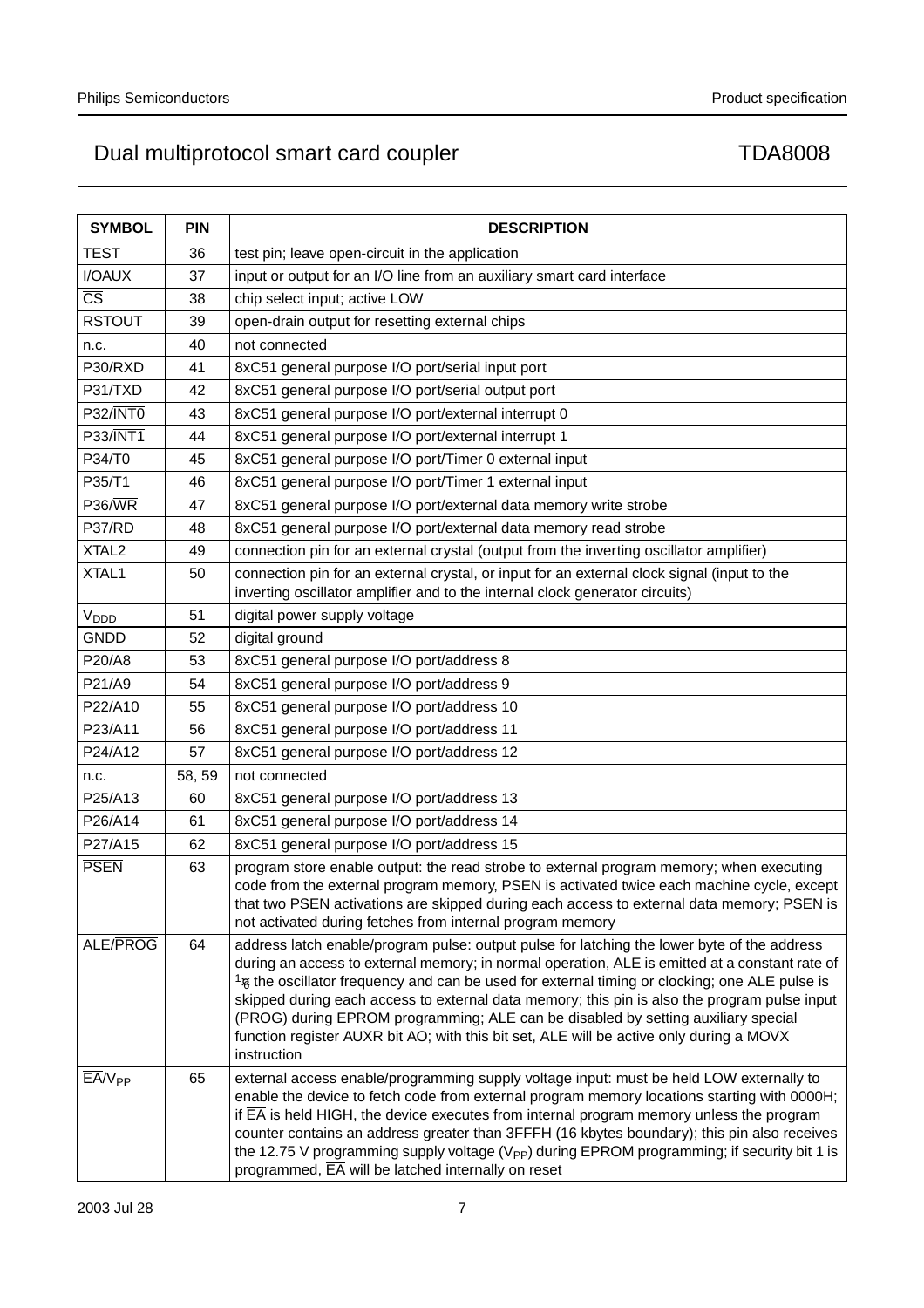| <b>SYMBOL</b>                   | <b>PIN</b> | <b>DESCRIPTION</b>                                                                                            |
|---------------------------------|------------|---------------------------------------------------------------------------------------------------------------|
| n.c.                            | 66         | not connected                                                                                                 |
| <b>P07/AD7</b>                  | 67         | 8xC51 general purpose I/O port/address/data 7                                                                 |
| P06/AD6                         | 68         | 8xC51 general purpose I/O port/address/data 6                                                                 |
| P05/AD5                         | 69         | 8xC51 general purpose I/O port/address/data 5                                                                 |
| P04/AD4                         | 70         | 8xC51 general purpose I/O port/address/data 4                                                                 |
| P03/AD3                         | 71         | 8xC51 general purpose I/O port/address/data 3                                                                 |
| P02/AD2                         | 72         | 8xC51 general purpose I/O port/address/data 2                                                                 |
| P01/AD1                         | 73         | 8xC51 general purpose I/O port/address/data 1                                                                 |
| P00/AD0                         | 74         | 8xC51 general purpose I/O port/address/data 0                                                                 |
| P <sub>10</sub> /T <sub>2</sub> | 75         | 8xC51 general purpose I/O port/Timer/Counter 2 external count input/ clock-out (clock-out is<br>programmable) |
| P11/T2EX                        | 76         | 8xC51 general purpose I/O port/Timer/Counter 2 reload/capture/direction control                               |
| P <sub>12</sub>                 | 77         | 8xC51 general purpose I/O port                                                                                |
| P <sub>13</sub>                 | 78         | 8xC51 general purpose I/O port                                                                                |
| P <sub>14</sub>                 | 79         | 8xC51 general purpose I/O port                                                                                |
| P <sub>15</sub>                 | 80         | 8xC51 general purpose I/O port                                                                                |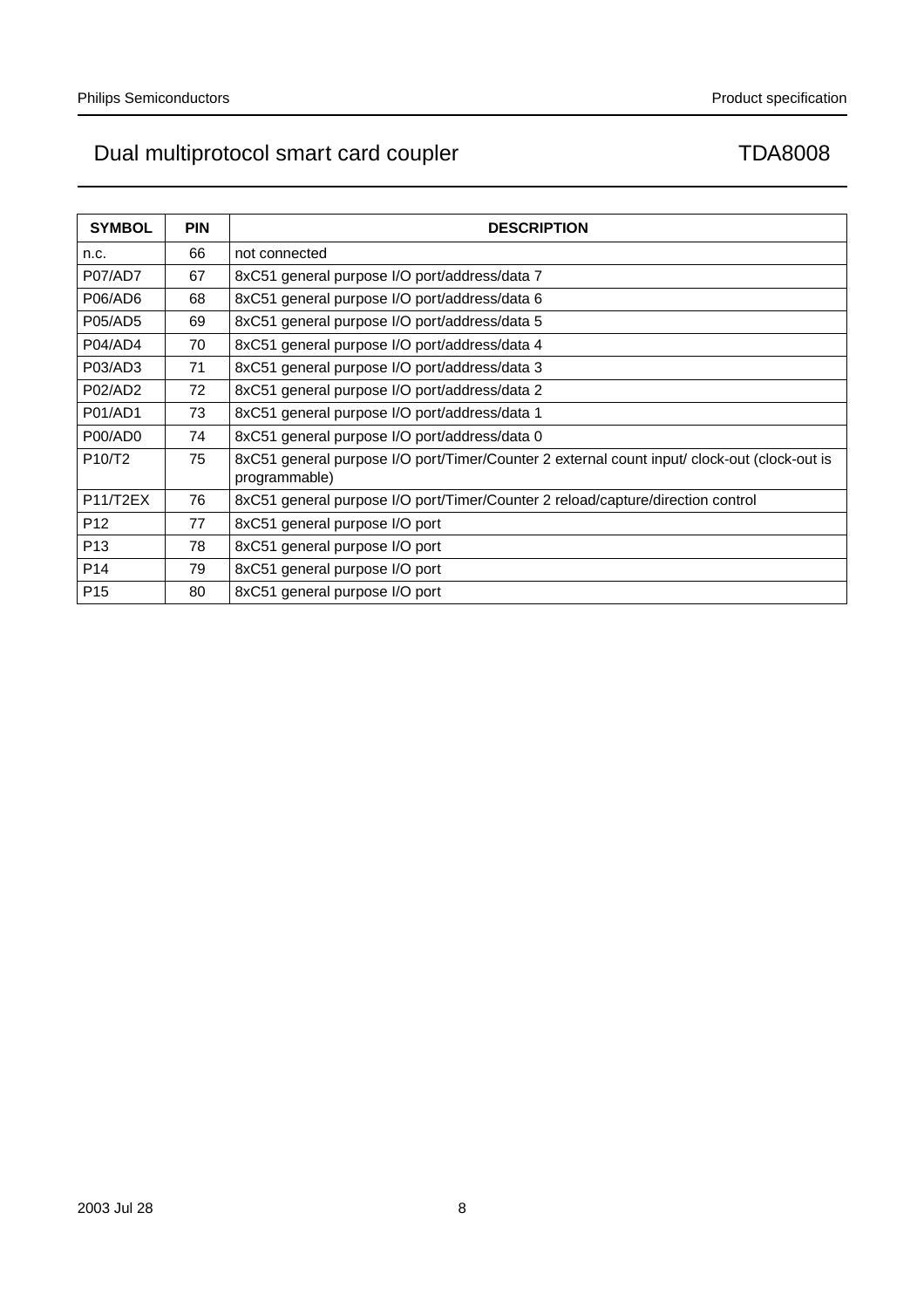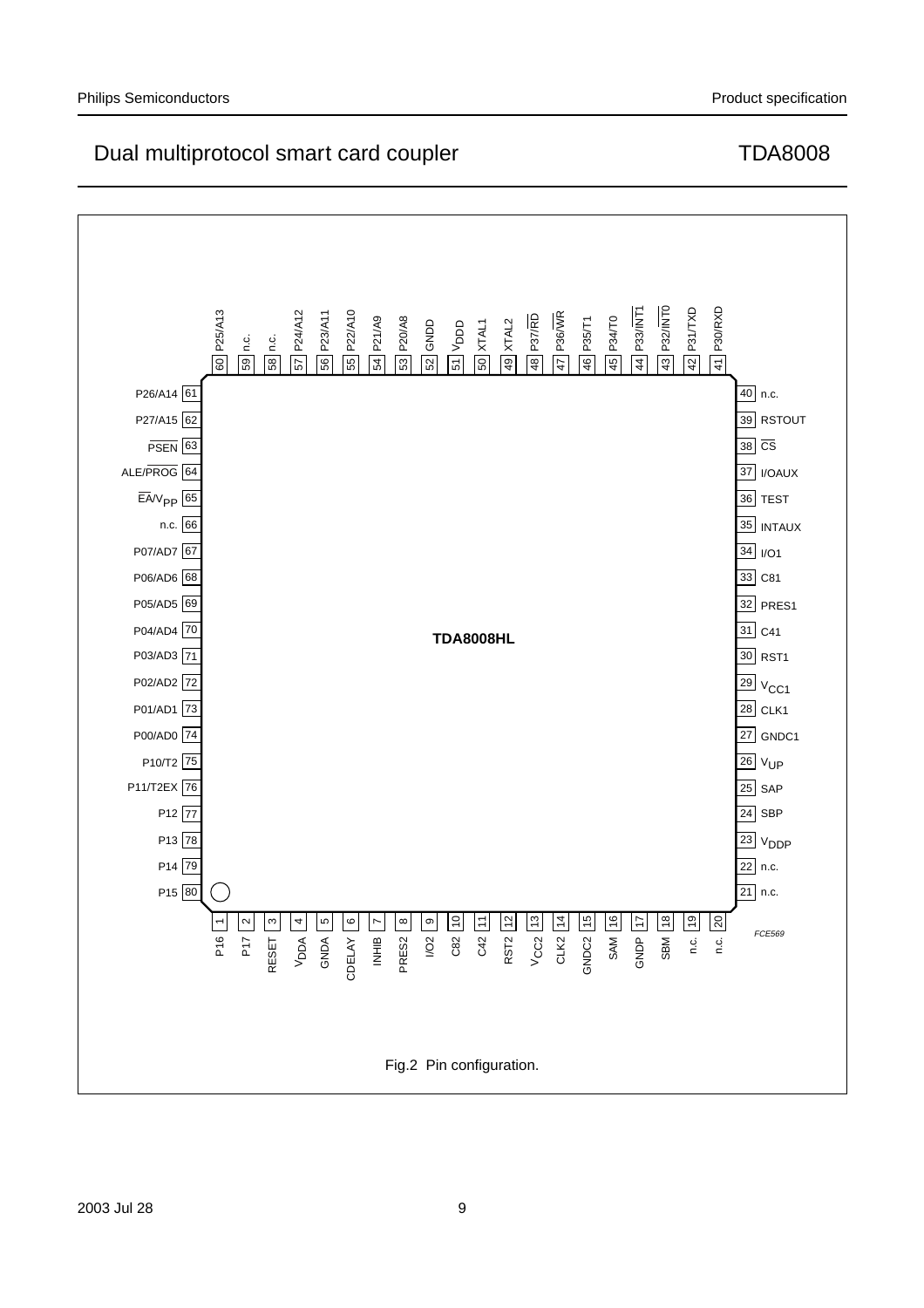# **8 FUNCTIONAL DESCRIPTION**

Throughout this specification it is assumed that the reader is aware of "ISO 7816 norm" terminology.

# **8.1 ISO 7816 UART and associated logic**

In this section, the description is given of how the integrated ISO 7816 UART works, how it may be programmed by means of its control registers and how it is internally interfaced to the embedded microcontroller.

# 8.1.1 INTERFACE CONTROL

The ISO 7816 UART may be controlled through an 8-bit parallel bus. This bus is directly, internally connected to the Port 0 (P07 to P00) of the embedded microcontroller.

The registers inside the ISO 7816 UART may be written to or read from by using the standard 80C51 MOVX instructions (see Fig.3).

**Note:** the UART can be accessed only if  $\overline{CS}$  is LOW.

When  $\overline{\text{CS}}$  is LOW, the demultiplexing of address and data is done internally by means of the ALE signal. A low pulse on P37/RD allows reading of the selected register, a low pulse on P36/WR allows writing to the selected register.

The ISO 7816 UART interrupt line is directly, internally connected to the embedded microcontroller external interrupt 0 input P32/INT0. For that reason, the external interrupt 0 of the microcontroller must be enabled to ensure a proper function.

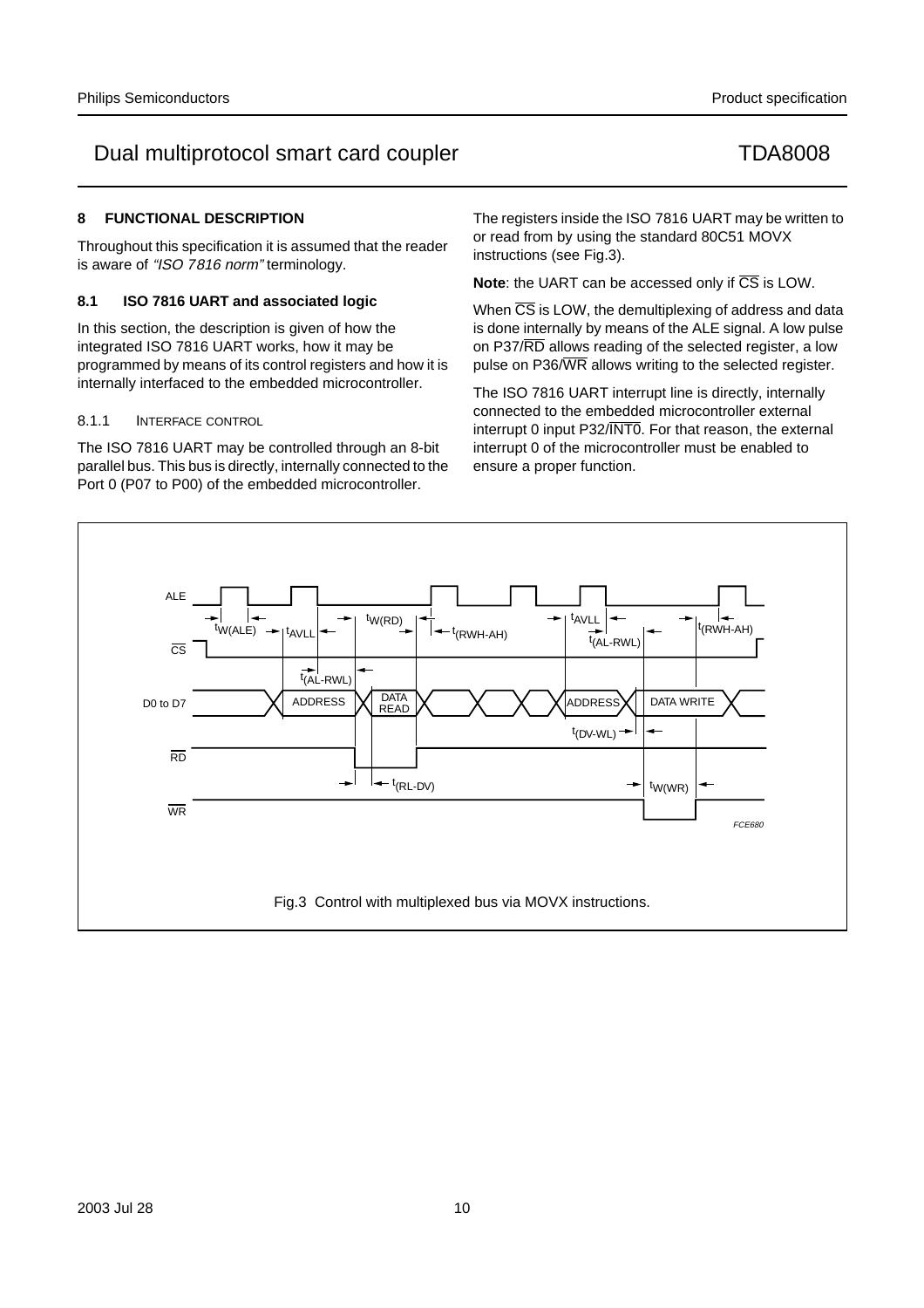# 8.1.2 CONTROL REGISTERS

The TDA8008 has two complete analog interfaces which can drive card 1 and card 2. Data to and from the two cards share the same ISO 7816 UART. Data to and from a third card (card 3), externally interfaced with, for example, a TDA8002C or TDA8020, may also share the ISO 7816 UART. A summary of the registers is given in Fig.4

Cards 1, 2 and 3 have dedicated registers for setting the parameters of the ISO 7816 UART, namely:

- Programmable Divider Register (PDR)
- Guard Time Register (GTR)
- UART Configuration Register 1 (UCR1)
- UART Configuration Register 2 (UCR2)
- Clock Configuration Register (CCR).

Cards 1 and 2 also have dedicated registers for controlling their power and their clock configuration, namely:

- Power Control Register 1 (PCR1)
- Power Control Register 2 (PCR2).

Registers PCRx are also used for writing to or reading from the auxiliary cards contacts C4 and C8.

Power and clock controls for card 3 are performed externally.

Cards 1, 2 or 3 can be selected via the Card Select Register (CSR). When one card is selected, the corresponding parameters are used by the ISO 7816 UART. The CSR also contains one bit for resetting the ISO 7816 UART (active LOW). This bit is reset after power-on and must be set to HIGH before starting with any of the cards. It may be reset by software when necessary.

When the specific parameters of the cards have been programmed, the ISO 7816 UART may be used with the following registers:

- UART Receive Register (URR)
- UART Transmit Register (UTR)
- UART Status Register (USR)
- Mixed Status Register (MSR).

In reception mode, a FIFO of 1 to 8 characters may be used; this is configured with the FIFO Control Register (FCR). This register is also used for the automatic re-transmission of NAKed characters in transmission mode.

The Hardware Status Register (HSR) gives the status of the supply voltage, of the hardware protections and of the card movements.

Registers HSR and USR give interrupts on pin INT0 when some of their bits have been changed.

Register MSR does not give interrupts and may be used in the polling mode for some operations; for this use some of the interrupt sources within the USR and HSR registers may be masked.

A 24-bit time-out counter may be started to give an interrupt after a number of ETU programmed into time-out registers TOR1, TOR2 and TOR3. This will help the embedded microcontroller in processing different real-time tasks (for example, ATR, WWT, BWT, etc.).

This counter is configured with the Time-Out counter Configuration register (TOC). The counter may be used as a 24-bit or as a 16 + 8 bits function. Each counter can be set to start counting once data has been written, or on detection of a START bit on the I/O, or as auto-reload.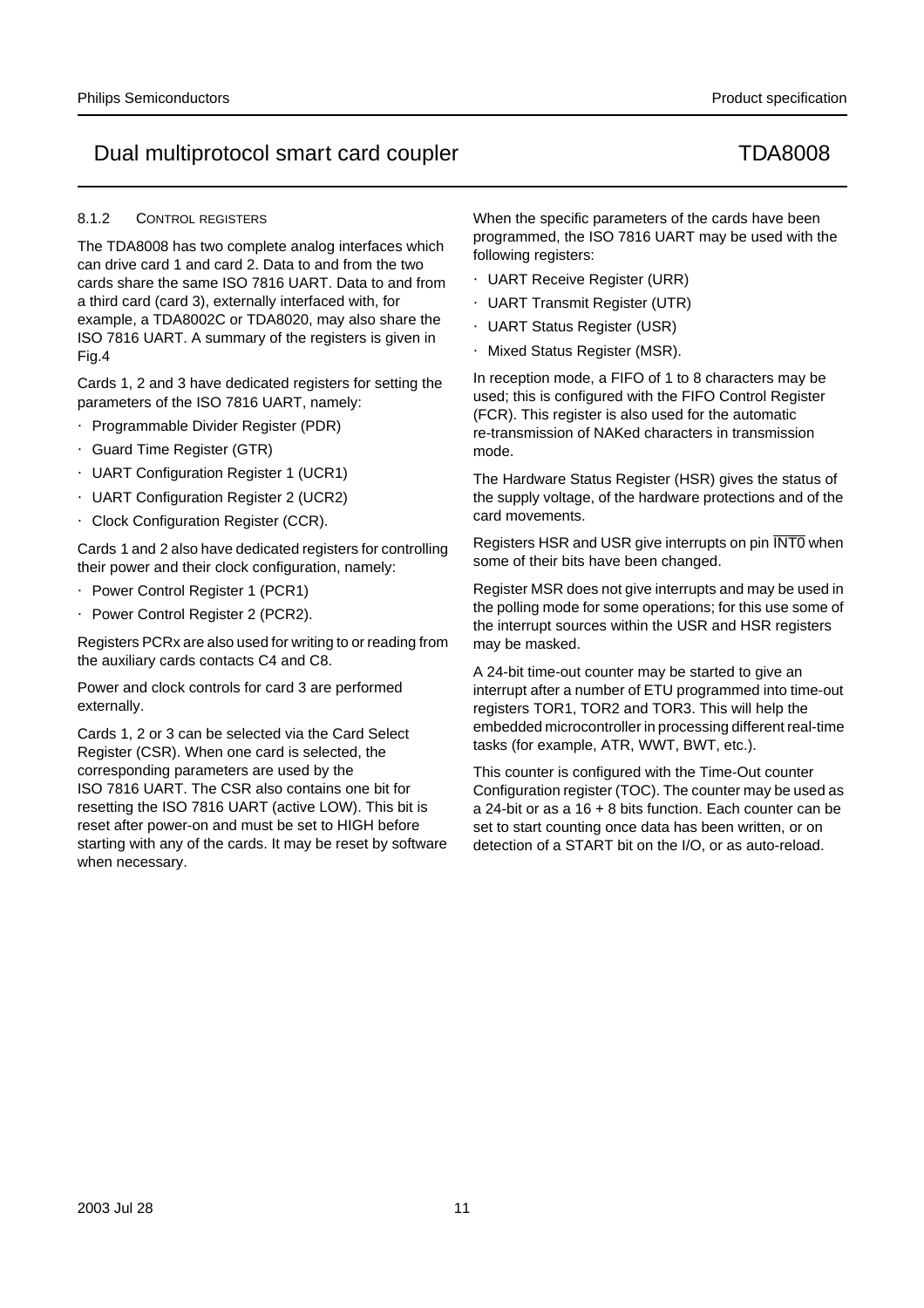

Philips Semiconductors Philips Semiconductors

Dual multiprotocol smart card coupler TDA8008

2003 Jul 28 12  $\vec{D}$ 

> Product specification Product specification

TDA8008

 $\omega$  rotated correctly when browsing through the pdf in the Acrobat reader.This text is here in the pdf in the  $\alpha$ 

2003 Jul 28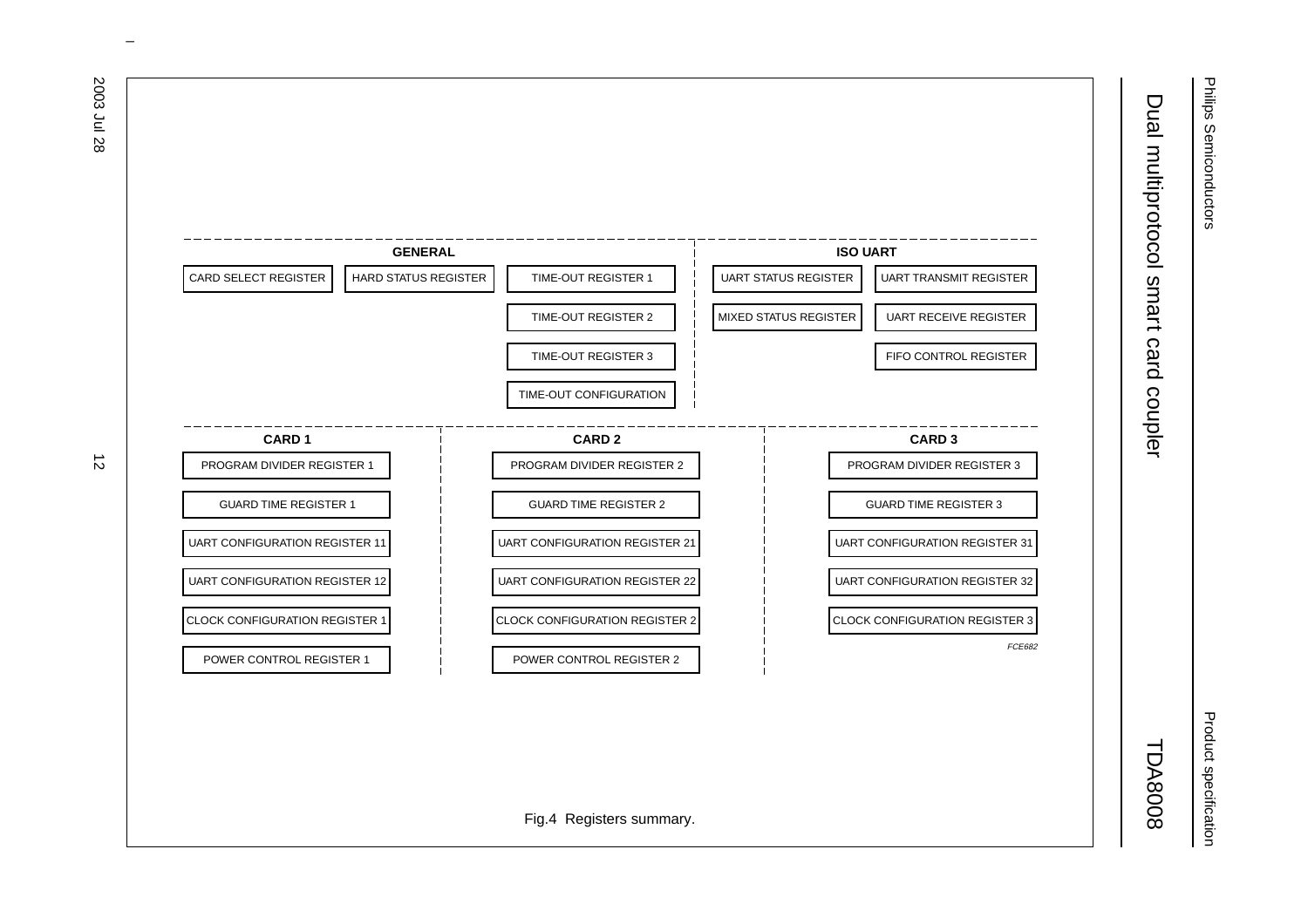8.1.3 GENERAL REGISTERS

# 8.1.3.1 Card select register

The Card Select Register (CSR) is used for selecting the card on which the ISO 7816 UART will act, and also to reset the ISO 7816 UART.

# **Table 1** Register CSR (address 00H; write and read); note 1

| CS7 | CS <sub>6</sub> | <b>OOF</b><br>ႱჂჂ | CS <sub>4</sub> | $\overline{RIU}$ | $\sim$<br>১৮১ | $\sim$<br>১৬∠ | SC <sub>1</sub> |
|-----|-----------------|-------------------|-----------------|------------------|---------------|---------------|-----------------|

## **Note**

1. Register value at reset: all significant bits are cleared after reset, except bits CS7 to CS4 which are set to their default value.

# **Table 2** Description of CSR bits; note 1

| <b>BIT</b> | <b>SYMBOL</b>   | <b>DESCRIPTION</b>                                                                                                                                                                                                                                        |
|------------|-----------------|-----------------------------------------------------------------------------------------------------------------------------------------------------------------------------------------------------------------------------------------------------------|
| 7          | CS <sub>7</sub> | <b>IC identification.</b> Default value: 0000.                                                                                                                                                                                                            |
| 6          | CS <sub>6</sub> |                                                                                                                                                                                                                                                           |
| 5          | CS <sub>5</sub> |                                                                                                                                                                                                                                                           |
| 4          | CS4             |                                                                                                                                                                                                                                                           |
| 3          | <b>RIU</b>      | <b>Reset ISO UART.</b> When reset, this bit resets a large part of the UART registers to their<br>initial value. Bit RIU must be set to logic 1 by software before any action on the UART<br>can take place. Bit RIU must be reset before any activation. |
| 2          | SC <sub>3</sub> | <b>Select card 3.</b> If bit $SC3 = 1$ , then card 3 is selected.                                                                                                                                                                                         |
|            | SC <sub>2</sub> | <b>Select card 2.</b> If bit $SC2 = 1$ , then card 2 is selected.                                                                                                                                                                                         |
| $\Omega$   | SC <sub>1</sub> | <b>Select card 1.</b> If bit $SC1 = 1$ , then card 1 is selected.                                                                                                                                                                                         |

# **Note**

1. Bits SC1, SC2 and SC3 must be set one at a time. After reset, no card is selected by default.

# 8.1.3.2 Hardware status register

The Hardware Status Register (HSR) gives the status of the chip after a hardware problem has been detected.

**Table 3** Register HSR (address 0FH; read only); note 1

| HS7 | DDTI 2<br>└ | <b>PRTL</b> | <b>SUPL</b> | PRL <sub>2</sub> | <b>PRL1</b> | <b>INTAUXL</b> | ידם |
|-----|-------------|-------------|-------------|------------------|-------------|----------------|-----|

# **Note**

1. Register value at reset: all significant bits are cleared after reset, except bit SUPL which is set within pulse RSTOUT.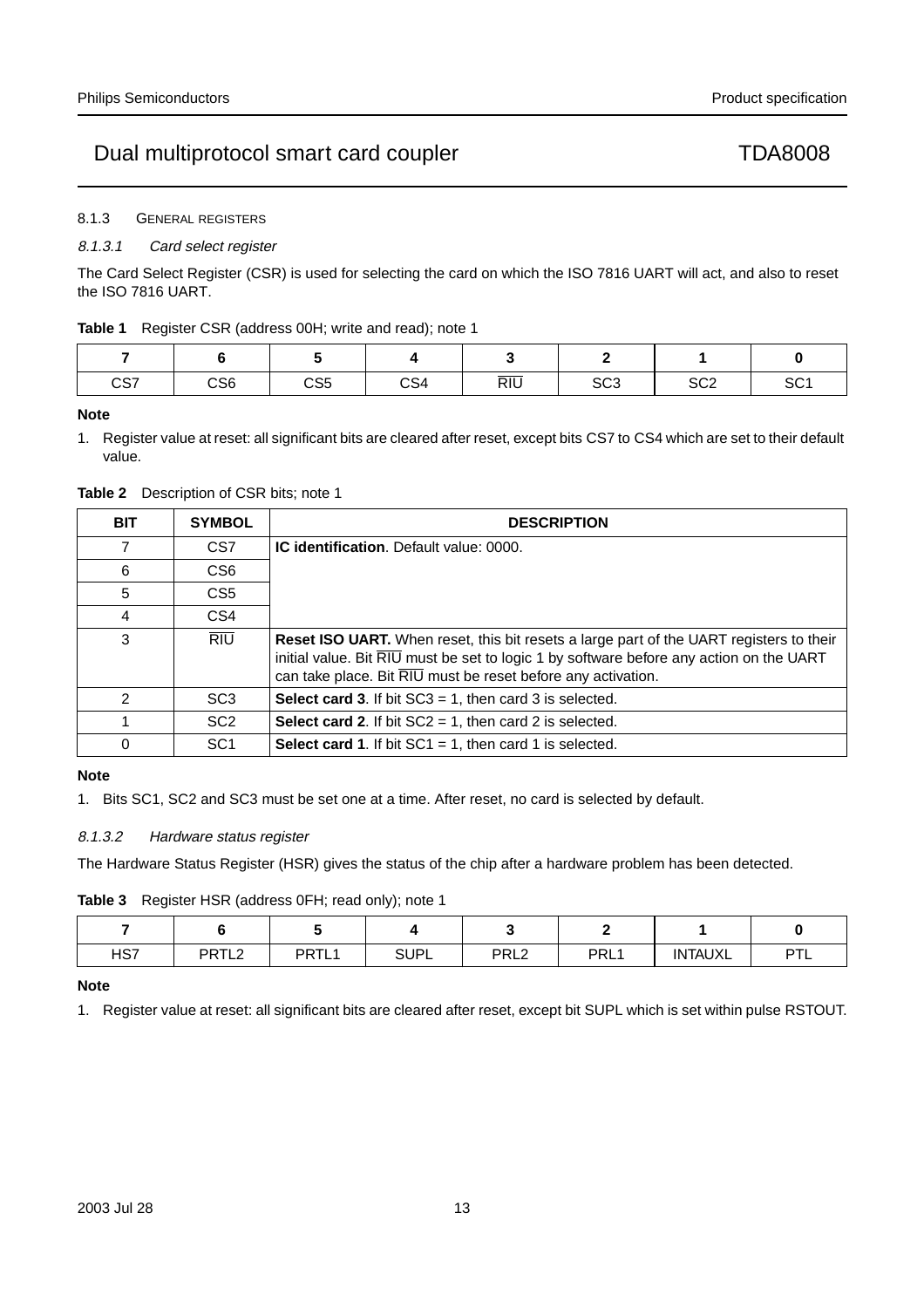| <b>BIT</b>     | <b>SYMBOL</b>     | <b>DESCRIPTION</b>                                                                                                                                                    |
|----------------|-------------------|-----------------------------------------------------------------------------------------------------------------------------------------------------------------------|
| 7              | HS7               | not used                                                                                                                                                              |
| 6              | PRTL <sub>2</sub> | <b>Protection 2.</b> Bit PRTL2 = 1 when a fault has been detected on card reader 2.<br>Bit PRTL 2 is the OR-function of the protection on pin $V_{CC2}$ and pin RST2. |
| 5              | PRTL <sub>1</sub> | <b>Protection 1.</b> Bit PRTL1 = 1 when a fault has been detected on card reader 1.<br>Bit PRTL 1 is the OR-function of the protection on pin $V_{CG1}$ and pin RST1. |
| 4              | <b>SUPL</b>       | <b>Supervisor latch.</b> Bit SUPL = 1 when the supervisor has been activated.                                                                                         |
| 3              | PRL <sub>2</sub>  | <b>Presence latch 2.</b> Bit PRL2 = 1 when a level change has occurred on pin PRES2.                                                                                  |
| $\mathfrak{p}$ | PRL <sub>1</sub>  | <b>Presence latch 1.</b> Bit PRL1 = 1 when a level change has occurred on pin PRES1.                                                                                  |
| 1              | <b>INTAUXL</b>    | <b>Auxiliary interrupt change.</b> Bit INTAUXL $= 1$ if the level on pin INTAUX has changed.                                                                          |
| $\Omega$       | <b>PTL</b>        | <b>Overheating.</b> Bit $PTL = 1$ if overheating has occurred.                                                                                                        |

**Table 4** Description of HSR bits

When at least one of bits PRTL2, PRTL1, PRL2, PRL1 or PTL is HIGH, then pin INT0 is LOW. The bits having caused the interrupt are cleared when register HSR has been read-out. The same occurs with INTAUXL, if not disabled.

In case of emergency deactivation (by bits PRTL1, PRTL2, SUPL, PRL2, PRL1 or PTL), bit START (bit 0 in the PCR) is automatically reset by hardware.

At power-on, or after a supply voltage drop-out, bit SUPL is set and pin INTO is LOW. Pin INTO will return HIGH at the end of the ALARM pulse on pin RSTOUT. Bit SUPL will be reset only after a status register read-out outside the ALARM pulse (see Fig.9).

A minimum time of 2 µs is needed between two successive read operations of register HSR, as well as between the reading of register HSR and activation (write in PCR).

# 8.1.3.3 Time-out registers

The three Time-Out Registers (TOR1, TOR2 and TOR3) form a programmable 24-bit ETU counter, or two independant counters (one 16-bit and one 8-bit). The value to load in registers TOR1, TOR2 and TOR3 is the number of ETU to count. The time-out counters may only be used when a card is active with a running clock.

|  |  | <b>Table 5</b> Register TOR1 (address 09H; write only); note 1 |  |
|--|--|----------------------------------------------------------------|--|
|--|--|----------------------------------------------------------------|--|

| TOL7 | TOL6 | TOL5 | TOL <sub>4</sub> | TOL3 | TOL <sub>2</sub> | <b>TOL1</b> | <b>TOLL</b> |
|------|------|------|------------------|------|------------------|-------------|-------------|

## **Note**

1. Register value at reset: all bits are cleared after reset.

## **Table 6** Register TOR2 (address 0AH; write only); note 1

| TOL <sub>15</sub> | TOL14 | TOL <sub>13</sub> | <b>TOL12</b> | <b>TOL11</b> | TOL <sub>10</sub> | TOL9 | TOL8 |
|-------------------|-------|-------------------|--------------|--------------|-------------------|------|------|

## **Note**

1. Register value at reset: all bits are cleared after reset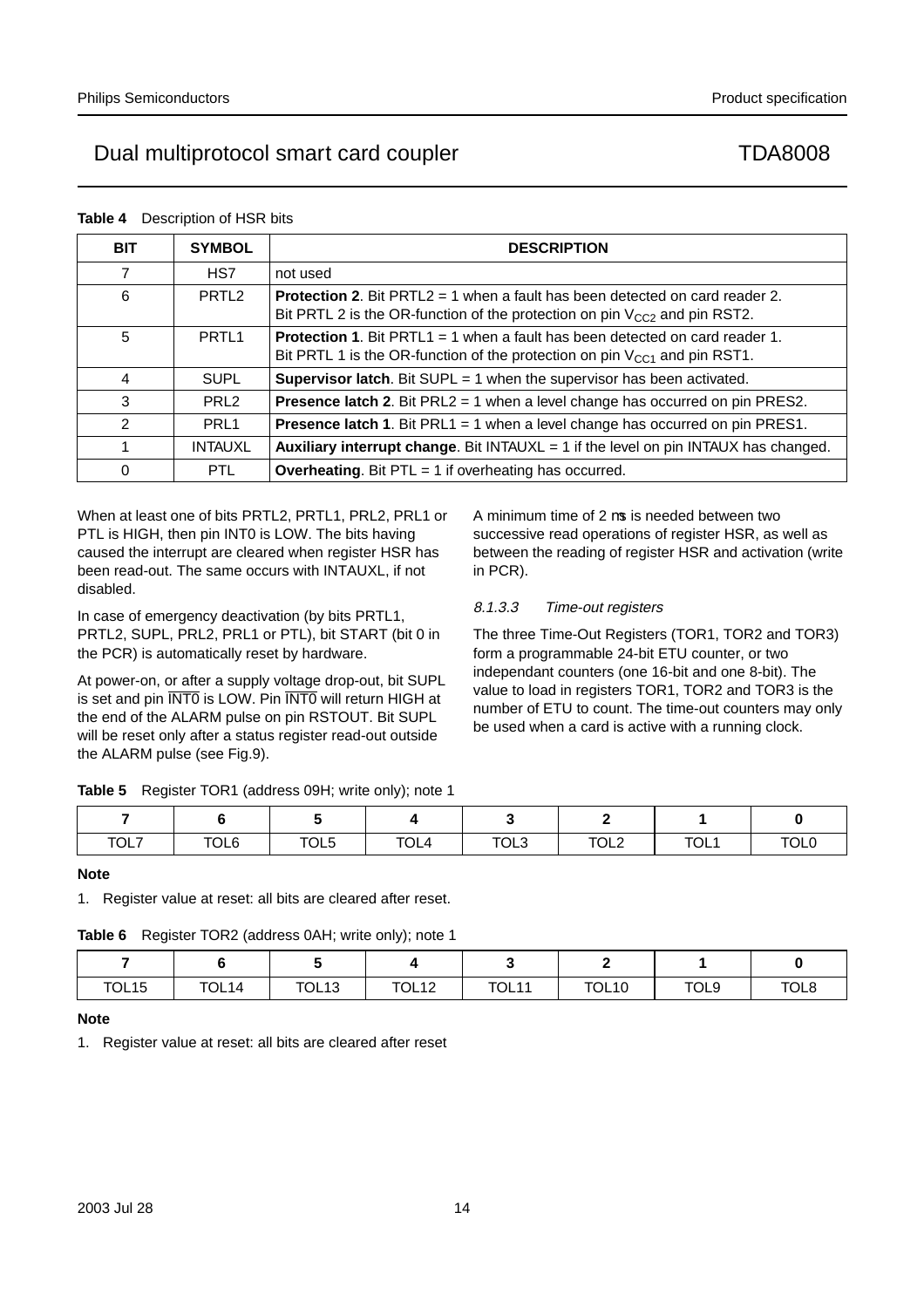|  | <b>Table 7</b> Register TOR3 (address 0BH; write only); note 1 |
|--|----------------------------------------------------------------|
|  |                                                                |

| TOL <sub>23</sub><br>___ | <b>TOL22</b> | TOL21 | TOL20 | <b>TOL19</b> | TOL <sub>18</sub> | TOL17 | TOL <sub>16</sub> |
|--------------------------|--------------|-------|-------|--------------|-------------------|-------|-------------------|

# **Note**

1. Register value at reset: all bits are cleared after reset

# 8.1.3.4 Time-out configuration register

The Time-Out Configuration (TOC) register is used for setting different configurations of the time-out counter as given in Table 9; all other configurations are undefined.

**Table 8** Register TOC (address 08H; read and write); note 1

| TOC7 | TOC6 | TOC <sub>5</sub> | TOC4 | TOC <sub>3</sub> | TOC <sub>2</sub> | TOC <sub>1</sub> | TOC <sub>0</sub> |
|------|------|------------------|------|------------------|------------------|------------------|------------------|

# **Note**

1. Register value at reset: all bits are cleared after reset.

## **Table 9** Time-out counter configurations

| <b>TOC VALUE</b> | <b>OPERATING MODE</b>                                                                                                                                                                                                                                                                                                                                                                                                                                                                                                                                                                                                                                                                                                                                                                                                                                                                                                                                                                             |
|------------------|---------------------------------------------------------------------------------------------------------------------------------------------------------------------------------------------------------------------------------------------------------------------------------------------------------------------------------------------------------------------------------------------------------------------------------------------------------------------------------------------------------------------------------------------------------------------------------------------------------------------------------------------------------------------------------------------------------------------------------------------------------------------------------------------------------------------------------------------------------------------------------------------------------------------------------------------------------------------------------------------------|
| 00H              | All counters are stopped.                                                                                                                                                                                                                                                                                                                                                                                                                                                                                                                                                                                                                                                                                                                                                                                                                                                                                                                                                                         |
| 05H              | Counters 2 and 3 are stopped; counter 1 continues to operate in auto-reload mode.                                                                                                                                                                                                                                                                                                                                                                                                                                                                                                                                                                                                                                                                                                                                                                                                                                                                                                                 |
| 61H              | Counter 1 is stopped, and counters 3 and 2 form a 16-bit counter. Counting the value stored in<br>registers TOR3 and TOR2 is started after 61H is written in register TOC. An interrupt is given, and<br>bit TO3 is set within register USR when the terminal count is reached. The counter is stopped by<br>writing 00H in register TOC, and should be stopped before reloading new values in registers TOR2<br>and TOR3.                                                                                                                                                                                                                                                                                                                                                                                                                                                                                                                                                                        |
| 65H              | Counter 1 is an 8-bit auto-reload counter, and counters 3 and 2 form a 16-bit counter. Counter 1 starts<br>counting the content of register TOR1 on the first START bit (reception or transmission) detected on<br>pin I/O after 65H is written in register TOC. When counter 1 reaches its terminal count, an interrupt is<br>given, bit TO1 in register USR is set, and the counter automatically restarts the same count until it is<br>stopped. It is not allowed to change the content of register TOR1 during a count. Counters 3 and 2 are<br>wired as a single 16-bit counter and start counting the value in registers TOR3 and TOR2 when 65H is<br>written in register TOC. When the counter reaches its terminal count, an interrupt is given and bit TO3<br>is set within register USR. Both counters are stopped when 00H is written in register TOC. Counters 3<br>and 2 shall be stopped by writing 05H in register TOC before reloading new values in registers TOR2<br>and TOR3. |
| 68H              | Counters 3, 2 and 1 are wired as a single 24-bit counter. Counting the value stored in registers TOR3,<br>TOR2 and TOR1 is started after 68H is written in register TOC. The counter is stopped by writing 00H<br>in register TOC. It is not allowed to change the content of registers TOR3, TOR2 and TOR1 within a<br>count.                                                                                                                                                                                                                                                                                                                                                                                                                                                                                                                                                                                                                                                                    |
| 71H              | Counter 1 is stopped, and counters 3 and 2 form a 16-bit counter. Counting the value stored in<br>registers TOR3 and TOR2 and is started on the first START bit detected on pin I/O (reception or<br>transmission) after the value has been written, and then on each subsequent START bit. It is possible<br>to change the content of registers TOR3 and TOR2 during a count; the current count will not be<br>affected and the new count value will be taken into account at the next START bit. The counter is<br>stopped by writing 00H in register TOC. In this configuration, registers TOR3, TOR2 and TOR1 must<br>not be all zero.                                                                                                                                                                                                                                                                                                                                                        |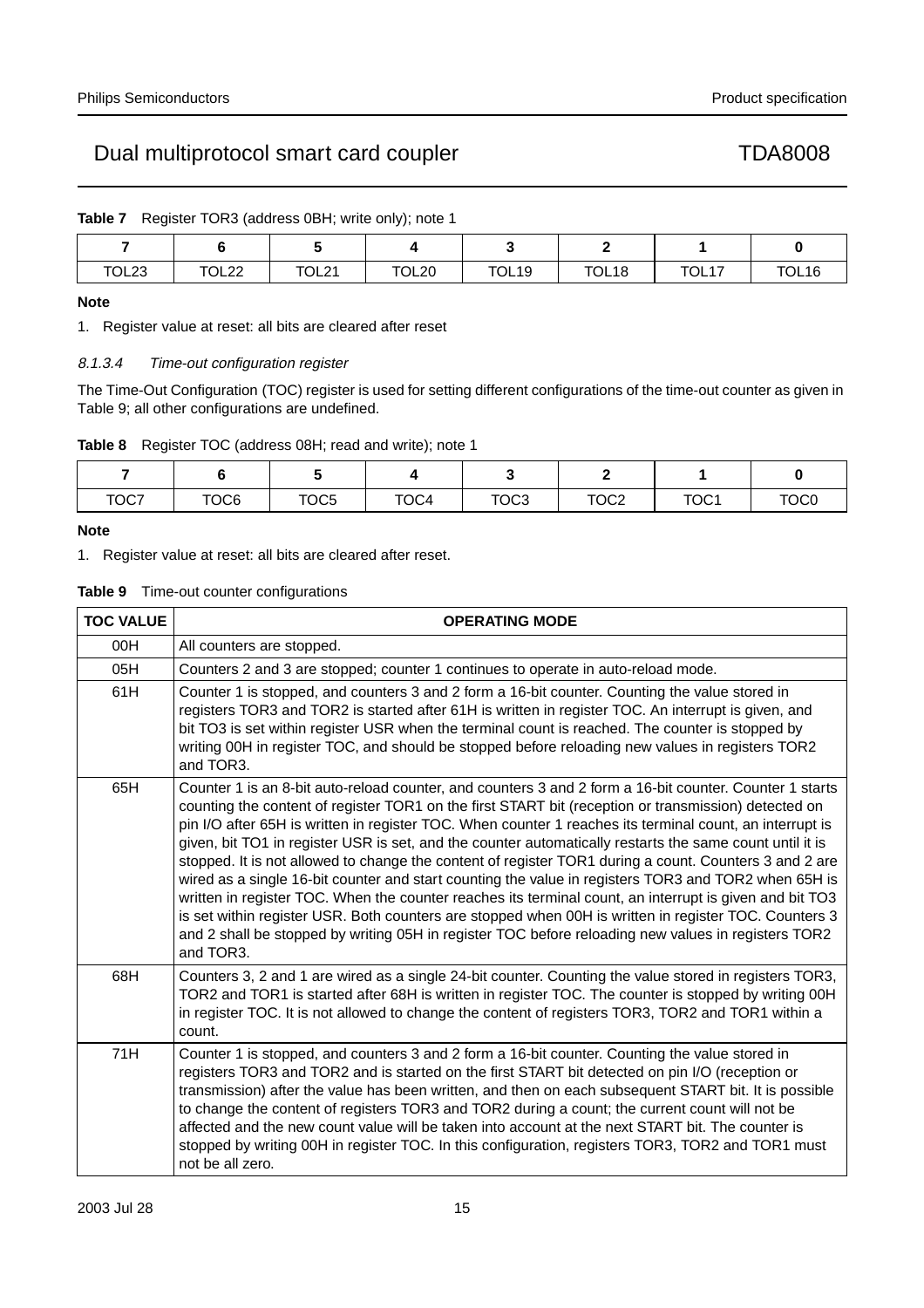| <b>TOC VALUE</b> | <b>OPERATING MODE</b>                                                                                                                                                                                                                                                                                                                                                                                                                                                                                                                                                                                                                                                                                                                                                                                                                                                                                                                                                                                                                                                                         |
|------------------|-----------------------------------------------------------------------------------------------------------------------------------------------------------------------------------------------------------------------------------------------------------------------------------------------------------------------------------------------------------------------------------------------------------------------------------------------------------------------------------------------------------------------------------------------------------------------------------------------------------------------------------------------------------------------------------------------------------------------------------------------------------------------------------------------------------------------------------------------------------------------------------------------------------------------------------------------------------------------------------------------------------------------------------------------------------------------------------------------|
| 75H              | Counter 1 is an 8-bit auto-reload counter, and counters 3 and 2 form a 16-bit counter. Counter 1 starts<br>counting the content of register TOR1 on the first START bit (reception or transmission) detected on<br>pin I/O after 75H is written in register TOC. When counter 1 reaches its terminal count, an interrupt is<br>given, bit TO1 in register USR is set, and the counter automatically restarts the same count until it is<br>stopped. Changing the content of register TOR1 during a count is not allowed. Counting the value<br>stored in registers TOR3 and TOR2 is started on the first START bit detected on pin I/O (reception or<br>transmission) after the value has been written, and then on each subsequent START bit. It is possible<br>to change the content of registers TOR3 and TOR2 during a count; the current count will not be<br>affected and the new count value will be taken into account at the next START bit. The counter is<br>stopped by writing 00H in register TOC. In this configuration, registers TOR3, TOR2 and TOR1 must<br>not be all zero. |
| 7CH              | Counters 3, 2 and 1 are wired as a single 24-bit counter. Counting the value stored in registers TOR3,<br>TOR2 and TOR1 is started on the first START bit detected on pin I/O (reception or transmission) after<br>the value has been written, and then on each subsequent START bit. It is possible to change the<br>content of registers TOR3, TOR2 and TOR1 during a count; the current count will not be affected and<br>the new count value will be taken into account at the next START bit. The counter is stopped by writing<br>00H in register TOC. In this configuration, registers TOR3, TOR2 and TOR1 must not be all zero.                                                                                                                                                                                                                                                                                                                                                                                                                                                       |
| 85H              | Same as value 05H, except that all the counters will be stopped at the end of the 12th ETU following<br>the first received START bit detected after 85H has been written in register TOC.                                                                                                                                                                                                                                                                                                                                                                                                                                                                                                                                                                                                                                                                                                                                                                                                                                                                                                     |
| E <sub>5</sub> H | Same configuration as value 65H, except that counter 1 will be stopped at the end of the 12th ETU<br>following the first START bit detected after E5H has been written in register TOC.                                                                                                                                                                                                                                                                                                                                                                                                                                                                                                                                                                                                                                                                                                                                                                                                                                                                                                       |
| F <sub>1</sub> H | Same configuration as value 71H, except that the 16-bit counter will be stopped at the end of the 12th<br>ETU following the first START bit detected after F1H has been written in register TOC.                                                                                                                                                                                                                                                                                                                                                                                                                                                                                                                                                                                                                                                                                                                                                                                                                                                                                              |
| F <sub>5</sub> H | Same configuration as value 75H, except the two counters will be stopped at the end of the 12th ETU<br>following the first START bit detected after F5H has been written in register TOC.                                                                                                                                                                                                                                                                                                                                                                                                                                                                                                                                                                                                                                                                                                                                                                                                                                                                                                     |

The time-out counter is very useful for processing the clock counting during ATR, the Work Waiting Time (WWT) or the waiting times defined in protocol  $T = 1$ . It should be noted that the 200 and 384 clock counter used during ATR is done by hardware when the start session is set, specific hardware controls the functionality of BGT in  $T = 1$  and  $T = 0$  protocols and a specific register is available for processing the extra guard time.

Writing to register TOC is not allowed as long as the card is not activated with a running clock.

Before restarting the 16-bit counter (counters 3 and 2) by writing 61H or 65H in the TOC; or the 24-bit counter (counters 3, 2 and 1) by writing 68H in the TOC; it is mandatory to stop them by writing 00H in the TOC.

Detailed examples of how to use these specific timers can be found in application note "AN10125".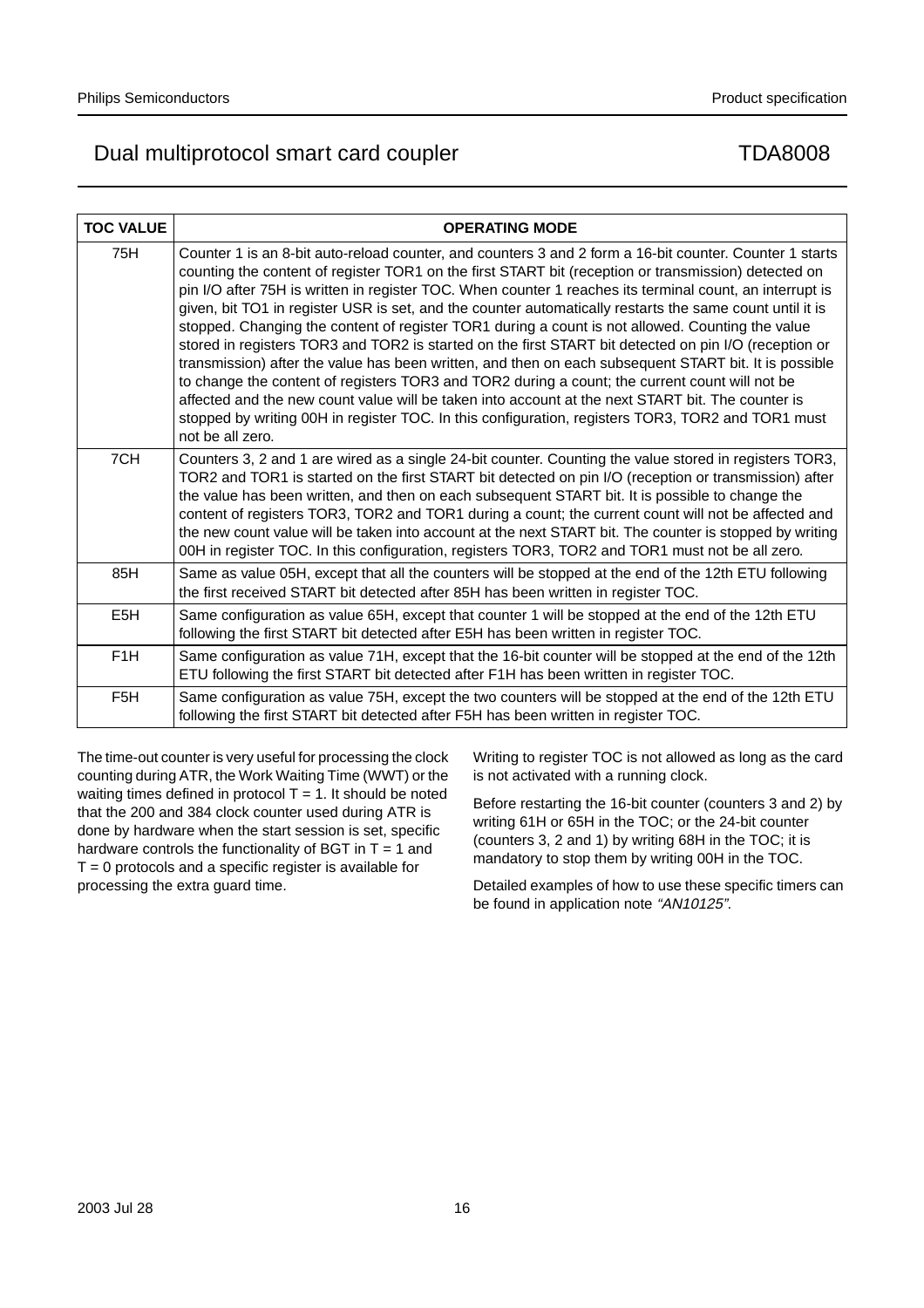# 8.1.4 ISO 7816 UART REGISTERS

# 8.1.4.1 UART receive register

### **Table 10** Register URR (address 0DH; read only); note 1

| UR7 | UR6 | UR5 | UR4 | UR <sub>3</sub> | UR <sub>2</sub> | UR1 | UR0 |
|-----|-----|-----|-----|-----------------|-----------------|-----|-----|

### **Note**

1. Register value at reset: all bits are cleared after reset.

When the microcontroller wants to read data from the card, it reads it from the UART Receive Register (URR) in direct convention:

- With a synchronous card, only D0 is relevant and this is a copy of the state of the selected card I/O
- When needed, this register may be tied to a FIFO whose length n is programmable between 1 and 8; if  $n > 1$ , no interrupt is given until the FIFO is full, then the controller may empty the FIFO when required
- When the FIFO is full, bit RBF in the status register USR is set; this bit is reset when at least one character has been read from URR
- When the FIFO is empty, bit FE is set in the status register MSR as long as no character has been received
- With a parity error:
	- $-$  In protocol T = 0; the received byte is not stored in the FIFO and the error counter is incremented. The error counter is programmable between 1 and 8. When the programmed number is reached, the bit PE is set in the status register USR and INTO falls LOW. The error counter must be reprogrammed to the desired value after its count has been reached
	- In protocol  $T = 1$ ; the character is loaded in the FIFO and the bit PE is set, whatever the programmed value in parity error counter.

# 8.1.4.2 UART transmit register

**Table 11** Register UTR (address 0DH; write only); note 1

| UT7 | UT <sub>6</sub> | $F - F$<br>UIS | UT4 | UT <sub>3</sub> | ◡◝▵ | LIT4 | UT <sub>0</sub> |
|-----|-----------------|----------------|-----|-----------------|-----|------|-----------------|

## **Note**

1. Register value at reset: all bits are cleared after reset.

When the microcontroller wants to transmit a character to the selected card, it writes the data in direct convention in the UART Transmit Register (UTR). The transmission:

- Starts at the end of writing (on the rising edge of signal  $\overline{WR}$ ) if the previous character has been transmitted and if the extra guard time has expired
- Starts at the end of the extra guard time if this one has not expired
- Does not start if the transmission of the previous character is not completed
- With a synchronous card (bit SAN within register UCR2 is set), only signal D0 is relevant and is copied on pin I/O of the selected card.

## 8.1.4.3 Mixed status register

The Mixed Status Register (MSR) relates the status of pin INTAUX, the cards presence bits PR1 and PR2, the BGT counter, the FIFO empty indication and the transmit or receive ready indicator TBE/RBF.

Register MSR also gives useful indications when switching the clock to or from  $\frac{1}{2}f_{int}$  and for driving the ISO 7816 UART with the embedded controller.

No bits within register MSR act upon INT0.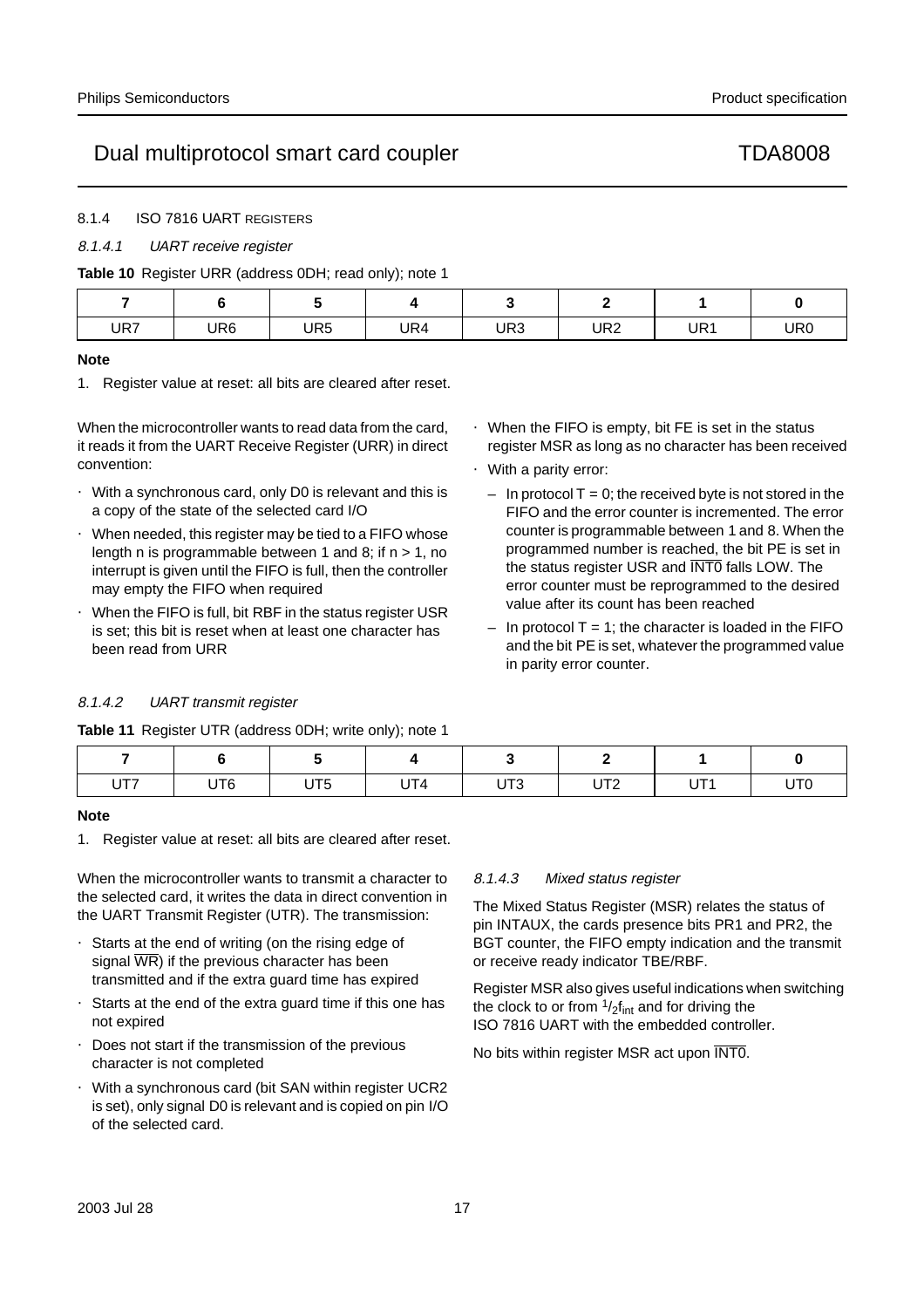**Table 12** Register MSR (address 0CH; read only); note 1

| <b>CLKSW</b> | --<br>--<br>- | <b>BGT</b> | CRED | PR <sub>2</sub> | PR <sub>1</sub> | <b>INTAUX</b> | <b>TBE/RBF</b> |
|--------------|---------------|------------|------|-----------------|-----------------|---------------|----------------|

# **Note**

1. Register value at reset: bits TBE/RBF, BGT and CLKSW are cleared after reset; bits FE and CRED are set after reset.

|  | <b>Table 13</b> Description of MSR bits. |
|--|------------------------------------------|
|--|------------------------------------------|

| <b>BIT</b>     | <b>SYMBOL</b>   | <b>DESCRIPTION</b>                                                                                                                                                                                                                                                                                                                                                                                                                                                                                                                                                                                                                                                                                                                                                                                                                                                         |
|----------------|-----------------|----------------------------------------------------------------------------------------------------------------------------------------------------------------------------------------------------------------------------------------------------------------------------------------------------------------------------------------------------------------------------------------------------------------------------------------------------------------------------------------------------------------------------------------------------------------------------------------------------------------------------------------------------------------------------------------------------------------------------------------------------------------------------------------------------------------------------------------------------------------------------|
| $\overline{7}$ | <b>CLKSW</b>    | Clock switch. Bit CLKSW is set when the TDA8008 has performed a required clock<br>switch from $\frac{1}{10}$ f <sub>XTAL</sub> to $\frac{1}{2}$ f <sub>int</sub> , and is reset when the TDA8008 has performed a required<br>clock switch from $\frac{1}{2}f_{int}$ to $\frac{1}{h}f_{\chi TAL}$ ; the application must wait until this bit is set or reset<br>before sending a new command to the card; this bit is reset at power-on.                                                                                                                                                                                                                                                                                                                                                                                                                                    |
| 6              | FE.             | FIFO empty. Bit FE is set when the reception FIFO is empty; it is reset when at least<br>one character has been loaded in the FIFO.                                                                                                                                                                                                                                                                                                                                                                                                                                                                                                                                                                                                                                                                                                                                        |
| 5              | <b>BGT</b>      | <b>Block guard time.</b> In protocol $T = 1$ , bit BGT is linked with a 22-ETU counter which is<br>started at every START bit on pin I/O; bit BGT is set if the count is finished before the<br>next START bit; this helps to verify that the card has not answered before 22 ETU after<br>the last transmitted character, or that the reader is not transmitting a character before<br>22 ETU after the last received character.                                                                                                                                                                                                                                                                                                                                                                                                                                          |
|                |                 | In protocol $T = 0$ , bit BGT is linked with a 16-ETU counter which is started at every<br>START bit on pin I/O; bit BGT is set if the count is finished before the next START bit;<br>this helps to verify that the reader is not transmitting a character before 16 ETU after the<br>last received character.                                                                                                                                                                                                                                                                                                                                                                                                                                                                                                                                                            |
| 4              | <b>CRED</b>     | Control ready. The usage of bit CRED is optional; this bit may be used for driving the<br>ISO 7816 UART with the embedded microcontroller of the TDA8008; before writing in<br>registers TOC or UTR, or reading from register URR, check if bit CRED is set; if reset, it<br>means that the writing or reading operation will not be correct because the controller is<br>acting faster than the required time for this operation:<br>• 3 clock cycles after rising edge $\overline{WR}$ for writing in register UTR:<br>$t_{WR(UTR)} - t_{W(WR)}$ (see Fig.5)<br>• 3 clock cycles after rising edge RD for reading from register URR:<br>$t_{RD(URR)} - t_{W(RD)}$ (see Fig.6).<br>• $\frac{3}{31}$ or $\frac{3}{32}$ ETU after rising edge $\overline{\text{WR}}$ for writing in register TOC:<br>$t_{WR(TOC)} - t_{W(WR)}$ (see Fig.7).<br>Bit CRED is set at power-on. |
| 3              | PR <sub>2</sub> | <b>Card 2 present.</b> Bit $PR2 = 1$ when card 2 is present.                                                                                                                                                                                                                                                                                                                                                                                                                                                                                                                                                                                                                                                                                                                                                                                                               |
| $\overline{2}$ | PR <sub>1</sub> | Card 1 present. Bit $PR1 = 1$ when card 1 is present.                                                                                                                                                                                                                                                                                                                                                                                                                                                                                                                                                                                                                                                                                                                                                                                                                      |
| 1              | <b>INTAUX</b>   | Auxiliary interrupt. Bit INTAUX is set when pin INTAUX = HIGH and it is reset when<br>$pin INTAUX = LOW.$                                                                                                                                                                                                                                                                                                                                                                                                                                                                                                                                                                                                                                                                                                                                                                  |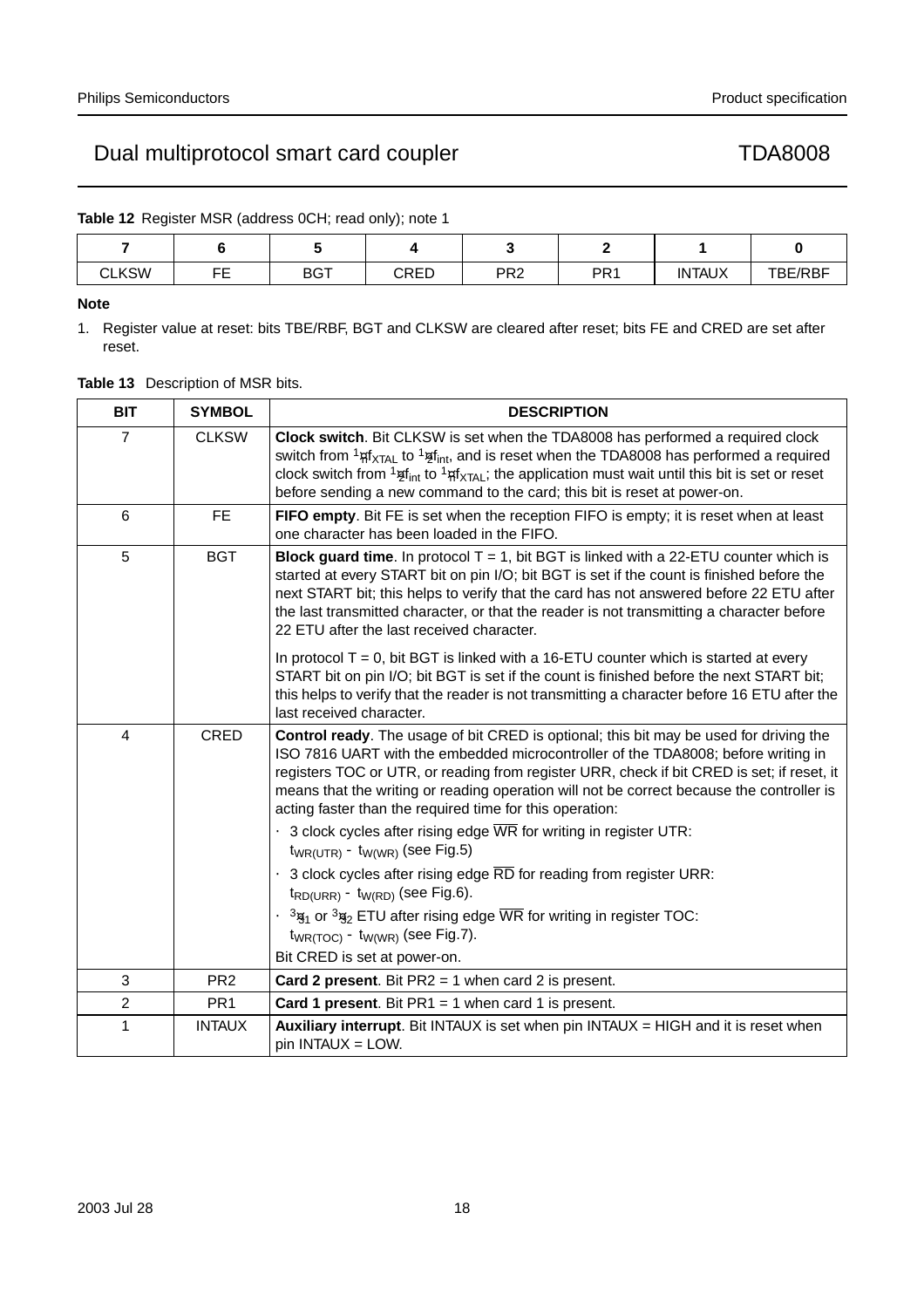| <b>BIT</b> | <b>SYMBOL</b> | <b>DESCRIPTION</b>                                                   |
|------------|---------------|----------------------------------------------------------------------|
| 0          | TBE/RBF       | Transmit buffer empty/receive buffer full.                           |
|            |               | Bit TBE/RBF = 1 when:                                                |
|            |               | • Changing from reception mode to transmission mode                  |
|            |               | • A character has been transmitted by the ISO 7816 UART              |
|            |               | • The reception FIFO is full.                                        |
|            |               | Bit TBE/RBF = 0 after power-on or after one of the following:        |
|            |               | $\bullet$ When bit $\overline{RIU}$ is reset                         |
|            |               | • When a character has been written to register UTR                  |
|            |               | • When at least one character has been read in the FIFO              |
|            |               | When changing from transmission mode to reception mode.<br>$\bullet$ |

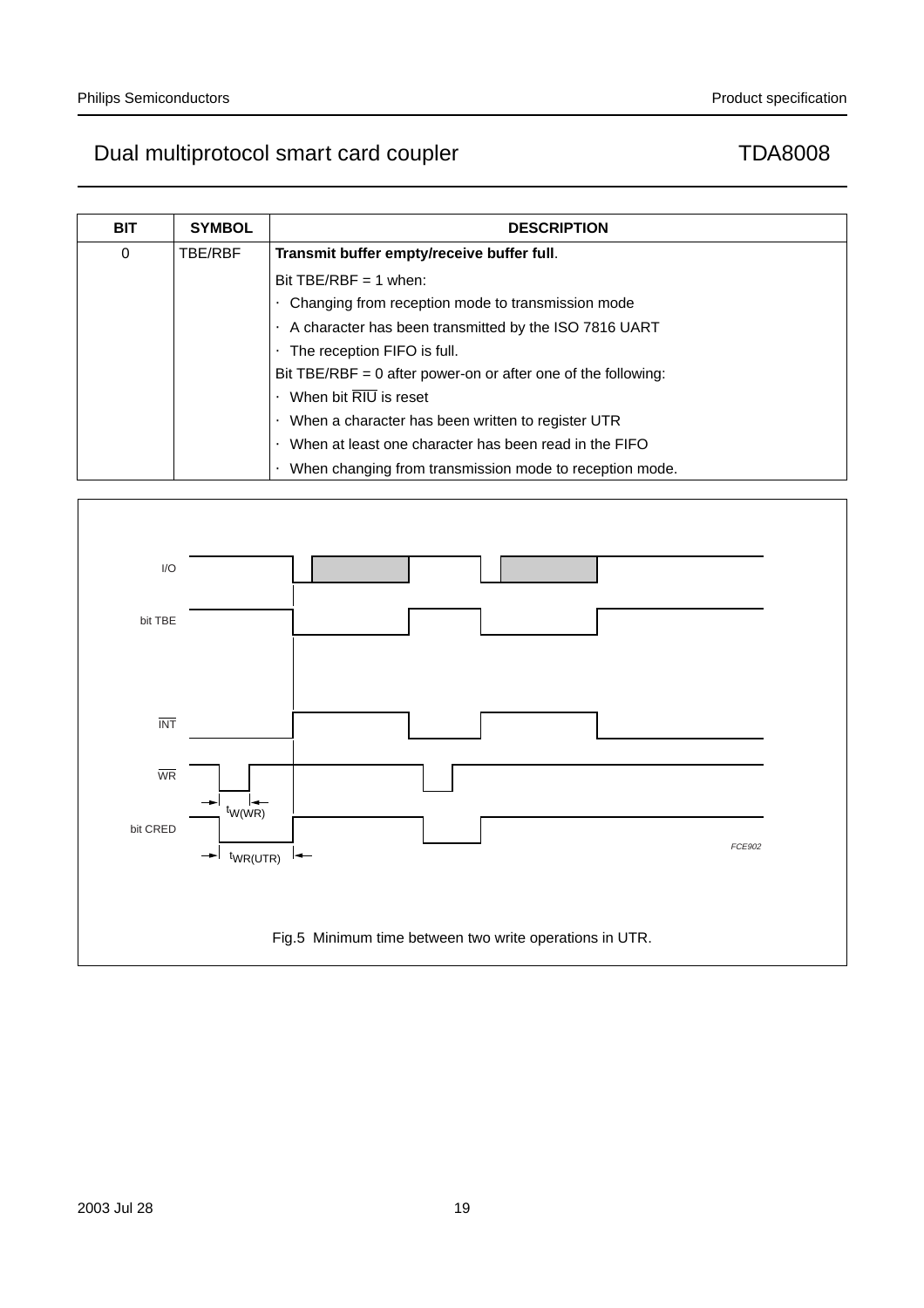

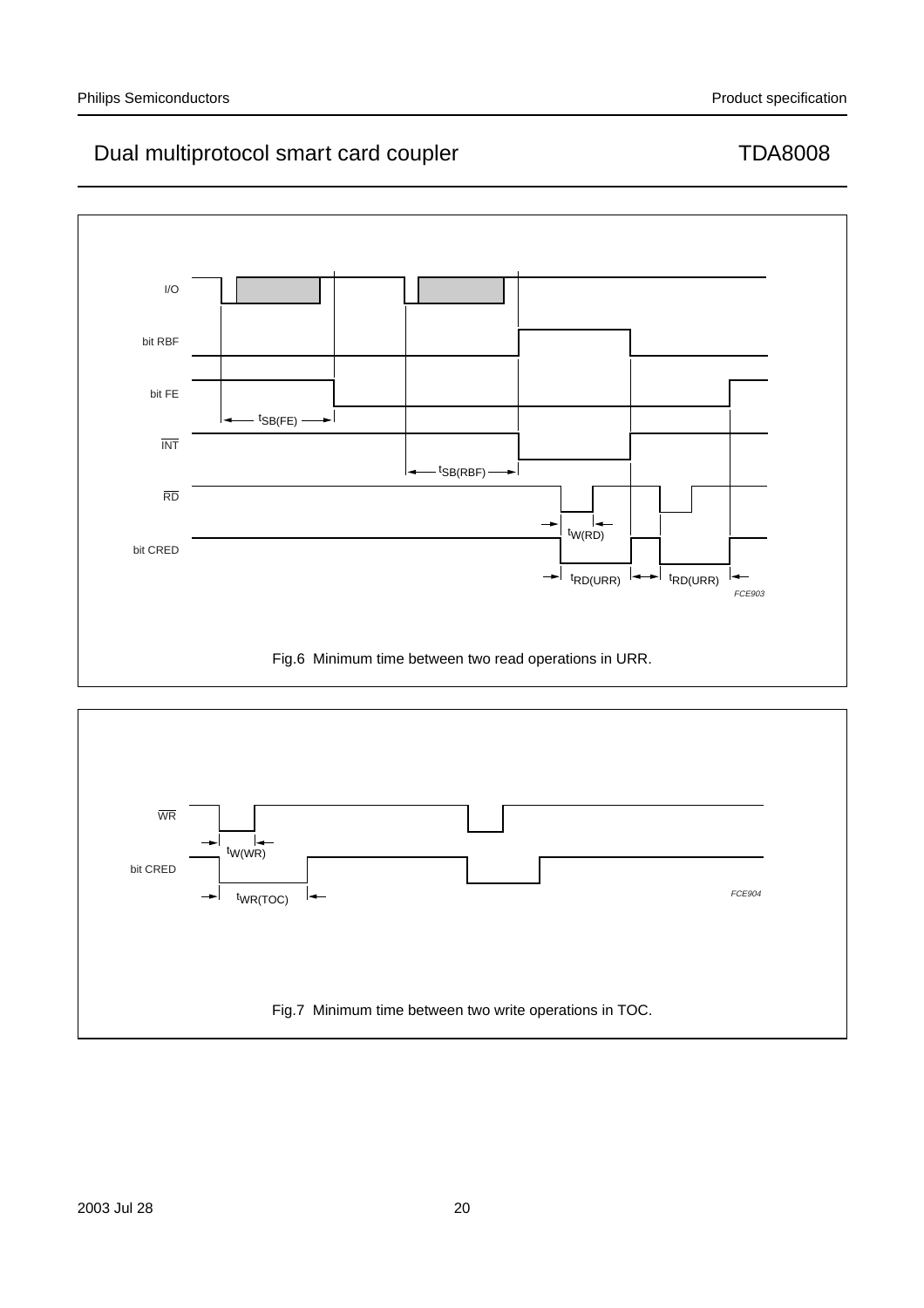# 8.1.4.4 FIFO control register

The FIFO Control Register (FCR) relates the parity error count and the FIFO length.

**Table 14** Register FCR (address 0CH; write only); note 1

| FC7 | PEC <sub>2</sub> | DEC1<br>∼∟ | PEC <sub>0</sub> | FC <sub>3</sub> | EL 2<br>ᄕ | EЦ<br>-- | m.<br>$\sim$<br>∟∪ |  |
|-----|------------------|------------|------------------|-----------------|-----------|----------|--------------------|--|

# **Note**

1. Register value at reset: all relevant bits are cleared after reset.

# **Table 15** Description of FCR bits.

| <b>BIT</b>     | <b>SYMBOL</b>         | <b>DESCRIPTION</b>                                                                                                                                                                                                                                                                                                                                                       |
|----------------|-----------------------|--------------------------------------------------------------------------------------------------------------------------------------------------------------------------------------------------------------------------------------------------------------------------------------------------------------------------------------------------------------------------|
| $\overline{7}$ | FC7                   | Not used.                                                                                                                                                                                                                                                                                                                                                                |
| 6 to 4         | PEC <sub>2</sub> to 0 | Parity Error Count. Bits PEC2, PEC1 and PEC0 determine the number of allowed<br>repetitions in reception or in transmission before setting bit PE in register USR and<br>pulling pin INTO to LOW level. The value 000 indicates that, if only one parity error has<br>occurred, bit PE is set; the value 111 indicates that bit PE will be set after 8 parity<br>errors. |
|                |                       | In protocol $T = 0$ :                                                                                                                                                                                                                                                                                                                                                    |
|                |                       | • If a correct character is received before the programmed error number is reached, the<br>error counter will be reset                                                                                                                                                                                                                                                   |
|                |                       | • If the programmed number of allowed parity errors is reached, bit PE in register USR<br>will be set as long as register USR has not been read                                                                                                                                                                                                                          |
|                |                       | • If a transmitted character has been NAKed by the card, then the TDA8008 will<br>automatically re-transmit it a number of times equal to the value programmed in<br>bits PEC2, PEC1 and PEC0; the character will be present at 15 ETU                                                                                                                                   |
|                |                       | • In transmission mode, if bits PEC2, PEC1 and PEC0 are logic 0, then the automatic<br>re-transmission is invalidated; the character manually rewritten in register UTR will<br>start at 13.5 ETU.                                                                                                                                                                       |
|                |                       | In protocol $T = 1$ :                                                                                                                                                                                                                                                                                                                                                    |
|                |                       | • The error counter has no action: bit PE is set at the first incorrectly received character.                                                                                                                                                                                                                                                                            |
| 3              | FC <sub>3</sub>       | Not used.                                                                                                                                                                                                                                                                                                                                                                |
| $2$ to $0$     | $FL2$ to 0            | FIFO length. Bits FL2, FL1 and FL0 determine the depth of the FIFO:                                                                                                                                                                                                                                                                                                      |
|                |                       | $\bullet$ 000 = length 1                                                                                                                                                                                                                                                                                                                                                 |
|                |                       | • 111 = length 8.                                                                                                                                                                                                                                                                                                                                                        |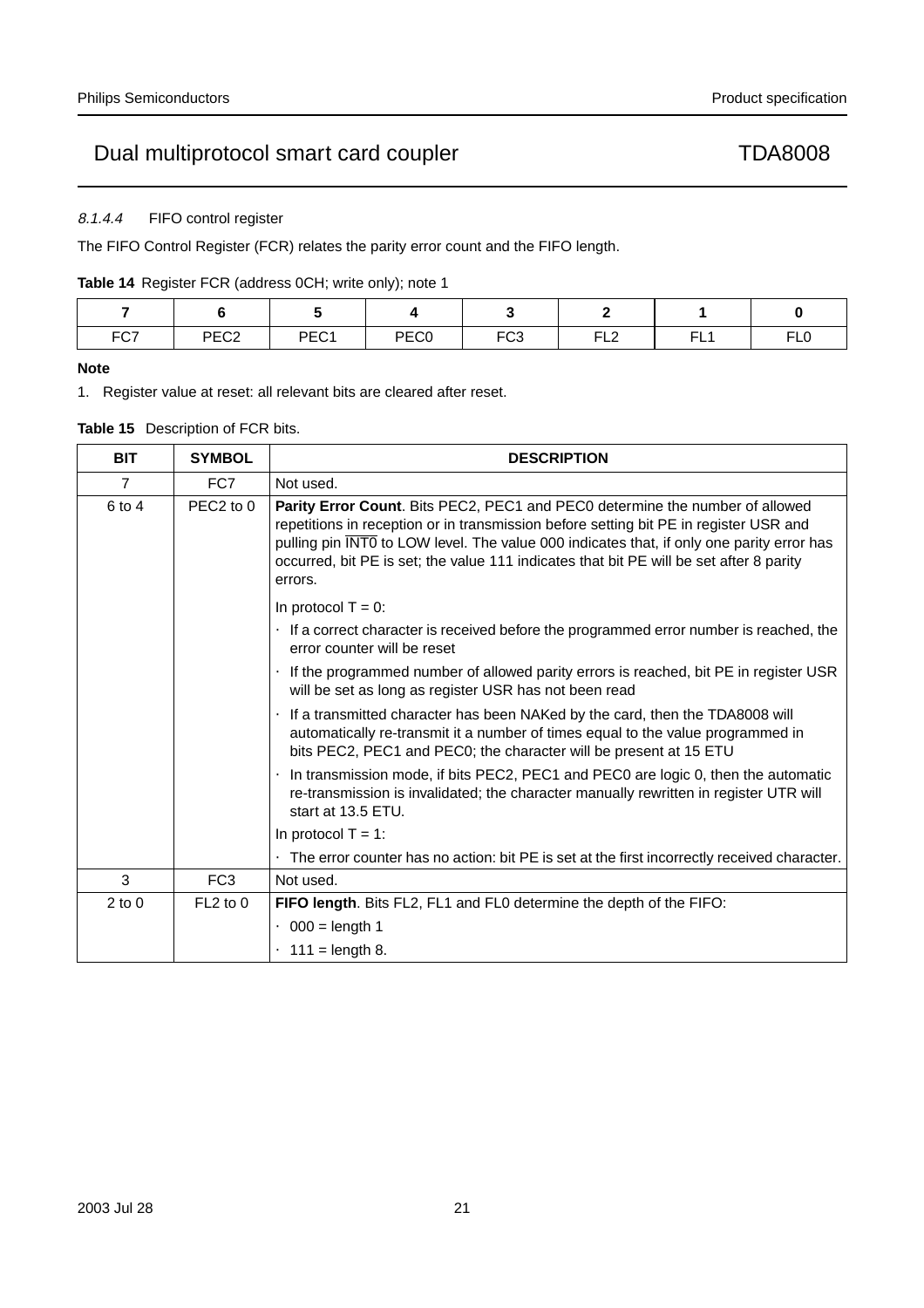# 8.1.4.5 UART status register

The UART Status Register (USR) is used by the embedded microcontroller to monitor the activity of the ISO 7816 UART and that of the time-out counter.

If any of the status bits FER, OVR, PE, EA, TO1, TO2 or TO3 are set then pin INT0 will go LOW. The bit having caused the interrupt is reset 2 µs after the rising edge of RD during a read operation of register USR.

If bit TBE/RBF is set, and if the mask bit DISTBE/RBF within register UCR2 is not set, then pin INTO will also be LOW.

**Table 16** Register USR (address 0EH; read only); note 1

Bit TBE/RBF is reset 3 clock cycles after a data write to register UTR, or 3 clock cycles after a data read from register URR, or when changing from transmission mode to reception mode if the FIFO register had not been left full when going to transmission. In order to avoid counting these clock cycles, the bit CRED in register MSR may be used (see Table 12).

If bit LCT is used for transmitting the last character, then bit TBE is not set at the end of the transmission.

| TO <sub>3</sub> | $T\cap 2$<br>◡∠ | $T^{\wedge}$ | EA | DE<br>. <u>.</u> | <b>OVR</b> | <b>FER</b> | $-$<br><b>BE/RBF</b> |  |
|-----------------|-----------------|--------------|----|------------------|------------|------------|----------------------|--|

# **Note**

1. Register value at reset: all bits are cleared after reset.

|  | <b>Table 17</b> Description of USR bits. |
|--|------------------------------------------|
|--|------------------------------------------|

| <b>BIT</b>     | <b>SYMBOL</b>   | <b>DESCRIPTION</b>                                                                                                                                                                                                                                                                                                                                                                                                                            |
|----------------|-----------------|-----------------------------------------------------------------------------------------------------------------------------------------------------------------------------------------------------------------------------------------------------------------------------------------------------------------------------------------------------------------------------------------------------------------------------------------------|
| 7              | TO <sub>3</sub> | <b>Time-out counter 3.</b> Bit TO3 is set when counter 3 has reached its terminal count.                                                                                                                                                                                                                                                                                                                                                      |
| 6              | TO <sub>2</sub> | <b>Time-out counter 2.</b> Bit TO2 is set when counter 2 has reached its terminal count.                                                                                                                                                                                                                                                                                                                                                      |
| 5              | TO <sub>1</sub> | <b>Time-out counter 1.</b> Bit TO1 is set when counter 1 has reached its terminal count.                                                                                                                                                                                                                                                                                                                                                      |
| 4              | EA.             | <b>Early answer.</b> Bit EA = 1 if the first START bit on pin I/O during ATR has been detected<br>between the first 200 and 384 clock pulses with RST LOW (all activities on pin I/O<br>during the first 200 clock pulses with RST LOW are not taken into account) and before<br>the first 384 clock pulses with RST HIGH. These two features are re-initialized at each<br>toggling of RST.                                                  |
| 3              | PE.             | <b>Parity error.</b> In protocol $T = 0$ , bit $PE = 1$ if the ISO 7816 UART has detected a number<br>of received characters with parity errors equal to the number written in bits PEC2, PEC1<br>and PEC0, or if a transmitted character has been NAKed by the card a number of times<br>equal to the value programmed in bits PEC2, PEC1 and PEC0. It is set at 10.5 ETU in<br>the reception mode and at 11.5 ETU in the transmission mode. |
|                |                 | In protocol $T = 0$ , a character received with a parity error is not stored in register FIFO<br>(the card should repeat this character). In protocol $T = 1$ , a character with a parity error<br>is stored in the FIFO and the parity error counter is not active.                                                                                                                                                                          |
| $\mathfrak{p}$ | <b>OVR</b>      | <b>Overrun.</b> Bit OVR $=$ 1 if the UART has received a new character whilst register FIFO<br>was full. In this case, at least one character has been lost.                                                                                                                                                                                                                                                                                  |
| 1              | <b>FER</b>      | <b>Framing error.</b> Bit FER $=$ 1 when pin I/O was not in the high-impedance state at<br>10.25 ETU after a START bit. It is reset when register USR has been read-out.                                                                                                                                                                                                                                                                      |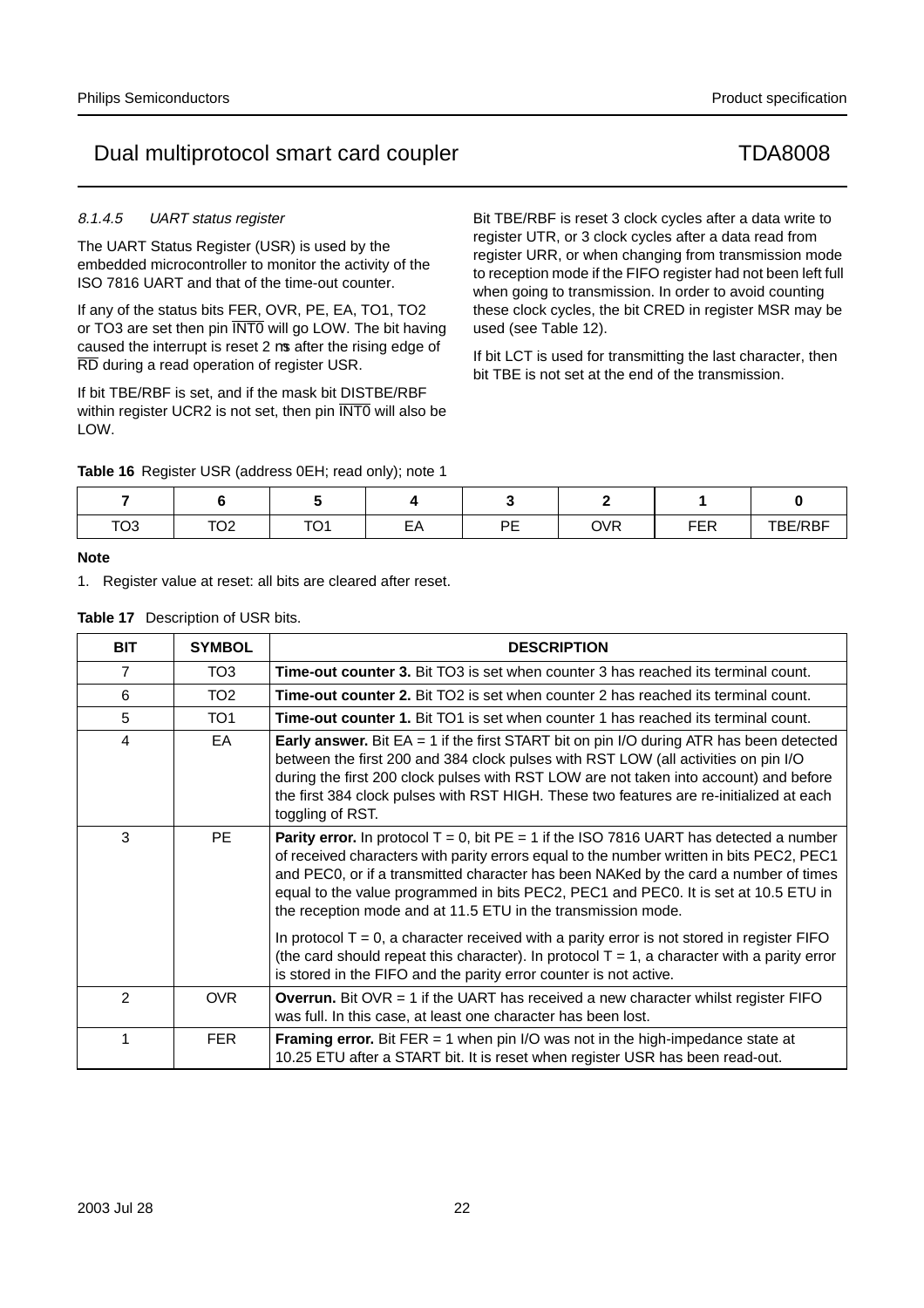| <b>BIT</b> | <b>SYMBOL</b> | <b>DESCRIPTION</b>                                                                                                                                                                                                                                                                                                                                                                                                                                                                                                                                                                                                                                                                                               |
|------------|---------------|------------------------------------------------------------------------------------------------------------------------------------------------------------------------------------------------------------------------------------------------------------------------------------------------------------------------------------------------------------------------------------------------------------------------------------------------------------------------------------------------------------------------------------------------------------------------------------------------------------------------------------------------------------------------------------------------------------------|
| 0          | TBE/RBF       | Transmission buffer empty/reception buffer full. Bits TBE and RBF share the same<br>bit within register USR: when in transmission mode the relevant bit is TBE; when in<br>reception mode it is RBF.                                                                                                                                                                                                                                                                                                                                                                                                                                                                                                             |
|            |               | Bit TBE $=$ 1 when the ISO 7816 UART is in transmission mode and when the embedded<br>microcontroller may write the next character to transmit in register UTR. It is reset when<br>the embedded microcontroller has written data in the transmit register or when bit T/R<br>within register UCR1 has been reset either automatically or by software. After detection<br>of a parity error in transmission, it is necessary to wait 13.5 ETU before rewriting the<br>character that has been NAKed by the card. (Manual mode, register FCR;<br>see Table 29).<br>Bit RBF = 1 when register FIFO is full. The embedded microcontroller may read some of<br>the characters in register URR, which clears bit RBF. |

# 8.1.5 CARD REGISTERS

When cards 1, 2 or 3 are selected, the following registers may be used for programming some specific parameters.

# 8.1.5.1 Programmable divider register

The Programmable Divider Registers (PDR1, PDR2 and PDR3) are used for counting the cards clock cycles forming the ETU (see Fig.8). These are auto-reload 8-bit counters that count from the programmed value down to 0.

| Table 18 Registers PDR1, PDR2 and PDR3 (address 02H; read and write); note 1 |  |  |  |  |
|------------------------------------------------------------------------------|--|--|--|--|

| PD7 | PD <sub>6</sub> | PD <sub>5</sub> | PD <sub>4</sub> | PD <sub>3</sub> | PD <sub>2</sub> | P <sub>D</sub> 1 | PD <sub>0</sub> |
|-----|-----------------|-----------------|-----------------|-----------------|-----------------|------------------|-----------------|

# **Note**

1. Register value at reset: all bits are cleared after reset.

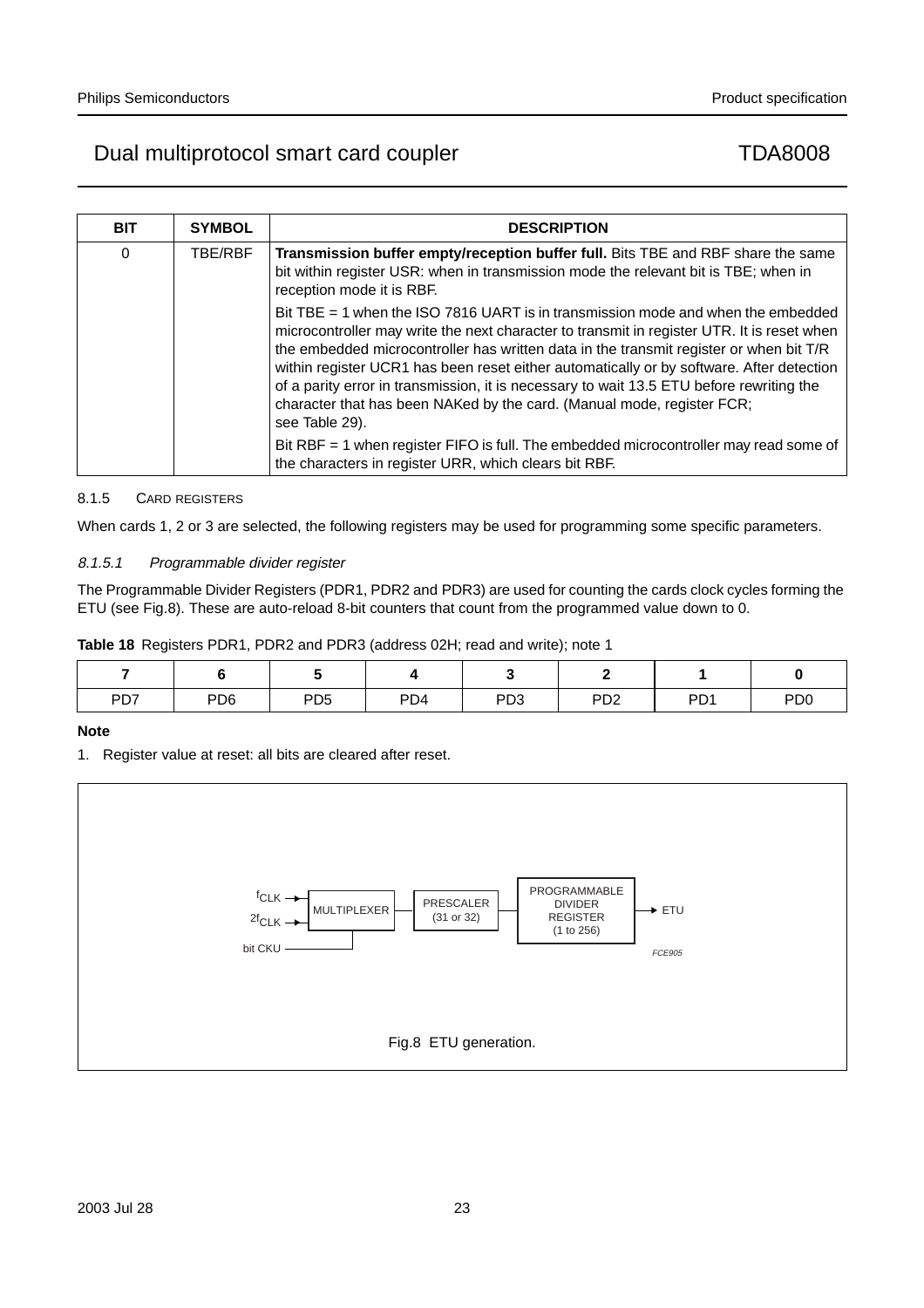# 8.1.5.2 UART configuration register 2

The UART Configuration Registers 2 (UCR12, UCR22 and UCR32) relate the UART configuration.

**Table 19** Registers UCR12, UCR22 and UCR32 (address 03H; read and write); note 1

| ENINT <sub>1</sub> | -TBE/RBF<br>DIS | <b>DISAUX</b><br><b>ENRX</b> |  | SAN | <b>AUTOCONV</b> | CKU | <b>PSC</b> |
|--------------------|-----------------|------------------------------|--|-----|-----------------|-----|------------|

# **Note**

1. Register value at reset: all relevant bits are cleared after reset.

# **Table 20** Description of UCR2 bits.

| <b>BIT</b>  | <b>SYMBOL</b>      | <b>DESCRIPTION</b>                                                                                                                                                                                                                                                                                                                                                                                          |
|-------------|--------------------|-------------------------------------------------------------------------------------------------------------------------------------------------------------------------------------------------------------------------------------------------------------------------------------------------------------------------------------------------------------------------------------------------------------|
| 7           | ENINT <sub>1</sub> | Enable interrupt 1. When not in the Power-down mode bit ENINT1 has no effect; if<br>bit ENINT1 = 1, then a reception or a HIGH-to-LOW transition on pin $\overline{\text{INT1}}$ will wake-up<br>the TDA8008 from the Power-down mode; in the case of reception of a character when<br>in the Power-down mode, the start of the frame will be lost.                                                         |
| 6           | <b>DISTBE/RBF</b>  | <b>Disable TBE/RBF interrupt bit.</b> If bit DISTBE/RBF $= 1$ , then reception or transmission<br>of a character will not generate an interrupt; this feature is useful for increasing<br>communication speed with the card, in this case, a copy of bit TBE/RBF within<br>register MSR must be polled (not the original) in order not to lose priority interrupts<br>which can occur in register URR.      |
| 5           | <b>DISAUX</b>      | Disable auxiliary interrupt. If bit DISAUX in register UCR2 is set, then a change on<br>pin INTAUX will not generate an interrupt, but bit INTAUXL will be set; it is necessary to<br>read register HSR before bit DISAUX is to be reset to avoid an interrupt by<br>bit INTAUXL; in order to avoid an interrupt during a change of card, it is better to set<br>bit DISAUX in register UCR2 for all cards. |
| 4           | <b>ENRX</b>        | Enable reception. When not in the Power-down mode bit ENRX has no effect; if<br>bit ENRX = 1 then a reception or a HIGH-to-LOW transition on pin RX will wake-up the<br>TDA8008 from the Power-down mode; in the case of reception of a character when in<br>the Power-down mode, the start of the frame will be lost.                                                                                      |
| 3           | <b>SAN</b>         | <b>Synchronous/asynchronous card.</b> Bit $SAN = 1$ is set by software if a synchronous<br>card is expected; the ISO 7816 UART is then bypassed and only bit 0 in registers URR<br>and UTR is connected to pin I/O; in this case the clock is controlled by bit SC in<br>register CCR.                                                                                                                      |
| 2           | <b>AUTOCONV</b>    | <b>Auto convention.</b> If bit $\overline{AUTOCONV} = 1$ , then the convention is set by software using<br>bit CONV in register UCR1; if the bit is reset, then the configuration is automatically<br>detected on the first received character whilst the start session bit (bit SS) is set.<br>Bit AUTOCONV must not be changed during a card session.                                                     |
| 1           | <b>CKU</b>         | Clock UART. For baud rates other than those given in Table 21, there is the possibility<br>to set bit CKU = 1; in this case the ETU will last half the number of card clock cycles<br>equal to prescaler PDRx; bit CKU = 1 has no effect if $f_{CLK} = f_{XTAL}$ , this means, for<br>example, that 76800 baud is not possible when the card is clocked with a 3.58 MHz<br>external frequency on pin XTAL1. |
| $\mathbf 0$ | <b>PSC</b>         | <b>PreScale Select.</b> If bit PSC = 1, then the prescaler value is 32; if bit PSC = 0, then the<br>prescaler value is 31; one ETU will last a number of cards clock cycles equal to<br>prescaler PDRx; all baud rates specified in the ISO 7816 norm are achievable with this<br>configuration (see Table 21).                                                                                             |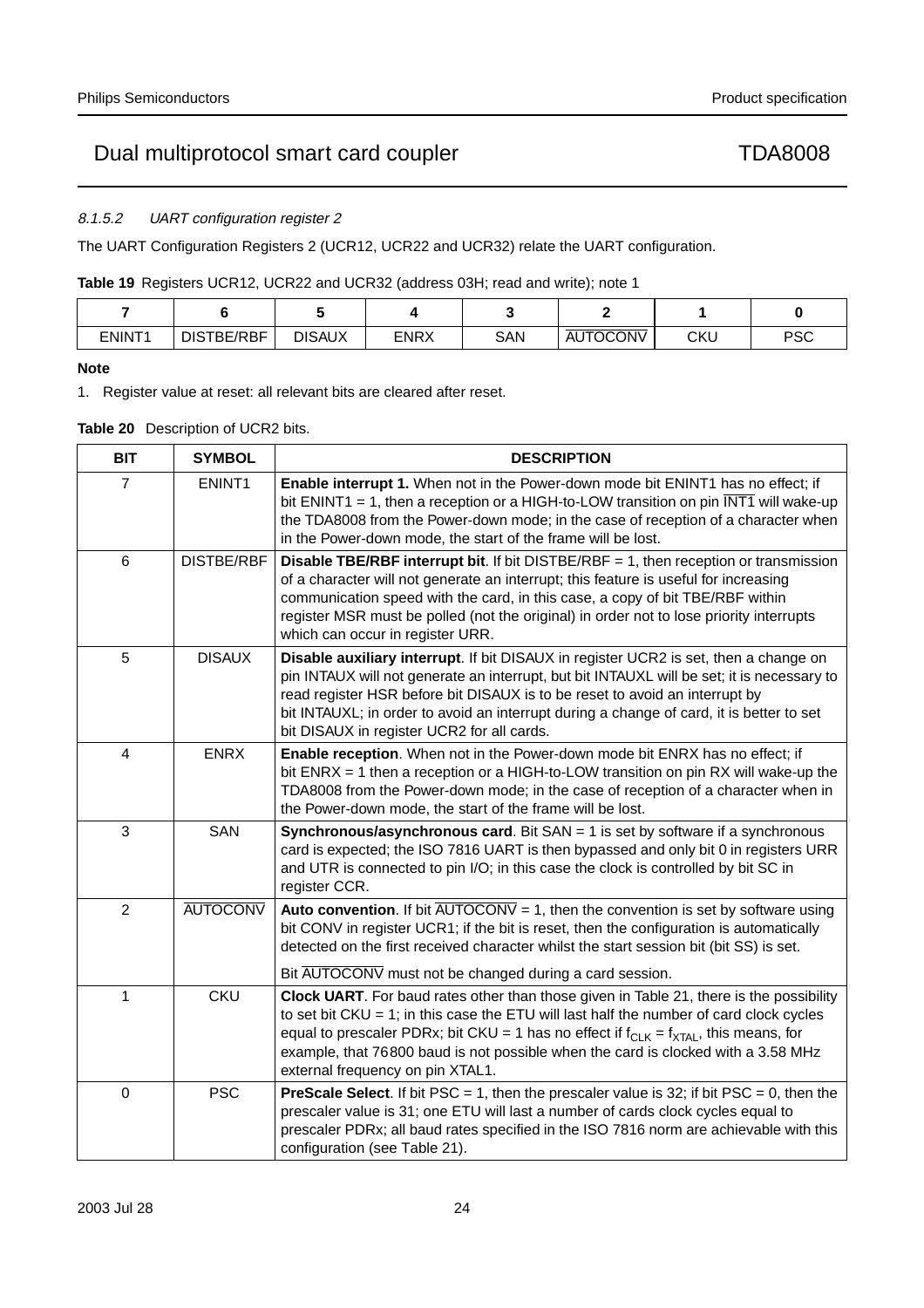| D              |        | F      |              |       |       |       |       |        |       |        |       |       |  |  |  |
|----------------|--------|--------|--------------|-------|-------|-------|-------|--------|-------|--------|-------|-------|--|--|--|
|                | 0      | 1      | $\mathbf{2}$ | 3     | 4     | 5     | 6     | 9      | 10    | 11     | 12    | 13    |  |  |  |
| 1              | 31;12  | 31;12  | 31;18        | 31;24 | 31;36 | 31;48 | 31;60 | 32;16  | 32;24 | 32;32  | 32;48 | 32;64 |  |  |  |
|                | 9600   | 9600   | 6400         | 4800  | 3200  | 2400  | 1920  | 9600   | 6400  | 4800   | 3200  | 2400  |  |  |  |
| 2              | 31;6   | 31;6   | 31;9         | 31;12 | 31:18 | 31;24 | 31;30 | 32;8   | 32;12 | 32;16  | 32;24 | 32;32 |  |  |  |
|                | 19200  | 19200  | 12800        | 9600  | 6400  | 4800  | 3840  | 19200  | 12800 | 9600   | 6400  | 4800  |  |  |  |
| 3              | 31:3   | 31;3   |              | 31:6  | 31;9  | 31:12 | 31;15 | 32;4   | 32;6  | 32;8   | 32;12 | 32;16 |  |  |  |
|                | 38400  | 38400  |              | 19200 | 12800 | 9600  | 7680  | 38400  | 25600 | 19200  | 12800 | 9600  |  |  |  |
| 4              |        |        |              | 31:3  |       | 31;6  |       | 32;2   | 32;3  | 32;4   | 32;6  | 32;8  |  |  |  |
|                |        |        |              | 38400 |       | 19200 |       | 76800  | 51300 | 38400  | 25600 | 19200 |  |  |  |
| $\overline{5}$ |        |        |              |       |       | 31:3  |       | 32;1   |       | 32;2   | 32;3  | 32;4  |  |  |  |
|                |        |        |              |       |       | 38400 |       | 153600 |       | 76800  | 51300 | 38400 |  |  |  |
| 6              |        |        |              |       |       |       |       |        |       | 32;1   |       | 32;2  |  |  |  |
|                |        |        |              |       |       |       |       |        |       | 153600 |       | 76800 |  |  |  |
| 8              | 31;1   | 31;1   |              | 31;2  | 31:3  | 31;4  | 31:5  |        | 32;2  |        | 32;4  |       |  |  |  |
|                | 115200 | 115200 |              | 57600 | 38400 | 28800 | 23040 |        | 76800 |        | 38400 |       |  |  |  |
| 9              |        |        |              |       |       |       | 31:3  |        |       |        |       |       |  |  |  |
|                |        |        |              |       |       |       | 38400 |        |       |        |       |       |  |  |  |

**Table 21** Baud rate selection using values F and D; card clock frequency  $f_{CLK} = 3.58$  MHz for PSC = 31 and  $f_{\text{Cl K}}$  = 4.92 MHz for PSC = 32; for example, in the table '31;12' means 'prescaler set to 31 and PDR set to 12'

# 8.1.5.3 Guard time register

The Guard Time Register (GTR) is used for storing the number of guard ETU given by the card during ATR. In transmission mode, the UART will wait this number of ETU before transmitting the character stored in register UTR. In protocol T = 1, when register GTR = FF means operation at 11 ETU. In protocol T = 0, register GTRx = FF means operation at 12 ETU.

|  |  |  | Table 22 Registers GTR1, GTR2 and GTR3 (address 05H; read and write); note 1 |
|--|--|--|------------------------------------------------------------------------------|
|--|--|--|------------------------------------------------------------------------------|

| GT <sub>7</sub> | GT <sub>6</sub> | $\cap$ TE<br>( – I | GT <sub>3</sub> | $\cap$ To<br>.<br>. . | .<br>п. | GTC |
|-----------------|-----------------|--------------------|-----------------|-----------------------|---------|-----|

# **Note**

1. Register value at reset: all bits are cleared after reset.

# 8.1.5.4 UART configuration register 1

The UART Configuration Register 1 (UCR) is used for setting the parameters of the ISO 7816 UART.

**Table 23** Registers UCR11, UCR21 and UCR31 (address 06H; read and write); note 1

| <b>UC71</b> | <b>FIP</b> | $\Gamma$ | <b>PROT</b> | T/R | $\sim$ $\sim$<br>ᄔ | 0C<br>ഄഄ | CONV |
|-------------|------------|----------|-------------|-----|--------------------|----------|------|

# **Note**

1. Register value at reset: all relevant bits are cleared after reset.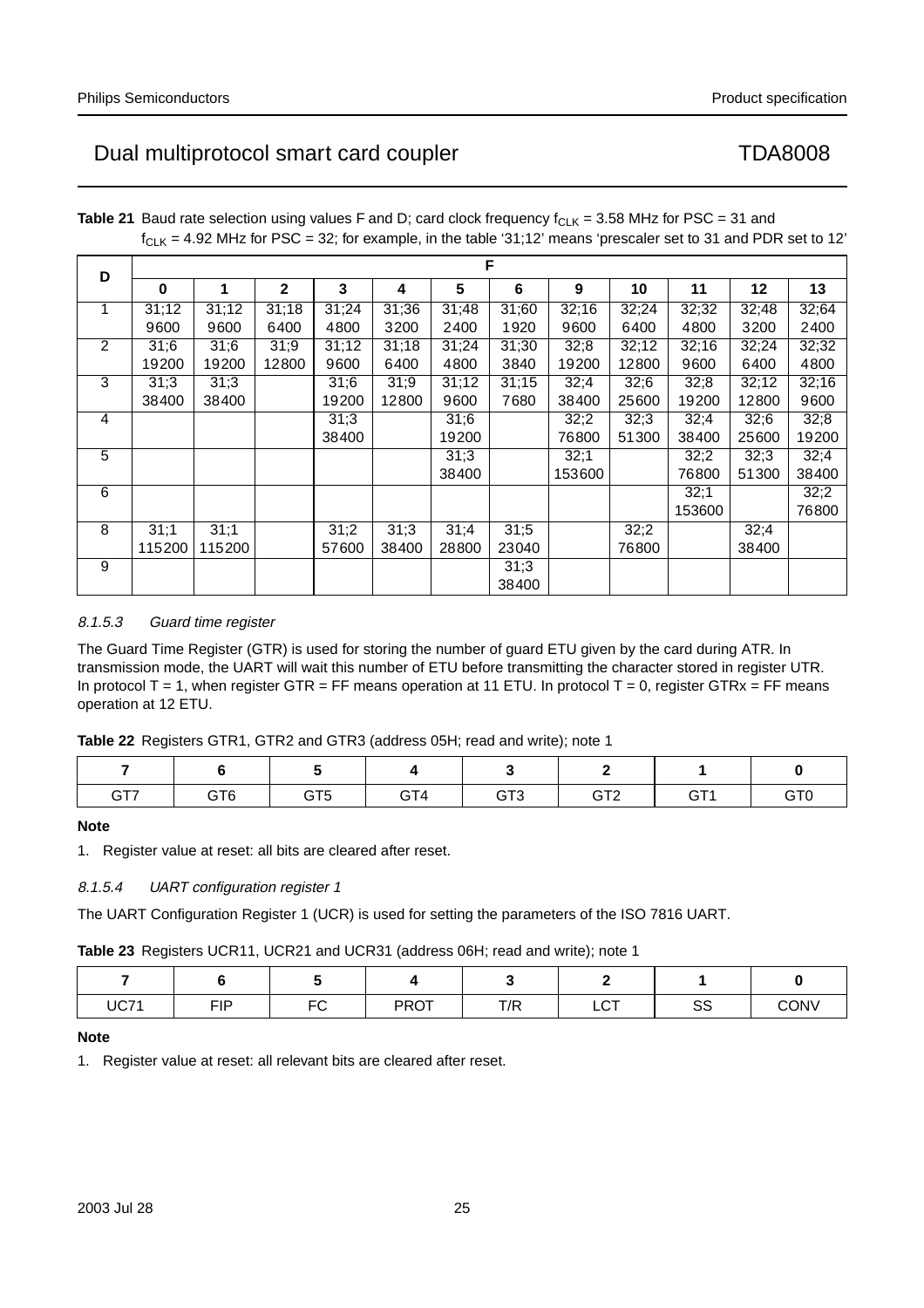| <b>BIT</b>     | <b>SYMBOL</b> | <b>DESCRIPTION</b>                                                                                                                                                                                                                                                                                                                                          |
|----------------|---------------|-------------------------------------------------------------------------------------------------------------------------------------------------------------------------------------------------------------------------------------------------------------------------------------------------------------------------------------------------------------|
| $\overline{7}$ | UC7           | not used                                                                                                                                                                                                                                                                                                                                                    |
| 6              | <b>FIP</b>    | Force inverse parity. If bit FIP is set to logic 1, the ISO 7816 UART will NAK a correctly<br>received character and will transmit characters with wrong parity bits.                                                                                                                                                                                       |
| 5              | FC            | Test. Bit FC is a test bit, and must be left at logic 0.                                                                                                                                                                                                                                                                                                    |
| 4              | <b>PROT</b>   | <b>Protocol.</b> Bit PROT is set if the protocol is $T = 1$ (asynchronous) and bit PROT = 0 if the<br>protocol is $T = 0$ .                                                                                                                                                                                                                                 |
| 3              | T/R           | Transmit/receive. Bit T/R is set by software for transmission mode; a change from<br>logic 0 to 1 will set bit TBE in register USR; bit T/R is automatically reset by hardware if<br>bit LCT has been used before transmitting the last character.                                                                                                          |
| $\mathfrak{p}$ | <b>LCT</b>    | Last character to transmit. Bit LCT is set by software before writing the last character<br>to be transmitted in the UTR; it allows automatic change to reception mode; it is reset by<br>hardware at the end of a successful transmission; when LCT is being reset, the bit T/R<br>is also reset and the ISO 7816 UART is ready for receiving a character. |
| 1              | SS            | Software convention setting. Bit SS is set by software before ATR for automatic<br>convention detection and early answer detection; it is automatically reset by hardware<br>at 10.5 ETU after reception of the initial character.                                                                                                                          |
| $\Omega$       | <b>CONV</b>   | <b>Convention.</b> Bit CONV is set if the convention is direct; bit CONV is either automatically<br>written by hardware according to the convention detected during ATR, or by software if<br>the bit AUTOCONV in register UCR2X is set.                                                                                                                    |

## **Table 24** Description of UCR1 bits

# 8.1.5.5 Clock configuration registers

The Clock Configuration Registers (CCR1, CCR2 and CCR3) relate the clock signals:

- For cards 1 and 2, register CCRx defines the clock for the selected card
- For cards 1, 2 and 3, register CCRx defines the clock to the ISO 7816 UART. If bit CKU in the prescaler register of the selected card (register UCRx2) is set, then the ISO 7816 UART is clocked at twice the frequency of the card, which allows baud rates not foreseen in the ISO 7816 norm to be reached.

**Table 25** Registers CCR1, CCR2 and CCR3 (address 01H; read and write); note 1

| CC7 | CC <sub>6</sub> | oш<br>จ⊓∟ | $\sim$<br>ו ט | $\sim$<br>ںت | AC <sub>2</sub> | AC <sub>1</sub> | AC <sub>0</sub> |
|-----|-----------------|-----------|---------------|--------------|-----------------|-----------------|-----------------|

# **Note**

1. Register value at reset: all relevant bits are cleared after reset.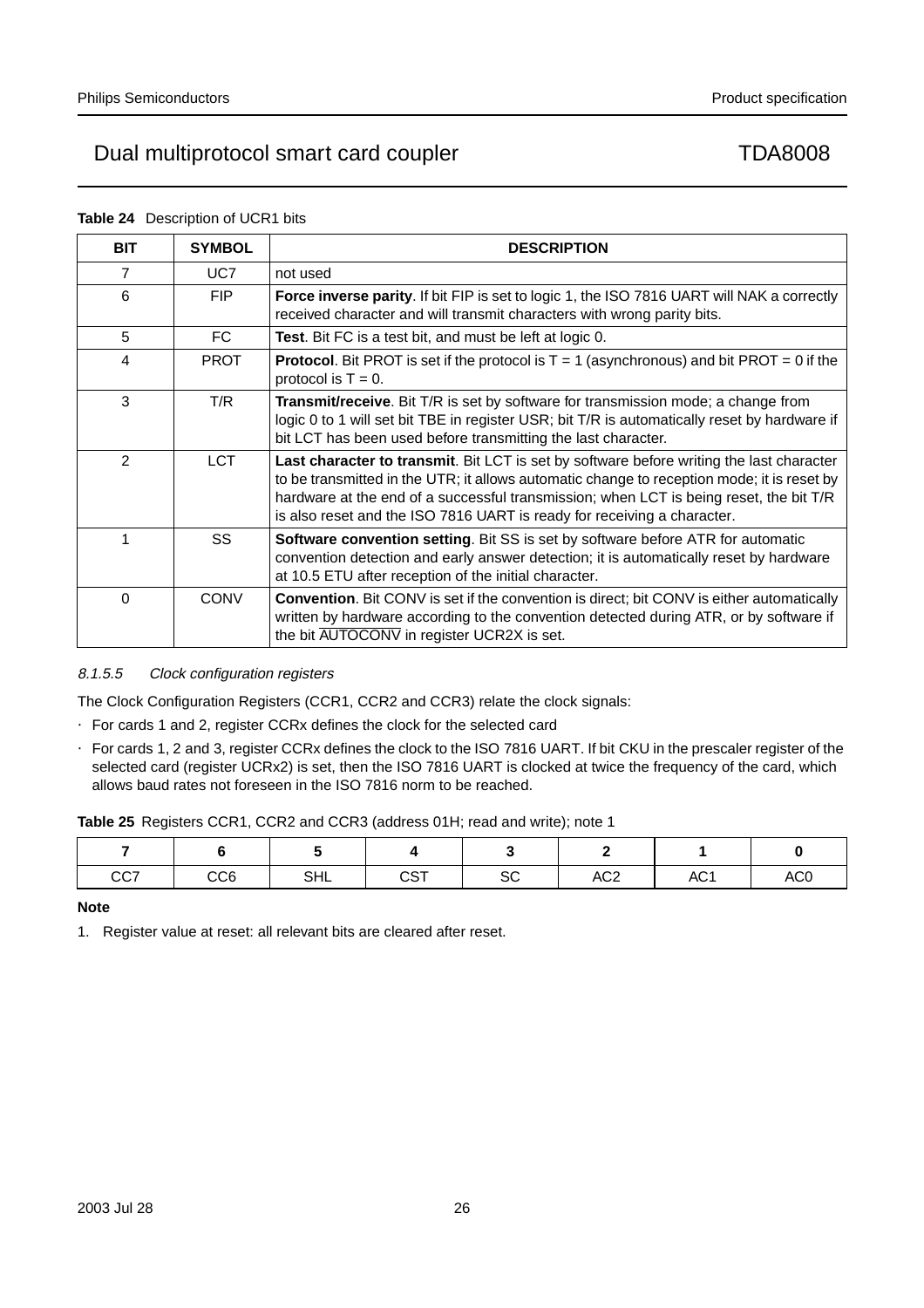|                | <b>Rapie 20</b> Description of CCKX DRS |                                      |                                                       |                    |                                                                                                                                                                                                                                                                                                                                                                  |
|----------------|-----------------------------------------|--------------------------------------|-------------------------------------------------------|--------------------|------------------------------------------------------------------------------------------------------------------------------------------------------------------------------------------------------------------------------------------------------------------------------------------------------------------------------------------------------------------|
| <b>BIT</b>     | <b>SYMBOL</b>                           |                                      |                                                       | <b>DESCRIPTION</b> |                                                                                                                                                                                                                                                                                                                                                                  |
| $\overline{7}$ | CC <sub>7</sub>                         | not used                             |                                                       |                    |                                                                                                                                                                                                                                                                                                                                                                  |
| 6              | CC <sub>6</sub>                         | not used                             |                                                       |                    |                                                                                                                                                                                                                                                                                                                                                                  |
| 5              | <b>SHL</b>                              | and at HIGH level if bit $SHL = 1$ . |                                                       |                    | <b>Stop HIGH or LOW.</b> If bit CST = 1, then the clock is stopped at LOW level if bit SHL = 0,                                                                                                                                                                                                                                                                  |
| 4              | <b>CST</b>                              | AC1 and AC2.                         |                                                       |                    | Clock stop. In the case of an asynchronous card, bit CST defines whether the clock to<br>the card is stopped or not; if bit CST is reset, then the clock is determined by bits AC0,                                                                                                                                                                              |
| 3              | <b>SC</b>                               | when another card is selected.       |                                                       |                    | Synchronous clock. In the event of a synchronous card, then contact CLK is the copy<br>of the value of bit SC; in reception mode, the data from the card is available to bit UR0<br>after a read operation of register URR; in transmission mode, the data is written on<br>the I/O line of the card when register UTR has been written to and remains unchanged |
| $2$ to $0$     | AC                                      |                                      | spikes or unwanted pulse widths occur during changes. |                    | Alternating clock. All frequency changes are synchronous, thus ensuring that no                                                                                                                                                                                                                                                                                  |
|                |                                         | AC <sub>2</sub>                      | AC1                                                   | AC <sub>0</sub>    | <b>CLOCK FREQUENCIES</b><br>(ASYNCHRONOUS CARD)                                                                                                                                                                                                                                                                                                                  |
|                |                                         | $\Omega$                             | $\Omega$                                              | $\Omega$           | $f_{\text{XTAL}}$                                                                                                                                                                                                                                                                                                                                                |
|                |                                         | $\Omega$                             | $\Omega$                                              | 1                  | $\frac{1}{2}f_{\text{XTAL}}$                                                                                                                                                                                                                                                                                                                                     |
|                |                                         | $\Omega$                             | 1                                                     | $\Omega$           | $\frac{1}{4}f_{\text{XTAL}}$                                                                                                                                                                                                                                                                                                                                     |
|                |                                         | 0                                    | 1                                                     | 1                  | $\frac{1}{8}f_{\text{XTAL}}$                                                                                                                                                                                                                                                                                                                                     |
|                |                                         | 1                                    | $\mathbf 0$                                           | $\mathbf 0$        |                                                                                                                                                                                                                                                                                                                                                                  |
|                |                                         | 1                                    | $\Omega$                                              | 1                  |                                                                                                                                                                                                                                                                                                                                                                  |
|                |                                         | 1                                    | 1                                                     | $\mathbf 0$        | $\frac{1}{2}f_{int}$                                                                                                                                                                                                                                                                                                                                             |
|                |                                         | 1                                    | 1                                                     | 1                  |                                                                                                                                                                                                                                                                                                                                                                  |

## **Table 26** Description of CCRx bits

Clock switching constraints:

- $\bullet$   $f_{int}$  is the frequency delivered by the internal oscillator
- In case of  $f_{CLK} = f_{XTAL}$ , the duty cycle must be ensured by the incoming clock signal on pin XTAL1
- When switching from  $1/2$ <sub>n</sub>f<sub>XTAL</sub> to  $1/2$ f<sub>int</sub> or vice verse, only bit AC2 must be changed (bits AC1 and AC0 must remain the same). When switching from  $\frac{1}{n}f_{\rm XTAL}$  or  $\frac{1}{2}f_{\rm int}$  to clock stopped or vice verse, only bits CST and SHL must be changed
- When switching from  $\frac{1}{n}f_{XTAL}$  to  $\frac{1}{2}f_{int}$  or vice verse, a delay can occur between the command and the effective frequency change on CLK (the fastest switching time is from  $^{1}\!/_{2}$ f $_{X}$ TAL to  $^{1}\!/_{2}$ f $_{\rm int}$  or vice verse, the best for duty cycle is from  $\frac{1}{8}f_{\text{XTAL}}$  to  $\frac{1}{2}f_{\text{int}}$  or vice verse)
- It is necessary to survey the bit CLKSW in register MSR before re-transmitting commands to the card.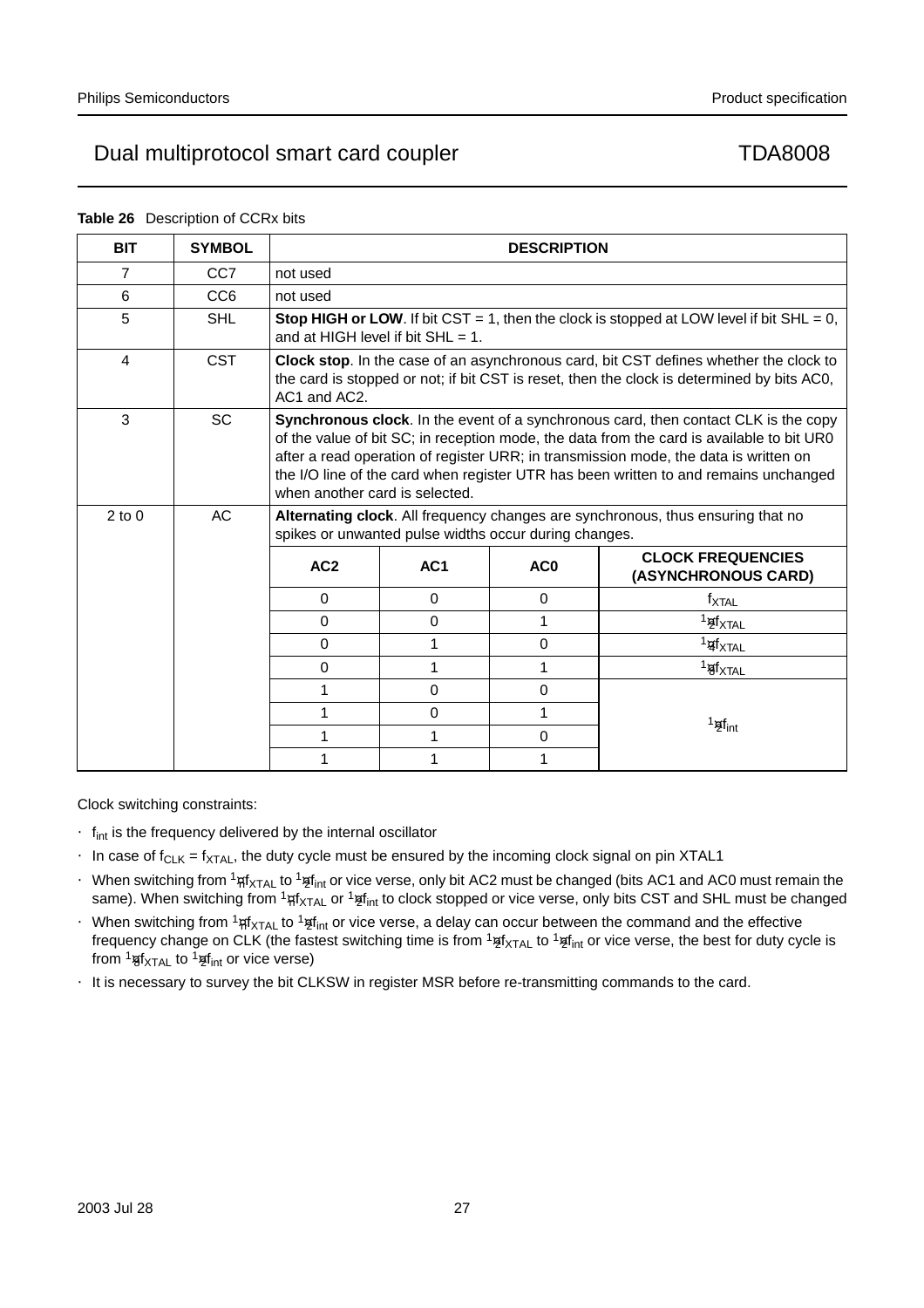# 8.1.5.6 Power control registers

The Power Control Registers (PCR1 and PCR2):

- Start or stop card sessions
- Read from or write to auxiliary card contacts C4 and C8
- Are available only for cards 1 or 2.

# **Table 27** Registers PCR1 and PCR2 (address 07H; read and write)

| PCR7 | PCR <sub>6</sub> | ⌒⌒<br>0o | $\sim$<br>۵ | 1 <sub>V</sub> 8 | <b>RSTIN</b> | 3V/5V | <b>START</b> |
|------|------------------|----------|-------------|------------------|--------------|-------|--------------|

Register value at reset: all relevant bits are cleared after reset.

**Table 28** Description of PCRx bits

| BIT            | <b>SYMBOL</b>    | <b>DESCRIPTION</b>                                                                                                                                                                                                                                                                                             |
|----------------|------------------|----------------------------------------------------------------------------------------------------------------------------------------------------------------------------------------------------------------------------------------------------------------------------------------------------------------|
| 7              | PCR7             | not used                                                                                                                                                                                                                                                                                                       |
| 6              | PCR <sub>6</sub> | not used                                                                                                                                                                                                                                                                                                       |
| 5              | C8               | <b>Contact 8.</b> When writing to register PCR, pin C8 will output the value of bit C8; when<br>reading from register PCR, bit C8 will store the value on pin C8.                                                                                                                                              |
| 4              | C4               | <b>Contact 4.</b> When writing to register PCR, pin C4 will output the value of bit C4; when<br>reading from register PCR, bit C4 will store the value on pin C4.                                                                                                                                              |
| 3              | 1V8              | <b>1.8 V cards.</b> If bit 1V8 is set, then $V_{CC} = 1.8$ V; no specification is guaranteed with this<br>$V_{\rm CC}$ level when the supply voltage $V_{\rm DD}$ is inferior to 3 V.                                                                                                                          |
| $\mathfrak{p}$ | <b>RSTIN</b>     | <b>Reset bit.</b> When the card is activated, pin RST is the copy of the value written in<br>bit RSTIN.                                                                                                                                                                                                        |
| 1              | 3V/5V            | <b>3 or 5 V cards.</b> If bit $3\sqrt{5}V = 1$ , then $V_{CC} = 3 V$ ; if bit $3\sqrt{5}V = 0$ , then $V_{CC} = 5 V$ .                                                                                                                                                                                         |
| $\Omega$       | <b>START</b>     | <b>Start.</b> If the embedded microcontroller sets bit START $= 1$ , then the selected card is<br>activated (see Section 8.7); if the embedded microcontroller resets bit START = 0, then<br>the card is deactivated (see Section 8.8); bit START is automatically reset in case of<br>emergency deactivation. |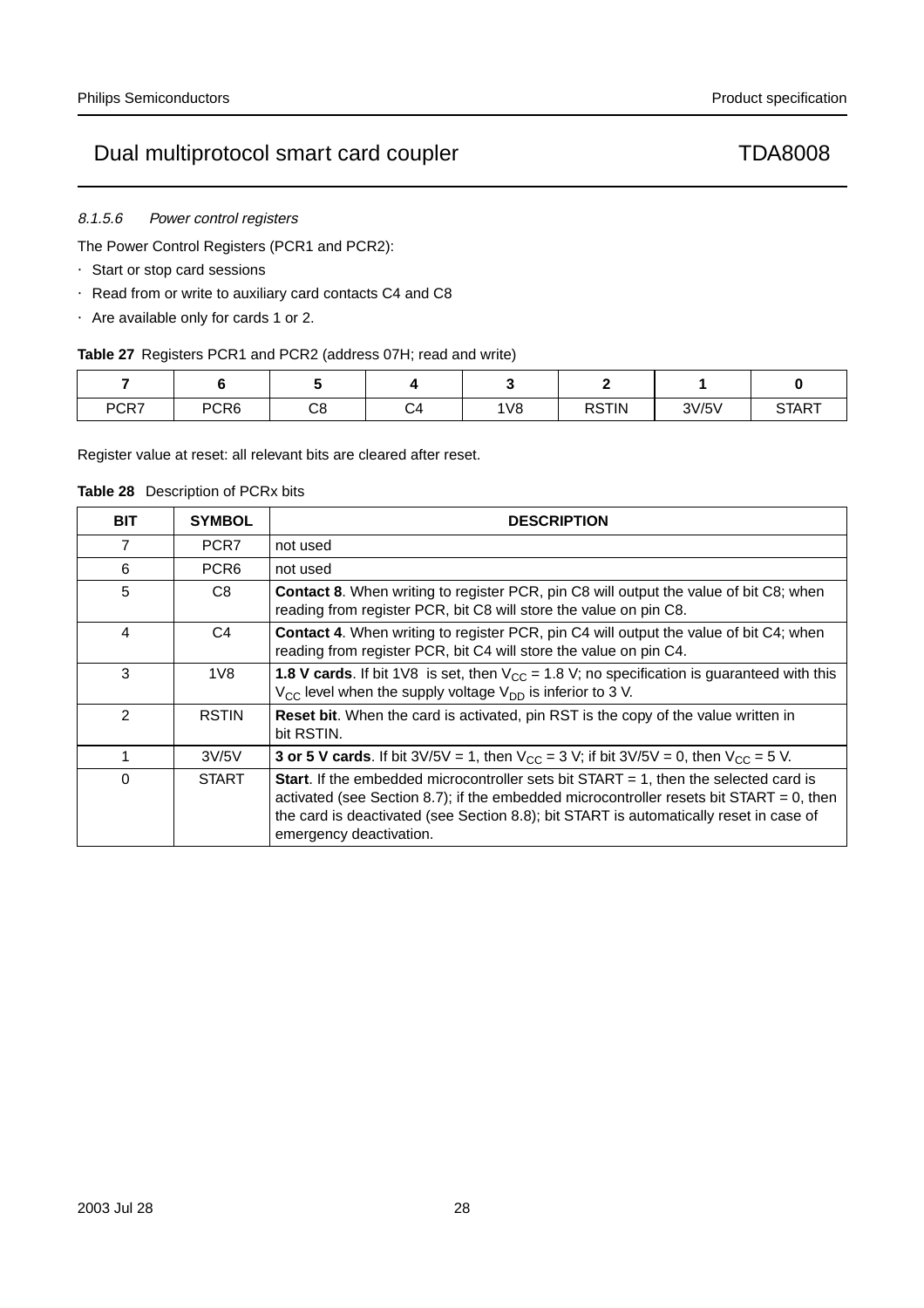Product specification

**Product specification** 

# Dual multiprotocol smart card coupler Dual multiprotocol smart card coupler TDA8008

**TDA8008** 

|             | <b>Table 29</b> Register summary |     |                         |                       |                   |                   |                   |                  |                  |                  |                                 |                                                             |
|-------------|----------------------------------|-----|-------------------------|-----------------------|-------------------|-------------------|-------------------|------------------|------------------|------------------|---------------------------------|-------------------------------------------------------------|
| <b>ADDR</b> | <b>NAME</b>                      | R/W | $\overline{\mathbf{r}}$ | 6                     | 5                 | 4                 | 3                 | $\mathbf 2$      | 1                | 0                | <b>VALUE AT</b><br><b>RESET</b> | VALUE <sup>(1)</sup><br><b>WHEN</b><br>$\overline{RIU} = 0$ |
| 00          | <b>CSR</b>                       | R/W | $\Omega$                | $\mathbf 0$           | $\Omega$          | 0                 | <b>RIU</b>        | SC <sub>3</sub>  | SC <sub>2</sub>  | SC <sub>1</sub>  | 0010 0000                       | 0000 uuuu                                                   |
| 01          | CCR <sup>(2)</sup>               | R/W | not used                | not used              | <b>SHL</b>        | <b>CST</b>        | <b>SC</b>         | AC <sub>2</sub>  | AC <sub>1</sub>  | AC <sub>0</sub>  | XX00 0000                       | XXuu uuuu                                                   |
| 02          | PDR <sup>(2)</sup>               | R/W | PD7                     | PD <sub>6</sub>       | PD <sub>5</sub>   | PD <sub>4</sub>   | PD <sub>3</sub>   | PD <sub>2</sub>  | PD <sub>1</sub>  | PD <sub>0</sub>  | 0000 0000                       | uuuu uuuu                                                   |
| 03          | UCR2 <sup>(2)</sup>              | R/W | ENINT <sub>1</sub>      | DISTBE/<br><b>RBF</b> | <b>DISAUX</b>     | <b>ENRX</b>       | SAN               | <b>AUTOCONV</b>  | <b>CKU</b>       | <b>PSC</b>       | 0000 0000                       | uuuu uuuu                                                   |
| 05          | GTR <sup>(2)</sup>               | R/W | GT7                     | GT <sub>6</sub>       | GT <sub>5</sub>   | GT4               | GT <sub>3</sub>   | GT <sub>2</sub>  | GT <sub>1</sub>  | GT <sub>0</sub>  | 0000 0000                       | uuuu uuuu                                                   |
| 06          | $UCR1^{(2)}$                     | R/W | not used                | <b>FIP</b>            | FC                | <b>PROT</b>       | T/R               | <b>LCT</b>       | <b>SS</b>        | <b>CONV</b>      | X000 0000                       | Xuuu 00uu                                                   |
| 07          | PCR <sup>(2)</sup>               | R/W | not used                | not used              | C <sub>8</sub>    | C <sub>4</sub>    | 1 <sub>V</sub> 8  | <b>RSTIN</b>     | 3V/5V            | <b>START</b>     | XX11 0000                       | XXuu uuuu                                                   |
| 08          | <b>TOC</b>                       | R/W | TOC7                    | TOC6                  | TOC5              | TOC4              | TOC <sub>3</sub>  | TOC <sub>2</sub> | TOC <sub>1</sub> | TOC <sub>0</sub> | 0000 0000                       | 0000 0000                                                   |
| 09          | TOR <sub>1</sub>                 | W   | TOL7                    | TOL6                  | TOL5              | TOL4              | TOL3              | TOL <sub>2</sub> | TOL1             | TOL <sub>0</sub> | 0000 0000                       | uuuu uuuu                                                   |
| 0A          | TOR <sub>2</sub>                 | W   | TOL <sub>15</sub>       | TOL <sub>14</sub>     | TOL <sub>13</sub> | TOL <sub>12</sub> | <b>TOL11</b>      | <b>TOL10</b>     | TOL9             | TOL <sub>8</sub> | 0000 0000                       | uuuu uuuu                                                   |
| 0B          | TOR <sub>3</sub>                 | W   | <b>TOL23</b>            | <b>TOL22</b>          | <b>TOL21</b>      | <b>TOL20</b>      | TOL <sub>19</sub> | <b>TOL18</b>     | <b>TOL17</b>     | TVOL16           | 0000 0000                       | uuuu uuuu                                                   |
| 0C          | <b>FCR</b>                       | W   | not used                | PEC <sub>2</sub>      | PEC1              | PEC <sub>0</sub>  | not used          | FL <sub>2</sub>  | FL <sub>1</sub>  | FL0              | X000 X000                       | Xuuu Xuuu                                                   |
| OC          | <b>MSR</b>                       | R   | <b>CLKSW</b>            | FE.                   | <b>BGT</b>        | CRED              | PR <sub>2</sub>   | PR <sub>1</sub>  | <b>INTAUX</b>    | TBE/RBF          | 0101 XXX0                       | u1u1 uuu0                                                   |
| 0D          | <b>URR</b>                       | R   | UR7                     | UR <sub>6</sub>       | UR5               | UR4               | UR3               | UR <sub>2</sub>  | UR <sub>1</sub>  | UR <sub>0</sub>  | 0000 0000                       | 0000 0000                                                   |
| 0D          | <b>UTR</b>                       | W   | UT7                     | UT6                   | UT <sub>5</sub>   | UT4               | UT3               | UT <sub>2</sub>  | UT <sub>1</sub>  | UT <sub>0</sub>  | 0000 0000                       | 0000 0000                                                   |
| 0E          | <b>USR</b>                       | R   | TO <sub>3</sub>         | TO <sub>2</sub>       | TO <sub>1</sub>   | EA                | PE                | <b>OVR</b>       | <b>FER</b>       | TBE/RBF          | 0000 0000                       | 0000 0000                                                   |
| 0F          | <b>HSR</b>                       | R   | not used                | PRTL <sub>2</sub>     | PRTL <sub>1</sub> | <b>SUPL</b>       | PRL <sub>2</sub>  | PRL1             | <b>INTAUXL</b>   | <b>PTL</b>       | X001 0000                       | Xuuu uuuu                                                   |

# **Notes**

1.  $X =$  undefined;  $u =$  no change.

2. PDR, GTR, UCR1, UCR2, CCR and PCR vary according to the card selected.

 $\omega$  rotated correctly when browsing through the pdf in the Acrobat reader.This text is here in the pdf in the  $\alpha$ 

2003 Jul 28

8.1.5.7 Register Summary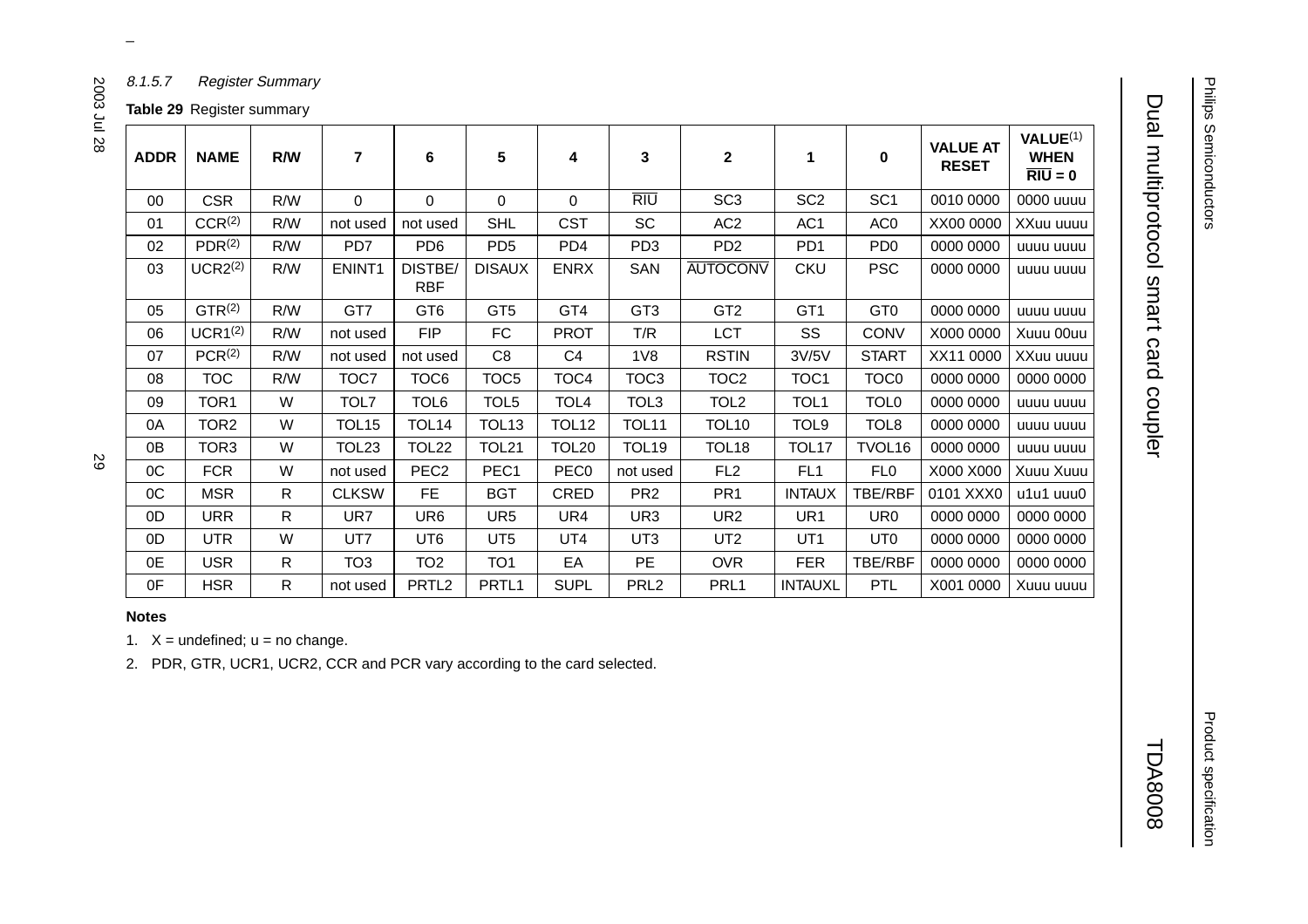# **8.2 Supply and reset**

The TDA8008 operates within a supply voltage range of 2.7 to 6 V. The supply pins are  $V_{\text{DDD}}$ ,  $V_{\text{DDA}}$ ,  $V_{\text{DDP}}$ , GNDP, GNDD and GNDA.

Pins V<sub>DDA</sub> and GNDA supply the analog drivers to the cards and have to be decoupled externally because of the large current spikes that the cards and the step-up converter can create.  $V_{DDA}$  may be different from  $V_{DDD}$ .

The step-up converter is supplied via pins  $V_{\text{DDP}}$  and GNDP, and the rest of the chip is supplied via pins  $V_{\text{DDD}}$ and GNDD. An integrated spike killer ensures that the contacts to the cards remain inactive during power-up and power-down.

An internal voltage reference is generated for use within the step-up converter, the voltage supervisor and the  $V_{CC}$ generators.

The voltage supervisor generates an ALARM pulse when  $V<sub>DDA</sub>$  is too low to ensure proper operation. The pulse length is defined by an external capacitor tied to pin CDELAY and is typically 1 ms per 2 nF. The ALARM pulse may be used as a reset pulse by the embedded microcontroller (pin RSTOUT = HIGH). It also can be used when  $V_{DDA}$  is too low to ensure proper operation can be used to block any spurious noise on card contacts during the embedded microcontroller reset, or to force an automatic deactivation of the contacts in the event of a supply drop-out (see Sections 8.7 and 8.8).

A HIGH-level on pin RESET may also be used to reset the whole chip as power-on is detected.

After power-on, or after a voltage drop, bit SUPL is set within register HSR and remains set until HSR is read-out outside the ALARM pulse. Signal INTO is LOW for the duration that RSTOUT is active.

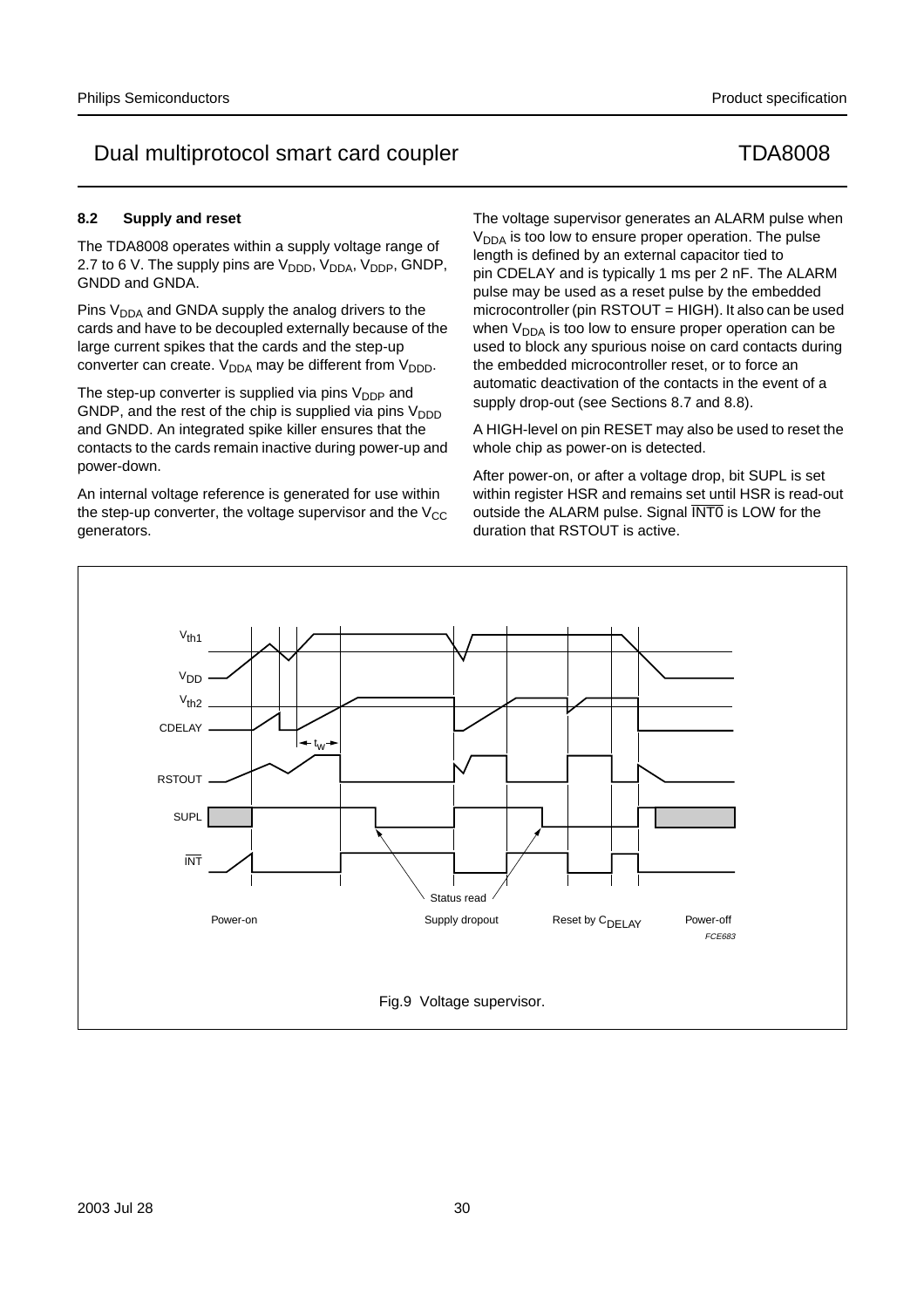# **8.3 Step-up converter**

Except for the  $V_{CC}$  generator and the other cards contact buffers, the whole circuit is powered by  $V_{DD}$  and  $V_{DDA}$ . If the supply voltage is 2.7 V, then a higher voltage is needed for the ISO contacts supply. When a card session is requested by the embedded microcontroller, the sequencer first enables the step-up converter (a switched capacitors type) which is clocked by an internal oscillator at a frequency of approximately 2.5 MHz.

Supposing that  $V_{CC}$  is the maximum of  $V_{CC1}$  and  $V_{CC2}$ , then the possible situations are:

- $V_{CC} = 3 V$ 
	- For  $V_{DD}$  = 3 V the step-up converter acts as a voltage doubler with regulation of  $V_{UP}$  at approximately 4.0 V
	- For  $V_{DD} = 5$  V the step-up converter acts as a voltage follower and  $V_{DD}$  is applied to  $V_{UP}$ .
- $V_{CC} = 5V$ 
	- For  $V_{DD}$  = 3 V the step-up converter acts as a voltage tripler with regulation of  $V_{UP}$  at approximately 5.5 V
	- For  $V_{DD} = 5$  V the step-up converter acts as a voltage doubler with regulation of  $V_{UP}$  at approximately 5.5 V.
- $V_{CC} = 1.8 V$ 
	- The step-up converter acts as a voltage follower for any value of  $V_{DD}$ .

The recognition of the supply voltage is done by the TDA8008 at approximately 3.5 V.

Output voltage  $V_{UP}$  is fed to the  $V_{CC}$  generators.  $V_{CC}$  and GNDC are used as a reference for all other card contacts.

# **8.4 ISO 7816 security**

The correct sequence during activation and deactivation of the cards is ensured by two specific sequencers, the clock is defined by a division ratio of the internal oscillator.

Activation (registers PCR1 or PCR2, bit START = HIGH) is only possible if the card is present (pin PRES is active HIGH with an internal current source to  $V_{DD}$ ) and if the supply voltage is correct (voltage supervisor not active).

The presence of the cards is signalled to the embedded microcontroller by register HSR. Bits PR1 or PR2 (in register MSR) are set if card 1 or card 2 is present. Bits PRL1 or PRL2 are set if PRES1 or PRES2 have toggled.

During a session, the sequencer performs an automatic emergency deactivation on one card in the event of card take-off, or short-circuit. Both cards are automatically deactivated in the event of a supply voltage drop or overheating. Register HSR is updated and the INT0 line falls, so that the embedded microcontroller is aware of what happened.

# **8.5 Power reduction modes**

In addition to the standard 80C51 power reduction features, the TDA8008 has several power reduction modes that allow it to be used in portable equipment and to help in protecting the environment:

- Power-down mode
	- The device is in the Power-down mode and the card is deactivated; the bias currents in the chip and the frequency of the internal oscillator are reduced. In this mode, the consumption is less than 350 µA.
- Sleep mode
	- The embedded microcontroller is in the Power-down mode, the cards are activated but with the clock stopped HIGH or LOW; in this case, the cards should draw less than 3 mA from  $V_{CC}$ .

When in Power-down or Sleep mode, the following events will wake-up the chip:

- Card extraction or insertion
- Overcurrent on  $V_{CC}$
- RST or RESET pin active HIGH.

The same occurs in case of a falling edge on pin RX if bit ENRX is set, or on pin  $\overline{INT1}$  if bit ENINT1 is set and if interrupt INT1 is enabled within the 80C51.

If wake-up of the TDA8008 is only by INT1, then INT1 must be enabled in the 80C51, and only ENINT1 should be set.

If RX should wake-up the TDA8008, then INT1 must be enabled in the 80C51, and ENRX and ENINT1 should be set. Following a wake-up by RX, the first received characters may be lost; this depends on the baud rate of the serial link and is due to the 80C51 waiting for 1536 XTAL cycles before leaving Power-down mode.

For more details about the use of these modes, please refer to application note "AN10124".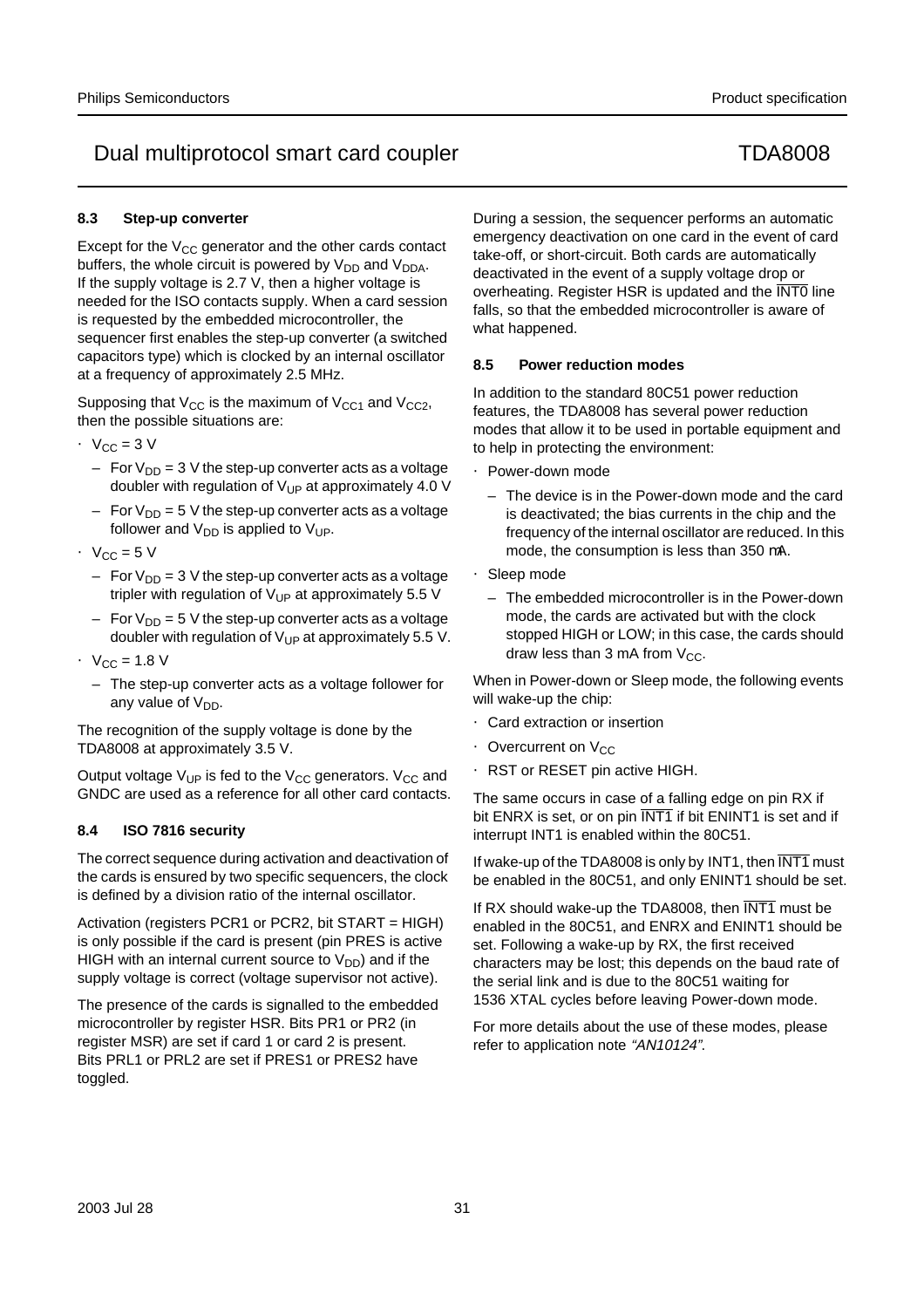# **8.6 Protection and limitation**

The TDA8008 has the following protection and limitation features:

- $I_{CC}$  is limited to 100 mA, the card is deactivated when this limit is reached
- Current to and from pin RST is limited to 20 mA, the card is deactivated when this limit is reached
- The IC is deactivated if the temperature of the die exceeds 150 °C
- Current to and from pin I/O is limited to 10 mA
- Current to and from pin CLK is limited to 70 mA
- ESD protection on all cards contacts plus PRES is 6 kV (minimum); therefore, no need of extra components for protecting against ESD flash caused by a charged card being introduced in the slot
- Short-circuit between any card contacts can last any duration without damage.

# **8.7 Activation sequence**

When the cards are inactive, pins  $V_{CC}$ , CLK, RST, C4, C8 and I/O are LOW and have low-impedance with respect to GNDC. The step-up converter is stopped.

When everything is satisfactory (voltage supply, card present and no hardware problems), the embedded microcontroller may initiate an activation sequence of a present card.

After selecting the card and leaving the UART reset mode  $(\overline{RIO} = 1)$ , and then configuring the necessary parameters for the counters and the UART, bit START may be set within register PCR at time  $t_0$  (see Fig.10):

- 1. The step-up converter is started (time  $t_1$ ); if one card was already active, then the step-up converter was already on and nothing more occurs at this step.
- 2.  $V_{CC}$  starts rising (time t<sub>2</sub>) from 0 to 3 or 5 V with a controlled rise time of 0.17 V/µs (typical).
- 3. Pin I/O rises to  $V_{CC}$  (time  $t_3$ ); pins C4 and C8 also rise if bits C4 and C8 within register PCR have been set to logic 1 (integrated 10k $\Omega$  pull-up resistors to  $V_{\text{CC}}$ ).
- 4. Clock pulse CLK is sent to the card and pin RST is enabled (time t4).

After a number of clock pulses that can be counted with the time-out counter, the bit RSTIN within register PCR may be set by software: then, pin RST rises to  $V_{CC}$ .

The sequencer is clocked by  $\frac{1}{64}$ f<sub>int</sub> which leads to a time interval  $t = 25 \mu s$  (typical).

Thus:

 $t_1 = 0$  to  $\frac{1}{64}$  $t_2 = t_1 + \frac{3}{2}t$  $t_3 = t_1 + \frac{7}{2}t$  $t_4 = t_1 + 4t$ .

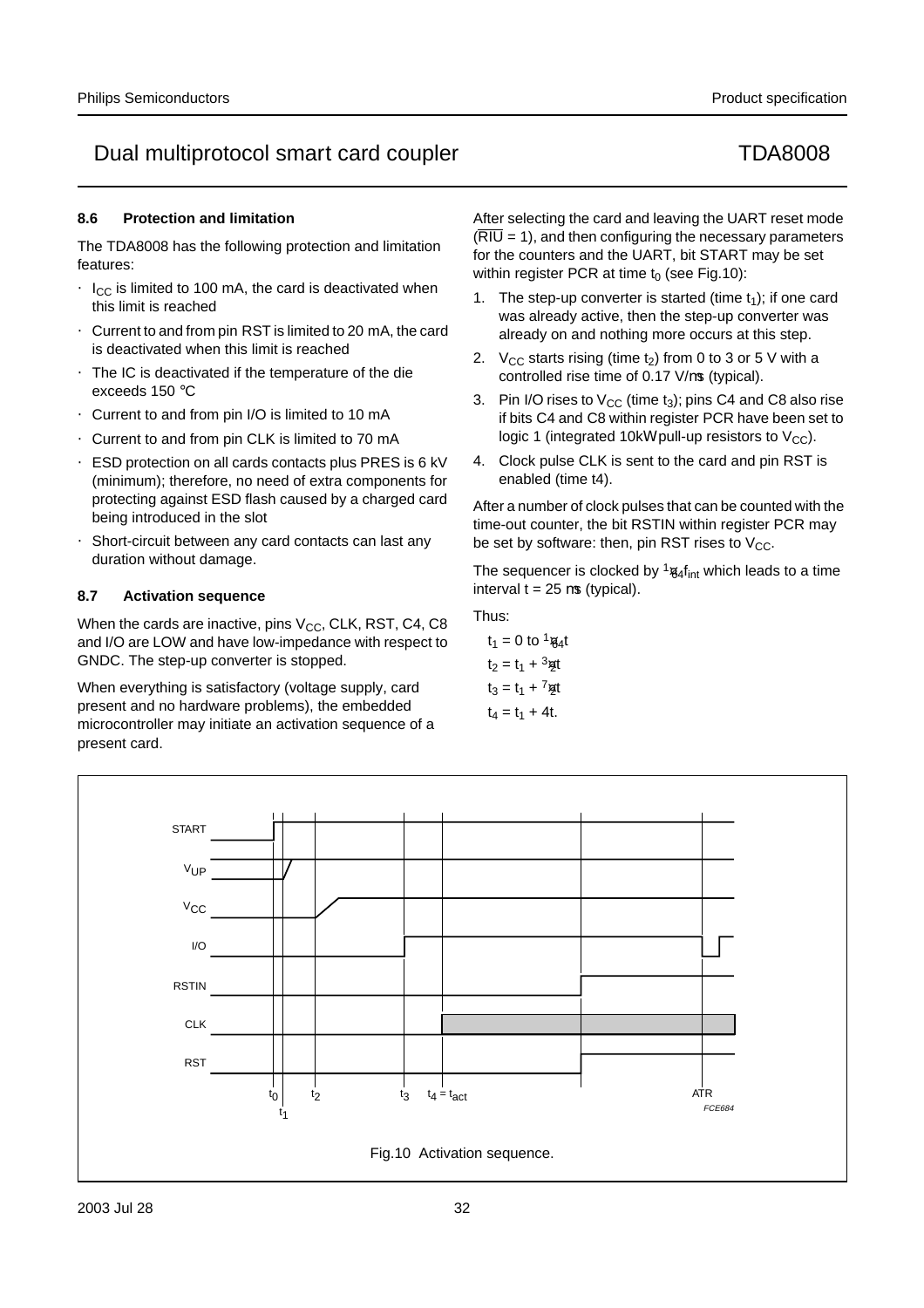# **8.8 Deactivation sequence**

When the session is completed, the embedded microcontroller resets the bit START within register PCR at time  $t_{10}$  (see Fig.11). The circuit then executes an automatic deactivation sequence.

- 1. The card is reset by signal RST = LOW  $(t_{11})$ .
- 2. Clock pulse CLK is stopped  $(t_{12})$ .
- 3. Pins I/O, C4 and C8 fall to 0 V  $(t_{13})$ .
- 4. V<sub>CC</sub> falls to 0 V with typical 0.17 V/ $\mu$ s slew rate (t<sub>14</sub>).
- 5. The step-up converter is stopped  $(t_{15})$  and pins CLK, RST,  $V_{CC}$  and I/O become low-impedance to GNDC, if both cards are inactive.

# Thus:

 $t_{11} = t_{10} + \frac{1}{64}t$  $t_{12} = t_{11} + \frac{1}{2}t$  $t_{13} = t_{11} + t$  $t_{14} = t_{11} + \frac{3}{2}t$  $t_{15} = t_{11} + \frac{7}{2}t$ 

 $t_{de}$  = time that  $V_{CC}$  needs to decrease to less than 0.4 V.

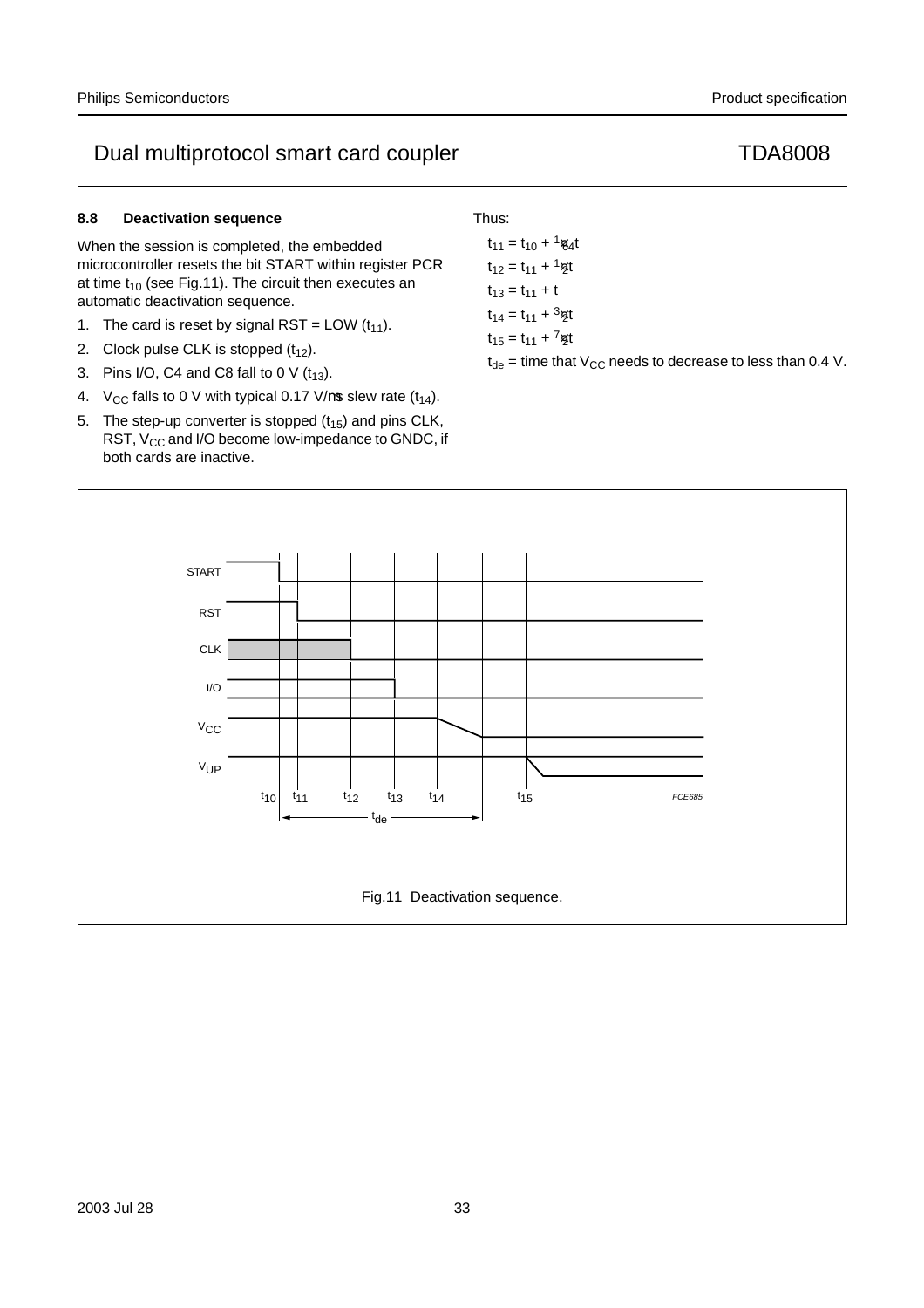# **8.9 Embedded microcontroller**

The microcontroller core inside the TDA8008 is like a standard 'C51 microcontroller and has the same instruction set as the 80C51.

Features added to the 80C51 microcontroller are similar to those of the 8xC51RB+ microcontroller. For further information refer to the published specifications for 8-bit, C51+ microcontrollers at

"http://www.semiconductors.philips.com/catalog/".

The embedded microcontroller has four 8-bit I/O ports, three 16-bit timer/event counters, a multi-source four priority level nested interrupt structure, an enhanced UART and on-chip oscillator and timing circuits. For systems that require extra memory capability, it can be expanded up to 64 kbytes using standard TTL-compatible memories and logic.

Features include:

- 80C51 central processing unit
- Full static operation
- Security bits: OTP 3 bits
- Encryption array of 64 bytes
- RAM expandible up to 64 kbytes
- Four level priority structure
- Six interrupt sources
- Four 8-bit I/O ports
- Full-duplex enhanced UART with framing error detection and automatic address recognition
- Power control modes (clock can be stopped and resumed/Idle mode/Power-down mode)
- Wake-up from power-down by falling edge on  $\overline{\text{INTO}}$ , INT1 and RX with an embedded delay counter
- Programmable clock output
- Second DPTR register
- Asynchronous port reset
- Low EMI (inhibit ALE).

Table 30 gives a list of main features to emphasise the differences between a standard 80C51, an 8xC51RB+ and the embedded microcontroller in the TDA8008.

| <b>FEATURE</b>             | 80C51     | 8xC51RB+  | <b>TDA8008</b>                              |
|----------------------------|-----------|-----------|---------------------------------------------|
| ROM/EPROM                  | 4 kbytes  | 16 kbytes | 16 kbytes                                   |
| <b>RAM</b>                 | 128 bytes | 256 bytes | 256 bytes                                   |
| ERAM (MOVX)                | no        | 256 bytes | 512 bytes                                   |
| <b>PCA</b>                 | no        | yes       | no                                          |
| <b>WDT</b>                 | no        | yes       | no                                          |
| Timer T0                   | yes       | yes       | yes                                         |
| Timer T1                   | yes       | yes       | yes                                         |
| Timer T <sub>2</sub>       | no        | yes       | yes                                         |
|                            |           |           | (lowest interrupt priority-vector at 002BH) |
| 4-level priority interrupt | no        | yes       | yes                                         |
| <b>Enhanced UART</b>       | no        | yes       | yes                                         |
| Programmable clock-out     | no        | yes       | yes                                         |
| Delay counter              | no        | no        | yes                                         |

**Table 30** Principal blocks in 80C51, 8xC51RB+ and TDA8008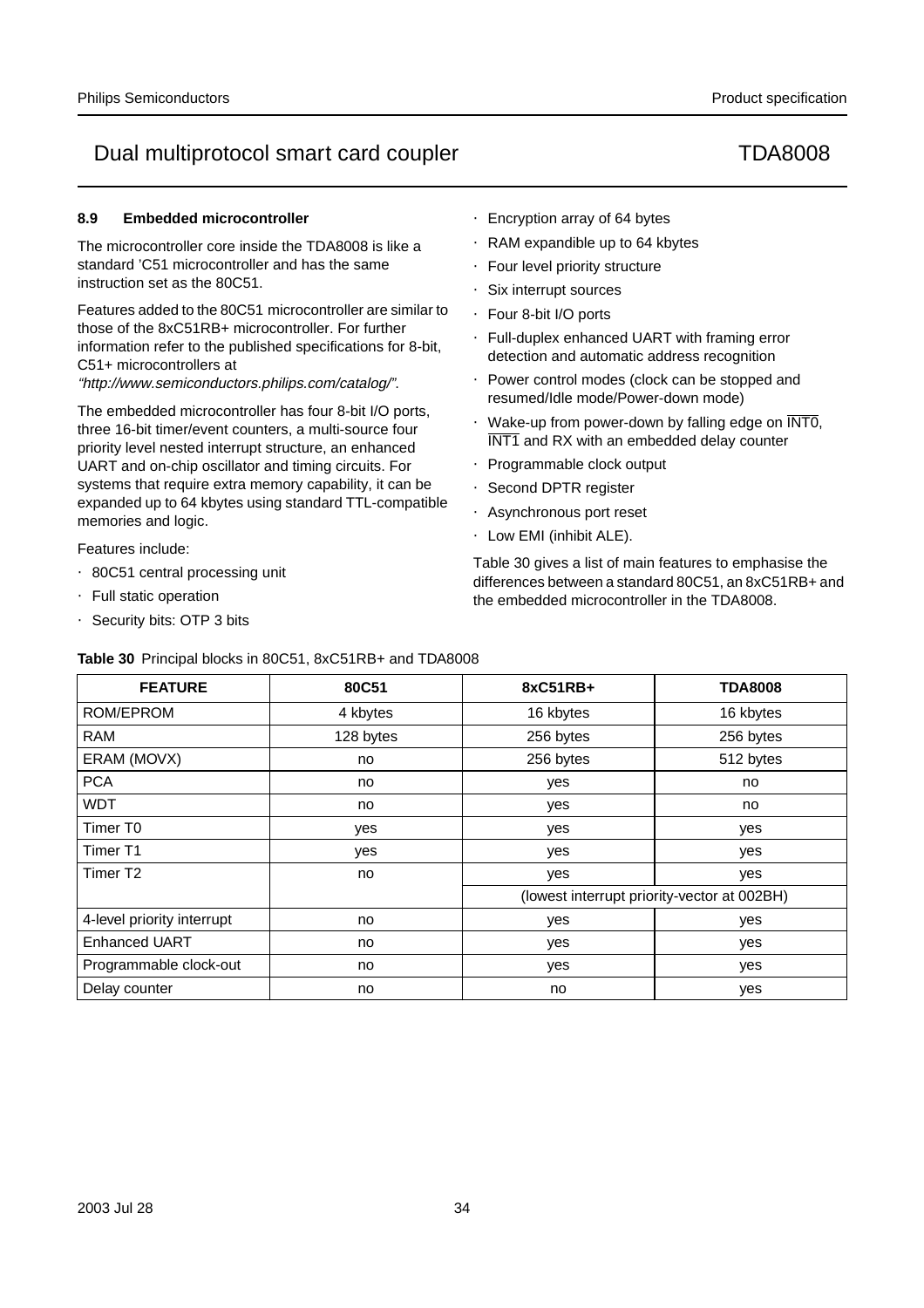## **Table 31** Embedded 'C51 microcontroller special function registers

| <b>SYMBOL</b>                 | <b>DESCRIPTION</b>      | <b>REG</b><br><b>ADDR</b> |                 |                          |                          | BIT ADDRESS, SYMBOL OR ALTERNATIVE PORT FUNCTION |                          |                          |                   |                 | <b>RESET</b><br>VALUE <sup>(1)</sup> |
|-------------------------------|-------------------------|---------------------------|-----------------|--------------------------|--------------------------|--------------------------------------------------|--------------------------|--------------------------|-------------------|-----------------|--------------------------------------|
| ACC <sup>(2)</sup>            | accumulator             | EOH                       | E7              | E <sub>6</sub>           | E <sub>5</sub>           | E <sub>4</sub>                                   | E <sub>3</sub>           | E <sub>2</sub>           | E1                | E <sub>0</sub>  | 00H                                  |
| AUXR <sup>(3)</sup>           | auxiliary               | 8EH                       |                 |                          |                          |                                                  |                          | $\overline{\phantom{0}}$ | <b>EXTRA</b><br>M | AO              | xxxxxx00B                            |
| $AUXR1^{(3)}$                 | auxiliary               | A2H                       |                 |                          |                          | LPEP <sup>(4)</sup>                              | GF                       | 0                        |                   | <b>DPS</b>      | xxx000x0B                            |
| B <sup>(2)</sup>              | <b>B</b> register       | F <sub>0</sub> H          | F7              | F <sub>6</sub>           | F <sub>5</sub>           | F4                                               | F <sub>3</sub>           | F <sub>2</sub>           | F1                | F <sub>0</sub>  | 00H                                  |
| <b>DPH</b>                    | data pointer high       | 83H                       |                 |                          |                          |                                                  |                          |                          |                   |                 | 00H                                  |
| <b>DPL</b>                    | data pointer low        | 82H                       |                 |                          |                          |                                                  |                          |                          |                   |                 | 00H                                  |
| $IE^{(2)}$                    | interrupt enable        | A8H                       | EA              | $\overline{\phantom{0}}$ | ET <sub>2</sub>          | ES                                               | ET <sub>1</sub>          | EX1                      | ET <sub>0</sub>   | EX <sub>0</sub> | 0x000000B                            |
|                               |                         |                           | AF              | AE                       | <b>AD</b>                | AC                                               | AB                       | AA                       | A <sub>9</sub>    | A <sub>8</sub>  |                                      |
| IP <sup>(2)</sup>             | interrupt priority      | B8H                       |                 |                          | PT <sub>2</sub>          | <b>PS</b>                                        | PT <sub>1</sub>          | PX1                      | PT <sub>0</sub>   | PX <sub>0</sub> | xx000000B                            |
|                               |                         |                           | <b>BF</b>       | <b>BE</b>                | <b>BD</b>                | <b>BC</b>                                        | <b>BB</b>                | <b>BA</b>                | B <sub>9</sub>    | B <sub>8</sub>  |                                      |
| IPH <sup>(3)</sup>            | interrupt priority high | B7H                       | $\equiv$        |                          | PT <sub>2</sub> H        | <b>PSH</b>                                       | PT <sub>1</sub> H        | PX1H                     | <b>PT0H</b>       | <b>PX0H</b>     | xx000000B                            |
| P <sub>0</sub> <sup>(2)</sup> | Port 0                  | 80H                       | AD7             | AD <sub>6</sub>          | AD <sub>5</sub>          | AD4                                              | AD <sub>3</sub>          | AD <sub>2</sub>          | AD1               | AD <sub>0</sub> | <b>FFH</b>                           |
|                               |                         |                           | 87              | 86                       | 85                       | 84                                               | 83                       | 82                       | 81                | 80              |                                      |
| $P1^{(2)}$                    | Port 1                  | 90H                       | $\equiv$        | $\overline{\phantom{0}}$ |                          |                                                  | $\overline{\phantom{0}}$ | $\equiv$                 | T <sub>2</sub> EX | T2              | <b>FFH</b>                           |
|                               |                         |                           | 97              | 96                       | 95                       | 94                                               | 93                       | 92                       | 91                | 90              |                                      |
| $P2^{(2)}$                    | Port 2                  | A0H                       | A15             | A14                      | A13                      | A12                                              | A11                      | A10                      | A <sub>9</sub>    | A <sub>8</sub>  | <b>FFH</b>                           |
|                               |                         |                           | A7              | A <sub>6</sub>           | A <sub>5</sub>           | A4                                               | A <sub>3</sub>           | A2                       | A1                | A <sub>0</sub>  |                                      |
| $P3^{(2)}$                    | Port <sub>3</sub>       | <b>B0H</b>                | $\overline{RD}$ | <b>WR</b>                | T <sub>1</sub>           | T <sub>0</sub>                                   | $\overline{INT1}$        | <b>INTO</b>              | <b>TXD</b>        | <b>RXD</b>      | <b>FFH</b>                           |
|                               |                         |                           | <b>B7</b>       | <b>B6</b>                | B <sub>5</sub>           | <b>B4</b>                                        | B <sub>3</sub>           | <b>B2</b>                | <b>B1</b>         | B <sub>0</sub>  |                                      |
| PCON <sup>(3)(5)</sup>        | power control           | 87H                       | SMOD1           | SMOD0                    | $\overline{\phantom{0}}$ | POF <sup>(6)</sup>                               | GF <sub>1</sub>          | GF <sub>0</sub>          | <b>PD</b>         | <b>IDL</b>      | 00xx0000B                            |
| SPW <sup>(2)</sup>            | program status word     | <b>D0H</b>                | <b>CY</b>       | <b>AC</b>                | F <sub>0</sub>           | RS <sub>1</sub>                                  | R <sub>S0</sub>          | OV                       |                   | P               | 000000x0B                            |
|                               |                         |                           | D7              | D <sub>6</sub>           | D <sub>5</sub>           | D <sub>4</sub>                                   | D <sub>3</sub>           | D <sub>2</sub>           | D <sub>1</sub>    | D <sub>0</sub>  |                                      |
| RACAP2H(3)                    | Timer 2 capture high    | <b>CBH</b>                |                 |                          |                          |                                                  |                          |                          |                   |                 | 00H                                  |
| RACAP2L <sup>(3)</sup>        | Timer 2 capture low     | CAH                       |                 |                          |                          |                                                  |                          |                          |                   |                 | 00H                                  |
| SADDR <sup>(3)</sup>          | slave address           | A9H                       |                 |                          |                          |                                                  |                          |                          |                   |                 | 00H                                  |
| SADEN <sup>(3)</sup>          | slave address mask      | B <sub>9</sub> H          |                 |                          |                          |                                                  |                          |                          |                   |                 | 00H                                  |
| <b>SBUF</b>                   | serial data buffer      | 99H                       |                 |                          |                          |                                                  |                          |                          |                   |                 | xxH                                  |
| SCON <sup>(2)</sup>           | serial control          | 98H                       | SM0/FER         | SM <sub>1</sub>          | SM <sub>2</sub>          | <b>REN</b>                                       | TB8                      | RB <sub>8</sub>          | ΤI                | R <sub>l</sub>  | 00H                                  |
|                               |                         |                           | 9F              | 9E                       | 9D                       | 9C                                               | 9B                       | <b>9A</b>                | 99                | 98              |                                      |

 $\omega$  rotated correctly when browsing through the pdf in the Acrobat reader.This text is here in the pdf in the  $\alpha$ 

Dual multiprotocol smart card coupler TDA8008

Dual multiprotocol smart card coupler

2003 Jul 28

Product specification Product specification

**TDA8008**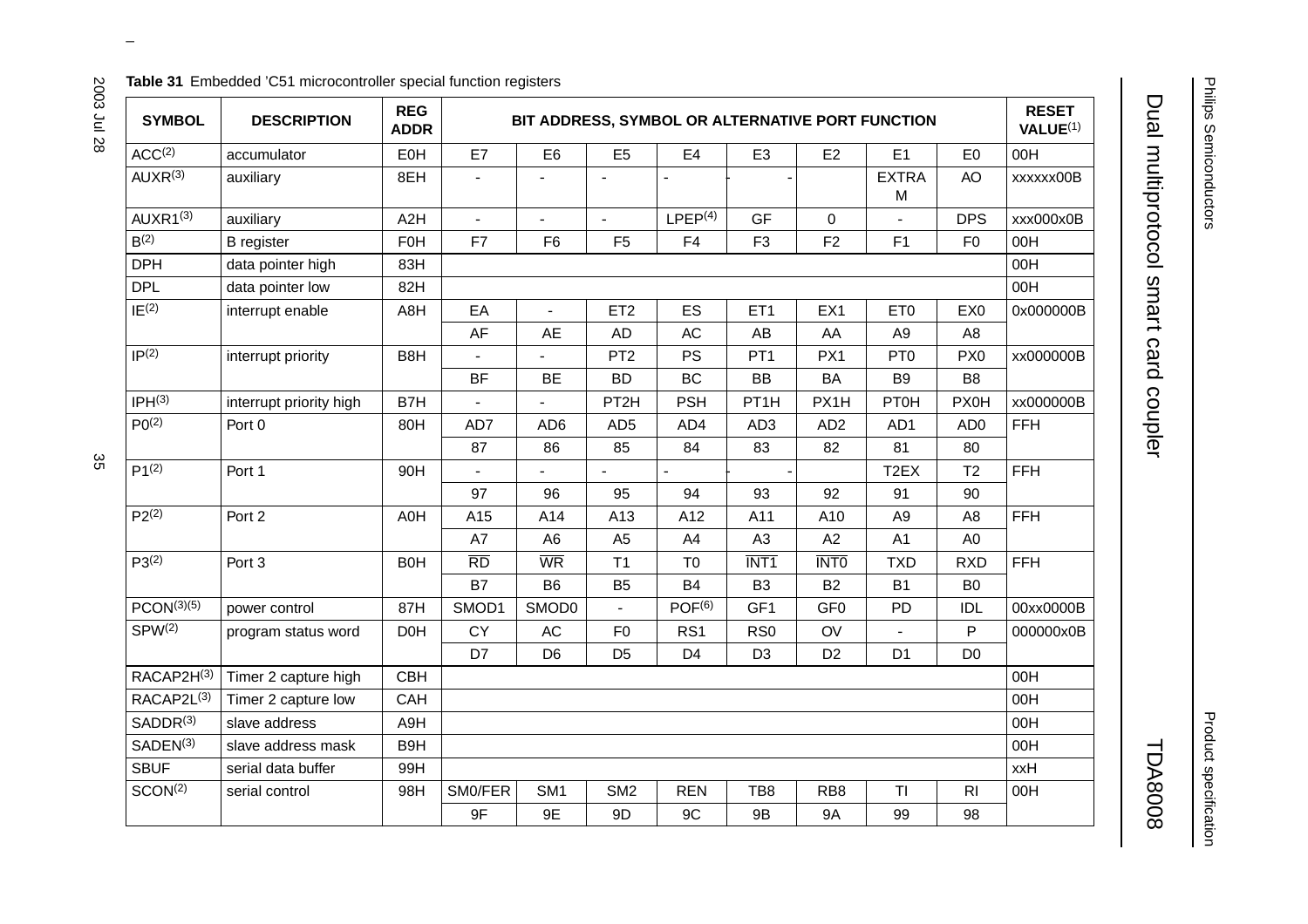| SP<br>81H<br>07H<br>stack pointer<br>TCON <sup>(2)</sup><br>TF1<br>88H<br>TR <sub>1</sub><br>TF <sub>0</sub><br>TE <sub>0</sub><br>IE <sub>1</sub><br>IT1<br><b>IEO</b><br>IT <sub>0</sub><br>00H<br>timer control<br>8F<br>8E<br>8D<br>8C<br>8B<br>8A<br>89<br>88<br>$C/\overline{T2}$<br>CP/RL2<br>T2CON <sup>(2)</sup><br>C8H<br>TF <sub>2</sub><br><b>TCLK</b><br>EXEN <sub>2</sub><br>TR <sub>2</sub><br>00H<br>Timer 2 control<br>EXF <sub>2</sub><br><b>RCLK</b><br>CF<br>$\mathsf{CE}% _{\mathsf{CE}}^{\mathsf{CE}}$<br>CC<br>C9<br>C8<br>CD<br>CB<br>CA<br>T2MOD <sup>(3)</sup><br>Timer 2 mode control<br>C <sub>9</sub> H<br>T <sub>2</sub> OE<br><b>DCEN</b><br>$\overline{\phantom{m}}$<br>$\overline{\phantom{0}}$<br>$\overline{\phantom{0}}$<br>$\overline{\phantom{m}}$<br>$\overline{\phantom{0}}$<br>$\overline{\phantom{m}}$<br>TH <sub>0</sub><br>Timer high 0<br>8CH<br>00H<br>TH <sub>1</sub><br>Timer high 1<br>8DH<br>00H<br>$TH2^{(3)}$<br>Timer high 2<br>CDH<br>00H<br>TL <sub>0</sub><br>Timer low 0<br>8AH<br>00H<br>TL <sub>1</sub><br>Timer low 1<br>8BH<br>00H<br>TL2 <sup>(3)</sup><br>Timer low 2<br><b>CCH</b><br>00H<br>$C/\overline{T}$<br>$C/\overline{T}$<br><b>TMOD</b><br>Timer mode<br>89H<br><b>GATE</b><br>M1<br>M <sub>0</sub><br>GATE<br>M1<br>M <sub>0</sub><br>00H<br><b>Notes</b><br>1. $x =$ undefined.<br>2. SFRs are bit-addressable. | xxxxxx00B | <b>SYMBOL</b> | <b>DESCRIPTION</b> | <b>REG</b><br><b>ADDR</b> |  |  | BIT ADDRESS, SYMBOL OR ALTERNATIVE PORT FUNCTION |  | <b>RESET</b><br>VALUE <sup>(1)</sup> |
|--------------------------------------------------------------------------------------------------------------------------------------------------------------------------------------------------------------------------------------------------------------------------------------------------------------------------------------------------------------------------------------------------------------------------------------------------------------------------------------------------------------------------------------------------------------------------------------------------------------------------------------------------------------------------------------------------------------------------------------------------------------------------------------------------------------------------------------------------------------------------------------------------------------------------------------------------------------------------------------------------------------------------------------------------------------------------------------------------------------------------------------------------------------------------------------------------------------------------------------------------------------------------------------------------------------------------------------------------------------------------------------------|-----------|---------------|--------------------|---------------------------|--|--|--------------------------------------------------|--|--------------------------------------|
|                                                                                                                                                                                                                                                                                                                                                                                                                                                                                                                                                                                                                                                                                                                                                                                                                                                                                                                                                                                                                                                                                                                                                                                                                                                                                                                                                                                            |           |               |                    |                           |  |  |                                                  |  |                                      |
|                                                                                                                                                                                                                                                                                                                                                                                                                                                                                                                                                                                                                                                                                                                                                                                                                                                                                                                                                                                                                                                                                                                                                                                                                                                                                                                                                                                            |           |               |                    |                           |  |  |                                                  |  |                                      |
|                                                                                                                                                                                                                                                                                                                                                                                                                                                                                                                                                                                                                                                                                                                                                                                                                                                                                                                                                                                                                                                                                                                                                                                                                                                                                                                                                                                            |           |               |                    |                           |  |  |                                                  |  |                                      |
|                                                                                                                                                                                                                                                                                                                                                                                                                                                                                                                                                                                                                                                                                                                                                                                                                                                                                                                                                                                                                                                                                                                                                                                                                                                                                                                                                                                            |           |               |                    |                           |  |  |                                                  |  |                                      |
|                                                                                                                                                                                                                                                                                                                                                                                                                                                                                                                                                                                                                                                                                                                                                                                                                                                                                                                                                                                                                                                                                                                                                                                                                                                                                                                                                                                            |           |               |                    |                           |  |  |                                                  |  |                                      |
|                                                                                                                                                                                                                                                                                                                                                                                                                                                                                                                                                                                                                                                                                                                                                                                                                                                                                                                                                                                                                                                                                                                                                                                                                                                                                                                                                                                            |           |               |                    |                           |  |  |                                                  |  |                                      |
|                                                                                                                                                                                                                                                                                                                                                                                                                                                                                                                                                                                                                                                                                                                                                                                                                                                                                                                                                                                                                                                                                                                                                                                                                                                                                                                                                                                            |           |               |                    |                           |  |  |                                                  |  |                                      |
|                                                                                                                                                                                                                                                                                                                                                                                                                                                                                                                                                                                                                                                                                                                                                                                                                                                                                                                                                                                                                                                                                                                                                                                                                                                                                                                                                                                            |           |               |                    |                           |  |  |                                                  |  |                                      |
|                                                                                                                                                                                                                                                                                                                                                                                                                                                                                                                                                                                                                                                                                                                                                                                                                                                                                                                                                                                                                                                                                                                                                                                                                                                                                                                                                                                            |           |               |                    |                           |  |  |                                                  |  |                                      |
|                                                                                                                                                                                                                                                                                                                                                                                                                                                                                                                                                                                                                                                                                                                                                                                                                                                                                                                                                                                                                                                                                                                                                                                                                                                                                                                                                                                            |           |               |                    |                           |  |  |                                                  |  |                                      |
|                                                                                                                                                                                                                                                                                                                                                                                                                                                                                                                                                                                                                                                                                                                                                                                                                                                                                                                                                                                                                                                                                                                                                                                                                                                                                                                                                                                            |           |               |                    |                           |  |  |                                                  |  |                                      |
|                                                                                                                                                                                                                                                                                                                                                                                                                                                                                                                                                                                                                                                                                                                                                                                                                                                                                                                                                                                                                                                                                                                                                                                                                                                                                                                                                                                            |           |               |                    |                           |  |  |                                                  |  |                                      |
|                                                                                                                                                                                                                                                                                                                                                                                                                                                                                                                                                                                                                                                                                                                                                                                                                                                                                                                                                                                                                                                                                                                                                                                                                                                                                                                                                                                            |           |               |                    |                           |  |  |                                                  |  |                                      |
| 3. SFRs are modified from, or added to, the 80C51 SFRs.<br>4. LPEP = low power OTP.<br>5. Reset value depends on reset source.<br>6. Bit will not be affected by reset.                                                                                                                                                                                                                                                                                                                                                                                                                                                                                                                                                                                                                                                                                                                                                                                                                                                                                                                                                                                                                                                                                                                                                                                                                    |           |               |                    |                           |  |  |                                                  |  |                                      |
|                                                                                                                                                                                                                                                                                                                                                                                                                                                                                                                                                                                                                                                                                                                                                                                                                                                                                                                                                                                                                                                                                                                                                                                                                                                                                                                                                                                            |           |               |                    |                           |  |  |                                                  |  |                                      |

 $\omega$  rotated correctly when browsing through the pdf in the Acrobat reader.This text is here in the pdf in the  $\alpha$ 

- မ္တ
	-

Product specification

**Product specification**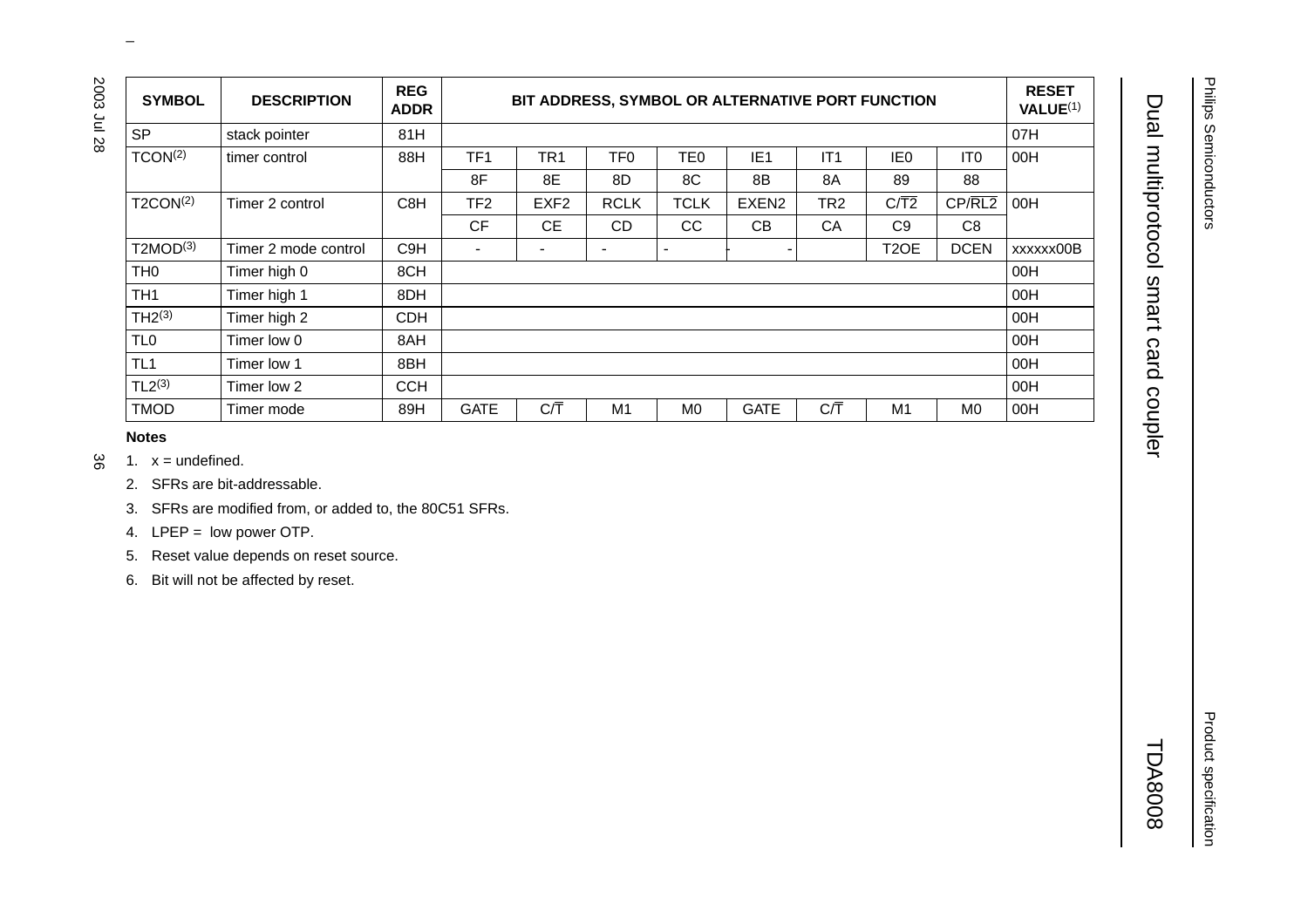# 8.9.1 PORT CHARACTERISTICS

# 8.9.1.1 Port 0

Port 0 (P07 to P00) is an open-drain, bidirectional I/O port. Port 0 pins that have logic 1s written to them float and can be used as high-impedance inputs. Port 0 is also the multiplexed low-order address and data bus during accesses to external program and data memory. In this application it uses strong internal pull-ups when emitting logic 1s. Port 0 also outputs the code bytes during program verification and received code bytes during EPROM programming. External pull-ups are required during program verification.

# 8.9.1.2 Port 1

Port 1 (P17 to P10) is an 8-bit bidirectional I/O port with internal pull-ups. Port 1 pins that have logic 1s written to them are pulled HIGH by the internal pull-ups and can be used as inputs. As inputs, Port 1 pins that are pulled LOW externally will source current because of the internal pull-ups. Port 1 also receives the low-order address byte during program memory verification.

# Alternative functions for Port 1 include:

T2 (P10): Timer/Counter 2 external count input/clock-out (see Section 8.9.7)

T2EX (P11): Timer/Counter 2 reload/capture/direction control.

# 8.9.1.3 Port 2

Port 2 (P27 to P20) is an 8-bit bidirectional I/O port with internal pull-ups. Port 2 pins that have logic 1s written to them are pulled HIGH by the internal pull-ups and can be used as inputs. As inputs, Port 2 pins that are being pulled LOW externally will source current because of the internal pull-ups. Port 2 emits the high-order address byte during fetches from external program memory and during accesses to external data memory that use 16-bit addresses (MOVX at DPTR). In this application it uses strong internal pull-ups when emitting logic 1s. During accesses to external data memory that use 8-bit addresses (MOV at Ri), Port 2 emits the contents of the P2 special function register. Some Port 2 pins receive the high-order address bits during EPROM programming and verification.

# 8.9.1.4 Port 3

Port 3 (P37 to P33, P31, P30) is a 7-bit bidirectional I/O port with internal pull-ups. Port 3 pins that have logic 1s written to them are pulled HIGH by the internal pull-ups and can be used as inputs. As inputs, Port 3 pins that are being pulled LOW externally will source current because of the pull-ups.

Port 3 also serves the following special features of the 80C51 family:

RXD (P30): serial input port

TXD (P31): serial output port

INT0 (P32): external interrupt 0

INT1 (P33): external interrupt 1

T0 (P34): Timer 0 external input

T1 (P35): Timer 1external input

WR (P36): external data memory write strobe

RD (P37): external data memory read strobe.

# 8.9.2 OSCILLATOR CHARACTERISTICS

XTAL1 and XTAL2 are, respectively, the input and output of an inverting amplifier. The pins can be configured for use as an on-chip oscillator. To drive the device from an external clock source, XTAL1 should be driven while XTAL2 is left unconnected. There are no requirements on the duty cycle of the external clock signal, because the input to the internal clock circuitry is through a divide-by-two flip-flop. However, minimum and maximum HIGH and LOW times specified in the data sheet must be observed.

# 8.9.3 RESET

A reset is accomplished by holding the RESET pin HIGH for at least two machine cycles (24 oscillator periods) while the oscillator is running. To ensure a good Power-on reset, the RESET pin must be HIGH long enough to allow the oscillator time to start-up (normally a few milliseconds) plus two machine cycles. At power-on, the voltage on pins  $V_{\text{DDD}}$ ,  $V_{\text{DDR}}$ ,  $V_{\text{DDP}}$  and RESET must come up at the same time for a proper start-up. Ports 1, 2 and 3 will be driven to their reset condition asynchronously when a voltage above  $V_{I+1}$  (min.) is applied to RESET.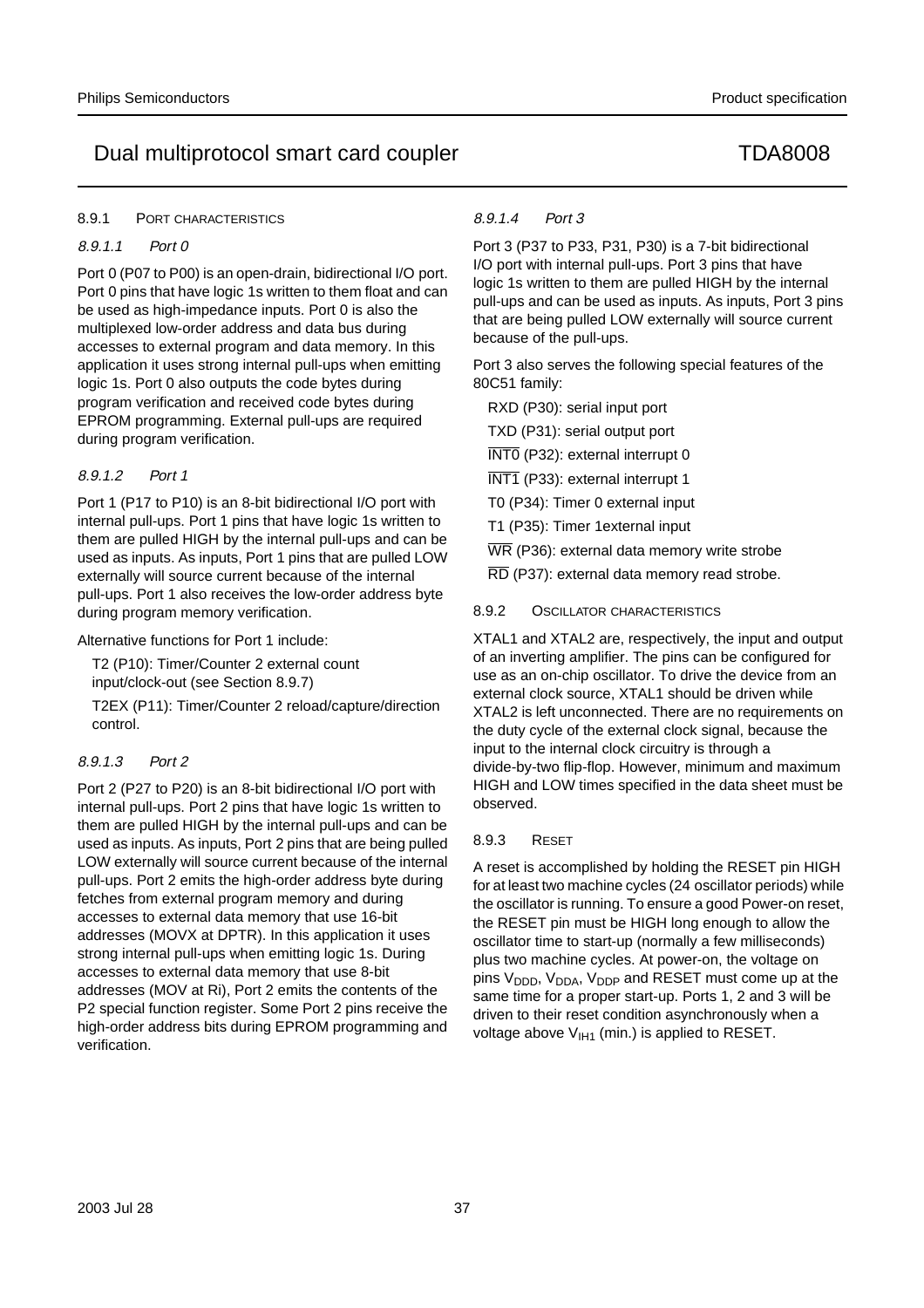# 8.9.4 LOW POWER MODES

# 8.9.4.1 Stop clock mode

The static design enables the clock speed to be reduced down to 0 MHz (stopped). When the oscillator is stopped, the RAM and special function registers retain their values. This mode allows step-by-step utilization and permits reduced system Power consumption by lowering the clock frequency down to any value. For lowest power consumption the power-down mode is suggested.

# 8.9.4.2 Idle mode

In the Idle mode, the CPU puts itself to sleep while all of the on-chip peripherals stay active. The instruction to invoke the Idle mode is the last instruction executed in the normal operating mode before the Idle mode is activated. The CPU contents, the on-chip RAM, and all of the special function registers remain intact during this mode. The Idle mode can be terminated either by any enabled interrupt (at which time the process is picked up at the interrupt service routine and continued), or by a hardware reset which starts the microcontroller in the same manner as a Power-on reset.

# 8.9.4.3 Power-down mode

To save even more power, a Power-down mode can be invoked by software. In this mode, the oscillator is stopped and the instruction that invoked power-down is the last instruction executed.

A hardware reset, an external interrupt or a signal received on pin RX can be used to exit from power-down. RESET redefines all the SFRs but does not change the on-chip RAM. An external interrupt allows both the SFRs and the on-chip RAM to retain their values.

With INTO, INT1 or RX, the corresponding bits in the interrupt enable register must be enabled. Within the INTO interrupt service routine, the microcontroller must read the hardware status register (address 0FH) and/or the UART status register (address 0EH) by means of MOVX instructions in order to determine the cause of the interrupt and to reset the interrupt source.

For enabling a wake-up using  $\overline{INT1}$ , the bit ENINT1 within register UCR2 must be set.

For enabling a wake-up using RX, the bits ENINT1 and ENRX within register UCR2 must be set.

An integrated delay counter holds INT0 and INT1 LOW long enough to allow the oscillator to restart properly, so a falling edge on pins  $RX$ ,  $\overline{INT0}$  and  $\overline{INT1}$  is enough to wake-up the whole circuit.

Once the interrupt is serviced, the next instruction to be executed after RETI will be the one following the instruction that put the device into Power-down mode.

| <b>MODE</b> | <b>PROGRAM MEMORY</b> | <b>ALE</b> | <b>PSEN</b> | PORT <sub>0</sub> | PORT <sub>1</sub> | PORT <sub>2</sub> | PORT <sub>3</sub> |
|-------------|-----------------------|------------|-------------|-------------------|-------------------|-------------------|-------------------|
| Idle        | internal              |            |             | data              | data              | data              | data              |
|             | external              |            |             | floating          | data              | address           | data              |
| Power-down  | internal              |            |             | data              | data              | data              | data              |
|             | external              |            |             | floating          | data              | data              | data              |

**Table 32** External pin status during Idle and Power-down modes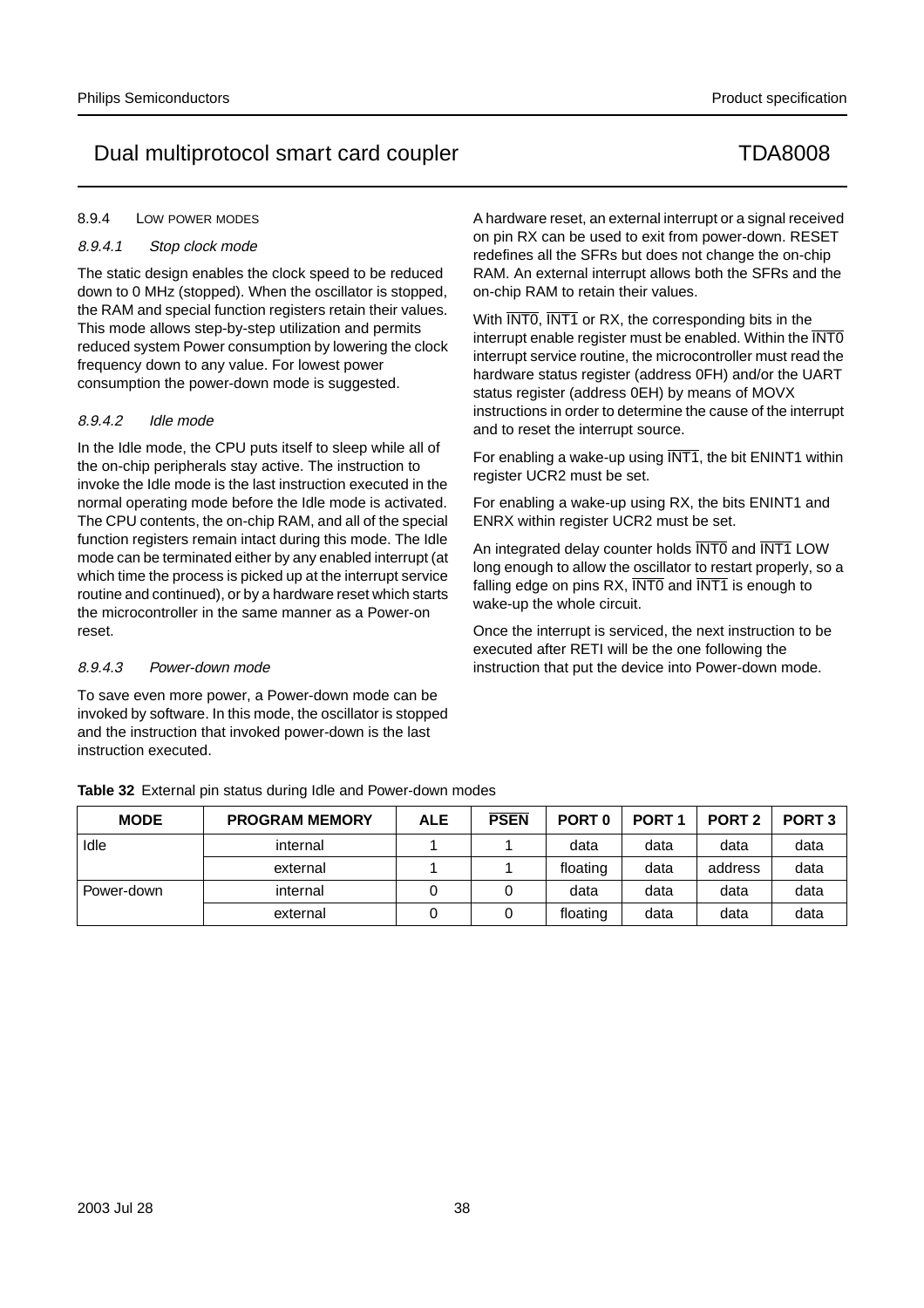# 8.9.5 LOW POWER EPROM PROGRAMMING

The EPROM array contains some analog circuits that are not required when  $V_{DDD}$  is less than 4 V but are required for a  $V_{\text{DDD}}$  greater than 4 V. The Low power EPROM programming bit LPEP in register AUXR, when set, will power-down these analog circuits resulting in a reduced supply current. This bit should be set ONLY for applications that operate at a  $V_{\text{DDD}}$  less than 4 V.

# 8.9.6 POWER-OFF FLAG

The Power-Off Flag (POF) is set by on-chip circuitry when the  $V_{\text{DDD}}$  level rises from 0 to 5 V. The POF bit can be set or cleared by software allowing a user to determine if the reset is the result of a power-on or a warm start after power-down. The  $V_{\text{DDD}}$  level must remain above 3 V for the POF to remain unaffected by the  $V_{\text{DDD}}$  level.

**Design consideration.** When the Idle mode is terminated by a hardware reset, the device normally resumes program execution from where it left off and it can be up to two machine cycles before the internal reset algorithm takes control. In this event, on-chip hardware inhibits access to the internal RAM but access to the port pins is not inhibited. To eliminate the possibility of an unexpected write when Idle is terminated by reset, the instruction following the one that invokes Idle mode should not be one that writes to a port pin or to external memory.

# 8.9.7 PROGRAMMABLE CLOCK-OUT

A 50% duty cycle clock can be programmed to be output on port P10.

**Table 33** Timer 2 control register T2CON (address C8H)

Port 10, besides being a regular I/O pin, has two programmable alternative functions:

- To input the external clock for Timer/Counter 2, or
- To output a 50% duty cycle clock ranging from 61 Hz to 4 MHz at a 16 MHz operating frequency.

To configure Timer/Counter 2 as a clock generator, bit C/T2 in register T2CON must be cleared and bit T20E in register T2MOD must be set. Bit TR2 in register T2CON.2 must also be set to start the timer.

The clock-out frequency depends on the oscillator frequency and the reload value of Timer 2 capture registers RCAP2H and RCAP2L as shown in the equation

| $I_{\text{OSC}}$                      |  |
|---------------------------------------|--|
| $4 \times [65536 - (RCAP2H, RCAP2L)]$ |  |

where (RCAP2H, RCAP2L) is the content of registers RCAP2H and RCAP2L taken as a 16-bit unsigned integer.

In the clock-out mode, Timer 2 roll-over will not generate an interrupt. This is similar to when it is used as a baud rate generator. It is possible to use Timer 2 as a baud rate generator and a clock generator simultaneously, however the baud rate and the clock-out frequency will be the same.

# 8.9.8 TIMER 2 OPERATION

Timer 2 is a 16-bit Timer/Counter that can operate as an event timer or an event counter, as selected by  $C\sqrt{2}$  in the special function register T2CON. Timer 2 has three operating modes selected by bits in the T2CON register. The modes are capture, auto-reload (up or down counting) and baud rate generator.

|               | . .              |             |                    |                   |            |                       |        |
|---------------|------------------|-------------|--------------------|-------------------|------------|-----------------------|--------|
|               |                  |             |                    |                   |            |                       |        |
| ⊤⊏າ<br>$\sim$ | EXF <sub>2</sub> | <b>RCLK</b> | $T$ $N$ $V$<br>◡∟∩ | EXEN <sub>2</sub> | פס⊤<br>ΚZ. | $\sim$ $\sim$<br>◡៸⊥∠ | CP/RL2 |

# **Table 34** Description of T2CON bits

| <b>BIT</b>     | <b>SYMBOL</b>    | <b>FUNCTION</b>                                                                                                                                                                                                                                                                                                                                                    |
|----------------|------------------|--------------------------------------------------------------------------------------------------------------------------------------------------------------------------------------------------------------------------------------------------------------------------------------------------------------------------------------------------------------------|
| $\overline{7}$ | TF <sub>2</sub>  | Timer 2 overflow flag. Bit TF2 is set by a Timer 2 overflow and must be cleared by<br>software; TF2 will not be set when either RCLK or TCLK = $1$ .                                                                                                                                                                                                               |
| 6              | EXF <sub>2</sub> | Timer 2 external flag. Bit EXF2 is set when either a capture or reload is caused by a<br>negative transition on T2EX and EXEN2 = 1; when Timer 2 interrupt is enabled,<br>$EXF2 = 1$ will cause the CPU to vector to the Timer 2 interrupt routine; EXF2 must be<br>cleared by software; EXF2 does not cause an interrupt in up/down counter mode<br>$(DCEN = 1).$ |
| 5              | <b>RCLK</b>      | Receive clock flag. When set, bit RCLK causes the serial port to use Timer 2 overflow<br>pulses for its receive clock in modes 1 and 3; RCLK = 0 causes Timer 1 overflow to be<br>used for the receive clock.                                                                                                                                                      |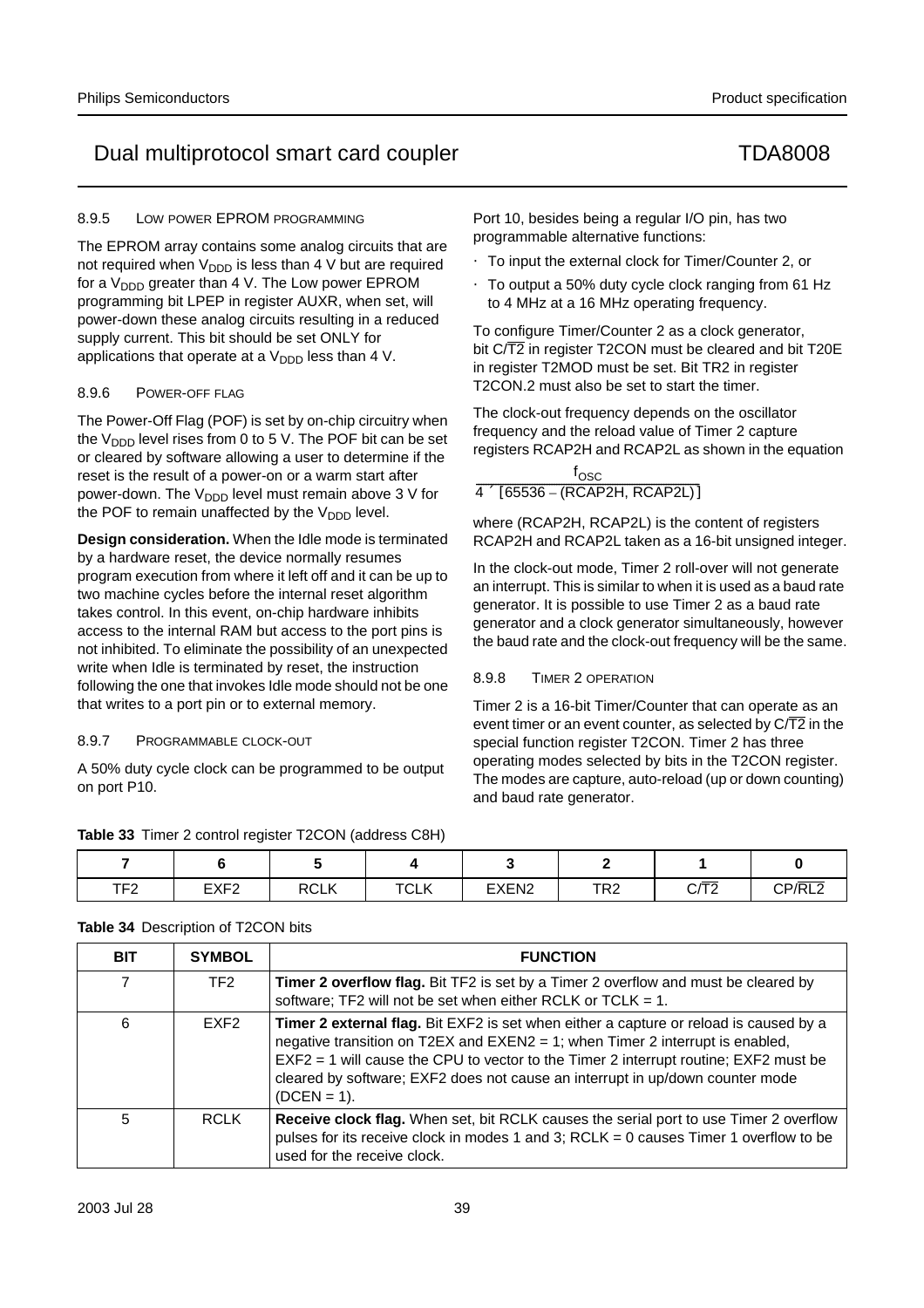| <b>BIT</b> | <b>SYMBOL</b>     | <b>FUNCTION</b>                                                                                                                                                                                                                                                                                                                                            |
|------------|-------------------|------------------------------------------------------------------------------------------------------------------------------------------------------------------------------------------------------------------------------------------------------------------------------------------------------------------------------------------------------------|
|            |                   |                                                                                                                                                                                                                                                                                                                                                            |
| 4          | TCLK              | <b>Transmit clock flag.</b> When set, bit TCLK causes the serial port to use Timer 2 overflow<br>pulses for its transmit clock in modes 1 and 3; TCLK = 0 causes Timer 1 overflows to be<br>used for the transmit clock.                                                                                                                                   |
| 3          | EXEN <sub>2</sub> | <b>Timer 2 external enable flag.</b> When set, bit EXEN2 allows a capture or reload to occur<br>as a result of a negative transition on T2EX if Timer 2 is not being used to clock the<br>serial port; EXEN2 = 0 causes Timer 2 to ignore events at T2EX.                                                                                                  |
| 2          | TR2.              | <b>Start/stop control for Timer 2.</b> Bit $TR2 = 1$ starts the timer.                                                                                                                                                                                                                                                                                     |
|            | C/T2              | Timer or counter select (Timer 2).<br>$C/\overline{T2} = 0$ : internal timer $\left(\frac{f_{\overline{X}TAL1}}{12}\right)$<br>$C/\overline{T2}$ = 1: external event counter (falling edge triggered).                                                                                                                                                     |
| $\Omega$   | CP/RL2            | Capture/reload flag. When set, captures will occur on negative transitions at T2EX if<br>EXEN2 = 1; when cleared, auto-reloads will occur either with Timer 2 overflows or with<br>negative transitions at T2EX when $EXEN2 = 1$ ; when either $RCLK = 1$ or $TCLK = 1$ this<br>bit is ignored and the timer is forced to auto-reload on Timer 2 overflow. |

# **Table 35** Timer 2 control register T2MOD (address C9H)

| $\overline{\phantom{0}}$ | $\overline{\phantom{0}}$ | $\overline{\phantom{0}}$ | $\overline{\phantom{0}}$ | $\overline{\phantom{0}}$ | T20E<br>╹┵┙┶ | <b>DCEN</b> |
|--------------------------|--------------------------|--------------------------|--------------------------|--------------------------|--------------|-------------|

# **Table 36** Description of T2MOD bits

| <b>BIT</b> | <b>SYMBOL</b>     | <b>FUNCTION</b>                                                                                             |
|------------|-------------------|-------------------------------------------------------------------------------------------------------------|
| $7$ to $2$ |                   | not implemented, reserved for future use; note 1                                                            |
|            | T <sub>2</sub> OE | Timer 2 output enable.                                                                                      |
| 0          | <b>DCEN</b>       | <b>Down count enable.</b> When bit DCEN set, this allows Timer 2 to be configured as an<br>up/down counter. |

# **Note**

1. User software should not write logic 1s to reserved bits. These bits may be used in future 8051 family products to invoke new features. It is possible that the reset or inactive value of the new bit will be logic 0 and its active value will be logic 1. The value read from a reserved bit is indeterminate.

# **Table 37** Timer 2 operating modes; note 1

| <b>MODE</b>         | <b>RCLK + TCLK</b> | CP/RL2 | TR2 |
|---------------------|--------------------|--------|-----|
| 16-bit auto-reload  |                    |        |     |
| 16-bit capture      |                    |        |     |
| Baud rate generator |                    |        |     |
| Timer 2 OFF         |                    |        |     |

# **Note**

1.  $X =$  don't care.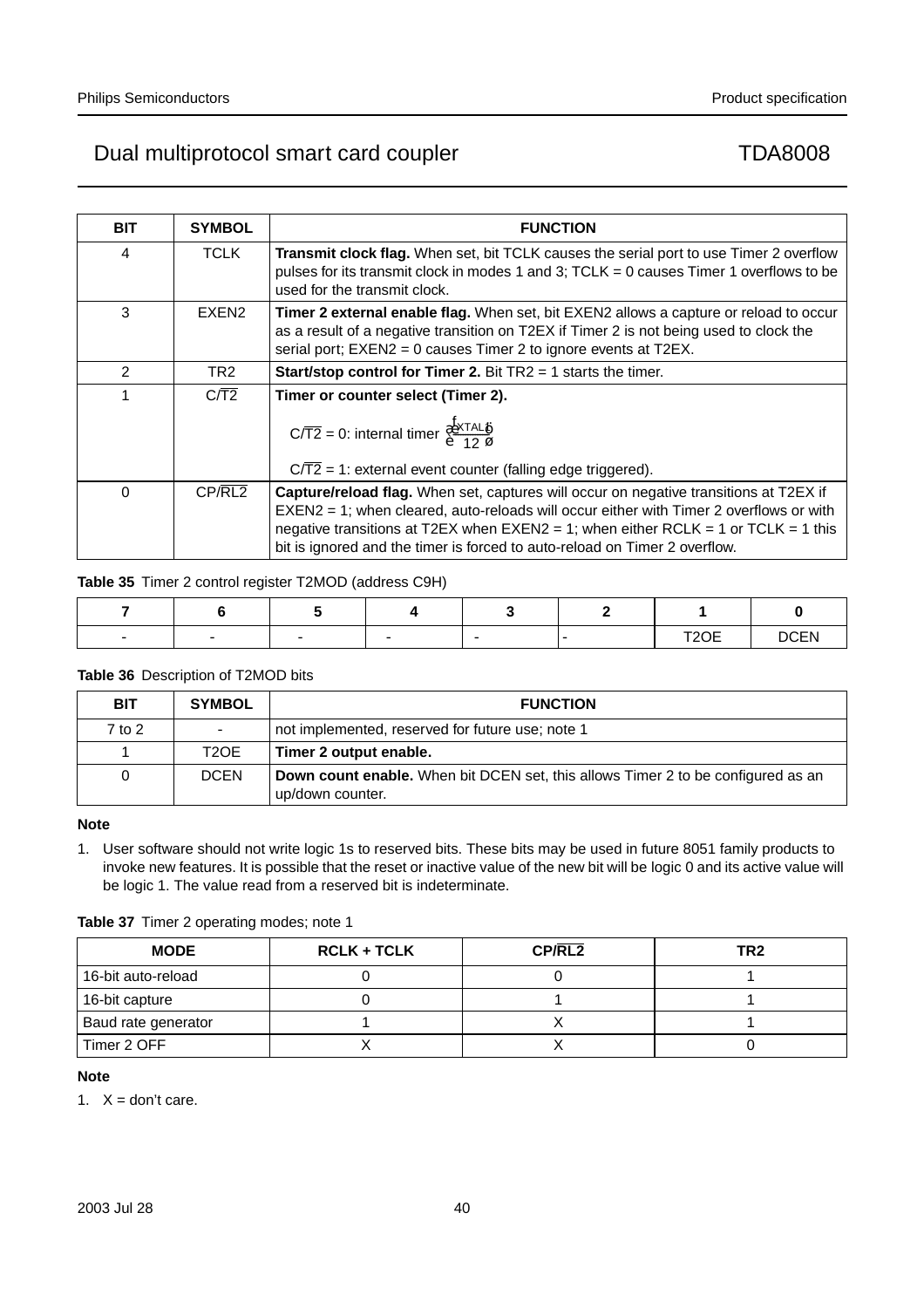2003 Jul 28 41

# Dual multiprotocol smart card coupler TDA8008

## 8.9.8.1 Auto-reload mode (up or down counter)

In the 16-bit auto-reload mode, Timer 2 can be configured as a timer or a counter (bit  $C/T2$  in register T2CON) then programmed to count up or down. The counting direction is determined by bit DCEN (down counter enable) which is located in the T2MOD register. When reset is applied, bit DCEN = 0 which means Timer 2 will default to counting up. If bit DCEN is set, Timer 2 can count up or down as determined by the value on input T2EX.

In the configuration shown in Fig.12, Timer 2 will count up automatically since bit  $DCEN = 0$ . In this mode there are two options selected by bit EXEN2 in T2CON register. If bit  $EXEN2 = 0$ , then Timer 2 counts up to  $0$ FFFFH and sets bit TF2 (overflow flag) upon overflow. This causes the Timer 2 registers to be reloaded with the 16-bit value in RCAP2L and RCAP2H. The values in RCAP2L and RCAP2H are preset by software means.

If bit  $EXEN2 = 1$ , then a 16-bit reload can be triggered either by an overflow or by a 1-to-0 transition at input T2EX. This transition also sets the EXF2 bit. The Timer 2 interrupt, if enabled, can be generated when either TF2 or EXF2 are 1.

Bit DCEN = 1 enables Timer 2 to count up or down. This mode allows input T2EX to control the direction of count (see Fig.13). When a logic 1 is applied at input T2EX, Timer 2 will count up. Timer 2 will overflow at 0FFFFH and set the TF2 flag, which can then generate an interrupt, if the interrupt is enabled. This timer overflow also causes the 16-bit value in RCAP2L and RCAP2H to be reloaded into the timer registers TL2 and TH2.

When a logic 0 is applied at input T2EX this causes Timer 2 to count down. The timer will underflow when TL2 and TH2 become equal to the value stored in RCAP2L and RCAP2H. Timer 2 underflow sets the TF2 flag and causes 0FFFFH to be reloaded into the timer registers TL2 and TH2.

The external flag EXF2 toggles when Timer 2 underflows or overflows. This EXF2 bit can be used as a 17th bit of resolution if needed. The EXF2 flag does not generate an interrupt in this mode of operation.

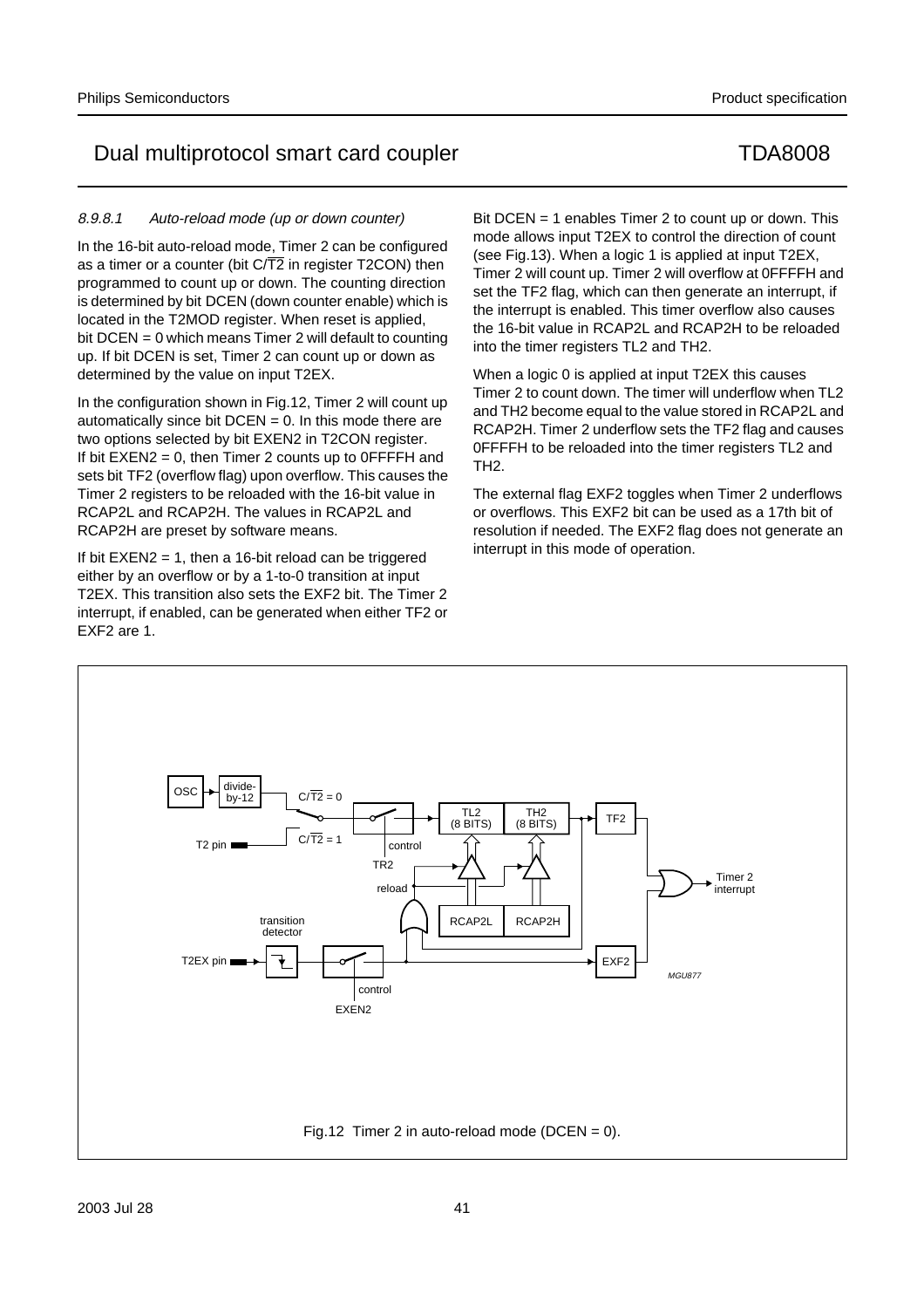

# 8.9.8.2 Capture mode

In the Capture mode there are two options which are selected by bit  $EXEN2$  in T2CON. If  $EXEN2 = 0$ , then Timer 2 is a 16-bit timer or counter (as selected by  $C/\overline{T2}$  in T2CON) which, upon overflowing sets the Timer 2 overflow bit TF2. This bit can be used to generate an interrupt (by enabling the Timer 2 interrupt bit in the IE register). If EXEN2 = 1, Timer 2 operates as described above, but with the added feature that a 1-to-0 transition at external input T2EX causes the current value in the

Timer 2 registers TL2 and TH2 to be captured into registers RCAP2L and RCAP2H respectively. In addition, the transition at T2EX causes bit EXF2 in T2CON to be set, and EXF2 like TF2 can generate an interrupt (which vectors to the same location as Timer 2 overflow interrupt; the Timer 2 interrupt service routine can interrogate TF2 and EXF2 to determine which event caused the interrupt). There is no reload value for TL2 and TH2 in this mode. Even when a capture event occurs from T2EX, the counter keeps on counting T2EX pin transitions or  $\frac{1}{12} \times \mathrm{f_{OSC}}$ pulses.

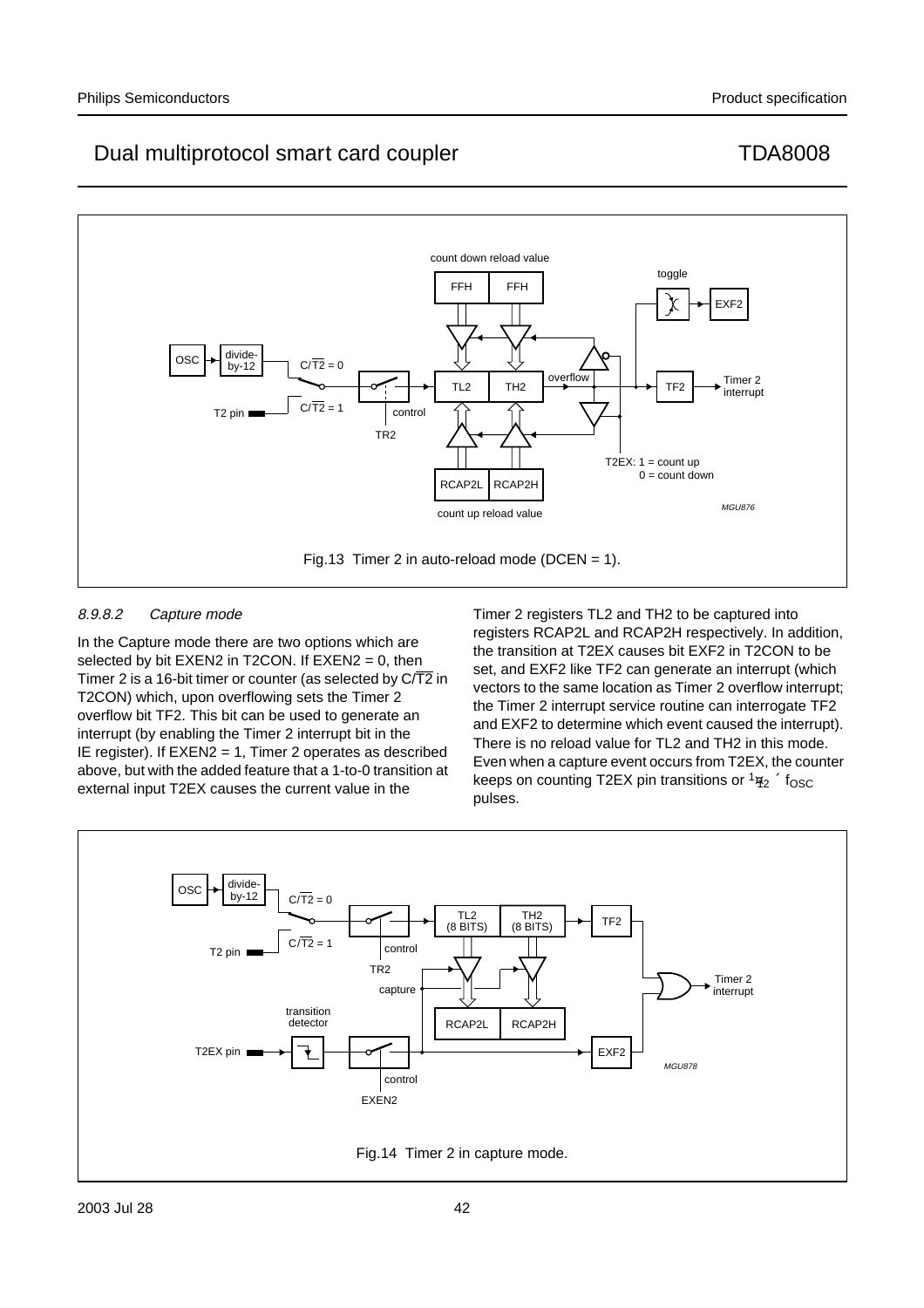## 8.9.8.3 Baud rate generator mode



In the Baud rate generator mode (see Fig.15), bits TCLK and/or RCLK in register T2CON allow the serial port transmit and receive baud rates to be derived from either Timer 1 or Timer 2. When bit  $TCLK = 0$ , Timer 1 is used as the serial port transmit baud rate generator; when bit TCLK = 1 it is Timer 2 that is used. Bit RCLK has the same effect for the serial port receive baud rate. With bits TCLK and RCLK the serial port can have different receive and transmit baud rates, one generated by Timer 1, the other by Timer 2.

The Baud rate generation mode is similar to the Auto-reload mode in that a rollover in TH2 causes the Timer 2 registers to be reloaded with the 16-bit value in registers RCAP2H and RCAP2L (these are preset by software).

The baud rates in Auto-reload and Baud rate generation modes are related to Timer 2's overflow rate as follows:

Timer 2 overflow rate<br>  $\frac{16}{16}$ 

The timer can be configured for timer or counter operation (bit  $C/T2$  in register T2CON). The operation of Timer 2 is modified when it is used as a baud rate generator.

As a timer, T2 would increment every machine cycle  $(1/12 \times f_{\rm OSC})$  but as a baud rate generator it increments every state time ( $\frac{1}{2} \times f_{\text{OSC}}$ ). Therefore the mode 1 and mode 3 baud rate formula is:

$$
\frac{\mathsf{f}_{\text{OSC}}}{32 \times [65536 - (\text{RCAP2H}, \text{RCAP2L})]}
$$

Where (RCAP2H, RCAP2L) is the content of registers RCAP2H and RCAP2L taken as a 16-bit unsigned integer.

The Timer 2 baud rate generator mode is valid only if RCLK and/or TCLK = 1 in register T2CON.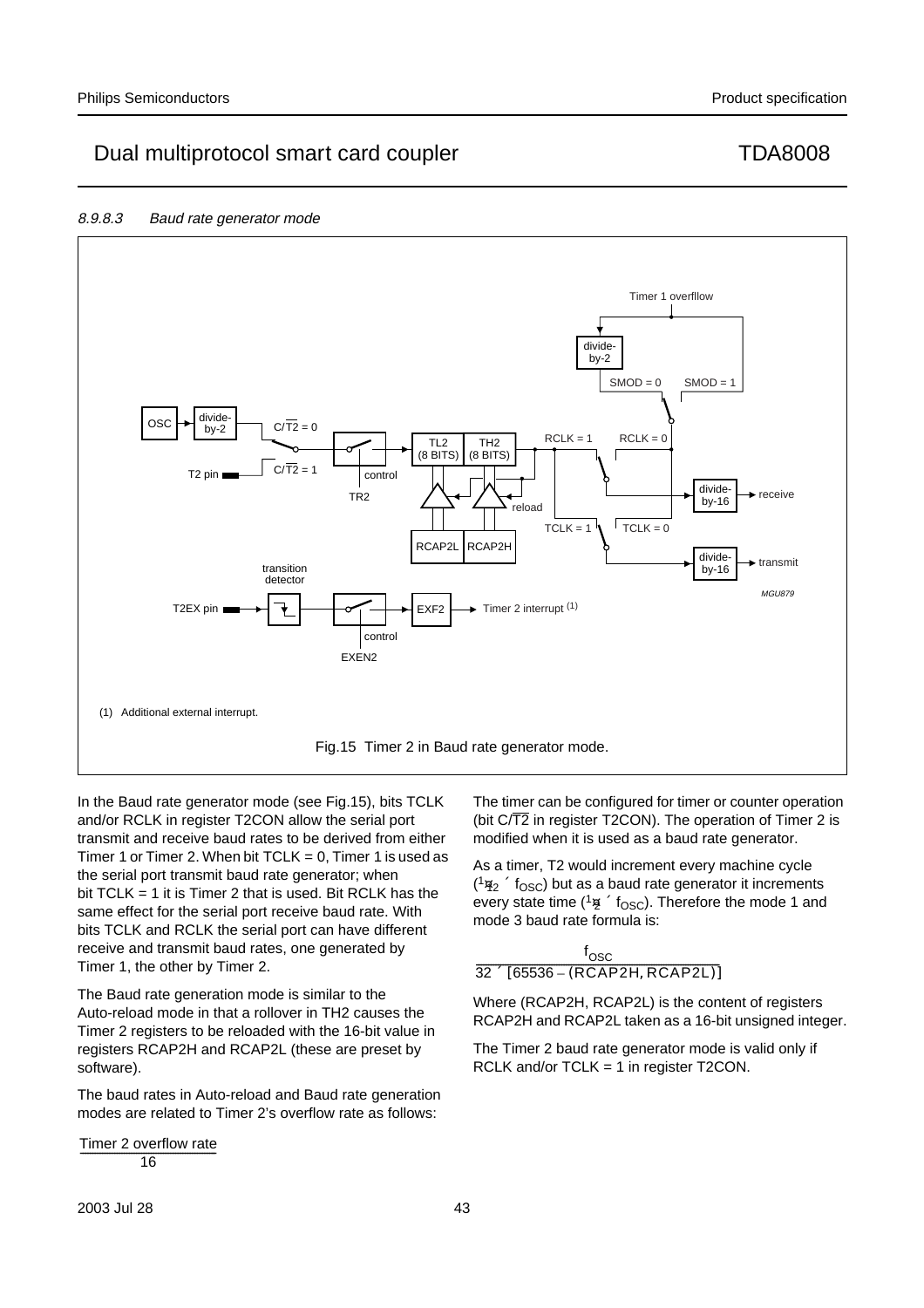A rollover in TH2 does not set TF2 and will not generate an interrupt. Thus, the Timer 2 interrupt does not have to be disabled when Timer 2 is in the baud rate generator mode. Also if the EXEN2 (T2 external enable flag) is set, a 1-to-0 transition in T2EX (Timer/Counter 2 trigger input) will set EXF2 (T2 external flag) but will not cause a reload from (RCAP2H, RCAP2L) to (TH2, TL2). Therefore when Timer 2 is in use as a baud rate generator, if needed, T2EX can be used as an additional external interrupt.

When Timer 2 is in the baud rate generator mode, no attempt should be made to read or write TH2 and TL2.

As a baud rate generator, Timer 2 is incremented every state time or asynchronously from pin T2; under these conditions, a read or write of TH2 or TL2 may not be accurate. Registers RCAP2 may be read from but should not be written to because a write may overlap a reload and cause write and/or reload errors. The timer should be turned off (clear TR2) before accessing the Timer 2 or RCAP2 registers.

| <b>BAUD</b> | f <sub>xtal</sub> or |                  | <b>TIMER REGISTER</b> |  |  |
|-------------|----------------------|------------------|-----------------------|--|--|
| <b>RATE</b> | $f_{\rm OSC}$ (MHz)  | <b>RCAP2H</b>    | <b>RCAP2L</b>         |  |  |
| 375000      | 12                   | <b>FFH</b>       | FFH                   |  |  |
| 9600        | 12                   | FFH              | D9H                   |  |  |
| 2800        | 12                   | FFH              | B <sub>2</sub> H      |  |  |
| 2400        | $12 \overline{ }$    | FFH              | 64H                   |  |  |
| 1200        | 12                   | FEH              | C <sub>8</sub> H      |  |  |
| 300         | 12                   | FBH              | 1EH                   |  |  |
| 110         | $12 \overline{ }$    | F <sub>2</sub> H | AFH                   |  |  |
| 300         | 6                    | <b>FDH</b>       | 8FH                   |  |  |
| 110         | 6                    | F9H              | 57H                   |  |  |

## **Table 38** Generated commonly-used baud rates

8.9.8.4 Summary of baud rate equations

Timer 2 is in baud rate generating mode.

If Timer 2 is being clocked through pin T2 (P1.0) the baud rate is:

Timer 2 overflow rate<br>16

If Timer 2 is being clocked internally, the baud rate is:

 $f_{\rm{OSC}}$  $32 \times (65536 - (RCAP2H, RCAP2L))$  To obtain the reload value for RCAP2H and RCAP2L, the equation can be rewritten as:

$$
RCAP2H, RCAP2L = 65536 - \frac{f_{\text{OSC}}}{32 \times \text{ baud rate}}
$$

where  $f<sub>OSC</sub>$  is the oscillator frequency.

8.9.8.5 Timer/Counter 2 set-up

Except for the baud rate generator mode, the values given for T2CON do not include the setting of the TR2 bit. Therefore, bit TR2 must be set separately in order to turn the timer on; see Tables 39 and 40.

## **Table 39** Timer 2 as a timer

|                                                               | <b>T2CON</b>                  |                                           |  |  |
|---------------------------------------------------------------|-------------------------------|-------------------------------------------|--|--|
| <b>MODE</b>                                                   | <b>INTERNAL</b><br>CONTROL(1) | <b>EXTERNAL</b><br>CONTROL <sup>(2)</sup> |  |  |
| 16-bit auto-reload                                            | 00H                           | 08H                                       |  |  |
| 16-bit capture                                                | 01H                           | 09H                                       |  |  |
| Baud rate generator<br>receive and transmit<br>same baud rate | 34H                           | 36H                                       |  |  |
| Receive only                                                  | 24H                           | 26H                                       |  |  |
| Transmit only                                                 | 14H                           | 16H                                       |  |  |

## **Notes**

- 1. Capture/reload occurs only on Timer/Counter overflow.
- 2. Capture/reload on Timer/Counter overflow and a 1-to-0 transition on T2EX (P1.1) pin except when Timer 2 is used in the baud rate generator mode.

# **Table 40** Timer 2 as a counter

|             | T2MOD                                |                                           |  |  |
|-------------|--------------------------------------|-------------------------------------------|--|--|
| <b>MODE</b> | <b>INTERNAL</b><br><b>CONTROL(1)</b> | <b>EXTERNAL</b><br>CONTROL <sup>(2)</sup> |  |  |
| 16-bit      | 02H                                  | 04H                                       |  |  |
| Auto-reload | 03H                                  | 0BH                                       |  |  |

# **Notes**

- 1. Capture/reload occurs only on Timer/Counter overflow.
- 2. Capture/reload on Timer/Counter overflow and a 1-to-0 transition on T2EX (P1.1) pin except when Timer 2 is used in the baud rate generator mode.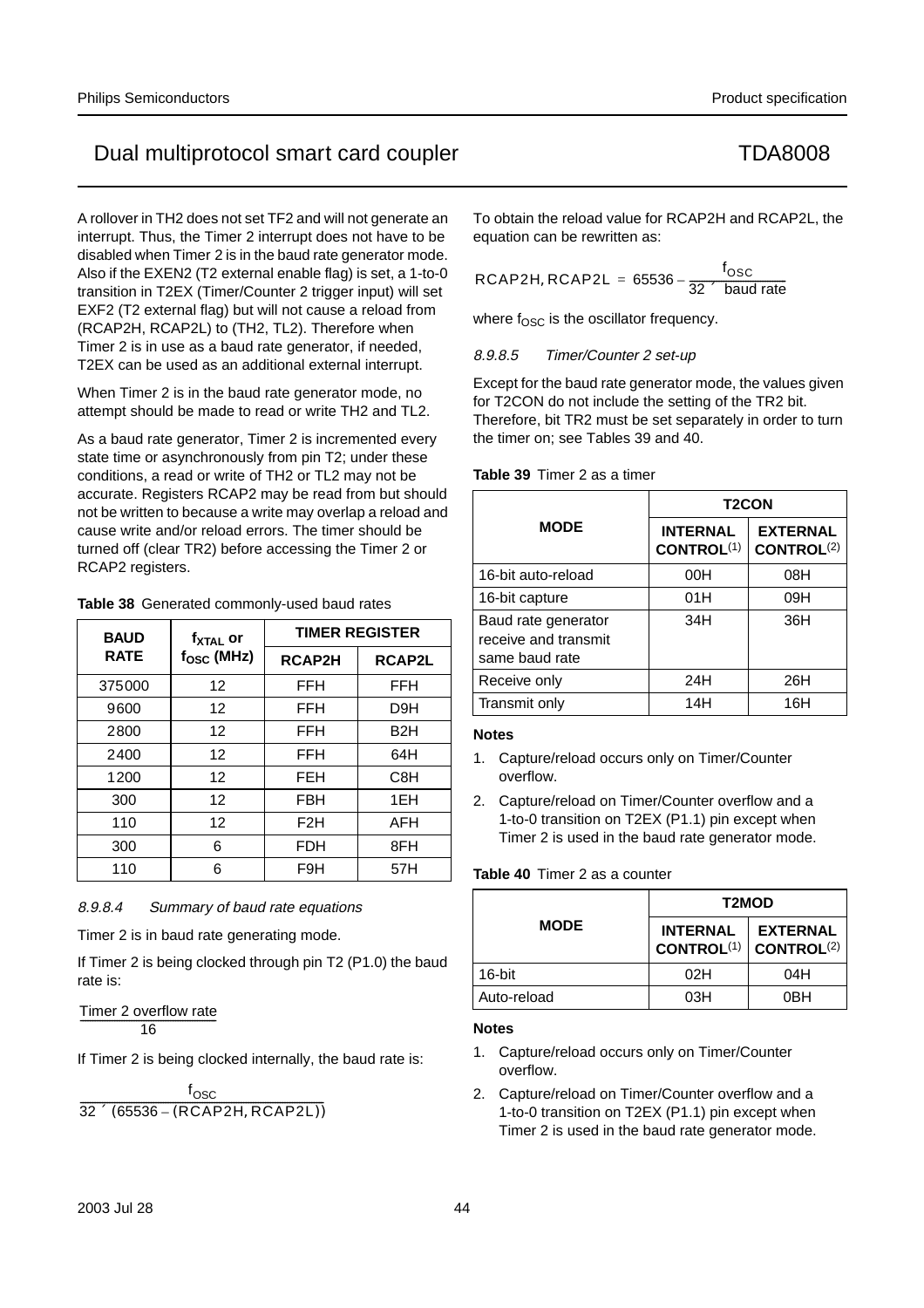# 8.9.9 ENHANCED UART

The UART operates in all of the normal modes that are described in the published 8-bit, C51+ microcontroller family specifications (refer to

"http://www.semiconductors.philips.com/catalog/" ). In addition the UART can perform framing error detection by looking for missing stop bits, and automatic address recognition. The UART also fully supports multiprocessor communication as does the standard 80C51 UART.

When used for framing error detection (see Fig.16), the UART looks for missing stop bits in the communication. A missing bit will set the FER bit in the SCON register. The FER bit shares bit 7 with SM0 and the bit function is determined by bit SMOD0 in register PCON; see Table 31.

**Table 42** Serial port control register SCON (address 98H)

If SMOD0 is set then SCON bit 7 functions as FER, or functions as SM0 when SMOD0 is cleared. When used as FER, SCON bit 7 can only be cleared by software.

| SM <sub>0</sub> | SM <sub>1</sub> | <b>MODE</b> | <b>FUNCTION</b> | <b>BAUD RATE</b>                                     |
|-----------------|-----------------|-------------|-----------------|------------------------------------------------------|
| 0               | 0               | 0           | shift register  | $\frac{1}{12}$ fosc                                  |
| 0               |                 |             | 8-bit UART      | variable                                             |
|                 | 0               | 2           | 9-bit UART      | $\frac{1}{64}$ fxtal1<br>Ωľ<br>$\frac{1}{32}$ fxtal1 |
|                 |                 | 3           | 9-bit UART      | variable                                             |

| SM0/FER | SM <sub>1</sub> | SM <sub>2</sub> | <b>REN</b> | TB8 | RB <sub>8</sub> | $\sim$ | $\sim$<br>ГV |
|---------|-----------------|-----------------|------------|-----|-----------------|--------|--------------|

|  |  | Table 43 Description of SCON bits |
|--|--|-----------------------------------|
|--|--|-----------------------------------|

| <b>BIT</b>     | <b>SYMBOL</b>   | <b>FUNCTION</b>                                                                                                                                                                                                                                                                                                                                                                                                                                                             |
|----------------|-----------------|-----------------------------------------------------------------------------------------------------------------------------------------------------------------------------------------------------------------------------------------------------------------------------------------------------------------------------------------------------------------------------------------------------------------------------------------------------------------------------|
| $\overline{7}$ | SM0/FER         | <b>Serial port mode bit O/framing error.</b> To access bit SM0, bit SMOD0 <sup>(1)</sup> must = 0; to<br>access bit FER, bit SMOD0 must $= 1$ ; bit FER is set by the receiver when an invalid stop<br>bit is detected; bit FER is not cleared by valid frames but should be cleared by software.                                                                                                                                                                           |
| 6              | SM <sub>1</sub> | Serial port mode bit 1.                                                                                                                                                                                                                                                                                                                                                                                                                                                     |
| 5              | SM <sub>2</sub> | Serial port mode bit 2. Bit SM2 enables the automatic address recognition feature in<br>modes 2 or 3; if SM2 = 1 then RI will not be set unless the received 9th data bit (RB8)<br>is logic 1 (indicating an address) and the received byte is a given or broadcast address;<br>in mode 1, if $SM2 = 1$ , then RI will not be activated unless a valid stop bit was received<br>and the received byte is a given or broadcast address; in Mode 0, SM2 should<br>be logic 0. |
| 4              | <b>REN</b>      | Receive enable. Enables serial reception; bit REN is set by software to enable<br>reception; clear by software to disable reception.                                                                                                                                                                                                                                                                                                                                        |
| 3              | TB8             | Transmitted bit 8. The 9th data bit that will be transmitted in Modes 2 and 3; set or<br>clear by software as desired; in Mode 0, RB8 is not used.                                                                                                                                                                                                                                                                                                                          |
| $\mathfrak{p}$ | RB <sub>8</sub> | Received bit 8. In modes 2 and 3, the 9th data bit that was received; in Mode 1, if<br>$SM2 = 0$ , RB8 is the stop bit that was received; in Mode 0, RB8 is not used.                                                                                                                                                                                                                                                                                                       |
| 1              | TI.             | Transmit interrupt flag. Set by hardware at the end of the 8th bit time in Mode 0, or at<br>the beginning of the stop bit in the other modes in any serial transmission; bit TI must be<br>cleared by software.                                                                                                                                                                                                                                                             |
| $\Omega$       | R <sub>l</sub>  | Receive interrupt flag. Set by hardware at the end of the 8th bit time in mode 0, or<br>halfway through the stop bit time in the other modes in any serial reception (except see<br>SM2); bit RI must be cleared by software.                                                                                                                                                                                                                                               |

# **Note**

1. Bit SMOD0 is located in register PCON.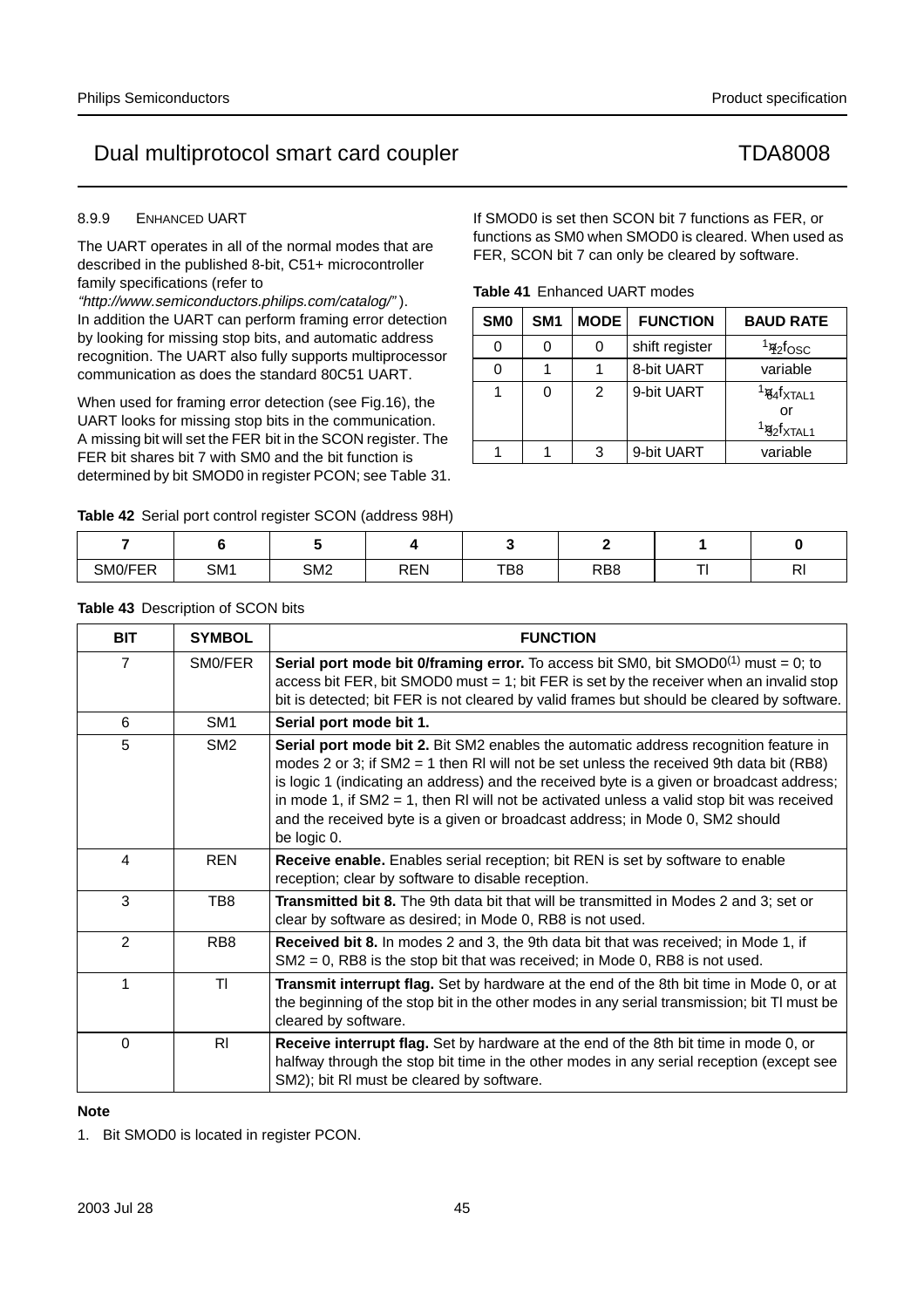## 8.9.9.1 Automatic address recognition

Automatic address recognition is a feature that allows the UART to recognize certain addresses in the serial bit stream by using hardware to make the comparisons (see Fig.17). This feature saves a great deal of software overhead by eliminating the need for the software to examine every serial address which passes by the serial port. It is enabled by setting the bit SM2 in register SCON. In 9-bit UART Modes 2 and 3, the Receive Interrupt flag (RI) will be set automatically when the received byte contains either the "given" address or the "broadcast" address. The 9-bit mode requires that the 9th information bit is a logic 1 to indicate that the received information is an address and not data.

The 8-bit mode is called Mode 1. In this mode the RI flag will be set if SM2 is enabled and the information received has a valid STOP bit following the 8 address bits and the information is either a 'given' or a 'broadcast' address.

Mode 0 is the shift register mode and SM2 is ignored.

Using the automatic address recognition feature allows a master to selectively communicate with one or more slaves by invoking the given slave address or addresses. All of the slaves may be contacted by using the broadcast address. Special function registers are used to define the slave's address (register SADDR) and the address mask (register SADEN). Register SADEN is used to define which bits in register SADDR are to be used and which bits are don't care. The SADEN mask can be logically ANDed with register SADDR to create the given address which the master will use for addressing each of the slaves. Use of the given address allows multiple slaves to be recognized while excluding others. The following examples will help to show the versatility of this scheme.

| Table 44 Automatic addressing example 1 |  |  |  |
|-----------------------------------------|--|--|--|
|-----------------------------------------|--|--|--|

| <b>REGISTER</b> | ADDRESS <sup>(1)</sup> |
|-----------------|------------------------|
| Slave 0         |                        |
| <b>SADDR</b>    | 1100 0000              |
| <b>SADEN</b>    | 1111 1101              |
| Given address   | 1100 00X0              |
| Slave 1         |                        |
| <b>SADDR</b>    | 1100 0000              |
| <b>SADEN</b>    | 1111 1110              |
| Given address   | 1100 000X              |

### **Note**

1.  $X =$  don't care.

In the example shown in Table 44, SADDR is the same for both slaves and the SADEN data differentiates between them. Slave 0 requires a logic 0 in bit 0 and it ignores bit 1. Slave 1 requires a logic 0 in bit 1 and bit 0 is ignored. A unique address for slave 0 would be 1100 0010 since slave 1 requires a logic 0 in bit 1. A unique address for slave 1 would be 1100 0001 since a logic 1 in bit 0 will exclude slave 0. Both slaves can be selected at the same time by an address which has bit  $0 =$  logic 0 for slave 0 and bit  $1 = \text{logic 0}$  for slave 1. Thus, both could be addressed with 1100 0000.

In a more complex system, the example shown in Table 45 could be used to select slaves 1 and 2 while excluding slave 0.

In this example, the differentiation between the three slaves is in the lower of the three address bits. Slave 0 requires that bit  $0 = \text{logic } 0$  and it can be uniquely addressed by 1110 0110. Slave 1 requires that bit 1 = logic 0 and it can be uniquely addressed by 1110 and 0101. Slave 2 requires that bit  $2 =$  logic 0 and its unique address is 1110 0011. To select slaves 0 and 1 and exclude Slave 2 use address 1110 0100, since it is necessary to make bit  $2 = \text{logic 1}$  to exclude slave 2.

The broadcast address for each slave is created by taking the logical OR of SADDR and SADEN. Zeros in this result are treated as don't cares. In most cases, interpreting the don't cares as logic 1s, the broadcast address will be FFH.

**Table 45** Automatic addressing example 2

| <b>REGISTER</b> | <b>ADDRESS(1)</b> |
|-----------------|-------------------|
| Slave 0         |                   |
| SADDR           | 1100 0000         |
| SADEN           | 1111 1001         |
| Given address   | 1110 0XX0         |
| Slave 1         |                   |
| SADDR           | 1110 0000         |
| SADEN           | 1111 1010         |
| Given address   | 1110 0X0X         |
| Slave 2         |                   |
| SADDR           | 1110 0000         |
| <b>SADEN</b>    | 1111 1100         |
| Given address   | 1110 00XX         |

## **Note**

1.  $X =$  don't care.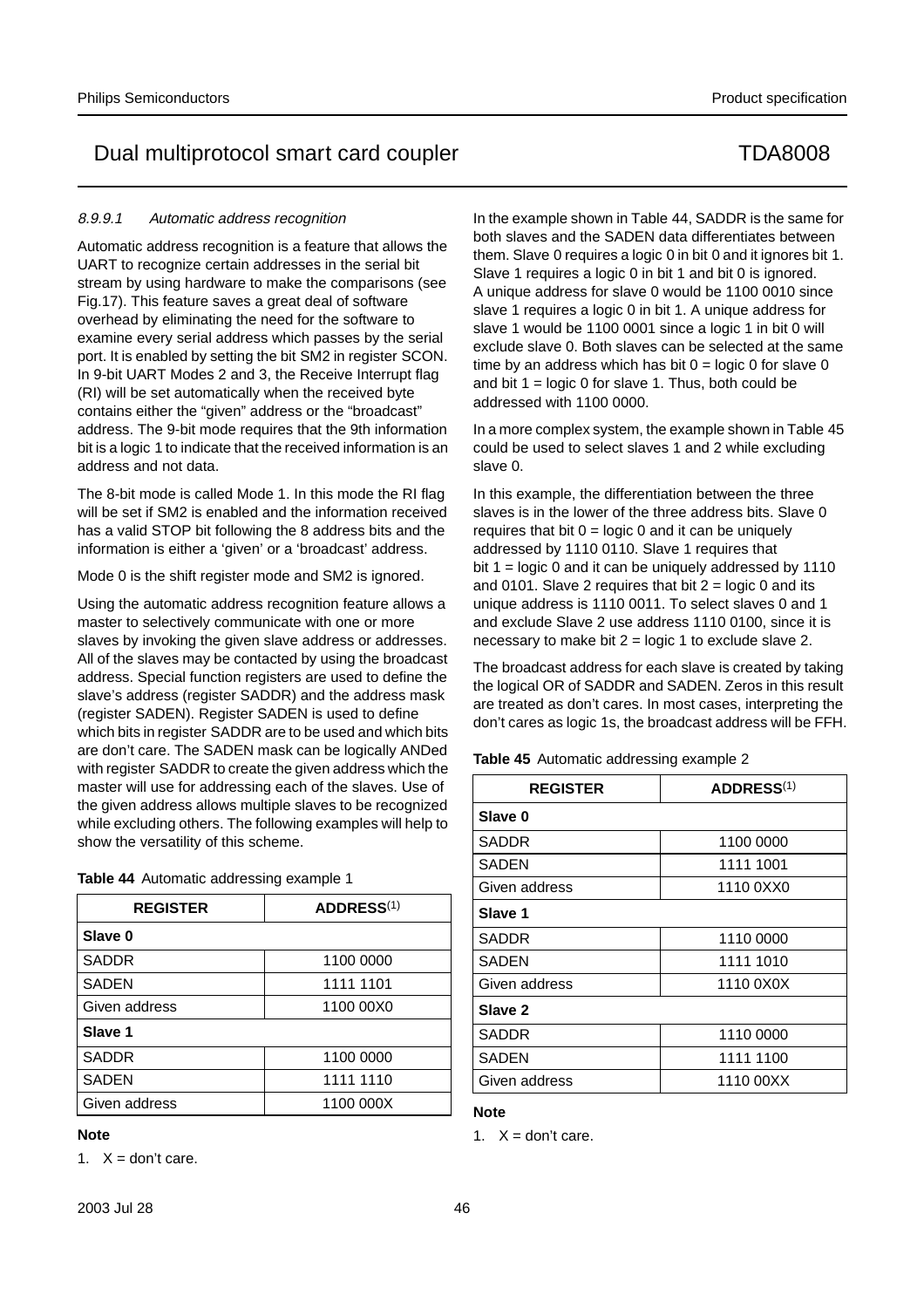

Upon reset SADDR (SFR address 0A9H) and SADEN (SFR address 0B9H) are loaded with logic 0s. This produces a given address of all 'don't cares' as well as a broadcast address of all 'don't cares'. This effectively disables the automatic

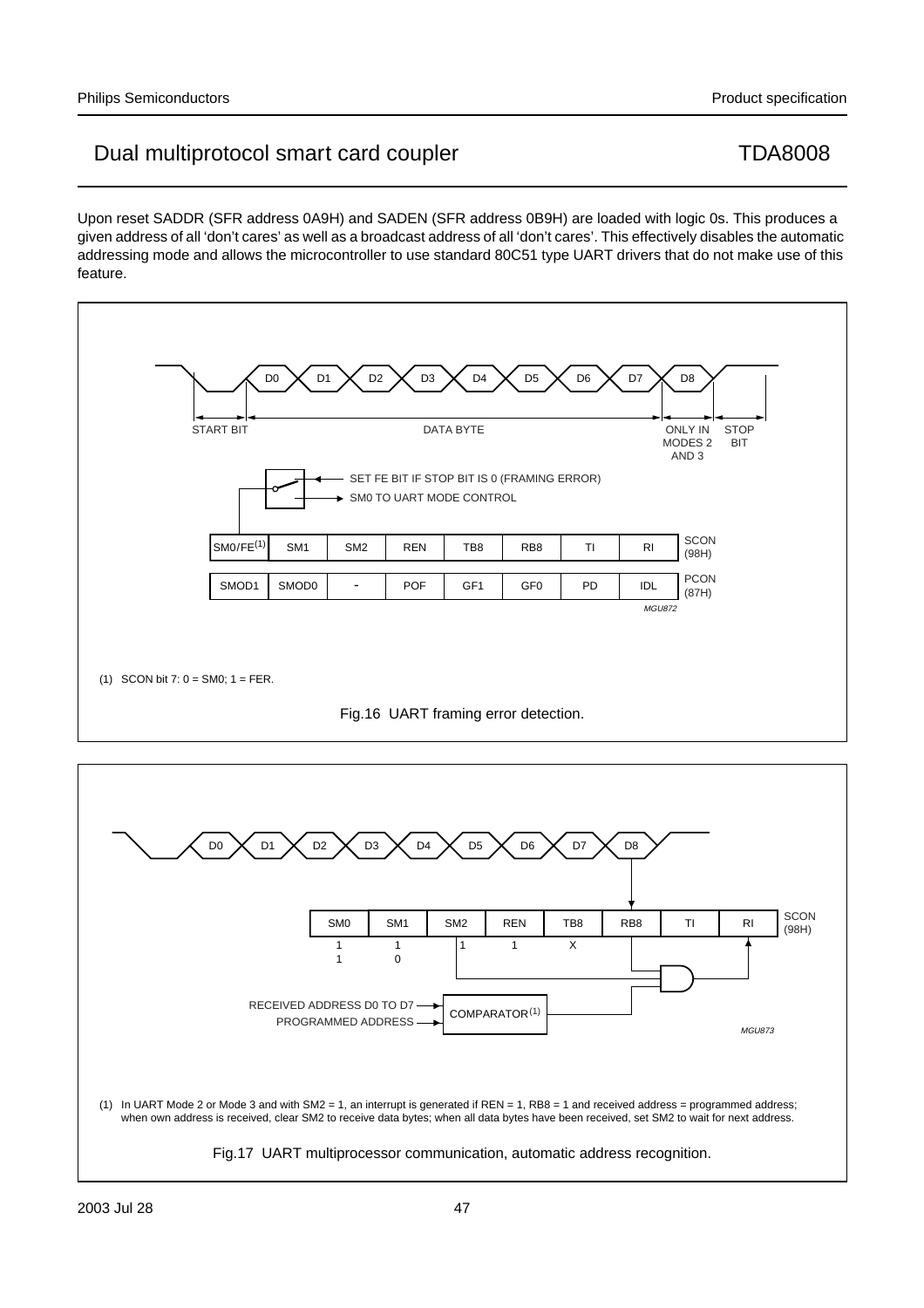# 8.9.10 INTERRUPT PRIORITY STRUCTURE

The TDA8008 has a six-source, four-level interrupt structure. There are three special function registers associated with the four-level interrupt; registers IE, IP, and IPH. The Interrupt Priority High register (Register IPH) makes the four-level interrupt structure possible. Register IPH is located at SFR address B7H. The function of the IPH SFR is simple and when combined with the IP SFR determines the priority of each interrupt as shown in Table 46.

**Table 46** Priority bits

| IPH.x | IP.x | <b>INTERRUPT PRIORITY LEVEL</b> |
|-------|------|---------------------------------|
|       |      | level 0 (lowest priority)       |
|       |      | level 1                         |
|       |      | level 2                         |
|       |      | level 3 (highest priority)      |

# **Table 47** Interrupt table

| <b>SOURCE</b>  | <b>POLLING PRIORITY</b> | <b>REQUEST BITS</b> | <b>HARDWARE CLEAR  </b>         | <b>VECTOR ADDRESS</b> |
|----------------|-------------------------|---------------------|---------------------------------|-----------------------|
| X <sub>0</sub> |                         | IE0                 | $no^{(1)}$ , yes <sup>(2)</sup> | 03H                   |
| тი             |                         | TF0                 | yes                             | 0 <sub>BH</sub>       |
| Х1             |                         | IE1                 | $no^{(1)}$ , yes <sup>(2)</sup> | 13H                   |
|                |                         | TF1                 | yes                             | 1 <sub>BH</sub>       |
| SP             |                         | RI, TI              | no                              | 23H                   |
| т٥             |                         | TF2, EXF2           | no                              | 2BH                   |

## **Notes**

- 1. Level activated.
- 2. Transition activated.

# **Table 48** Interrupt enable register IE (address A8H)

| EA | $\overline{\phantom{0}}$<br>___ | <b>FTO</b> | ES | ET <sub>1</sub><br><u>ь</u> | <b>FV4</b><br>$-$ | ET <sub>0</sub> | EX <sub>0</sub> |
|----|---------------------------------|------------|----|-----------------------------|-------------------|-----------------|-----------------|

**Table 49** Description of IE bits (IE bit = 1 enables the interrupt; IE bit = 0 disables the interrupt)

| <b>BIT</b> | <b>SYMBOL</b>   | <b>FUNCTION</b>                                                                                                                                                                  |
|------------|-----------------|----------------------------------------------------------------------------------------------------------------------------------------------------------------------------------|
| 7          | EA              | <b>Global disable.</b> If $EA = 0$ , all interrupts are disabled; if $EA = 1$ , each interrupt can be<br>individually enabled or disabled by setting or clearing its enable bit. |
| 6          |                 | not implemented, reserved for future use; note 1                                                                                                                                 |
| 5          | ET <sub>2</sub> | Timer 2 interrupt enable.                                                                                                                                                        |
| 4          | ES.             | Serial port interrupt enable.                                                                                                                                                    |
| 3          | ET <sub>1</sub> | Timer 1 interrupt enable.                                                                                                                                                        |
| 2          | EX <sub>1</sub> | External interrupt 1 enable.                                                                                                                                                     |
|            | ET <sub>0</sub> | Timer 0 interrupt enable.                                                                                                                                                        |
| 0          | EX <sub>0</sub> | External interrupt 0 enable.                                                                                                                                                     |

# **Note**

1. User software should not write logic 1s to reserved bits. These bits may be used in future 8051 family products to invoke new features. It is possible that the reset or inactive value of the new bit will be logic 0 and its active value will be logic 1. The value read from a reserved bit is indeterminate.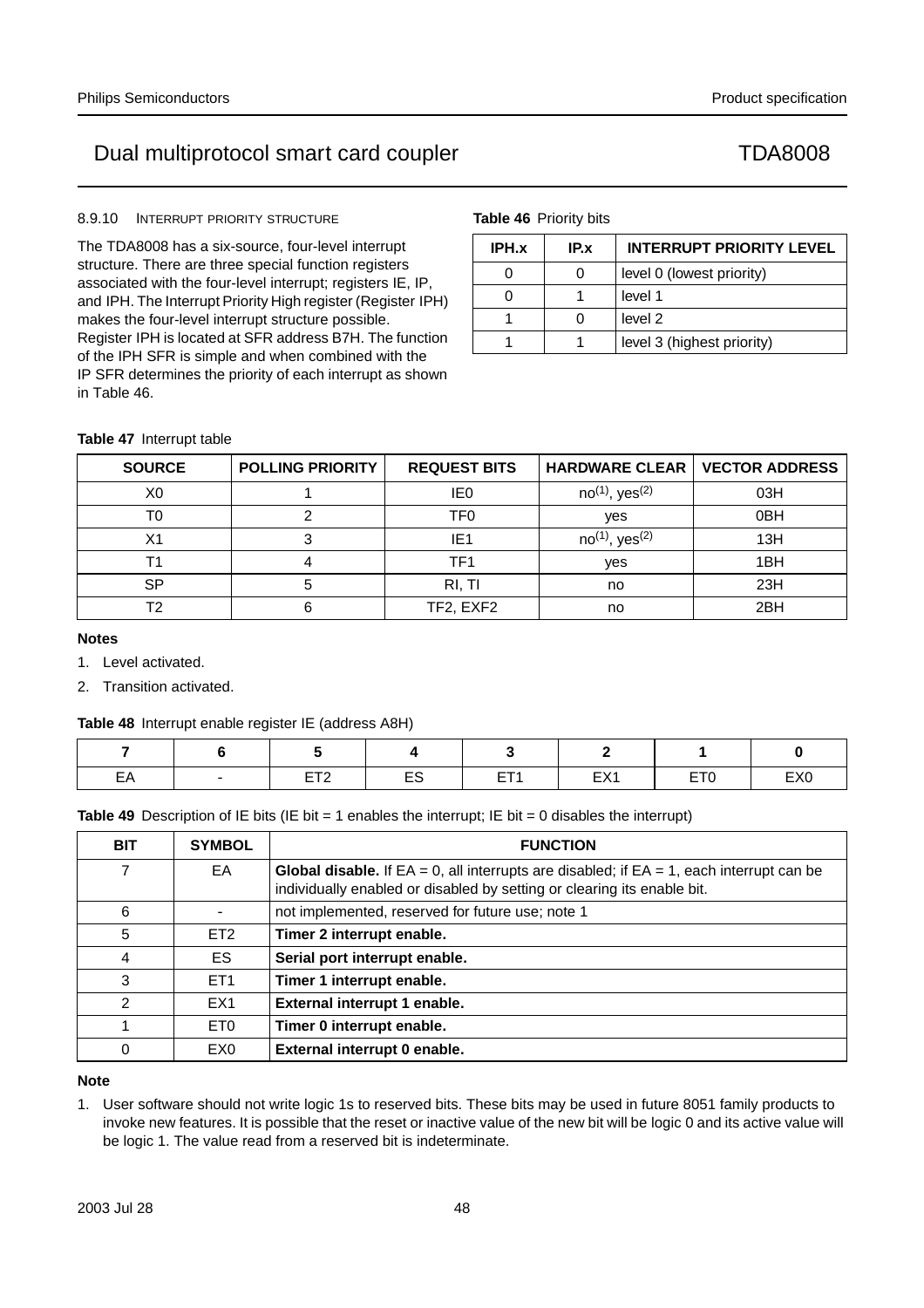**Table 50** Interrupt priority register IP (address B8H)

| $\overline{\phantom{0}}$ | nto<br>. . | DC<br>- v. | DT 1 | DV <sub>1</sub> | 0T <sup>c</sup> | PX <sub>0</sub> |
|--------------------------|------------|------------|------|-----------------|-----------------|-----------------|

**Table 51** Description of IP bits (IP bit = 1 assigns high priority; IP bit = 0 assigns low priority)

| <b>BIT</b>  | <b>SYMBOL</b>   | <b>FUNCTION</b>                                  |
|-------------|-----------------|--------------------------------------------------|
| $7$ and $6$ |                 | not implemented, reserved for future use; note 1 |
| 5           | PT <sub>2</sub> | Timer 2 interrupt priority.                      |
| 4           | PS.             | Serial port interrupt priority.                  |
| 3           | PT <sub>1</sub> | Timer 1 interrupt priority.                      |
| 2           | PX <sub>1</sub> | External interrupt 1 priority.                   |
|             | PT <sub>0</sub> | Timer 0 interrupt priority.                      |
| 0           | PX <sub>0</sub> | External interrupt 0 priority.                   |

## **Note**

1. User software should not write logic 1s to reserved bits. These bits may be used in future 8051 family products to invoke new features. It is possible that the reset or inactive value of the new bit will be logic 0 and its active value will be logic 1. The value read from a reserved bit is indeterminate.

**Table 52** Interrupt priority high register IPH (address B7H)

| $\overline{\phantom{0}}$ | $\overline{\phantom{0}}$ | PT <sub>2</sub> H | <b>PSH</b> | PT <sub>1</sub> H | PX1H | PT0H | <b>PX0H</b> |
|--------------------------|--------------------------|-------------------|------------|-------------------|------|------|-------------|

**Table 53** Description of IPH bits (IPH bit = 1 assigns higher priority; IP bit = 0 assigns lower priority)

| <b>BIT</b>     | <b>SYMBOL</b>     | <b>FUNCTION</b>                                  |
|----------------|-------------------|--------------------------------------------------|
| $7$ and $6$    |                   | not implemented, reserved for future use; note 1 |
| 5              | PT <sub>2</sub> H | Timer 2 interrupt priority high.                 |
| 4              | <b>PSH</b>        | Serial port interrupt priority high.             |
| 3              | PT <sub>1</sub> H | Timer 1 interrupt priority high.                 |
| $\mathfrak{D}$ | PX <sub>1</sub> H | External interrupt 1 priority high.              |
| 1              | PT <sub>0</sub> H | Timer 0 interrupt priority high.                 |
| $\mathbf 0$    | <b>PX0H</b>       | External interrupt 0 priority high.              |

# **Note**

1. User software should not write logic 1s to reserved bits. These bits may be used in future 8051 family products to invoke new features. It is possible that the reset or inactive value of the new bit will be logic 0 and its active value will be logic 1. The value read from a reserved bit is indeterminate.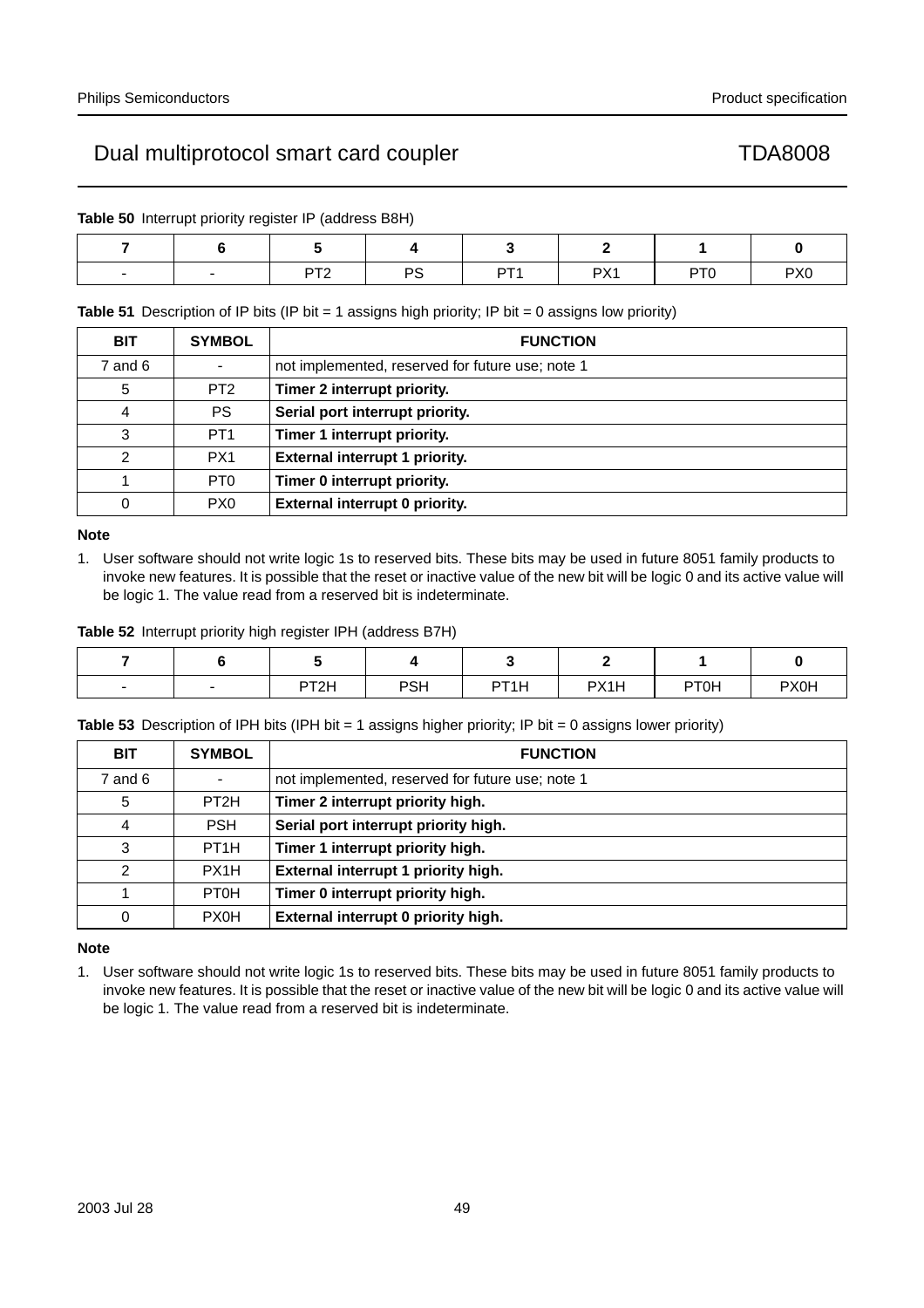## 8.9.11 REDUCED EMI MODE

When bit AO in register AUXR is set it disables the ALE output.

## 8.9.12 DUAL DPTR

The dual data pointer (DPTR) structure is the means by which the TDA8008 specifies the address of an external data memory location (see Fig.18). There are two 16-bit DPTR registers that address the external memory and a single bit (register AUXR1, bit DPS) that allows the program code to switch between the DPTR registers (registers DPTR0 and DPTR1).

The status of the DPS bit should be saved by software when switching between the DPTR registers.

A user-defined flag (register AUXR1, bit GF) allows the DPS bit to be quickly toggled by executing an INC AUXR1 instruction without affecting the AUXR1 GF or LPEP bits.

Bit 2 of register AUXR1 is not writable and is always read as a logic 0.

The DPTR instructions refer to the data pointer that is currently selected using register AUXR1, bit DPS. The six DPTR instructions are described in Table 54.

The data pointer can be accessed on a byte-by-byte basis by specifying the low byte or high byte in an instruction which accesses the special function registers.

## **Table 54** DPTR instructions

| <b>INSTRUCTION</b>   | <b>ACTION</b>                             |
|----------------------|-------------------------------------------|
| INC DPTR             | increments the data pointer by 1          |
| MOV DPTR, #data16    | loads the DPTR with a 16-bit constant     |
| MOV A, at $A + DPTR$ | move code byte relative to DPTR to ACC    |
| MOVX A, at DPTR      | move external RAM (16-bit address) to ACC |
| MOVX at DPTR, A      | move ACC to external RAM (16-bit address) |
| JMP at $A + DPTR$    | jump indirect relative to DPTR            |

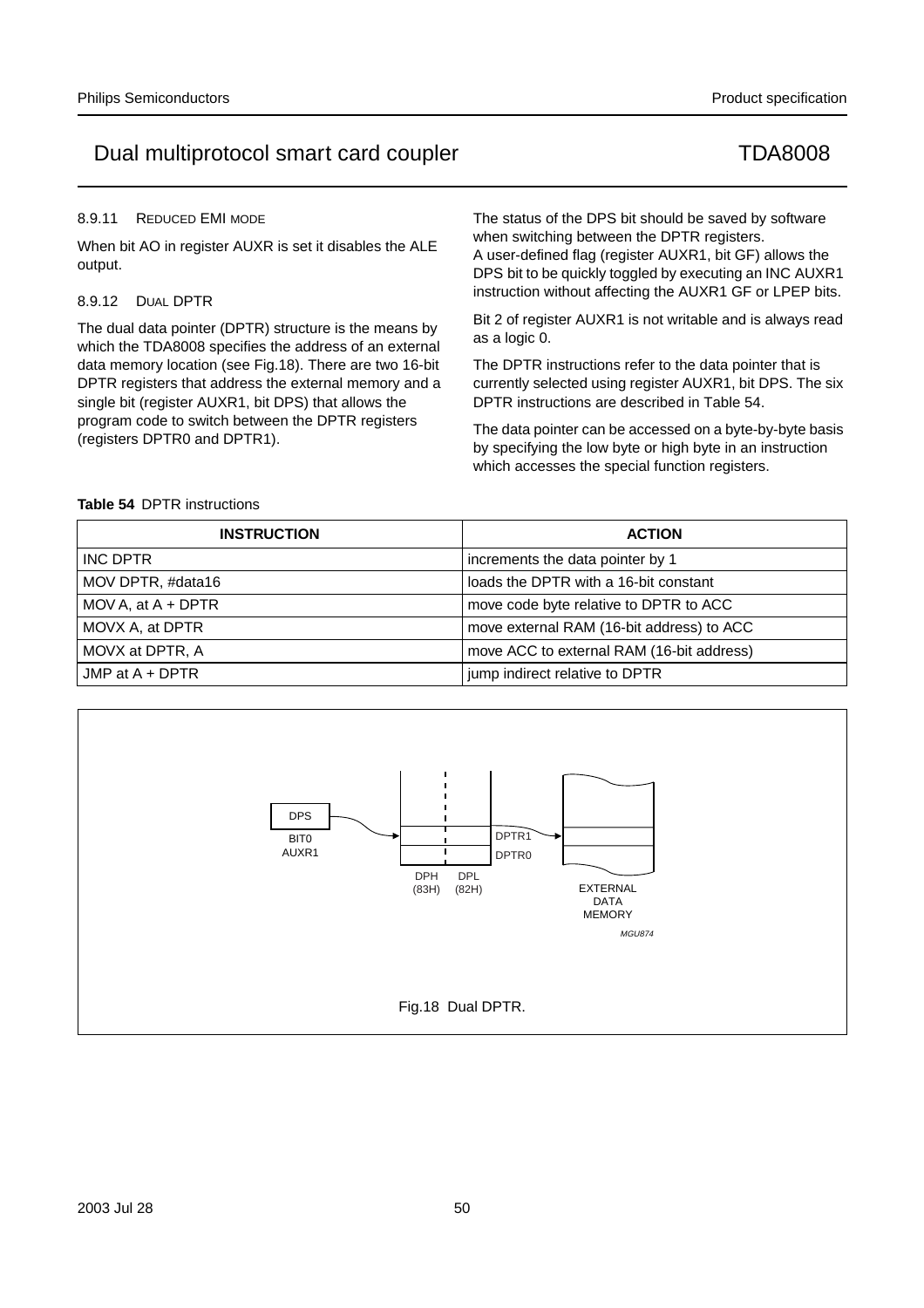## 8.9.13 EXPANDED DATA RAM ADDRESSING

The TDA8008 has an internal data memory that is mapped into four separate segments. These are the lower 128 bytes of RAM, the upper 128 bytes of RAM, 128 bytes from special function registers and 512 bytes of expanded RAM (EXTRAM) as shown in Fig.19.

The four segments are:

- The lower 128 bytes of RAM (addresses 00H to 7FH) are directly and indirectly addressable
- The upper 128 bytes of RAM (addresses 80H to FFH) are indirectly addressable only
- The special function registers (addresses 80H to FFH) are directly addressable only
- The 512 bytes of EXTRAM (addresses 00H to 1FFH) are indirectly accessed by move external instruction MOVX, and with register AUXR, bit EXTRAM cleared.

The lower 128 bytes can be accessed by direct or indirect addressing. The upper 128 bytes can be accessed by indirect addressing only. The upper 128 bytes occupy the same address space as the SFR. This means they have the same address but are physically separate from SFR space.

When an instruction accesses an internal location above address 7FH, the CPU knows whether to access the upper 128 bytes of data RAM or to access SFR space by the addressing mode used in the instruction.

Instructions that use direct addressing access SFR space; for example, 'MOV A0H, #data' accesses the SFR at location 0A0H (which is P2).

Instructions that use indirect addressing access the upper 128 bytes of data RAM; for example, 'MOV @R0,#data' where R0 contains 0A0H to access the data byte at address 0A0H, rather than P2 (whose address is 0A0H).

The EXTRAM can be accessed by indirect addressing with register AUXR, bit EXTRAM cleared and with MOVX instructions. This part of the memory is physically located on-chip, and logically occupies the first 512 bytes of external data memory.

With bit  $EXTRAM = 0$ , the  $EXTRAM$  is indirectly addressed using the MOVX instruction in combination with any registers R0, R1 of the selected bank or DPTR. An access to the EXTRAM will not affect ports P0, P36 (WR) and P37 (RD). Port P2 (SFR) is output during external addressing. For example, with  $EXTRAN = 0$ , 'MOVX @R0, A' where R0 contains 0A0H, access to the EXTRAM is at address 0A0H rather than external memory. An access to external data memory locations higher than 1FFH (i.e., 0200H to FFFFH) will be performed with the MOVX DPTR instructions in the same way as in the standard 80C51, that is with P0 and P2 as data/address bus, and P36 and P37 as WRITE and READ timing signals.

With bit EXTRAM = 1, instructions MOVX @Ri and MOVX @DPTR will be similar to the standard 80C51 instructions. MOVX @Ri will provide an 8-bit address multiplexed with data on Port 0 and any output port pins can be used to output higher-order address bits. This is to provide the external paging capability. MOVX @DPTR will generate a 16-bit address. Port 2 outputs the higher eight address bits (the contents of DPH) while Port 0 multiplexes the lower eight address bits (DPL) with data. MOVX @Ri and MOVX @DPTR will generate either READ or WRITE signals on P36 (WR) and P37 (RD).

The Stack Pointer (SP) may be located anywhere in the 256-byte RAM (lower and upper RAM) internal data memory. The stack may not be located in the EXTRAM.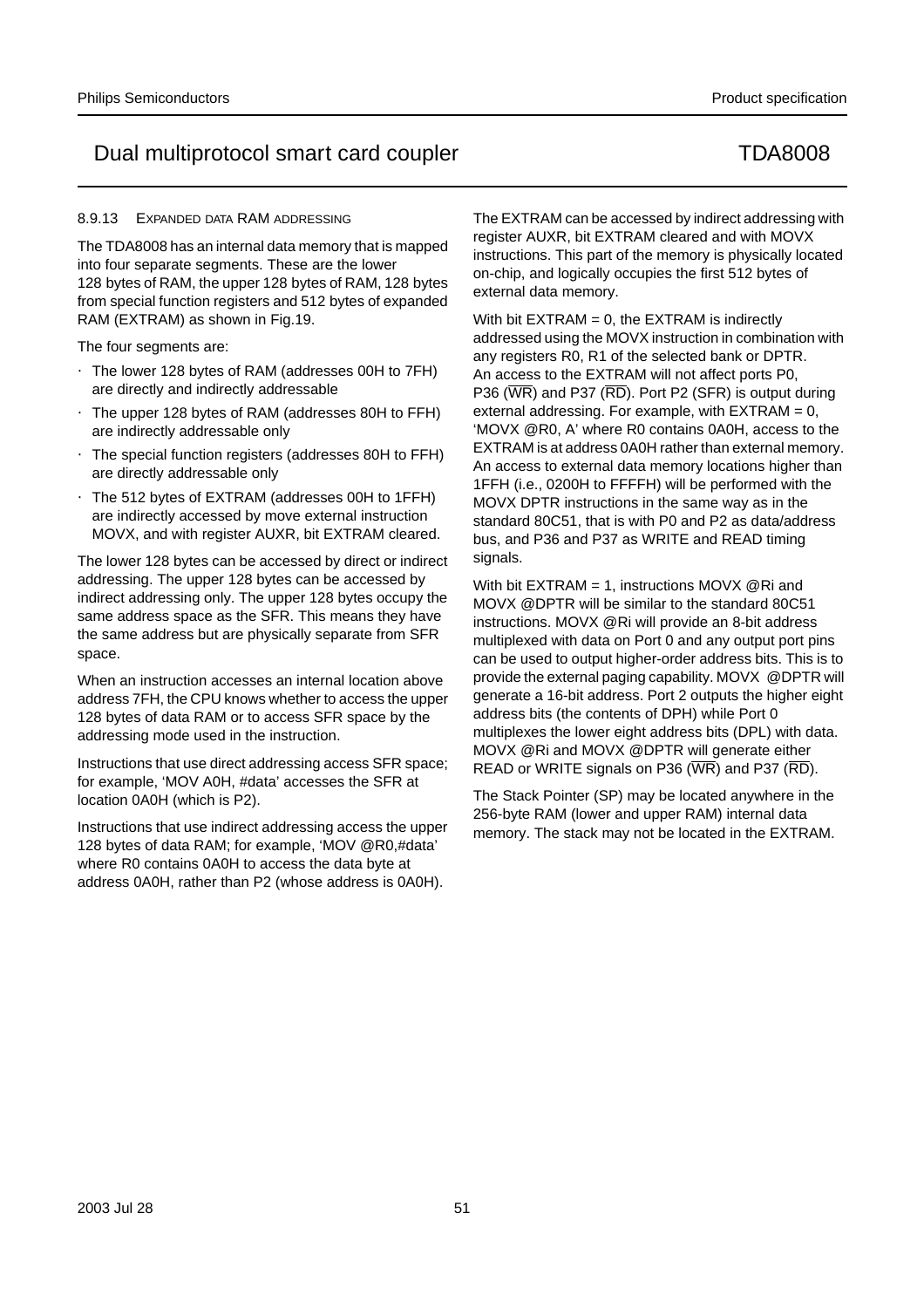**Table 55** Auxiliary register AUXR (address 8EH)

| $\overline{\phantom{0}}$ |  |  | EXTRAM |  |
|--------------------------|--|--|--------|--|

# **Table 56** Description of AUXR bits

| <b>BIT</b> | <b>SYMBOL</b> | <b>FUNCTION</b>                                                                                |
|------------|---------------|------------------------------------------------------------------------------------------------|
| $7$ to $2$ |               | not implemented, reserved for future use; note 1                                               |
| 1          | <b>EXTRAM</b> | internal/external RAM access using MOVX @Ri/@DPTR                                              |
|            |               | EXTRAM = 0: internal ERAM (0000H-01FFH) access using MOVX @Ri/@DPTR                            |
|            |               | $EXTRAM = 1$ : external data memory access                                                     |
| 0          | AO.           | deactivation sequence disable/enable ALE                                                       |
|            |               | AO = 0: ALE is emitted at a constant rate of $\frac{1}{6}$ the crystal or oscillator frequency |
|            |               | $AO = 1$ : ALE is active only during a MOVX or MOVC instruction                                |

# **Note**

1. User software should not write logic 1s to reserved bits. These bits may be used in future 8051 family products to invoke new features. It is possible that the reset or inactive value of the new bit will be logic 0 and its active value will be logic 1. The value read from a reserved bit is indeterminate.

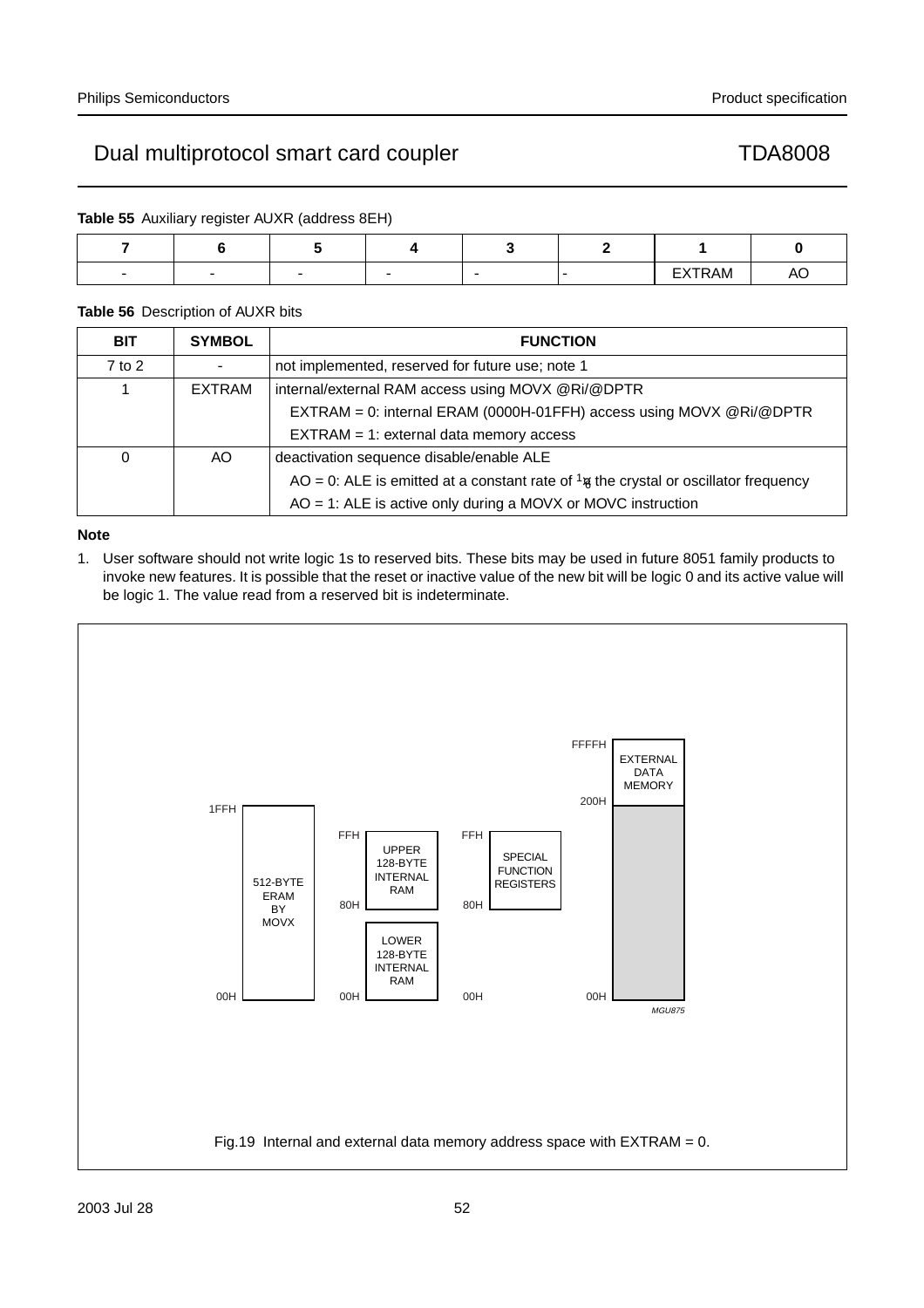# 8.9.14 EPROM CHARACTERISTICS

The OTP-device TDA8008 can be programmed by using a modified Improved Quick-Pulse ProgrammingTM(1) algorithm. It differs from older methods in the value used for  $V_{PP}$  (programming supply voltage) and in the width and number of the ALE/PROG pulses. If commercial programmers are used, the 87C51RB+ algorithm has to be chosen.

The TDA8008 contains two signature bytes that can be read and used by an EPROM programming system to identify the device. The signature bytes identify the device as being manufactured by Philips.

# 8.9.14.1 Quick-pulse programming

In quick-pulse programming, the device is running with a 4 to 6 MHz oscillator. The reason for the oscillator to be running is that the device is executing internal address and program data transfers.

The address of the EPROM location to be programmed is applied to Ports 1 and 2. The code byte to be programmed into that location is applied to Port 0. RST, PSEN and pins of Ports 2 and 3 are held at the 'program code data' levels. The ALE/PROG is pulsed LOW five times, each pulse is 100  $\mu$ s  $\pm$  10  $\mu$ s with a delay of minimum 10  $\mu$ s between two programming pulses.

To program the encryption table, repeat the five-pulse programming sequence for addresses 0 through 1FH, using the 'Pgm encryption table' levels. Do not forget that after the encryption table is programmed, verification cycles will produce only encrypted data.

To program the security bits, repeat the five-pulse programming sequence using the 'Pgm security bit' levels. After one security bit is programmed, further programming of the code memory and encryption table is disabled. However, the other security bits can still be programmed.

Note that the  $\overline{\mathsf{EA}}/\mathsf{V}_{\mathsf{PP}}$  pin must not be allowed to go above the maximum specified  $V_{PP}$  level for any amount of time. Even a narrow glitch above that voltage can cause permanent damage to the device. The V<sub>PP</sub> source should be well regulated and free of glitches and overshoot.

# 8.9.14.2 Program verification

If security bits 2 and 3 have not been programmed, the on-chip program memory can be read out for program verification. The address of the program memory locations to be read is applied to Ports 1 and 2. The other pins are held at the 'verify code data' levels. The contents of the address location will be emitted on Port 0. External pull-ups are required on Port 0 for this operation.

If the 64-byte encryption table has been programmed, the data presented at Port 0 will be the exclusive NOR of the program byte with one of the encryption bytes. The user will have to know the encryption table contents in order to correctly decode the verification data. The encryption table itself cannot be read out.

# 8.9.14.3 Reading the signature bytes

The signature bytes are read by the same procedure as a normal verification of locations 030H and 031H, except that P36 and P37 need to be pulled to a logic LOW. The values are:

(030H) = 15H indicates manufactured by Philips

 $(031H) = CBH$  indicates TDA8008

 $(060H) = NA$ .

# 8.9.14.4 Security bits

With none of the security bits programmed the code in the program memory can be verified. If the encryption table is programmed, the code will be encrypted when verified. When only security bit 1 is programmed, MOVC instructions executed from external program memory are disabled from fetching code bytes from the internal memory,  $\overline{EA}$  is latched on reset and all further programming of the EPROM is disabled. When security bits 1 and 2 are programmed, in addition to the above, verify mode is disabled. When all three security bits are programmed, all of the conditions above apply and all external program memory execution is disabled.

# 8.9.14.5 Encryption array

There are 64 bytes of encryption array and these are all initially unprogrammed (all at logic 1).

<sup>(1)</sup> Improved Quick-Pulse Programming is a trademark of the Intel Corporation.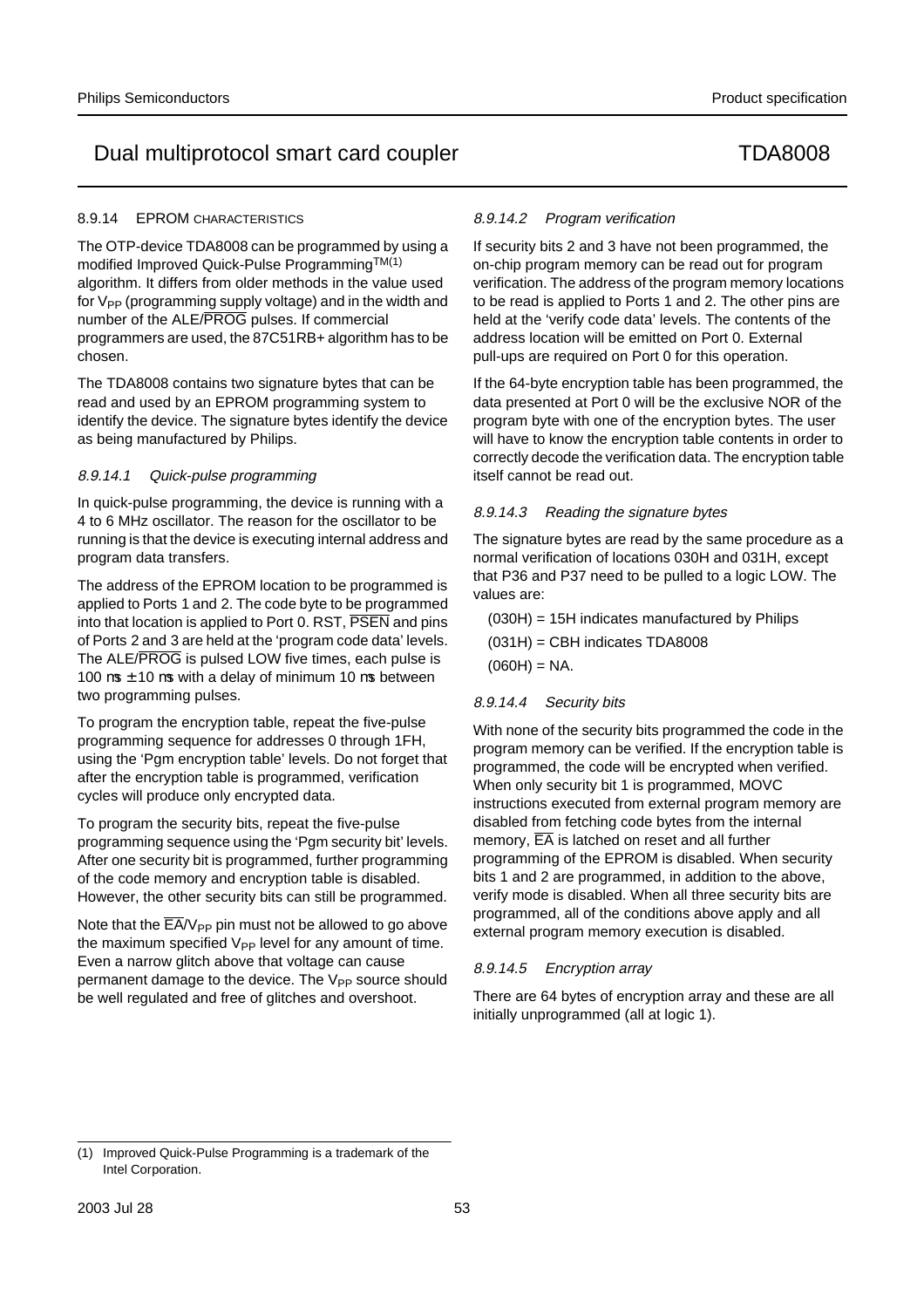# 8.9.14.6 EPROM programming modes

# **Table 57** EPROM programming

 $V_{PP}$  = 12.75 V  $\pm$  0.25 V; during programming and verification supply voltage V<sub>DD</sub> = 5 V  $\pm$  10%

|                                                                                                  | <b>INPUTS FOR PROGRAMMING(1)</b> |             |             |                 |                  |                  |             |             |  |
|--------------------------------------------------------------------------------------------------|----------------------------------|-------------|-------------|-----------------|------------------|------------------|-------------|-------------|--|
| <b>MODE</b><br>Read signature<br>Program code data<br>Verify code data<br>Program security bit 1 | <b>RESET</b>                     | <b>PSEN</b> | ALE/PROG(2) | $EAV_{PP}$      | P <sub>2.7</sub> | P <sub>2.6</sub> | <b>P3.7</b> | <b>P3.6</b> |  |
|                                                                                                  |                                  |             |             |                 |                  |                  |             |             |  |
|                                                                                                  |                                  |             |             | V <sub>PP</sub> |                  |                  |             |             |  |
|                                                                                                  |                                  |             |             |                 |                  |                  |             |             |  |
| Program encryption table                                                                         |                                  |             |             | V <sub>PP</sub> |                  |                  |             |             |  |
|                                                                                                  |                                  |             |             | V <sub>PP</sub> |                  |                  |             |             |  |
| Program security bit 2                                                                           |                                  |             |             | V <sub>PP</sub> |                  |                  |             |             |  |
| Program security bit 3                                                                           |                                  |             |             | V <sub>PP</sub> |                  |                  |             |             |  |

# **Notes**

- 1. For each input, '0' indicates valid LOW and '1' indicates valid HIGH
- 2. ALE/PROG receives five programming pulses for code data (also for user array; five pulses for encryption or security bits) while V<sub>PP</sub> is held at 12.75 V. Each programming pulse is LOW for 100  $\mu$ s ± 10  $\mu$ s and HIGH for a duration of 10 µs minimum.

|                 | <b>SECURITY BITS(1)</b> |                 | <b>PROGRAM PROTECTION</b>                                                                                                                                                                                                                                   |
|-----------------|-------------------------|-----------------|-------------------------------------------------------------------------------------------------------------------------------------------------------------------------------------------------------------------------------------------------------------|
| SB <sub>1</sub> | SB <sub>2</sub>         | SB <sub>3</sub> |                                                                                                                                                                                                                                                             |
| U               | U                       | U               | no program security features are enabled (code verify will continue to be<br>encrypted by the encryption array, if programmed)                                                                                                                              |
| P               | U                       | U               | MOVC instructions executed from external program memory are disabled by<br>fetching code bytes from internal memory, $\overline{EA}$ is sampled and latched on<br>RESET and further programming of the EPROM is disabled                                    |
| P               | P                       | U               | MOVC instructions executed from external program memory are disabled by<br>fetching code bytes from internal memory, $\overline{EA}$ is sampled and latched on<br>RESET and further programming of the EPROM is disabled; code verify is<br>disabled        |
| P               | P                       | P               | MOVC instructions executed from external program memory are disabled by<br>fetching code bytes from internal memory; $\overline{EA}$ is sampled and latched on<br>RESET and further programming of the EPROM is disabled; external<br>execution is disabled |

## **Table 58** Security bit programming

# **Note**

1. P = programmed; U = unprogrammed; any other combination of the security bits is not defined.

8.9.15 ROM CODE SUBMISSION FOR 16 kbyte EPROM DEVICE

When submitting ROM code for the 16 kbyte EPROM devices for TDA8008, the following must be specified:

- 16 kbyte user EPROM data
- 64 byte EPROM encryption key
- EPROM security bits.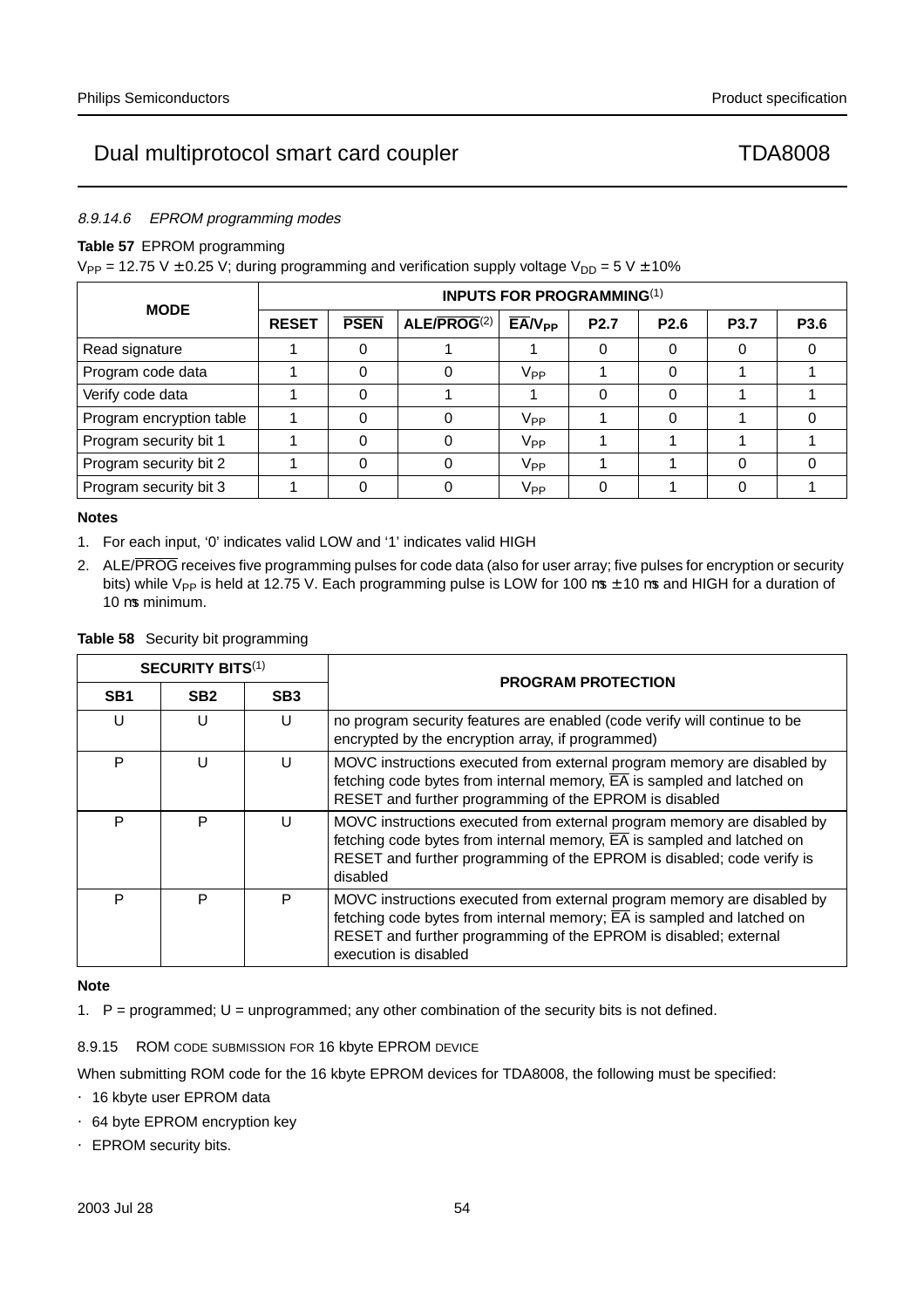# **9 LIMITING VALUES**

In accordance with the Absolute Maximum Rating System (IEC 60134).

| <b>SYMBOL</b>          | <b>PARAMETER</b>                                                                                                                          | <b>CONDITIONS</b>         | MIN.   | MAX.           | <b>UNIT</b> |
|------------------------|-------------------------------------------------------------------------------------------------------------------------------------------|---------------------------|--------|----------------|-------------|
| <b>V<sub>DDA</sub></b> | analog supply voltage                                                                                                                     |                           | $-0.5$ | $+6.5$         | V           |
| V <sub>DDD</sub>       | digital supply voltage                                                                                                                    |                           | $-0.5$ | $+6.5$         | V           |
| V <sub>DDP</sub>       | supply voltage for DC-to-DC converter                                                                                                     |                           | $-0.5$ | $+6.5$         | $\vee$      |
| $V_{n}$                | input voltages on all pins except SAM, SAP,<br>SBM, SBP and $V_{UP}$                                                                      |                           | $-0.5$ | $V_{DD}$ + 0.5 | $\vee$      |
|                        | voltage on pins SAM, SAP, SBM, SBP and V <sub>UP</sub>                                                                                    |                           | $-0.5$ | $+7.5$         | V           |
| $P_{\text{tot}}$       | continuous total power dissipation (LQFP80)                                                                                               | $T_{amb} = -30$ to +85 °C |        | 650            | mW          |
| $T_{\text{stg}}$       | storage temperature                                                                                                                       |                           | $-55$  | $+150$         | $^{\circ}C$ |
| T <sub>j</sub>         | junction temperature                                                                                                                      |                           |        | 125            | $^{\circ}C$ |
| $V_{es}$               | electrostatic discharge voltage                                                                                                           | HBM; note 1               |        |                |             |
|                        | on pins I/O1, V <sub>CC1</sub> , RST1, CLK1, C41, C81,<br>GNDC1, PRES1, I/O2, V <sub>CC2</sub> , RST2, CLK2,<br>C42, C82, GNDC2 and PRES2 |                           | $-6$   | $+6$           | kV          |
|                        | on other pins except pin EA/V <sub>PP</sub>                                                                                               |                           | $-2$   | $+2$           | kV          |
|                        | on pin $\overline{EA}/V_{\text{PP}}$                                                                                                      |                           | $-1$   | $+1$           | kV          |

## **Note**

1. Human body model as defined in JEDEC Standard JESD22-A114-B, dated June 2000.

# **10 THERMAL CHARACTERISTICS**

| <b>SYMBOL</b>   | <b>PARAMETER</b>                               | <b>CONDITIONS</b> | <b>VALUE</b> | UNIT |
|-----------------|------------------------------------------------|-------------------|--------------|------|
| D<br>$Rth(j-a)$ | thermal<br>resistance from junction to ambient | tree air<br>-In   | 62           | K/W  |

# **11 HANDLING**

Inputs and outputs are protected against electrostatic discharge in normal handling. However it is good practice to take normal precautions appropriate to handling MOS devices (see "Handling MOS devices").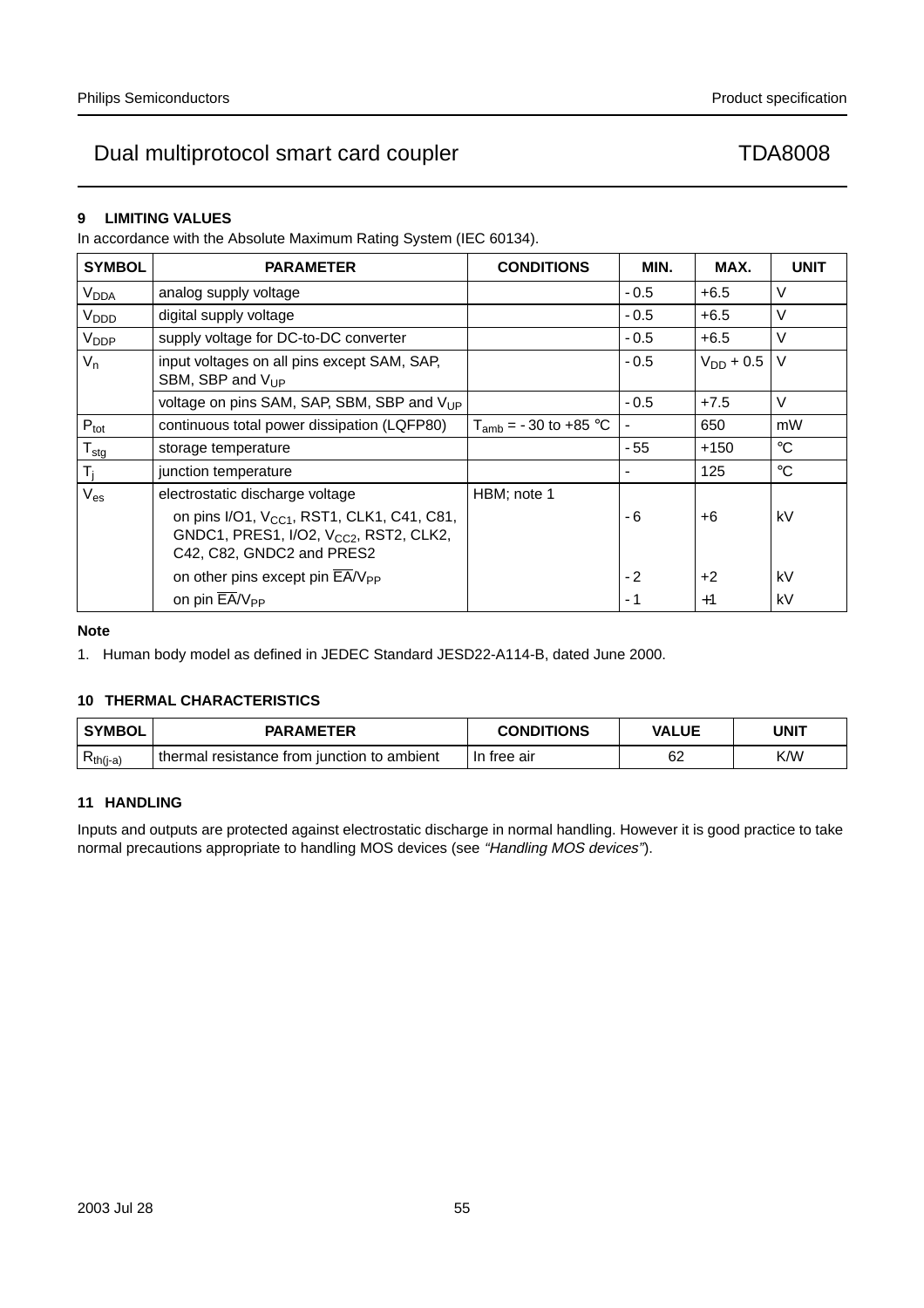# **12 CHARACTERISTICS**

 $V_{DD} = 3.3$  V;  $V_{SS} = 0$  V;  $T_{amb} = 25$  °C; unless otherwise specified.

| <b>SYMBOL</b>             | <b>PARAMETER</b>                                  | <b>CONDITIONS</b>                                                                                                                                        | MIN.                     | TYP.                     | MAX.                     | <b>UNIT</b> |
|---------------------------|---------------------------------------------------|----------------------------------------------------------------------------------------------------------------------------------------------------------|--------------------------|--------------------------|--------------------------|-------------|
| <b>Supplies</b>           |                                                   |                                                                                                                                                          |                          |                          |                          |             |
| $V_{DD}$                  | supply voltage                                    |                                                                                                                                                          | 2.7                      | $\qquad \qquad -$        | 6.0                      | $\vee$      |
| V <sub>DDP</sub>          | supply voltage for the<br>DC-to-DC converter      |                                                                                                                                                          | <b>V<sub>DD</sub></b>    |                          | 6.0                      | V           |
| $I_{DD(pd)}$              | supply current in<br>Power-down mode              | both cards inactive; XTAL<br>oscillator stopped; note 1                                                                                                  | $\overline{\phantom{0}}$ | $\overline{\phantom{0}}$ | 500                      | μA          |
| $I_{DD(sm)}$              | supply current in Sleep<br>mode                   | both cards powered; CLK<br>stopped; note 1                                                                                                               | $\overline{\phantom{0}}$ | $\overline{\phantom{0}}$ | $\,6\,$                  | mA          |
| $I_{DD(open)}$            | supply current in operating<br>mode               | 5 V card<br>$I_{CC1}$ = 65 mA; $I_{CC2}$ = 15 mA;<br>$f_{\text{XTAL}} = 20$ MHz;<br>$f_{CLK}$ = 10 MHz; $V_{DD}$ = 2.7 V                                 |                          | $\qquad \qquad -$        | 300                      | mA          |
|                           |                                                   | 3 V card<br>$I_{CC1}$ = 50 mA; $I_{CC2}$ = 30 mA;<br>$f_{\text{XTAL}}$ = 20 MHz;<br>$f_{\text{CI K}} = 10 \text{ MHz}$ ; $V_{\text{DD}} = 2.7 \text{ V}$ |                          | $\qquad \qquad -$        | 215                      | mA          |
|                           |                                                   | $I_{CC1}$ = 50 mA; $I_{CC2}$ = 30 mA;<br>$f_{\text{XTAL}}$ = 20 MHz;<br>$f_{CLK} = 10$ MHz; $V_{DD} = 5$ V                                               |                          |                          | 100                      | mA          |
| $V_{th1}$                 | threshold voltage on V <sub>DD</sub><br>(falling) |                                                                                                                                                          | 2.1                      | $\overline{\phantom{0}}$ | 2.35                     | V           |
| V <sub>hys1</sub>         | hysteresis on Vth1                                |                                                                                                                                                          | 50                       | $\overline{a}$           | 170                      | mV          |
| $V_{th2}$                 | threshold voltage on<br>pin CDELAY                |                                                                                                                                                          |                          | 1.3                      |                          | V           |
| <b>VCDELAY</b>            | voltage on pin CDELAY                             |                                                                                                                                                          | $\qquad \qquad -$        | $\overline{\phantom{0}}$ | $V_{DD}$ + 0.3           | $\vee$      |
| <b>I</b> CDELAY           | output current at                                 | pin grounded (charge)                                                                                                                                    | $\overline{\phantom{0}}$ | $-3$                     |                          | μA          |
|                           | pin CDELAY                                        | $V_{\text{CDELAY}} = V_{\text{DD}}$ (discharge)                                                                                                          | $\overline{\phantom{0}}$ | $\overline{c}$           | $\overline{\phantom{0}}$ | mA          |
| CCDELAY                   | capacitance value                                 |                                                                                                                                                          | $\mathbf 1$              |                          |                          | nF          |
| $t_{W(ALARM)}$            | ALARM pulse width                                 | $C_{\text{CDELAY}} = 22 \text{ nF}$                                                                                                                      | $\overline{\phantom{0}}$ | 10                       | $\qquad \qquad -$        | ms          |
|                           |                                                   | External IC reset output (pin RSTOUT; open-drain active HIGH or LOW)                                                                                     |                          |                          |                          |             |
| $I_{OH}$                  | HIGH-level output current                         | active LOW option; $V_{OH} = 5 V$                                                                                                                        |                          |                          | 10                       | $\mu$ A     |
| $V_{OL}$                  | LOW-level output voltage                          | active LOW option; $I_{OL} = 2$ mA                                                                                                                       | $-0.3$                   | $\qquad \qquad -$        | $+0.4$                   | $\vee$      |
| $I_{OL}$                  | LOW-level output current                          | active HIGH option, $V_{OL} = 0$ V                                                                                                                       |                          |                          | $-10$                    | μA          |
| $V_{OH}$                  | HIGH-level output voltage                         | active HIGH option,<br>$I_{OH} = -1$ mA                                                                                                                  | 0.8V <sub>DD</sub>       | $\qquad \qquad -$        | $V_{DD}$ + 0.3           | V           |
| <b>Crystal oscillator</b> |                                                   |                                                                                                                                                          |                          |                          |                          |             |
| $f_{\text{XTAL}}$         | crystal frequency                                 |                                                                                                                                                          | 4                        |                          | 20                       | <b>MHz</b>  |
| $f_{EXT}$                 | external frequency applied<br>on pin XTAL1        |                                                                                                                                                          | $\mathbf 0$              |                          | 20                       | <b>MHz</b>  |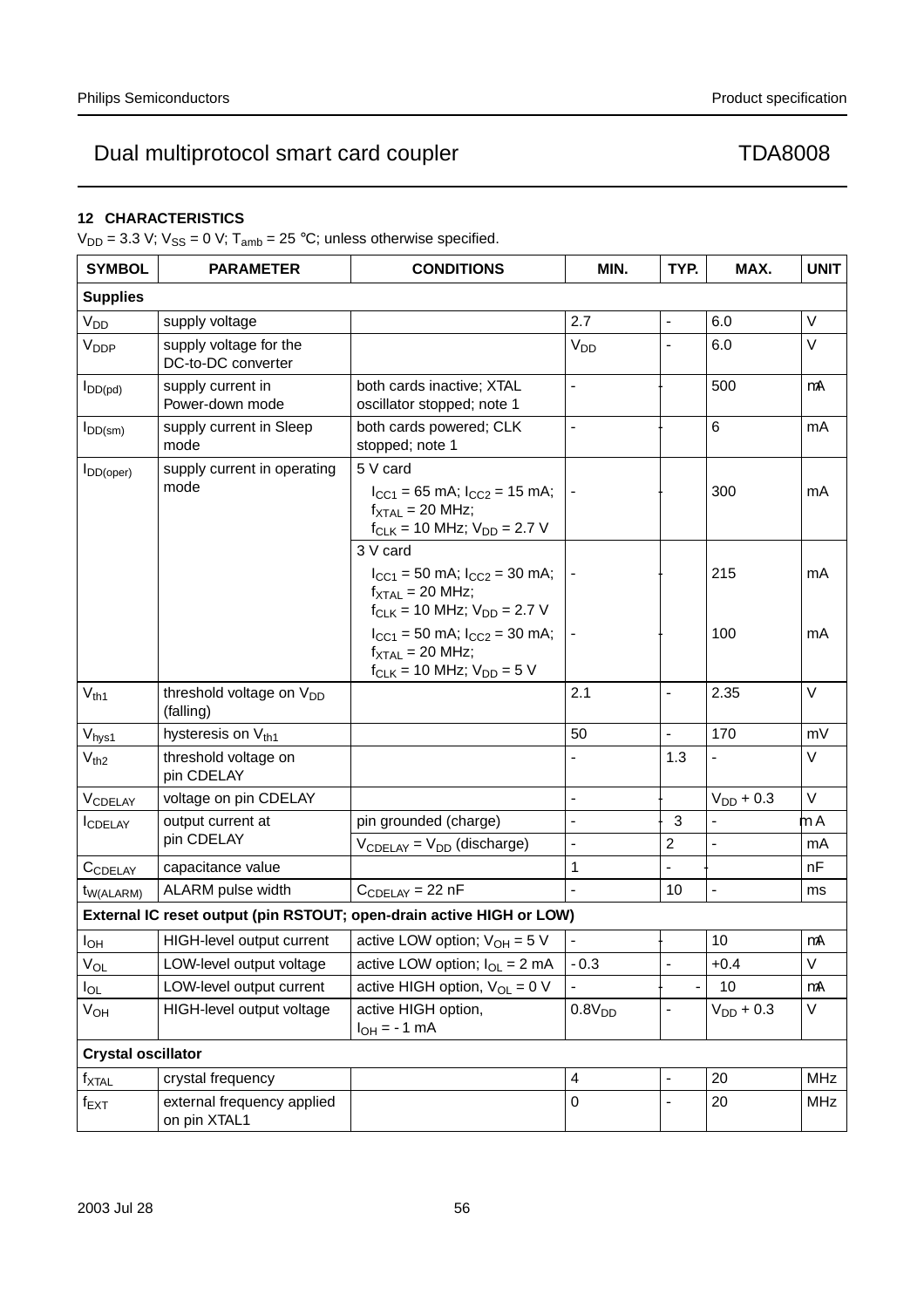| <b>SYMBOL</b>             | <b>PARAMETER</b>                                                      | <b>CONDITIONS</b>                                   | MIN.                     | TYP.                     | MAX.              | <b>UNIT</b> |
|---------------------------|-----------------------------------------------------------------------|-----------------------------------------------------|--------------------------|--------------------------|-------------------|-------------|
| Step-up converter         |                                                                       |                                                     |                          |                          |                   |             |
| $f_{int}$                 | internal oscillator frequency                                         |                                                     | $\overline{2}$           | 2.5                      | $\mathbf{3}$      | <b>MHz</b>  |
| V <sub>VUP</sub>          | voltage on pin V <sub>UP</sub>                                        | at least one 5 V card                               | $\overline{\phantom{0}}$ | 5.5                      | $\qquad \qquad -$ | V           |
|                           |                                                                       | both cards 3 V                                      | $\overline{\phantom{0}}$ | 5.0                      | $\equiv$          | V           |
| $V_{\text{det(dt)}}$      | detection voltage on V <sub>DD</sub> for<br>doubler/tripler selection |                                                     | 3.4                      | 3.5                      | 3.6               | V           |
|                           | Reset output to the cards (pins RST1 and RST2)                        |                                                     |                          |                          |                   |             |
| V <sub>O</sub> (inactive) | output voltage (inactive)                                             | cards inactive                                      |                          |                          |                   |             |
|                           |                                                                       | no load                                             | 0                        |                          | 0.1               | $\vee$      |
|                           |                                                                       | $I_{\text{inactive}} = 1 \text{ mA}$                | 0                        |                          | 0.3               | V           |
| $I_{O(inactive)}$         | output current (inactive)                                             | cards inactive and pins RST<br>grounded             | 0                        |                          | $-1$              | mA          |
| $\rm V_{OL}$              | LOW-level output voltage                                              | $I_{OL} = 200 \mu A$                                | 0                        | $\overline{\phantom{0}}$ | 0.3               | V           |
| $V_{OH}$                  | HIGH-level output voltage                                             | $I_{OH} = -200 \mu A$                               | $V_{CC}$ – 0.5           |                          | $V_{\rm CC}$      | V           |
| $\mathsf{t}_{\mathsf{r}}$ | rise time                                                             | $C_L = 30 pF$                                       | $\overline{\phantom{0}}$ | $\overline{\phantom{0}}$ | 0.1               | μs          |
| $t_f$                     | fall time                                                             | $C_L = 30$ pF                                       | $\overline{\phantom{0}}$ | $\overline{\phantom{0}}$ | 0.1               | $\mu s$     |
| $f_{CLK}$                 | clock frequency                                                       | 1 MHz Idle mode configuration                       | 1                        | $\overline{\phantom{0}}$ | 1.85              | <b>MHz</b>  |
|                           |                                                                       | operational mode                                    | 0                        | $\overline{\phantom{0}}$ | 10                | <b>MHz</b>  |
| $\delta$                  | duty factor                                                           | $C_L = 30$ pF                                       | 45                       | $\overline{\phantom{0}}$ | 55                | %           |
| <b>SR</b>                 | slew rate (rise and fall)                                             | $C_L = 30 pF$                                       | 0.2                      | $\overline{\phantom{0}}$ | $\equiv$          | V/ns        |
|                           | Clock output to the cards (pins CLK1 and CLK2)                        |                                                     |                          |                          |                   |             |
| $V_{O(inactive)}$         | output voltage (inactive)                                             | cards inactive                                      |                          |                          |                   |             |
|                           |                                                                       | no load                                             | 0                        |                          | 0.1               | V           |
|                           |                                                                       | $I_{\text{inactive}} = 1 \text{ mA}$                | 0                        | $\overline{\phantom{0}}$ | 0.3               | V           |
| $I_{O(inactive)}$         | output current (inactive)                                             | cards inactive and pins CLK<br>grounded             | 0                        | $\overline{\phantom{0}}$ | $-1$              | mA          |
| $V_{OL}$                  | LOW-level output voltage                                              | $I_{OL} = 200 \mu A$                                | 0                        |                          | 0.3               | V           |
| <b>V<sub>OH</sub></b>     | HIGH-level output voltage                                             | $I_{OH} = -200 \mu A$                               | $V_{CC}$ – 0.5           | $\overline{\phantom{0}}$ | $V_{CC}$          | V           |
| $t_r$                     | rise time                                                             | $C_L = 30$ pF                                       | —                        | $\overline{\phantom{0}}$ | 8                 | ns          |
| $\mathsf{t}_{\mathsf{f}}$ | fall time                                                             | $C_L$ = 30 pF                                       | $\qquad \qquad -$        | $\overline{\phantom{0}}$ | 8                 | ns          |
| $\mathsf{f}_{\text{clk}}$ | clock frequency                                                       | 1 MHz Idle mode configuration                       | 1                        |                          | 1.5               | <b>MHz</b>  |
|                           |                                                                       | operational                                         | 0                        | $\overline{\phantom{0}}$ | 10                | <b>MHz</b>  |
| $\delta$                  | duty factor                                                           | $C_L = 30 pF$                                       | 45                       | $\overline{\phantom{0}}$ | 55                | $\%$        |
| <b>SR</b>                 | slew rate (rise and fall)                                             | $C_L = 30$ pF                                       | 0.2                      |                          |                   | V/ns        |
|                           | Card supply voltage (pins $V_{CC1}$ and $V_{CC2}$ ); note 2           |                                                     |                          |                          |                   |             |
| $V_{O(inactive)}$         | output voltage (inactive)                                             | cards inactive mode                                 |                          |                          |                   |             |
|                           |                                                                       | no load                                             | 0                        |                          | 0.1               | V           |
|                           |                                                                       | $I_{\text{inactive}} = 1 \text{ mA}$                | 0                        |                          | 0.3               | V           |
| $I_{O(inactive)}$         | output current (inactive)                                             | cards inactive and pins V <sub>CC</sub><br>grounded | —                        |                          | $-1$              | mA          |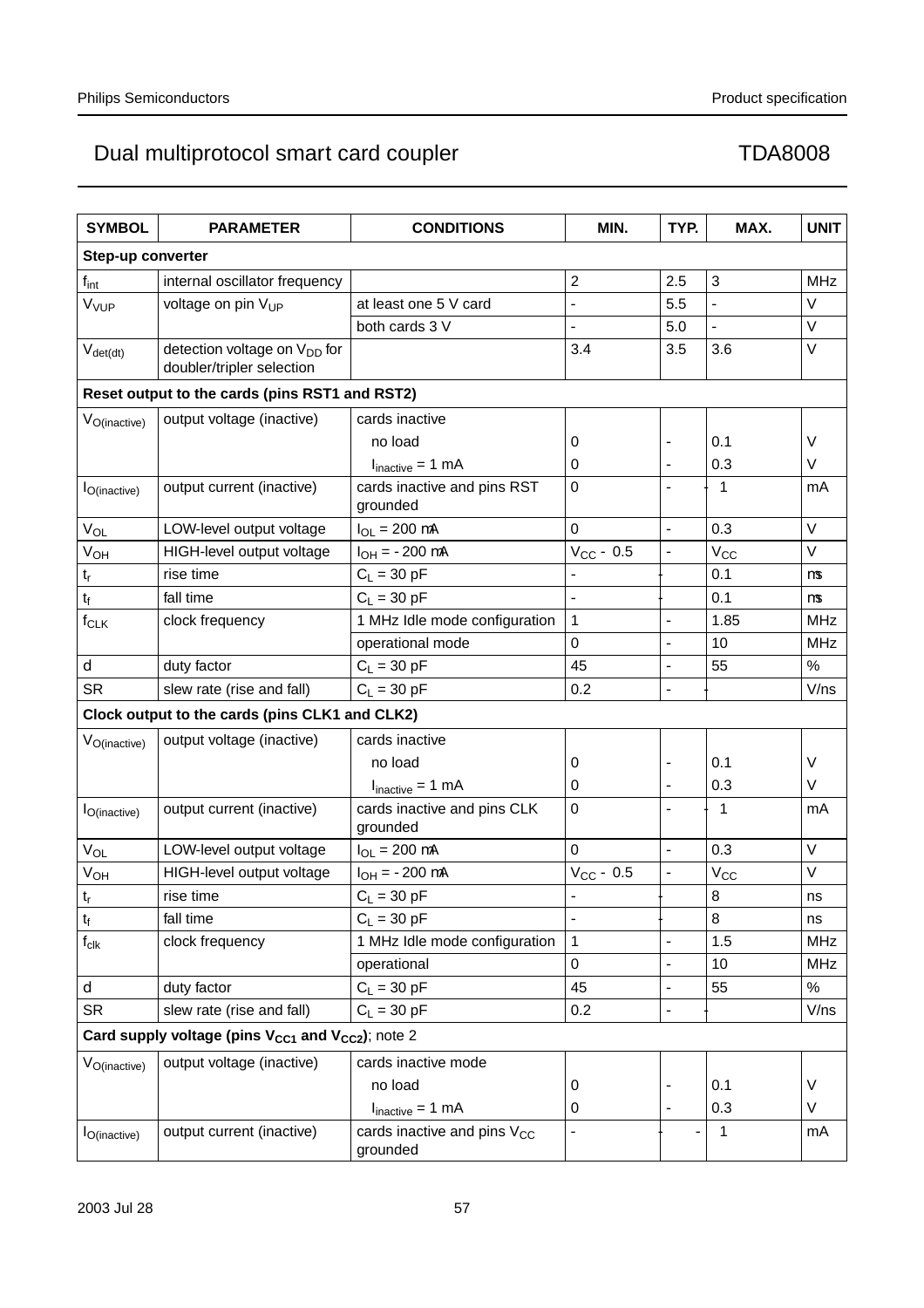| <b>SYMBOL</b>                           | <b>PARAMETER</b>                                      | <b>CONDITIONS</b>                                                                                   | MIN.                     | TYP.                     | MAX.            | <b>UNIT</b> |
|-----------------------------------------|-------------------------------------------------------|-----------------------------------------------------------------------------------------------------|--------------------------|--------------------------|-----------------|-------------|
| $V_{CC}$                                | card supply output voltage                            | 5 V card                                                                                            |                          |                          |                 |             |
|                                         |                                                       | cards active mode;<br>$I_{CC}$ < 65 mA                                                              | 4.75                     | 5                        | 5.25            | V           |
|                                         |                                                       | cards active mode; current<br>pulses of 40 nC;<br>$I_p$ < 200 mA; $t_p$ < 400 ns;<br>$f_p < 20$ MHz | 4.6                      | $\overline{\phantom{0}}$ | 5.4             | V           |
|                                         |                                                       | 3 V card                                                                                            |                          |                          |                 |             |
|                                         |                                                       | cards active mode;<br>$I_{CC}$ < 50 mA                                                              | 2.78                     | 3                        | 3.22            | V           |
|                                         |                                                       | cards active mode; current<br>pulses of 24 nC;<br>$I_p$ < 200 mA; $t_p$ < 400 ns;<br>$f_p < 20$ MHz | 2.75                     | $\overline{\phantom{0}}$ | 3.25            | V           |
|                                         |                                                       | 1.8 V card                                                                                          |                          |                          |                 |             |
|                                         |                                                       | cards active mode;<br>$I_{CC}$ < 30 mA                                                              | 1.65                     | 1.8                      | 1.95            | V           |
|                                         |                                                       | cards active mode; current<br>pulses of 12 nC;<br>$I_p$ < 200 mA; $t_p$ < 400 ns;<br>$f_p < 20$ MHz | 1.62                     | $\overline{\phantom{0}}$ | 1.98            | V           |
| $I_{\rm CC}$                            | card supply output current                            | 5 V card; operating                                                                                 | $\overline{\phantom{0}}$ | $\overline{\phantom{0}}$ | 65              | mA          |
|                                         |                                                       | 3 V card; operating                                                                                 |                          |                          | 50              | mA          |
|                                         |                                                       | 1.8 V card; operating                                                                               | $\overline{\phantom{0}}$ |                          | 30              | mA          |
| <b>SR</b>                               | slew rate on V <sub>CC</sub>                          | voltage moving up or down;<br>capacitance = $300$ nF (max.)                                         | 0.05                     | 0.16                     | 0.22            | $V/\mu s$   |
|                                         | $I_{CC1} + I_{CC2}$ sum of currents for both<br>cards |                                                                                                     | $\overline{\phantom{0}}$ | $\overline{\phantom{0}}$ | $-80$           | mA          |
| Data lines (pins I/O1 and I/O2); note 3 |                                                       |                                                                                                     |                          |                          |                 |             |
| $V_{O(inactive)}$                       | output voltage (inactive)                             | cards inactive                                                                                      |                          |                          |                 |             |
|                                         |                                                       | no load                                                                                             | 0                        | $\overline{\phantom{0}}$ | 0.1             | V           |
|                                         |                                                       | $I_{\text{inactive}} = 1 \text{ mA}$                                                                |                          |                          | 0.3             | V           |
| $I_{O(inactive)}$                       | output current (inactive)                             | cards inactive and pins I/O<br>grounded                                                             | $\overline{\phantom{0}}$ | $\overline{\phantom{0}}$ | -1              | mA          |
| $V_{OL}$                                | LOW-level output voltage                              | pin I/O configured as an output;<br>$I_{OL} = 1$ mA                                                 | $\pmb{0}$                | $\overline{\phantom{0}}$ | 0.3             | V           |
| $V_{OH}$                                | HIGH-level output voltage                             | pin I/O configured as an output;<br>$I_{OH}$ < -20 $\mu$ A                                          | $0.8V_{CC}$              | $\overline{\phantom{0}}$ | $V_{CC}$ + 0.25 | $\vee$      |
|                                         |                                                       | pin I/O configured as an output;<br>$I_{OH}$ < -40 µA (5 and 3 V cards)                             | $0.75V_{CC}$             | $\overline{\phantom{0}}$ | $V_{CC}$ + 0.25 | $\vee$      |
| $V_{IL}$                                | LOW-level input voltage                               | pin I/O configured as an input                                                                      | $-0.3$                   | $\overline{\phantom{0}}$ | $+0.8$          | V           |
| V <sub>IH</sub>                         | HIGH-level input voltage                              | pin I/O configured as an input                                                                      | 1.5                      | $\overline{\phantom{0}}$ | $V_{\rm CC}$    | V           |
| Ιı                                      | LOW-level input current                               | $V_{IL} = 0 V$                                                                                      | $\overline{\phantom{0}}$ | $\overline{\phantom{0}}$ | $-600$          | μA          |
| $I_{LIH}$                               | input leakage current HIGH                            | $V_{IH} = V_{CC}$                                                                                   | —                        | —                        | 20              | μA          |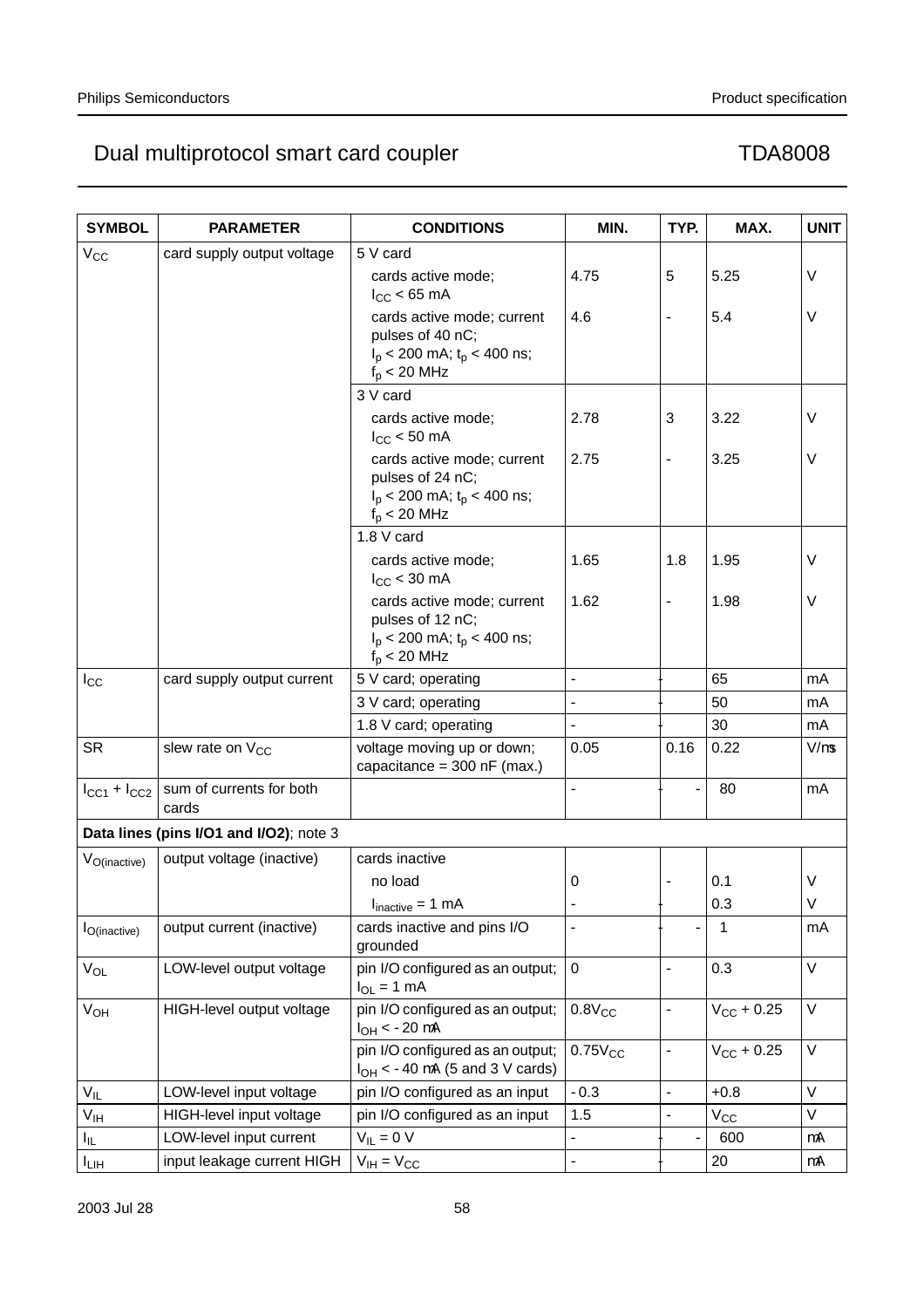| <b>SYMBOL</b>                    | <b>PARAMETER</b>                                                               | <b>CONDITIONS</b>                                                   | MIN.                     | TYP.                     | MAX.                     | <b>UNIT</b>       |
|----------------------------------|--------------------------------------------------------------------------------|---------------------------------------------------------------------|--------------------------|--------------------------|--------------------------|-------------------|
| $t_{i(tr)}$ , $t_{i(tf)}$        | input transition times                                                         | $C_L < 30 pF$                                                       | $\overline{\phantom{0}}$ |                          | 1.2                      | μs                |
| $t_{O(tr)}$ , $t_{O(tf)}$        | output transition times                                                        | $C_L < 30 pF$                                                       |                          | $\overline{\phantom{0}}$ | 0.1                      | $\mu s$           |
| $\mathsf{R}_{\mathsf{pu}}$       | internal pull-up resistance<br>between pin I/O and V <sub>CC</sub>             |                                                                     | 10.5                     | 12.5                     | 14.5                     | k $\Omega$        |
|                                  | Contacts for auxiliary cards (pins C41, C81, C42 and C82); note 4              |                                                                     |                          |                          |                          |                   |
| V <sub>O(inactive)</sub>         | output voltage (inactive)                                                      | cards inactive                                                      |                          |                          |                          |                   |
|                                  |                                                                                | no load                                                             | 0                        | $\overline{\phantom{0}}$ | 0.1                      | V                 |
|                                  |                                                                                | $I_{\text{inactive}} = 1 \text{ mA}$                                |                          | $\overline{\phantom{0}}$ | 0.3                      | V                 |
| $I_{O( \text{inactive})}$        | output current (inactive)                                                      | cards inactive and pin<br>grounded                                  | $\overline{\phantom{0}}$ |                          | $-1$                     | mA                |
| VOL                              | LOW-level output voltage                                                       | I/O configured as output;<br>$I_{OL} = 1$ mA                        | $\boldsymbol{0}$         | $\overline{\phantom{0}}$ | 0.3                      | $\vee$            |
| $V_{OH}$                         | HIGH-level output voltage                                                      | I/O configured as an output;<br>$I_{OH}$ < -20 $\mu$ A              | $0.8V_{CC}$              | $\overline{\phantom{0}}$ | $V_{CC}$ + 0.25          | $\vee$            |
|                                  |                                                                                | I/O configured as an output;<br>$I_{OH}$ < -40 µA (5 and 3 V cards) | $0.75V_{CC}$             | $\overline{\phantom{0}}$ | $V_{CC}$ + 0.25          | $\vee$            |
| $V_{IL}$                         | LOW-level input voltage                                                        | I/O configured as an input                                          | $-0.3$                   | $\overline{\phantom{0}}$ | $+0.8$                   | V                 |
| $V_{IH}$                         | HIGH-level output voltage                                                      | I/O configured as an input                                          | 1.5                      | $\overline{\phantom{0}}$ | $V_{\rm CC}$             | $\vee$            |
| Ιı                               | LOW-level input current                                                        | $V_{IL} = 0 V$                                                      | —                        | $\overline{\phantom{0}}$ | $-600$                   | μA                |
| $I_{LIH}$                        | input leakage current HIGH                                                     | $V_{IH} = V_{CC}$                                                   |                          | $\overline{\phantom{0}}$ | 20                       | μA                |
| $t_{i(tr)}$ , $t_{i(tf)}$        | input transition times                                                         | $C_L$ = 30 pF                                                       | $\overline{\phantom{0}}$ | $\overline{\phantom{0}}$ | 1.2                      | $\mu$ s           |
| $t_{o(tr)}$ , $t_{o(tf)}$        | output transition times                                                        | $C_L = 30$ pF                                                       | —                        |                          | 0.1                      | $\mu$ s           |
| $t_{W(pu)}$                      | width of active pull-up pulse                                                  |                                                                     | $\overline{\phantom{0}}$ | 200                      | $\overline{\phantom{0}}$ | ns                |
| $R_{int(pu)}$                    | internal pull up resistance<br>between pins C41, C81,<br>C42, C82 and $V_{CC}$ |                                                                     | 8                        | 10                       | 12                       | $k\Omega$         |
| $f_{(max)}$                      | maximum frequency on<br>pins C41, C81, C42, C82                                |                                                                     | —                        | $\overline{\phantom{0}}$ | 1                        | <b>MHz</b>        |
| <b>Timing</b>                    |                                                                                |                                                                     |                          |                          |                          |                   |
| $t_{\rm act}$                    | duration of activation<br>sequence                                             |                                                                     |                          | —                        | 130                      | μs                |
| $t_{\text{deact}}$               | duration of deactivation<br>sequence                                           |                                                                     |                          |                          | 100                      | μs                |
| <b>Protection and limitation</b> |                                                                                |                                                                     |                          |                          |                          |                   |
| $I_{CC(sd)}$                     | shutdown and limitation<br>current at V <sub>CC</sub>                          |                                                                     | —                        | $-100$                   |                          | mA                |
| I <sub>I/O(lim)</sub>            | limitation current on the I/O                                                  |                                                                     | $-10$                    | $\overline{\phantom{0}}$ | $+10$                    | mA                |
| $I_{CLK(lim)}$                   | limitation current on<br>pin CLK                                               |                                                                     | $-70$                    | —                        | $+70$                    | mA                |
| $I_{RST(sd)}$                    | shutdown current on RST                                                        |                                                                     | $\overline{a}$           | $-20$                    | $\overline{a}$           | mA                |
| $I_{RST(lim)}$                   | limitation current on RST                                                      |                                                                     | $-20$                    |                          | $+20$                    | mA                |
| $T_{sd}$                         | shutdown temperature                                                           |                                                                     | $\overline{\phantom{0}}$ | 150                      |                          | $^\circ \text{C}$ |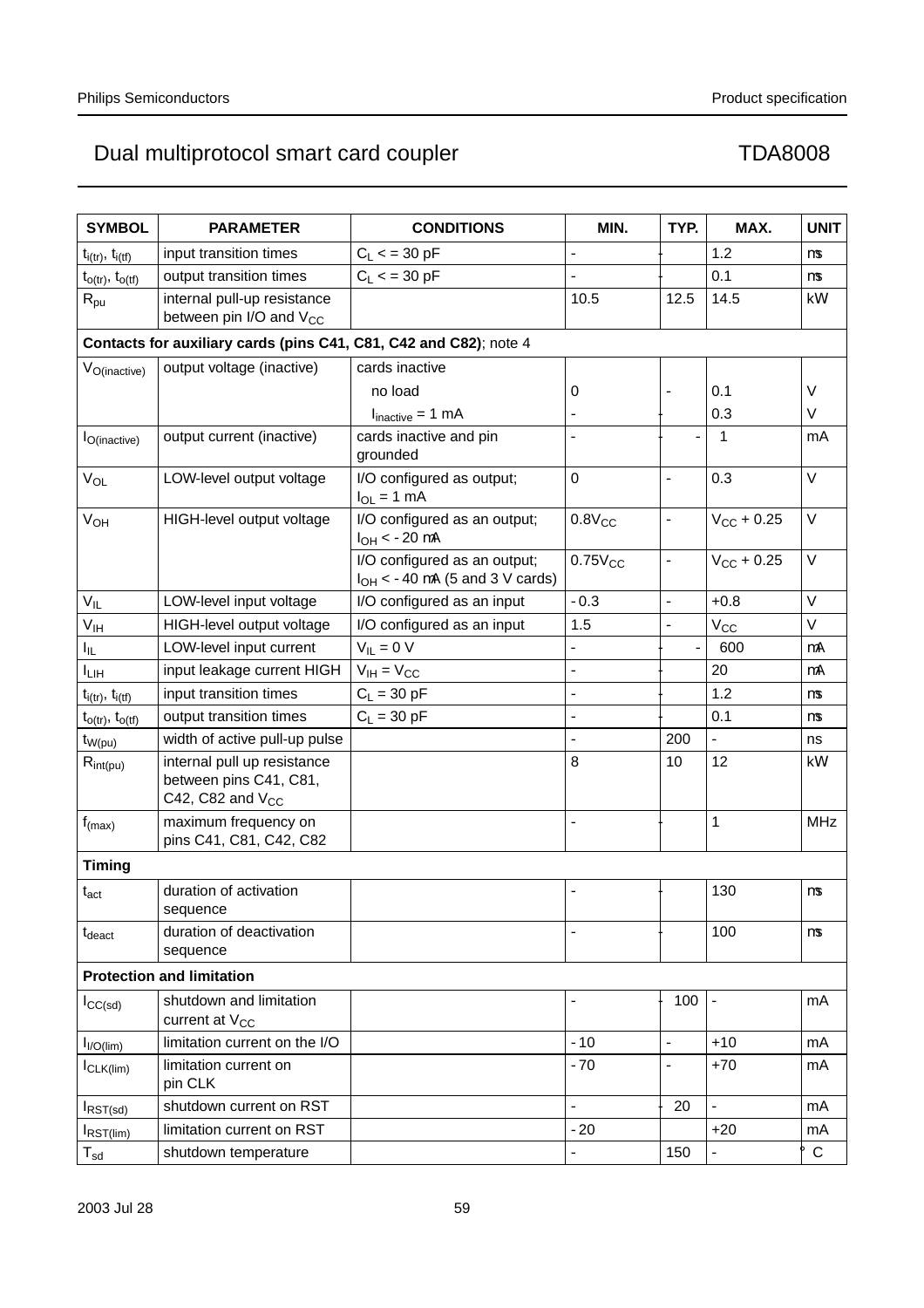| <b>SYMBOL</b>                                                                                                                               | <b>PARAMETER</b>                                                  | <b>CONDITIONS</b>                       | MIN.                     | TYP.                     | MAX.               | <b>UNIT</b> |
|---------------------------------------------------------------------------------------------------------------------------------------------|-------------------------------------------------------------------|-----------------------------------------|--------------------------|--------------------------|--------------------|-------------|
| Card presence inputs (pins PRES1, PRES2)                                                                                                    |                                                                   |                                         |                          |                          |                    |             |
| $\mathsf{V}_{\mathsf{IL}}$                                                                                                                  | LOW-level input voltage<br>$\overline{\phantom{0}}$               |                                         |                          | —                        | 0.3V <sub>DD</sub> | $\vee$      |
| $\mathsf{V}_{\mathsf{IH}}$                                                                                                                  | HIGH-level input voltage                                          |                                         | 0.7V <sub>DD</sub>       |                          |                    | $\vee$      |
| $I_{IL(L)}$                                                                                                                                 | input leakage current LOW                                         | $V_{IN} = 0$                            | $-10$                    | $\overline{\phantom{0}}$ | $+10$              | μA          |
| $I_{IL(H)}$                                                                                                                                 | input leakage current HIGH                                        | $V_{IN} = V_{DD}$                       | $-10$                    | $\overline{\phantom{0}}$ | $+10$              | $\mu$ A     |
|                                                                                                                                             | Logic inputs (pins INTAUX and $\overline{CS}$ )                   |                                         |                          |                          |                    |             |
| $V_{IL}$                                                                                                                                    | LOW-level input voltage                                           |                                         | $-0.3$                   | $\overline{\phantom{0}}$ | $+0.3VDD$          | $\vee$      |
| V <sub>IH</sub>                                                                                                                             | HIGH-level input voltage                                          |                                         | 0.7V <sub>DD</sub>       | $\overline{\phantom{0}}$ | $V_{DD} + 0.3$     | $\vee$      |
| $I_{IL(L)}$                                                                                                                                 | input leakage current LOW                                         |                                         | $-20$                    | $\overline{\phantom{0}}$ | $+20$              | μA          |
| $I_{IL(H)}$                                                                                                                                 | input leakage current HIGH                                        |                                         | $-20$                    | $\overline{\phantom{0}}$ | $+20$              | μA          |
| $C_L$                                                                                                                                       | load capacitance                                                  |                                         | $\overline{\phantom{0}}$ | $\overline{\phantom{0}}$ | 10                 | pF          |
|                                                                                                                                             | Auxiliary I/O (pin I/OAUX); note 5                                |                                         |                          |                          |                    |             |
| $V_{IL}$                                                                                                                                    | LOW-level input voltage                                           |                                         | $-0.3$                   | $\overline{a}$           | $+0.3VDD$          | $\vee$      |
| V <sub>IH</sub>                                                                                                                             | HIGH-level input voltage                                          |                                         | 0.7V <sub>DD</sub>       | $\overline{\phantom{0}}$ | $V_{DD}$ + 0.3     | $\vee$      |
| $I_{IL(H)}$                                                                                                                                 | input leakage current HIGH                                        |                                         | $-20$                    | $\overline{\phantom{0}}$ | $+20$              | μA          |
| $I_{IL}$                                                                                                                                    | LOW-level input current                                           | $V_{IL} = 0 V$                          | $\overline{\phantom{0}}$ | $\overline{\phantom{0}}$ | $-600$             | μA          |
| $V_{OL}$                                                                                                                                    | LOW-level output voltage                                          | $I_{OL} = 1$ mA                         | $\overline{\phantom{0}}$ | —                        | 300                | mV          |
| $V_{OH}$                                                                                                                                    | HIGH-level output voltage                                         | $I_{OH} = 40 \mu A$                     | 0.75V <sub>DD</sub>      |                          | $V_{DD} + 0.25$    | $\vee$      |
| $R_{int(pu)}$                                                                                                                               | internal pull-up resistance<br>between I/OAUX and V <sub>DD</sub> |                                         | 8                        | 10                       | 12                 | $k\Omega$   |
| $t_{i(tr)}$ , $t_{i(tf)}$                                                                                                                   | input transition time                                             | $C_L = 30$ pF                           | $\overline{a}$           | $\overline{\phantom{0}}$ | 1.2                | $\mu s$     |
| $t_{o(tr)}$ , $t_{o(tf)}$                                                                                                                   | output transition time                                            | $C_L$ = 30 pF                           | $\overline{\phantom{0}}$ | $\overline{\phantom{0}}$ | 0.1                | μs          |
| $f_{I/OAUX(max)}$                                                                                                                           | maximum frequency on<br>pin I/OAUX                                |                                         |                          | —                        | 1                  | <b>MHz</b>  |
| I/O ports: general purpose (pins P10 to P17, P20, P27 and P34 to P37), interrupts (pins INTO and INT1) and<br>serial links (pins RX and TX) |                                                                   |                                         |                          |                          |                    |             |
| $V_{IL}$                                                                                                                                    | LOW-level input voltage                                           | $4.0 < V_{DD} < 6.0 V$                  | $-0.5$                   | $\overline{\phantom{0}}$ | $0.2V_{DD} - 0.1$  | $\vee$      |
|                                                                                                                                             |                                                                   | $2.7 < V_{DD} < 4.0 V$                  | $-0.5$                   | $\overline{\phantom{0}}$ | 0.7                | $\vee$      |
| $\mathsf{V}_{\mathsf{IH}}$                                                                                                                  | HIGH-level input voltage                                          |                                         | $0.2V_{DD} + 0.9$        |                          | $\rm V_{DD}$ + 0.5 | $\mathsf V$ |
| $V_{OL}$                                                                                                                                    | LOW-level output voltage                                          | $V_{DD}$ = 2.7 V; $I_{OL}$ = 1.6 mA     | $\overline{\phantom{0}}$ | $\qquad \qquad -$        | 0.4                | V           |
| $V_{OH}$                                                                                                                                    | HIGH-level output voltage                                         | $V_{DD} = 2.7 V$ ; $I_{OL} = -20 \mu A$ | $V_{DD} - 0.7$           |                          |                    | $\vee$      |
|                                                                                                                                             |                                                                   | $V_{DD} = 2.7 V$ ; $I_{OL} = -30 \mu A$ | $V_{DD} - 0.7$           | $\qquad \qquad -$        |                    | V           |
| $I_{\rm IL}$                                                                                                                                | logic 0 input current                                             | $V_{IN} = 0.4 V$                        | $-1$                     |                          | $-50$              | μA          |
| $I_{TL}$                                                                                                                                    | logic 1-to-0 transition<br>current                                | $V_{IN}$ = 2 V                          | $\overline{\phantom{0}}$ | $\overline{\phantom{0}}$ | -650               | μA          |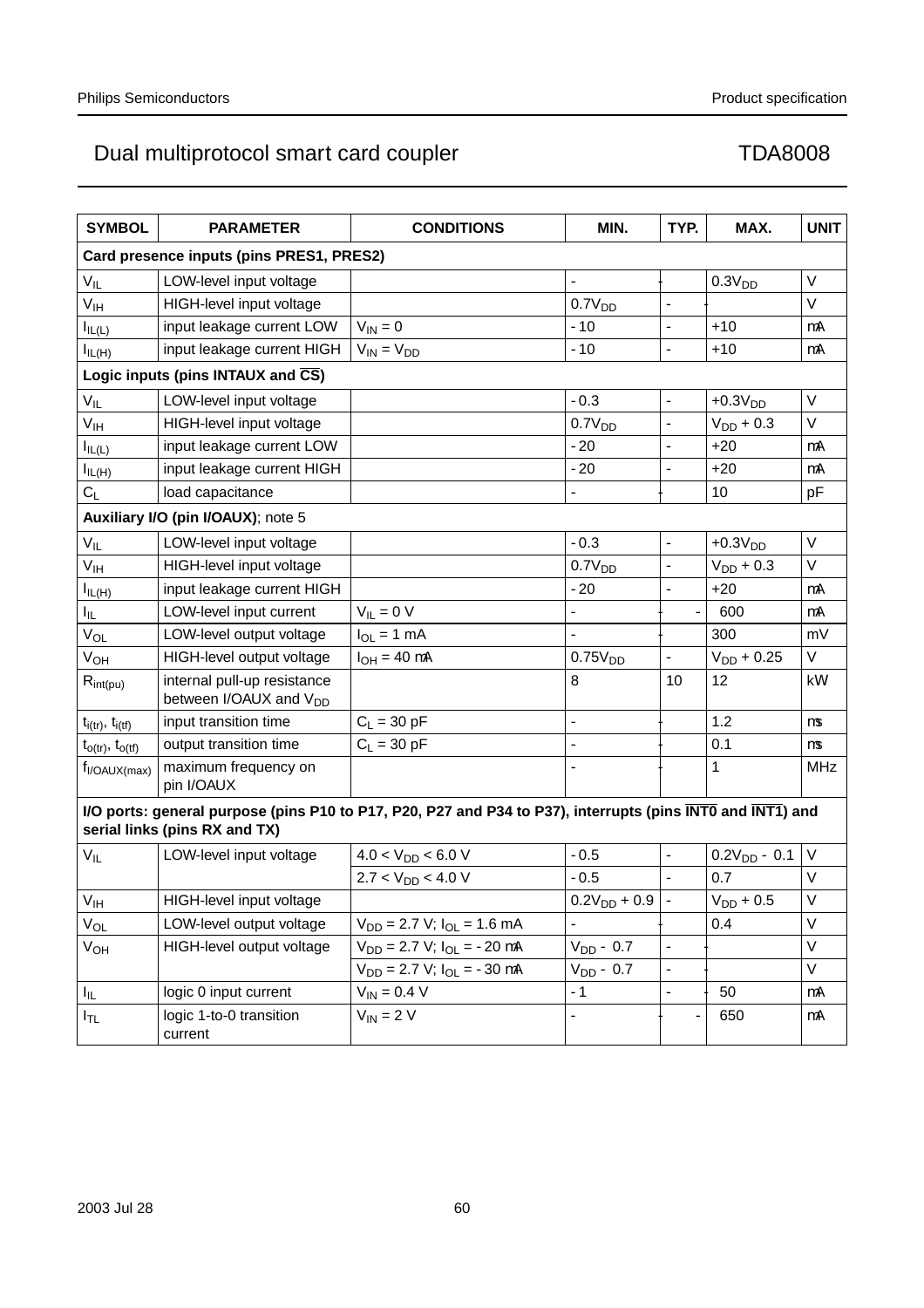| <b>SYMBOL</b>                               | <b>PARAMETER</b>                            | <b>CONDITIONS</b>                     | MIN.                     | TYP.                     | MAX.                     | <b>UNIT</b> |
|---------------------------------------------|---------------------------------------------|---------------------------------------|--------------------------|--------------------------|--------------------------|-------------|
| General purpose I/O ports (pins P00 to P07) |                                             |                                       |                          |                          |                          |             |
| $V_{IL}$                                    | LOW-level input voltage                     | $4.0 < V_{DD} < 6.0 V$                | $-0.5$                   | $\overline{\phantom{0}}$ | $0.2V_{DD} - 0.1$        | $\vee$      |
|                                             |                                             | $2.7 < V_{DD} < 4.0 V$                | $-0.5$                   | $\overline{\phantom{0}}$ | 0.7                      | $\vee$      |
| V <sub>IH</sub>                             | HIGH-level input voltage                    |                                       | $0.2V_{DD} + 0.9$        | $\frac{1}{2}$            | $V_{DD}$ + 0.5           | V           |
| $V_{OL}$                                    | LOW-level output voltage                    | $V_{DD}$ = 2.7 V; $I_{OL}$ = 3.2 mA   |                          | $\overline{\phantom{0}}$ | 0.4                      | $\vee$      |
| $V_{OH}$                                    | HIGH-level output voltage                   | $V_{DD} = 2.7 V$ ; $I_{OH} = -3.2 mA$ | $V_{DD}$ – 0.7           |                          |                          | $\vee$      |
| Iц                                          | input leakage current                       | $0.45 < V_{IN} < V_{DD} - 0.3$        | $\overline{\phantom{0}}$ | $\qquad \qquad -$        | ±10                      | $\mu$ A     |
| Input pin $\overline{EA/V_{PP}}$            |                                             |                                       |                          |                          |                          |             |
| $V_{IL}$                                    | LOW-level input voltage                     | $4.0 < V_{DD} < 6.0V$                 | $-0.5$                   | $\overline{\phantom{0}}$ | $0.2V_{DD} - 0.1$        | $\vee$      |
|                                             |                                             | $2.7 < V_{DD} < 4.0V$                 | $-0.5$                   | $\overline{\phantom{0}}$ | 0.7                      | $\vee$      |
| $V_{IH}$                                    | HIGH-level input voltage                    |                                       | $0.2V_{DD} + 0.9$        | $\overline{\phantom{0}}$ | $V_{DD} + 0.5$           | $\vee$      |
|                                             | <b>Output pins ALE and PSEN</b>             |                                       |                          |                          |                          |             |
| $V_{OL}$                                    | LOW-level output voltage                    | $V_{DD}$ = 2.7 V; $I_{OL}$ = 3.2 mA   |                          | $\overline{\phantom{0}}$ | 0.4                      | $\vee$      |
| $V_{OH}$                                    | HIGH-level output voltage                   | $V_{DD} = 2.7 V$ ; $I_{OH} = -3.2 mA$ | $V_{DD}$ – 0.7           | $\overline{\phantom{0}}$ | $\overline{\phantom{0}}$ | V           |
| Input pins RESET (active HIGH) and XTAL1    |                                             |                                       |                          |                          |                          |             |
| $V_{IL}$                                    | LOW-level input voltage                     | $4.0 < V_{DD} < 6.0V$                 | $-0.5$                   | $\overline{a}$           | $0.2V_{DD} - 0.1$        | $\vee$      |
|                                             |                                             | $2.7 < V_{DD} < 4.0V$                 | $-0.5$                   | $\overline{\phantom{0}}$ | 0.7                      | $\vee$      |
| V <sub>IH</sub>                             | HIGH-level input voltage                    |                                       | 0.7V <sub>DD</sub>       | $\overline{\phantom{0}}$ | $V_{DD}$ + 0.5           | $\vee$      |
| $R_{\text{int}(\text{reset})}$              | Internal pull-down resistor<br>on pin RESET |                                       | 40                       | $\overline{\phantom{0}}$ | 225                      | $k\Omega$   |
| Timing for bit CRED; see Figs 5, 6 and 7    |                                             |                                       |                          |                          |                          |             |
| $t_{WR(UTR)}$                               | WR LOW to I/O LOW                           |                                       | $t_{WR}$ + $2t_{CLK}$    |                          | $t_{WR}$ + $3t_{CLK}$    | ns          |
| $t_{RD(URR)}$                               | RD LOW to CRED HIGH                         |                                       | $t_{RD}$ + $2t_{CLK}$    | $\qquad \qquad -$        | $t_{RD}$ + $3t_{CLK}$    | ns          |
| $t_{WR(TOC)}$                               | WR LOW to CRED HIGH                         |                                       | 1<br><b>PSC</b>          | $\overline{\phantom{0}}$ | 2<br><b>PSC</b>          | ETU         |

# **Notes**

1. Includes currents at pins  $V_{\text{DDD}}$ ,  $V_{\text{DDA}}$  and  $V_{\text{DDP}}$ .

2. Two ceramic multilayer capacitors with minimum 100 nF and low ESR should be used in order to meet these specifications.

3. Pin I/O1 has an integrated 14 kΩ pull-up resistor to V<sub>CC1</sub>; pin I/O2 has an integrated 14 kΩ pull-up resistor to V<sub>CC2</sub>.

4. Pins C41 and C81 have an integrated 10 kΩ pull-up resistor to V<sub>CC1</sub>; pins C42 and C82 have an integrated 10 kΩ pull-up resistor to  $V_{CC2}$ .

5. Pin I/OAUX has a 14 kΩ pull-up resistor to  $V_{DD}$ .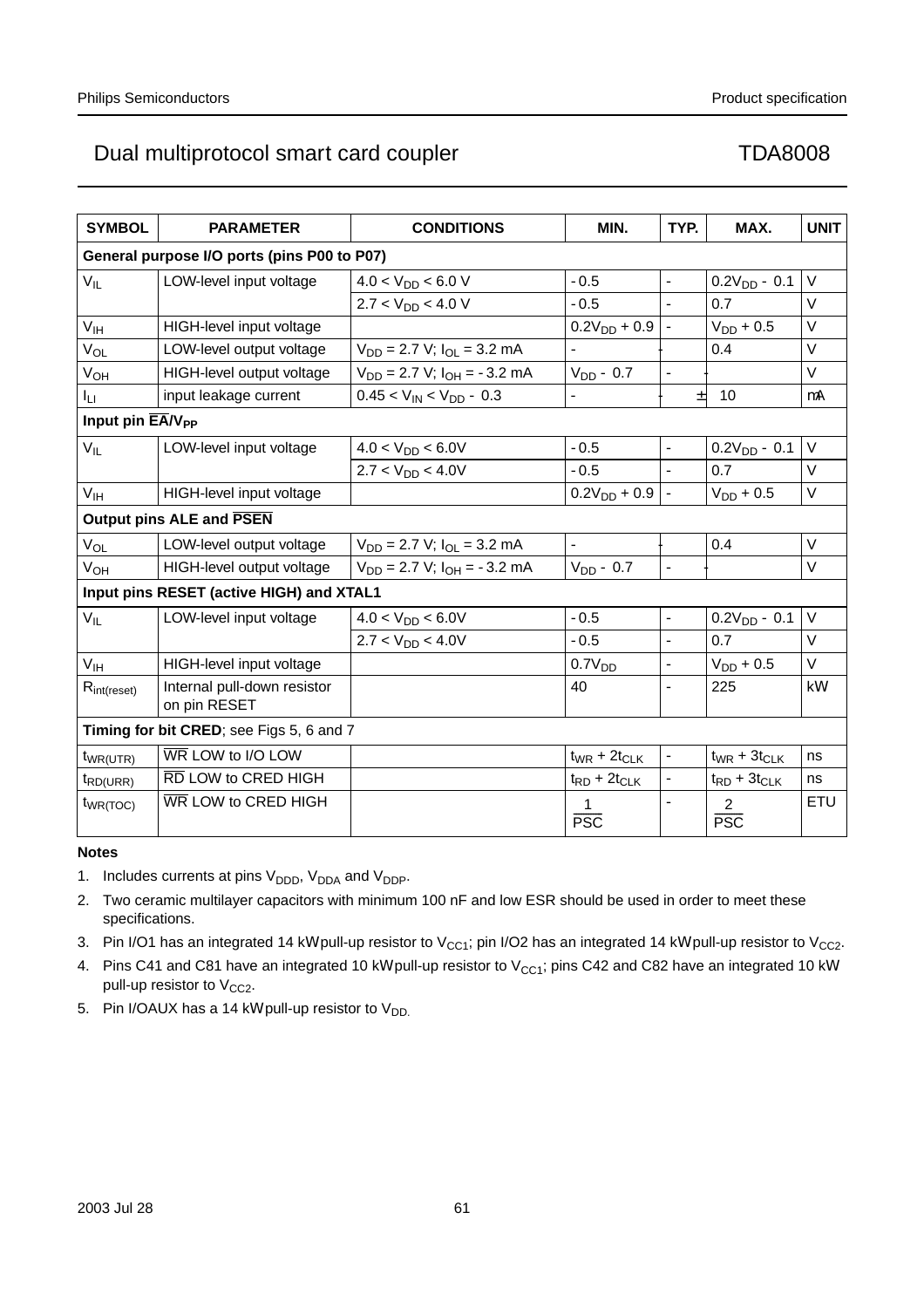

# Product specification Product specification

# Dual multiprotocol smart card coupler Dual multiprotocol smart card coupler TDA8008

# TDA8008



 $\omega$  rotated correctly when browsing through the pdf in the Acrobat reader.This text is here in the pdf in the  $\alpha$ 

ನಿ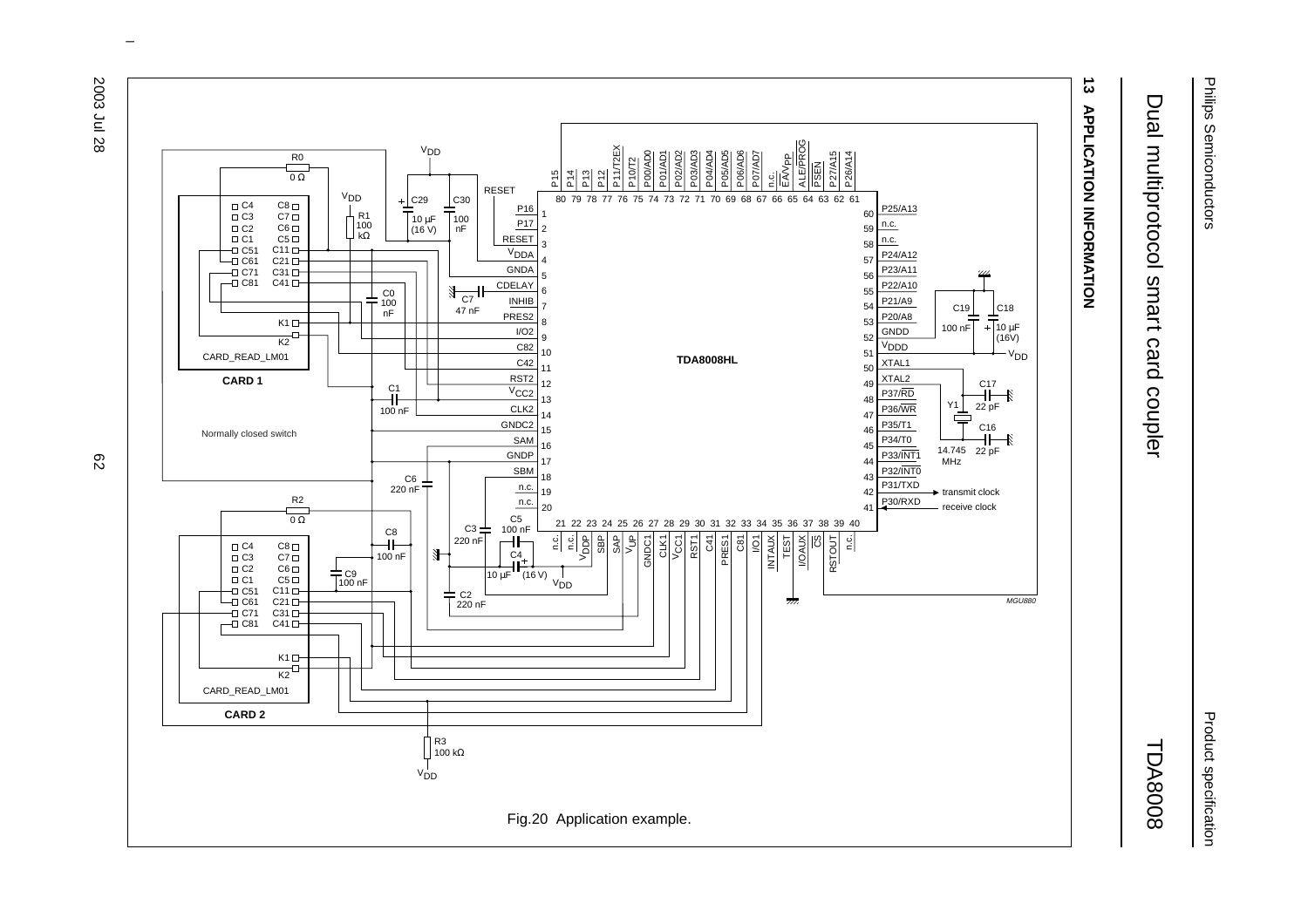# **14 PACKAGE OUTLINE**

**LQFP80: plastic low profile quad flat package; 80 leads; body 12 x 12 x 1.4 mm SOT315-1**

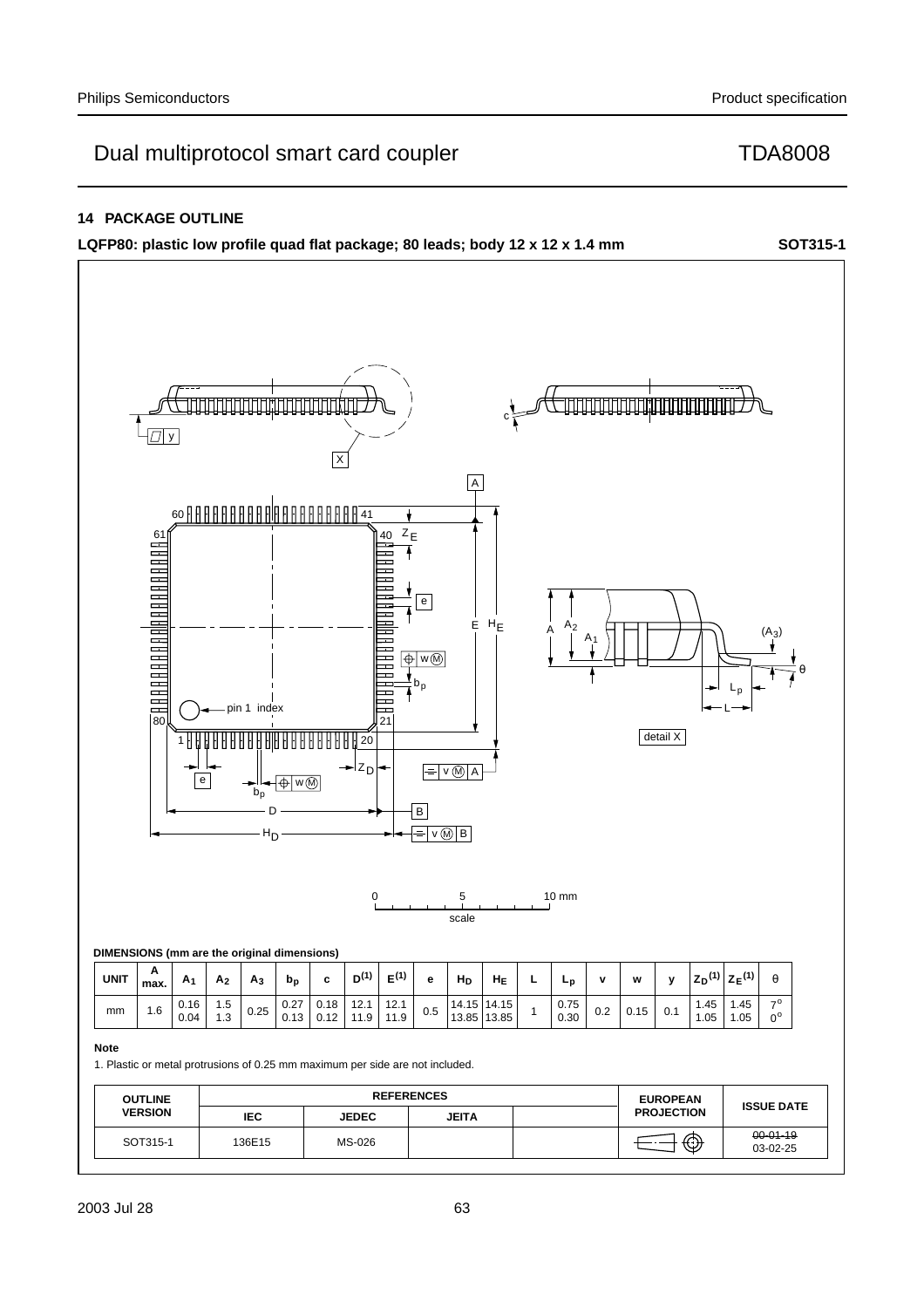# **15 SOLDERING**

# **15.1 Introduction to soldering surface mount packages**

This text gives a very brief insight to a complex technology. A more in-depth account of soldering ICs can be found in our "Data Handbook IC26; Integrated Circuit Packages" (document order number 9398 652 90011).

There is no soldering method that is ideal for all surface mount IC packages. Wave soldering can still be used for certain surface mount ICs, but it is not suitable for fine pitch SMDs. In these situations reflow soldering is recommended.

# **15.2 Reflow soldering**

Reflow soldering requires solder paste (a suspension of fine solder particles, flux and binding agent) to be applied to the printed-circuit board by screen printing, stencilling or pressure-syringe dispensing before package placement. Driven by legislation and environmental forces the worldwide use of lead-free solder pastes is increasing.

Several methods exist for reflowing; for example, convection or convection/infrared heating in a conveyor type oven. Throughput times (preheating, soldering and cooling) vary between 100 and 200 seconds depending on heating method.

Typical reflow peak temperatures range from 215 to 270 °C depending on solder paste material. The top-surface temperature of the packages should preferably be kept:

- below 220 °C (SnPb process) or below 245 °C (Pb-free process)
	- for all BGA and SSOP-T packages
	- for packages with a thickness ≥ 2.5 mm
	- for packages with a thickness < 2.5 mm and a volume  $\geq$  350 mm<sup>3</sup> so called thick/large packages.
- below 235 °C (SnPb process) or below 260 °C (Pb-free process) for packages with a thickness < 2.5 mm and a volume  $<$  350 mm<sup>3</sup> so called small/thin packages.

Moisture sensitivity precautions, as indicated on packing, must be respected at all times.

# **15.3 Wave soldering**

Conventional single wave soldering is not recommended for surface mount devices (SMDs) or printed-circuit boards with a high component density, as solder bridging and non-wetting can present major problems.

To overcome these problems the double-wave soldering method was specifically developed.

If wave soldering is used the following conditions must be observed for optimal results:

- Use a double-wave soldering method comprising a turbulent wave with high upward pressure followed by a smooth laminar wave.
- For packages with leads on two sides and a pitch (e):
	- larger than or equal to 1.27 mm, the footprint longitudinal axis is **preferred** to be parallel to the transport direction of the printed-circuit board;
	- smaller than 1.27 mm, the footprint longitudinal axis **must** be parallel to the transport direction of the printed-circuit board.

The footprint must incorporate solder thieves at the downstream end.

• For packages with leads on four sides, the footprint must be placed at a 45° angle to the transport direction of the printed-circuit board. The footprint must incorporate solder thieves downstream and at the side corners.

During placement and before soldering, the package must be fixed with a droplet of adhesive. The adhesive can be applied by screen printing, pin transfer or syringe dispensing. The package can be soldered after the adhesive is cured.

Typical dwell time of the leads in the wave ranges from 3 to 4 seconds at 250 °C or 265 °C, depending on solder material applied, SnPb or Pb-free respectively.

A mildly-activated flux will eliminate the need for removal of corrosive residues in most applications.

# **15.4 Manual soldering**

Fix the component by first soldering two diagonally-opposite end leads. Use a low voltage (24 V or less) soldering iron applied to the flat part of the lead. Contact time must be limited to 10 seconds at up to 300 °C.

When using a dedicated tool, all other leads can be soldered in one operation within 2 to 5 seconds between 270 and 320 °C.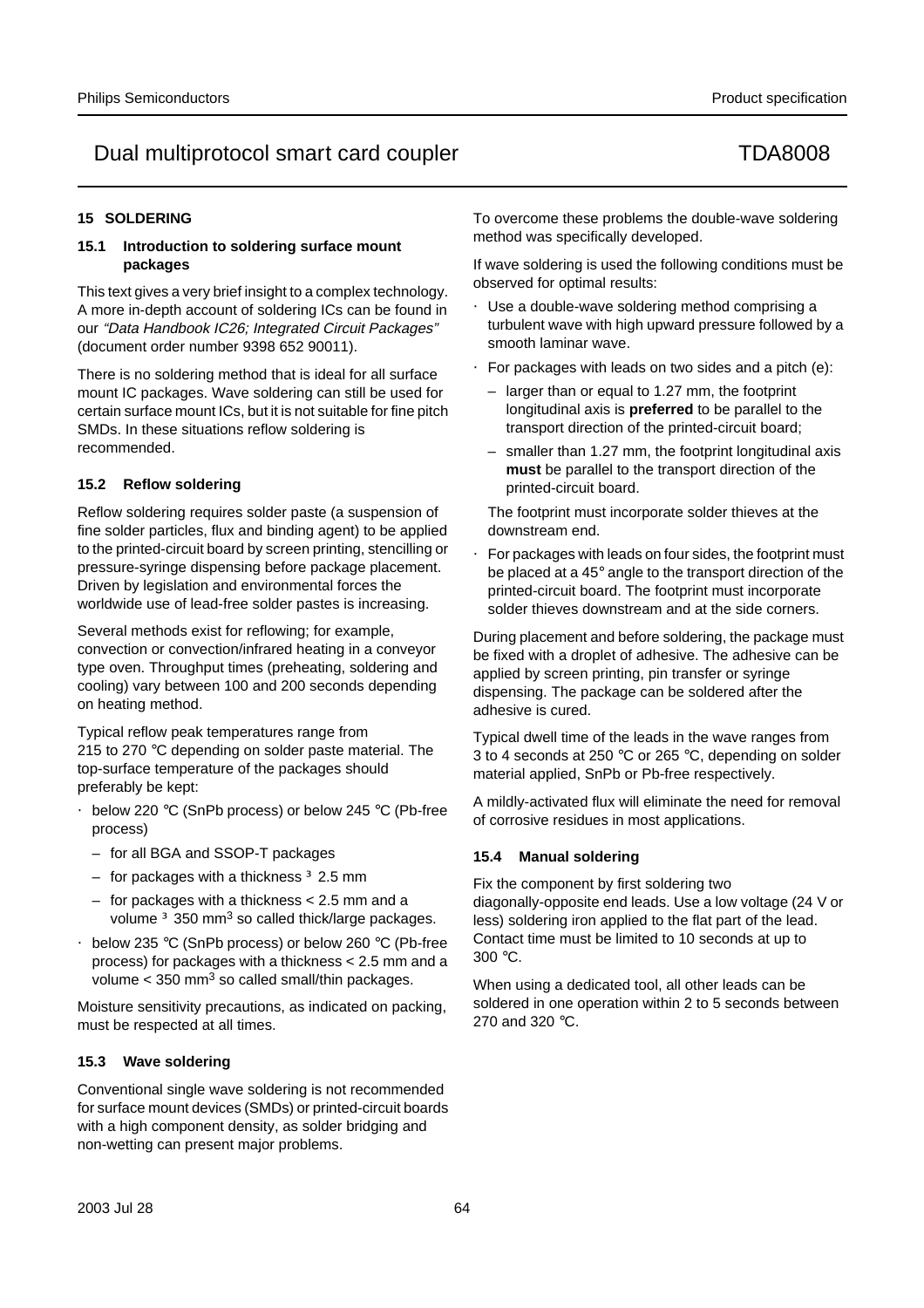# **15.5 Suitability of surface mount IC packages for wave and reflow soldering methods**

| PACKAGE <sup>(1)</sup>                                                      | <b>SOLDERING METHOD</b>  |                |  |
|-----------------------------------------------------------------------------|--------------------------|----------------|--|
|                                                                             | <b>WAVE</b>              | $REFLOW^{(2)}$ |  |
| BGA, LBGA, LFBGA, SQFP, SSOP-T <sup>(3)</sup> , TFBGA, VFBGA                | not suitable             | suitable       |  |
| DHVQFN, HBCC, HBGA, HLQFP, HSQFP, HSOP, HTQFP,<br>HTSSOP, HVQFN, HVSON, SMS | not suitable $(4)$       | suitable       |  |
| PLCC <sup>(5)</sup> , SO, SOJ                                               | suitable                 | suitable       |  |
| LQFP, QFP, TQFP                                                             | not recommended $(5)(6)$ | suitable       |  |
| SSOP, TSSOP, VSO, VSSOP                                                     | not recommended $(7)$    | suitable       |  |
| PMFP(8)                                                                     | not suitable             | not suitable   |  |

# **Notes**

- 1. For more detailed information on the BGA packages refer to the "(LF)BGA Application Note" (AN01026); order a copy from your Philips Semiconductors sales office.
- 2. All surface mount (SMD) packages are moisture sensitive. Depending upon the moisture content, the maximum temperature (with respect to time) and body size of the package, there is a risk that internal or external package cracks may occur due to vaporization of the moisture in them (the so called popcorn effect). For details, refer to the Drypack information in the "Data Handbook IC26; Integrated Circuit Packages; Section: Packing Methods".
- 3. These transparent plastic packages are extremely sensitive to reflow soldering conditions and must on no account be processed through more than one soldering cycle or subjected to infrared reflow soldering with peak temperature exceeding 217 °C  $\pm$  10 °C measured in the atmosphere of the reflow oven. The package body peak temperature must be kept as low as possible.
- 4. These packages are not suitable for wave soldering. On versions with the heatsink on the bottom side, the solder cannot penetrate between the printed-circuit board and the heatsink. On versions with the heatsink on the top side, the solder might be deposited on the heatsink surface.
- 5. If wave soldering is considered, then the package must be placed at a  $45^\circ$  angle to the solder wave direction. The package footprint must incorporate solder thieves downstream and at the side corners.
- 6. Wave soldering is suitable for LQFP, TQFP and QFP packages with a pitch (e) larger than 0.8 mm; it is definitely not suitable for packages with a pitch (e) equal to or smaller than 0.65 mm.
- 7. Wave soldering is suitable for SSOP, TSSOP, VSO and VSSOP packages with a pitch (e) equal to or larger than 0.65 mm; it is definitely not suitable for packages with a pitch (e) equal to or smaller than 0.5 mm.
- 8. Hot bar or manual soldering is suitable for PMFP packages.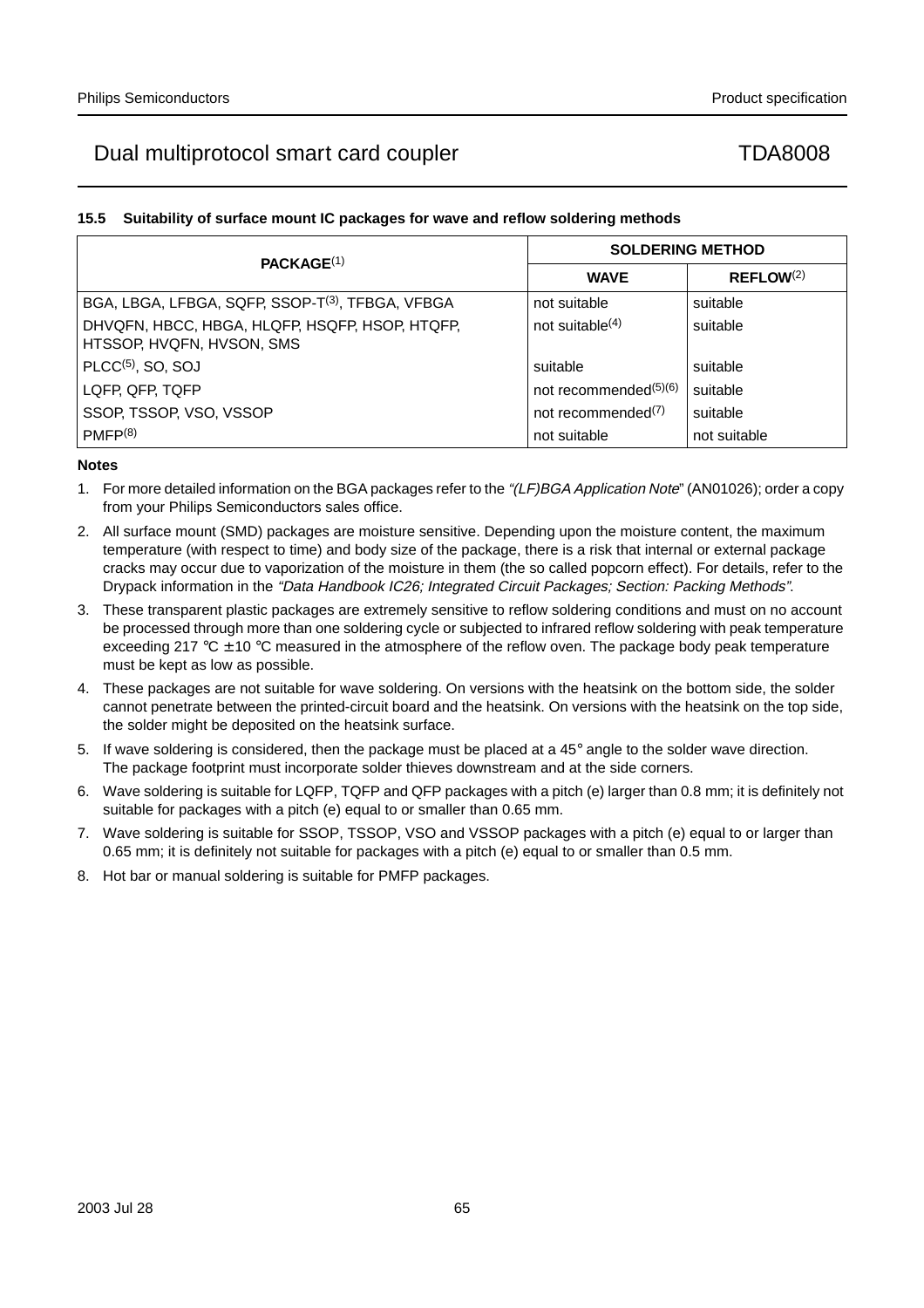# **16 DATA SHEET STATUS**

| <b>LEVEL</b>   | <b>DATA SHEET</b><br><b>STATUS(1)</b> | <b>PRODUCT</b><br>STATUS <sup>(2)(3)</sup> | <b>DEFINITION</b>                                                                                                                                                                                                                                                                                          |
|----------------|---------------------------------------|--------------------------------------------|------------------------------------------------------------------------------------------------------------------------------------------------------------------------------------------------------------------------------------------------------------------------------------------------------------|
|                | Objective data                        | Development                                | This data sheet contains data from the objective specification for product<br>development. Philips Semiconductors reserves the right to change the<br>specification in any manner without notice.                                                                                                          |
|                | Preliminary data                      | Qualification                              | This data sheet contains data from the preliminary specification.<br>Supplementary data will be published at a later date. Philips<br>Semiconductors reserves the right to change the specification without<br>notice, in order to improve the design and supply the best possible<br>product.             |
| $\mathbf{III}$ | Product data                          | Production                                 | This data sheet contains data from the product specification. Philips<br>Semiconductors reserves the right to make changes at any time in order<br>to improve the design, manufacturing and supply. Relevant changes will<br>be communicated via a Customer Product/Process Change Notification<br>(CPCN). |

## **Notes**

- 1. Please consult the most recently issued data sheet before initiating or completing a design.
- 2. The product status of the device(s) described in this data sheet may have changed since this data sheet was published. The latest information is available on the Internet at URL http://www.semiconductors.philips.com.
- 3. For data sheets describing multiple type numbers, the highest-level product status determines the data sheet status.

# **17 DEFINITIONS**

**Short-form specification** — The data in a short-form specification is extracted from a full data sheet with the same type number and title. For detailed information see the relevant data sheet or data handbook.

**Limiting values definition** - Limiting values given are in accordance with the Absolute Maximum Rating System (IEC 60134). Stress above one or more of the limiting values may cause permanent damage to the device. These are stress ratings only and operation of the device at these or at any other conditions above those given in the Characteristics sections of the specification is not implied. Exposure to limiting values for extended periods may affect device reliability.

Application information Applications that are described herein for any of these products are for illustrative purposes only. Philips Semiconductors make no representation or warranty that such applications will be suitable for the specified use without further testing or modification.

# **18 DISCLAIMERS**

**Life support applications** — These products are not designed for use in life support appliances, devices, or systems where malfunction of these products can reasonably be expected to result in personal injury. Philips Semiconductors customers using or selling these products for use in such applications do so at their own risk and agree to fully indemnify Philips Semiconductors for any damages resulting from such application.

**Right to make changes** - Philips Semiconductors reserves the right to make changes in the products including circuits, standard cells, and/or software described or contained herein in order to improve design and/or performance. When the product is in full production (status 'Production'), relevant changes will be communicated via a Customer Product/Process Change Notification (CPCN). Philips Semiconductors assumes no responsibility or liability for the use of any of these products, conveys no licence or title under any patent, copyright, or mask work right to these products, and makes no representations or warranties that these products are free from patent, copyright, or mask work right infringement, unless otherwise specified.